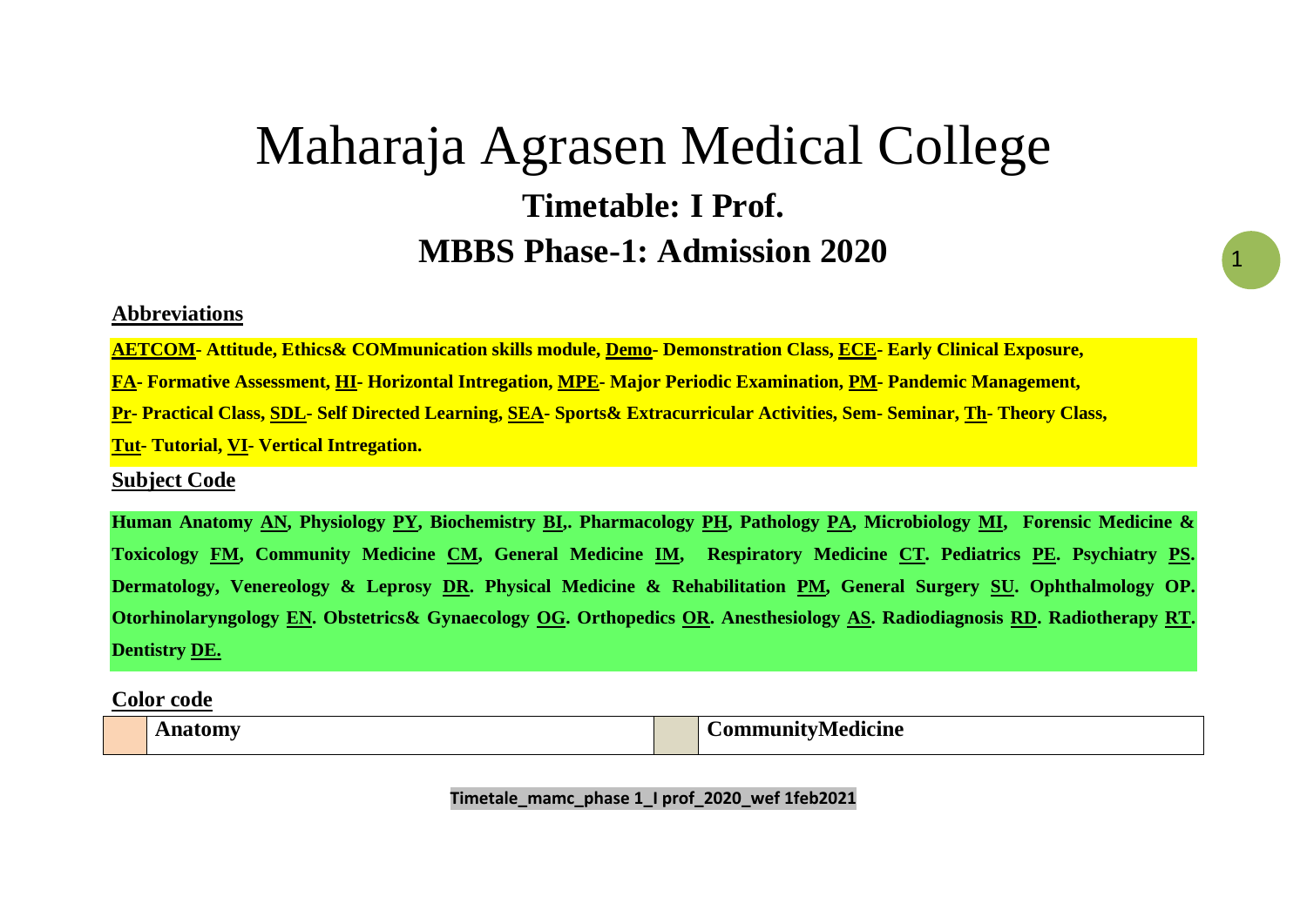| <b>Physiology</b>      | <b>AETCOM &amp; ECE</b> |
|------------------------|-------------------------|
| <b>Biochemistry</b>    | <b>SEA</b>              |
| <b>Pandemic Module</b> |                         |

| <b>Date</b>  | 0900-1000                                            | 1000-1100            | 1100-1200                         | 1200-1300             | 1300-1400 | 1400-1500 | 1600-1700 |
|--------------|------------------------------------------------------|----------------------|-----------------------------------|-----------------------|-----------|-----------|-----------|
|              |                                                      |                      |                                   |                       |           |           |           |
| $2 - 2 - 21$ | Th Concept of                                        | <b>Th Anatomical</b> | <b>Pr</b> Anatomical Nomenclature |                       |           |           |           |
|              | Health and                                           | Nomenclature         | AN 1.1-1.2                        |                       |           |           |           |
|              | Disease 1                                            | $\mathbf{1}$         |                                   |                       |           |           |           |
|              | <b>CM 1.1</b>                                        | AN 1.1-1.2           |                                   |                       |           |           |           |
|              |                                                      |                      |                                   |                       |           |           |           |
| $3 - 2 - 21$ | <b>AETCOM</b>                                        |                      |                                   | <b>SDL</b> Anatomical |           |           |           |
|              | <b>Module 1.1:</b> What does it mean to be a doctor? |                      |                                   | Nomenclature 2        |           |           |           |
|              | Part1                                                |                      |                                   | <b>AN 1.1-1.2</b>     |           |           |           |
|              | <b>Anatomy</b>                                       |                      |                                   |                       |           |           |           |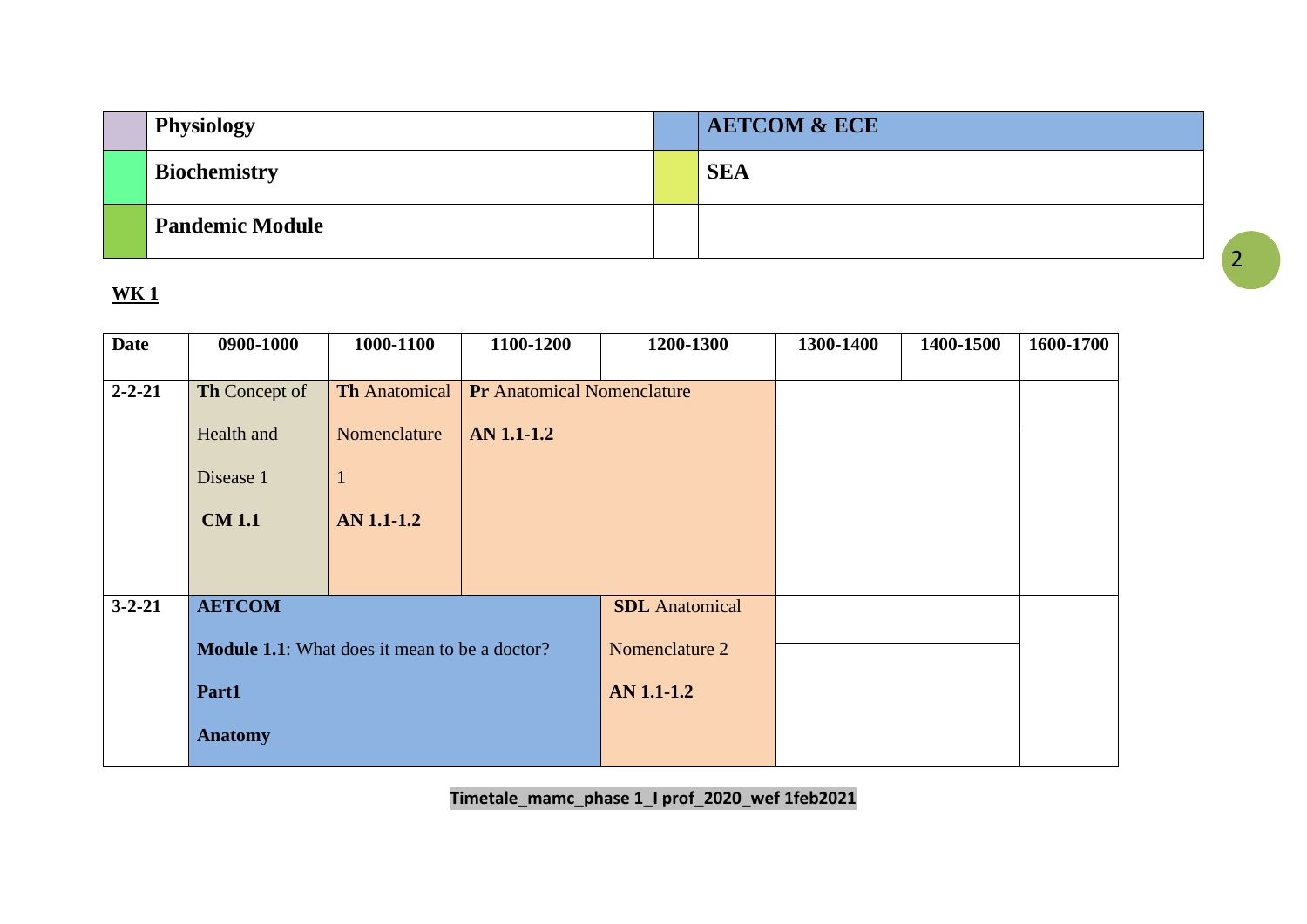|              | i)                                             | Exploratory session- 1 hour |                   |                            |  |
|--------------|------------------------------------------------|-----------------------------|-------------------|----------------------------|--|
|              | Facilitated panel discussion $-2$ hours<br>ii) |                             |                   |                            |  |
| $4 - 2 - 21$ | <b>Th General</b>                              | Th General                  | <b>Th General</b> | <b>FA</b> Anatomical       |  |
|              | features of                                    | Physiology                  | features of       | Nomenclature               |  |
|              | bones & joints 1                               | <b>PY 1.1</b>               | bones & joints 2  | <b>AN 1.1-1.2</b>          |  |
|              | AN 2.1, 2.4-2.6                                |                             | AN 2.1, 2.4-2.6   |                            |  |
|              | <b>VI OR</b>                                   |                             | <b>VI OR</b>      |                            |  |
| $5 - 2 - 21$ | Th Hematology                                  | Th Biochem                  | FA General        | <b>Tut/SDL</b> Biochem     |  |
|              | PY 2.2                                         | <b>Basic</b>                | Physiology        | Introduction               |  |
|              | HI BI                                          | Biochemistry                | <b>PY 1.1</b>     |                            |  |
|              |                                                | <b>BI</b> 1.1               |                   |                            |  |
|              |                                                | <b>HIPY</b>                 |                   |                            |  |
| $6 - 2 - 21$ | <b>Th General</b>                              | Th General                  | Th Hematology     | <b>FA General features</b> |  |
|              | features of                                    | Physiology                  | <b>PY 2.3</b>     | of bones & joints          |  |
|              | skin& fascia                                   | <b>PY 1.2</b>               | <b>HI BI</b>      | AN 2.1, 2.4-2.6            |  |
|              |                                                |                             |                   |                            |  |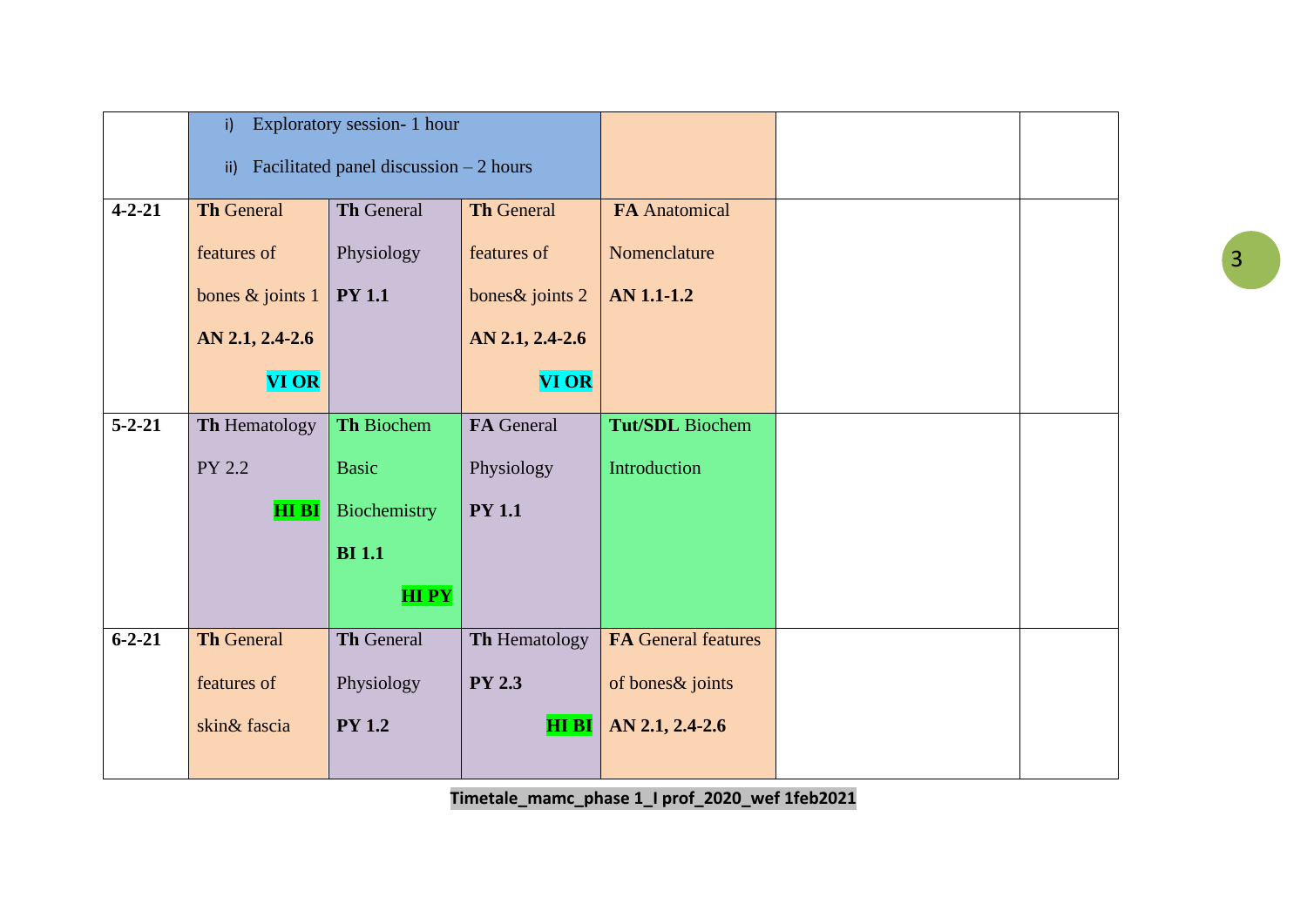| AN 4.2-4.4   |  |  |
|--------------|--|--|
| <b>VI DR</b> |  |  |

| <b>Date</b>  | 0900-1000           | 1000-1100                             | 1100-1200                   | 1200-1300      | 1300-1400                    | 1400-1500    | 1600-1700 |
|--------------|---------------------|---------------------------------------|-----------------------------|----------------|------------------------------|--------------|-----------|
|              |                     |                                       |                             |                |                              |              |           |
| $8 - 2 - 21$ | Th Biochem          | <b>Th General</b>                     | <b>SDL</b> General          | FA General     | <b>Pr</b> Hematology         |              |           |
|              | <b>Basic</b>        | features of                           | features of                 | features of    | <b>PY 2.11</b>               |              |           |
|              | Biochemistry        | Cardiovascular                        | Cardiovascular              | Cardiovascular |                              | <b>VI PA</b> |           |
|              | <b>BI</b> 1.1       | system 1                              | system 2                    | system         |                              |              |           |
|              | <b>HIPY</b>         | AN 5.1-5.6<br><b>HIPY</b>             | $AN$ 5.1-5.6<br><b>HIPY</b> | $AN$ 5.1-5.6   |                              |              |           |
| $9 - 2 - 21$ | <b>Demo</b> Concept | <b>Th-SDL</b> Introduction to CNS 1-3 |                             |                | <b>Pr</b> Hematology Batch A |              |           |
|              | of Health and       | AN 7.1-7.4& 7.6                       |                             | <b>HIPY</b>    | <b>PY 2.11</b>               |              |           |
|              | Disease 2           |                                       |                             |                |                              | <b>VI PA</b> |           |
|              | <b>CM 1.10</b>      |                                       |                             |                | <b>Pr</b> Biochem batch B    |              |           |
|              |                     |                                       |                             |                | Safe Lab. Practice and waste |              |           |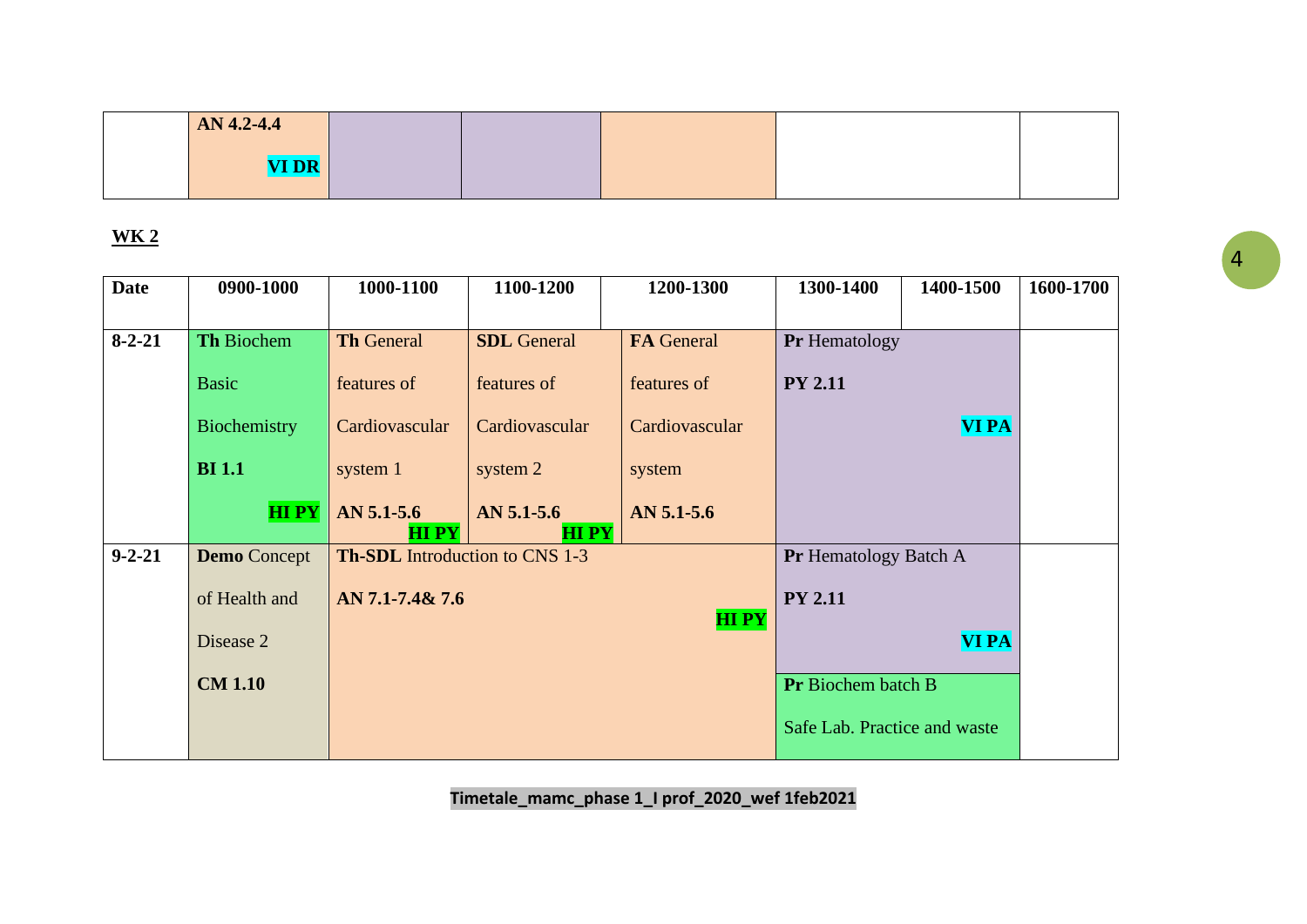|               |                                |                                                     |                      |                           | disposal                        |  |
|---------------|--------------------------------|-----------------------------------------------------|----------------------|---------------------------|---------------------------------|--|
|               |                                |                                                     |                      |                           | <b>BI</b> 11.1                  |  |
| $10 - 2 - 21$ | <b>AETCOM</b>                  |                                                     |                      | <b>FA</b> Introduction to | Pr Hematology Batch B           |  |
|               |                                | <b>Module 1.1:</b> What does it mean to be a doctor |                      | <b>CNS</b>                | <b>PY 2.11</b>                  |  |
|               | Part 2                         |                                                     |                      | AN 7.1-7.4& 7.6           | <b>VI PA</b>                    |  |
|               | <b>Anatomy</b>                 |                                                     |                      |                           | Pr Biochem batch A              |  |
|               | iii) $SDL - 3 hour$            |                                                     |                      |                           | Safe Lab. Practice and waste    |  |
|               |                                |                                                     |                      |                           | disposal                        |  |
|               |                                |                                                     |                      |                           | <b>BI</b> 11.1                  |  |
| $11 - 2 - 21$ | <b>Demo</b> Features           | <b>Th General</b>                                   | <b>Demo</b> Features | <b>SDL</b> Features of    | <b>Demo&amp; Pr Features of</b> |  |
|               | of individual                  | Physiology                                          | of individual        | individual bones of       | individual bones of UL 4& 5     |  |
|               | <b>PY 1.2</b><br>bones of UL 1 |                                                     | bones of UL 2        | UL3                       | AN 8.1-8.6                      |  |
|               | AN 8.1-8.6<br>AN 8.1-8.6       |                                                     | AN 8.1-8.6           | <b>VI OR</b>              |                                 |  |
|               | <b>VI OR</b>                   |                                                     | <b>VI OR</b>         | <b>VI OR</b>              |                                 |  |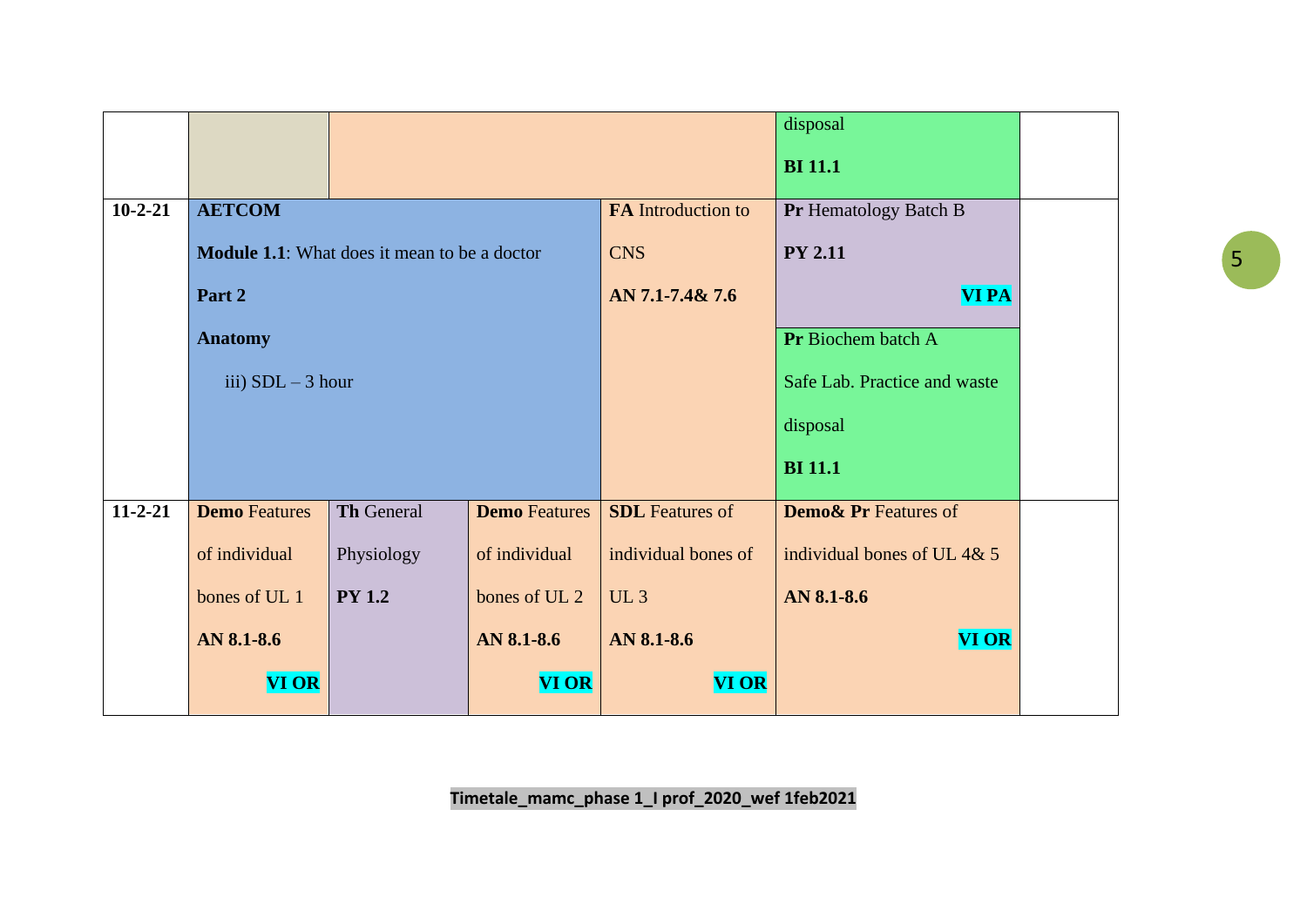| $12 - 2 - 21$ | <b>Th</b> Hematology   | <b>Th Biochem</b> | <b>FA</b>     | <b>Tut/SDL</b> Biochem      | <b>Demo&amp; Pr Features of</b> |  |
|---------------|------------------------|-------------------|---------------|-----------------------------|---------------------------------|--|
|               | <b>PY 2.3</b>          | <b>Enzymes</b>    | Hematology    | <b>Basic Biochemistry</b>   | individual bones of UL 6& 7     |  |
|               |                        | <b>BI</b> 2.1     | PY 2.2 & 2.3  | <b>BI</b> 1.1               | AN 8.1-8.6                      |  |
|               |                        |                   |               |                             | <b>VI OR</b>                    |  |
| $13 - 2 - 21$ | <b>Th</b> Introduction | <b>Th General</b> | <b>Th</b>     | <b>Th</b> Pectoral region 1 | <b>SDL</b> Hematology           |  |
|               | to Embryology          | Physiology        | Hematology    | AN 9.1-9.2                  | PY 2.1 & PY 2.13                |  |
|               | AN 76.1-76.2           | <b>PY 1.3</b>     | <b>PY 2.4</b> | <b>VI SU</b>                |                                 |  |
|               |                        |                   |               |                             |                                 |  |

| <b>Date</b>   | 0900-1000         | 1000-1100                                    | 1100-1200                                  | 1200-1300    | 1300-1400                    | 1400-1500    | 1600-1700 |
|---------------|-------------------|----------------------------------------------|--------------------------------------------|--------------|------------------------------|--------------|-----------|
|               |                   |                                              |                                            |              |                              |              |           |
| $15 - 2 - 21$ | <b>Th Biochem</b> | <b>Th Pectoral</b>                           | <b>Demo&amp; Pr</b> Features of individual |              | <b>Pr</b> Hematology         |              |           |
|               |                   |                                              |                                            |              |                              |              |           |
|               | <b>Enzymes</b>    | region 2                                     | bones of UL 8& 9                           |              | <b>PY 2.11</b>               |              |           |
|               |                   |                                              |                                            |              |                              |              |           |
|               | <b>BI</b> 2.3     | $AN$ 9.1-9.2                                 | AN 8.1-8.6                                 |              |                              | <b>VI PA</b> |           |
|               |                   |                                              |                                            |              |                              |              |           |
|               |                   | <b>VI SU</b>                                 |                                            | <b>VI OR</b> |                              |              |           |
|               |                   |                                              |                                            |              |                              |              |           |
| $16 - 2 - 21$ | <b>Th</b>         | <b>FA</b> Features of individual bones of UL |                                            |              | <b>Pr</b> Hematology Batch A |              |           |
|               |                   |                                              |                                            |              |                              |              |           |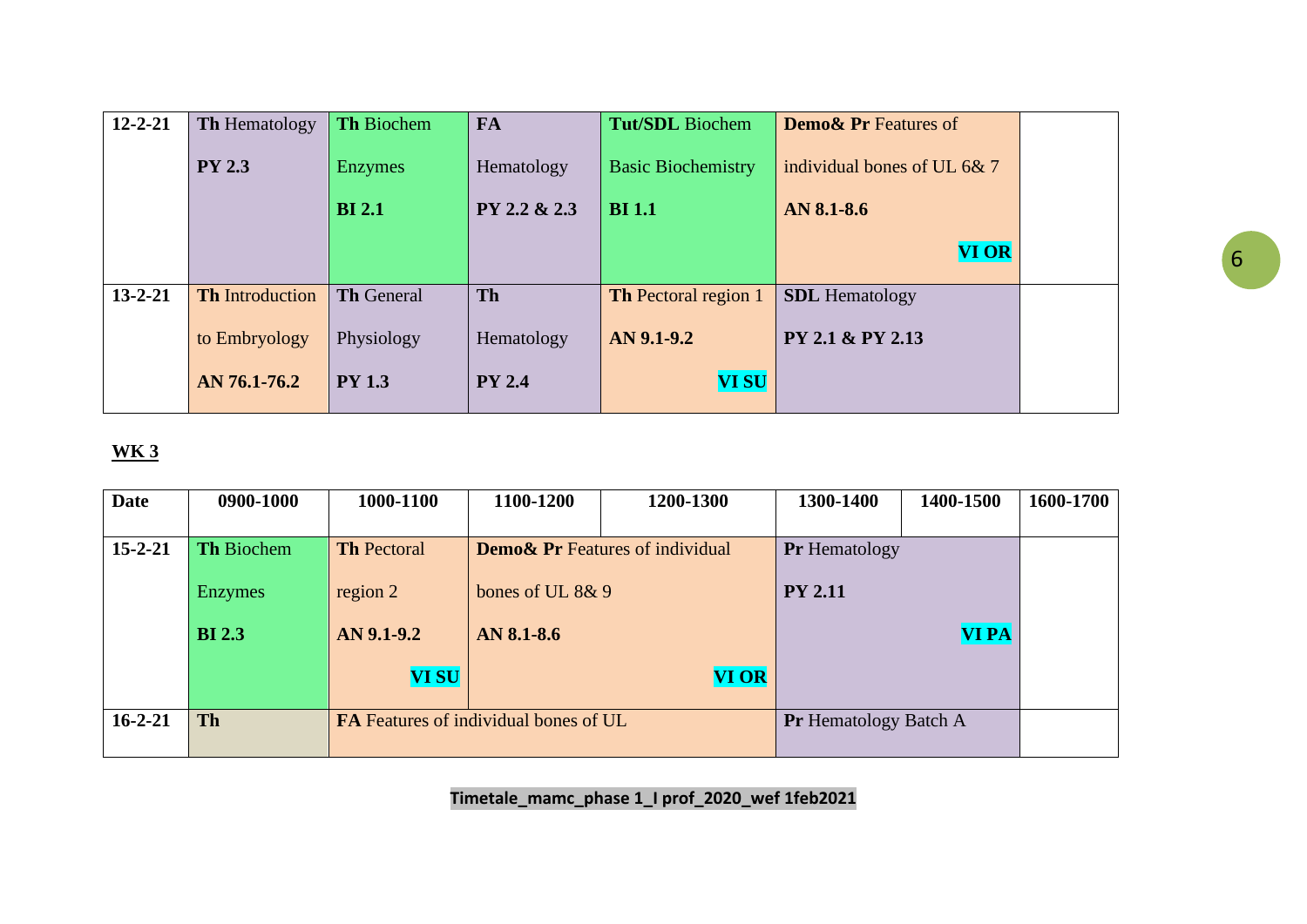|               | Concept of                                               | AN 8.1-8.6                                          |            |                    | <b>PY 2.11</b>        |  |
|---------------|----------------------------------------------------------|-----------------------------------------------------|------------|--------------------|-----------------------|--|
|               | Health and                                               |                                                     |            |                    | <b>VI PA</b>          |  |
|               | Disease 3                                                |                                                     |            |                    | Pr Biochem batch B    |  |
|               | <b>CM 1.2</b>                                            |                                                     |            |                    | Colorimetry &         |  |
|               |                                                          |                                                     |            |                    | Spectrophotometry     |  |
|               |                                                          |                                                     |            |                    | BI 11.6, 11.18        |  |
| $17 - 2 - 21$ | <b>AETCOM</b>                                            |                                                     |            | Pr Pectoral region | Pr Hematology Batch B |  |
|               |                                                          | <b>Module 1.1:</b> What does it mean to be a doctor |            | AN 9.1-9.2         | <b>PY 2.11</b>        |  |
|               | Part 3                                                   |                                                     |            |                    | <b>VI PA</b>          |  |
|               | <b>Anatomy</b>                                           |                                                     |            |                    | Pr Biochem batch A    |  |
|               | i)                                                       | Introductory visit to the hospital $-2$ hours       |            |                    | Colorimetry &         |  |
|               | Discussion and closure of case - 1 hour<br>$\mathsf{ii}$ |                                                     |            |                    | Spectrophotometry     |  |
|               |                                                          |                                                     |            |                    | BI 11.6, 11.18        |  |
| $18 - 2 - 21$ | Th Axilla,                                               | <b>Th General</b>                                   | Th Axilla, | <b>Seminar</b>     | Pr Pectoral region    |  |
|               | Shoulder&                                                | Physiology                                          | Shoulder&  | Biochemistry       | AN 9.1-9.2            |  |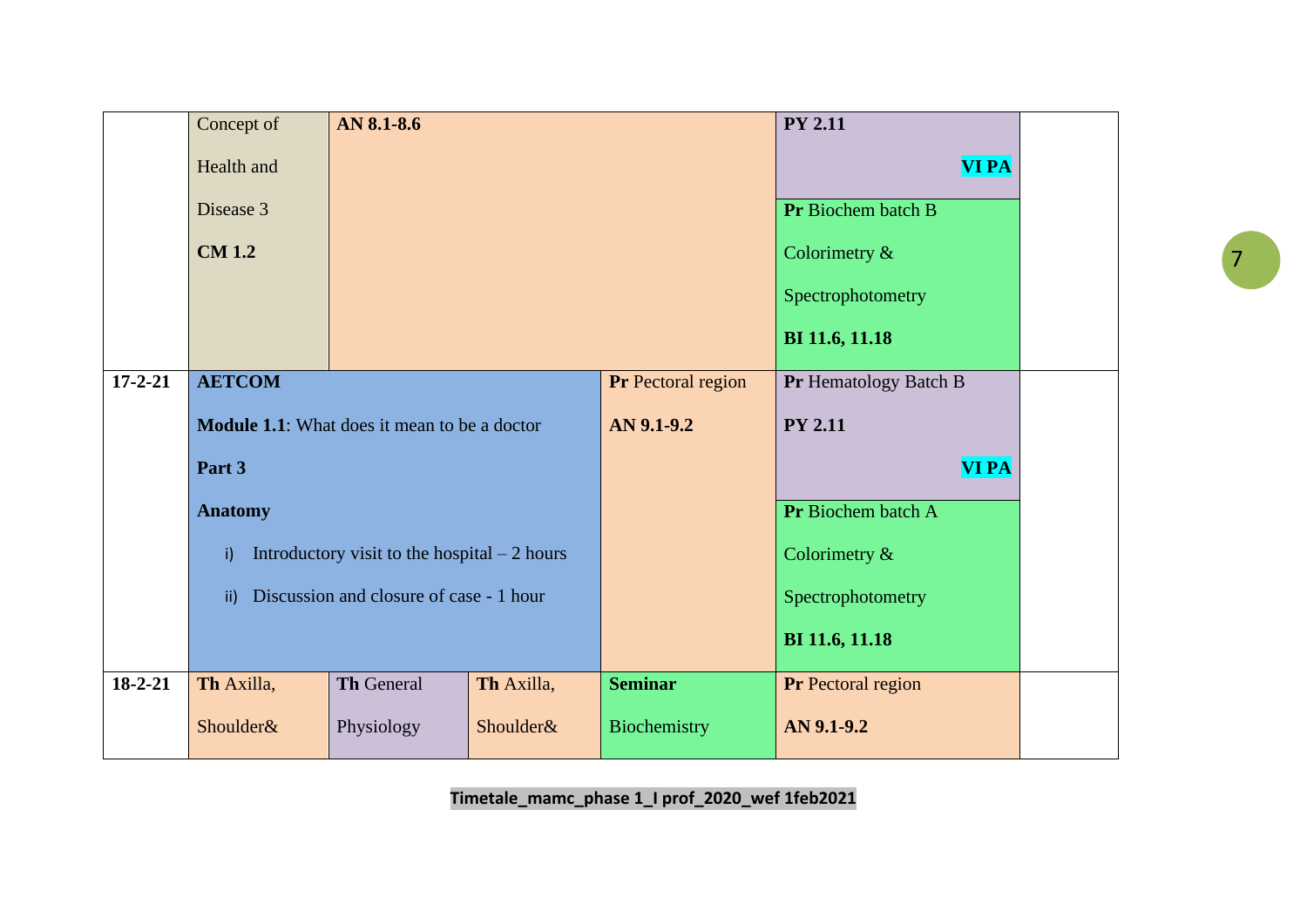|               | Scapular      | <b>PY 1.4</b>     | Scapular       |                      |                                   |  |
|---------------|---------------|-------------------|----------------|----------------------|-----------------------------------|--|
|               | regions 1     | <b>VI PA</b>      | regions 2      |                      |                                   |  |
|               | AN 10.1-10.6, |                   | AN 10.1-10.6,  |                      |                                   |  |
|               | 10.8& 10.10-  |                   | 10.8& 10.10-   |                      |                                   |  |
|               | 10.13         |                   | 10.13          |                      |                                   |  |
|               | VI SU, OR     |                   | VI SU, OR      |                      |                                   |  |
| $19 - 2 - 21$ | Th Hematology | Th Biochem        | FA General     | Tut/SDL Biochem      | Pr Axilla, Shoulder&              |  |
|               | <b>PY 2.4</b> | Enzymes           | Physiology     | Enzymes              | Scapular regions                  |  |
|               |               | <b>BI</b> 2.4     | $PY 1.2 - 1.4$ | <b>BI</b> 2.1, 2.3   | AN 10.1-.6, .8& .10-.13           |  |
|               |               | VI PA, IM         |                |                      |                                   |  |
| $20 - 2 - 21$ | <b>Th</b>     | <b>Th General</b> | Th             | Th Axilla, Shoulder  | <b>Seminar General Physiology</b> |  |
|               | Gametogenesis | Physiology        | Hematology     | & Scapular regions 3 | <b>PY 1.9</b>                     |  |
|               |               | <b>PY 1.5</b>     | <b>PY 2.5</b>  | AN 10.1-10.6, 10.8   |                                   |  |
|               | AN 77.177.5   |                   | VI PA HIBI     | & 10.10-10.13        |                                   |  |
|               | <b>VI OG</b>  |                   |                | VI SU, OR            |                                   |  |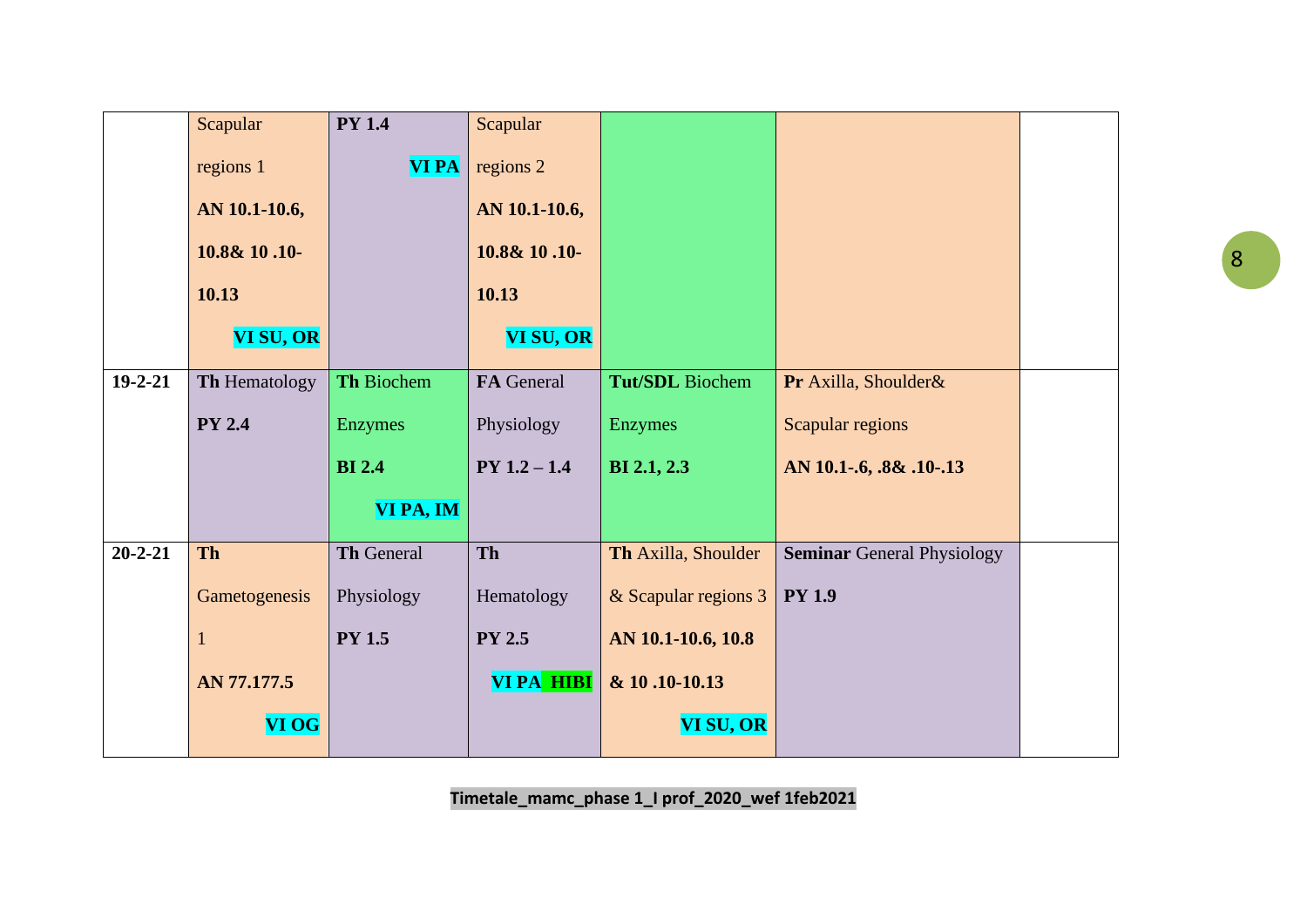| <b>Date</b>   | 0900-1000        | 1000-1100          | 1100-1200                     | 1200-1300                       | 1300-1400              | 1400-1500    | 1600-1700 |
|---------------|------------------|--------------------|-------------------------------|---------------------------------|------------------------|--------------|-----------|
| $22 - 2 - 21$ | Th Biochem       | Th Axilla,         | Pr Axilla, Shoulder& Scapular |                                 | Pr Hematology          |              |           |
|               |                  |                    |                               |                                 |                        |              |           |
|               | <b>Enzymes</b>   | Shoulder&          | regions                       |                                 | <b>PY 2.11</b>         |              |           |
|               | BI 2.5, 2.6, 2.7 | Scapular           |                               | AN 10.1-10.6, 10.8& 10.10-10.13 |                        | <b>VI PA</b> |           |
|               | VI PA, IM        | regions 4          |                               |                                 |                        |              |           |
|               |                  | AN 10.1-10.6,      |                               |                                 |                        |              |           |
|               |                  | 10.8& 10.10-       |                               |                                 |                        |              |           |
|               |                  | 10.13              |                               |                                 |                        |              |           |
|               |                  | VI SU, OR          |                               |                                 |                        |              |           |
| $23 - 2 - 21$ | Th Concept of    | <b>SDL</b> Axilla, | Pr Axilla, Shoulder& Scapular |                                 | Pr Hematology Batch A  |              |           |
|               | Health and       | Shoulder&          | regions                       |                                 | <b>PY 2.11</b>         |              |           |
|               | Disease 4        | Scapular           |                               | AN 10.1-10.6, 10.8& 10.10-10.13 |                        | <b>VI PA</b> |           |
|               | CM 1.2& 1.7      | regions 5          |                               |                                 | Pr Biochem batch B     |              |           |
|               |                  | AN 10.1-10.6,      |                               |                                 | <b>SGOT Estimation</b> |              |           |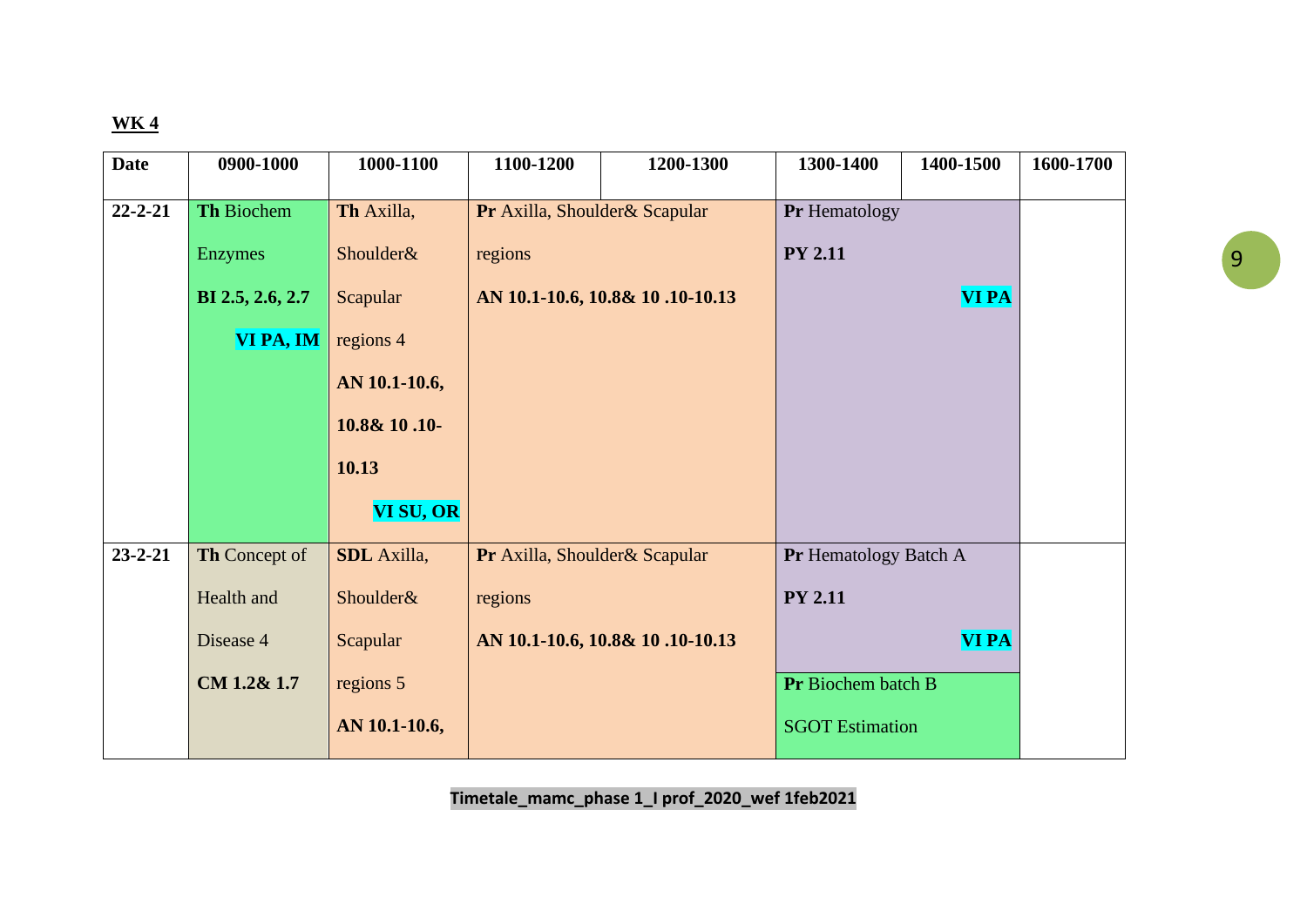|               |                                                        | 10.8& 10.10-                |               |                   | <b>BI2.2</b>                    |  |
|---------------|--------------------------------------------------------|-----------------------------|---------------|-------------------|---------------------------------|--|
|               |                                                        | 10.13                       |               |                   |                                 |  |
|               |                                                        | VI SU, OR                   |               |                   |                                 |  |
| $24 - 2 - 21$ | <b>AETCOM</b>                                          |                             |               | FA Anatomy        | Pr Hematology batch B PY        |  |
|               | <b>Module 1.2:</b> What does it mean to be a patient?1 |                             |               | Axilla, Shoulder& | 2.11                            |  |
|               | <b>Physiology</b>                                      |                             |               | Scapular regions  | <b>VI PA</b>                    |  |
|               | $\mathbf{i}$                                           | Exploratory session- 2 hour |               |                   | Pr Biochem batch A              |  |
|               | ii) $SDL - 1 hours$                                    |                             |               |                   | <b>SGOT Estimation</b>          |  |
|               |                                                        |                             |               |                   | <b>BI2.2</b>                    |  |
| $25 - 2 - 21$ | <b>Th Epithelium</b>                                   | <b>Th General</b>           | Pr Axilla,    | <b>Seminar</b>    | Pr Batch A Anatomy Axilla,      |  |
|               | histology                                              | Physiology                  | Shoulder&     | Biochemistry      | Shoulder & Scapular regions     |  |
|               | AN 65.1                                                | <b>PY 1.5</b>               | Scapular      |                   | AN 10.1-10.6, 10.8& 10.10-      |  |
|               | <b>Certifiable</b>                                     |                             | regions       |                   | 10.13                           |  |
|               |                                                        |                             | AN 10.1-10.6, |                   | <b>Histo Batch B Epithelium</b> |  |
|               |                                                        |                             | 10.8& 10.10-  |                   | histology 1                     |  |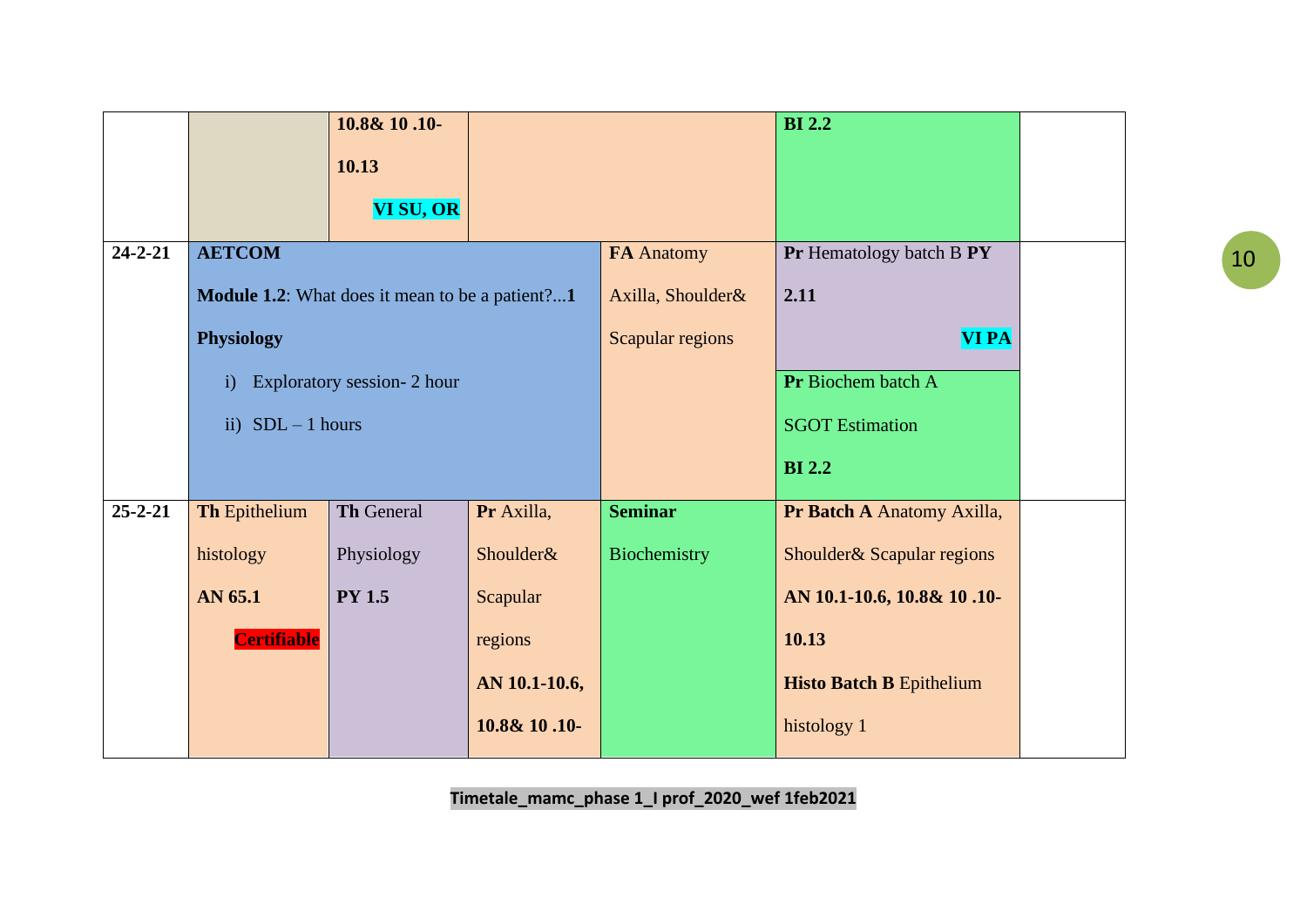|               |                |               | 10.13         |                     | AN 65.1                         |  |
|---------------|----------------|---------------|---------------|---------------------|---------------------------------|--|
|               |                |               |               |                     | <b>Certifiable</b>              |  |
| $26 - 2 - 21$ | Th Hematology  | Th Biochem    | <b>FA</b>     | Tut/SDL Biochem     | Pr Batch B Anatomy Axilla,      |  |
|               | <b>PY 2.5</b>  | Metabolism &  | Hematology    | Enzymes             | Shoulder& Scapular regions      |  |
|               |                | Homeostasis   | PY 2.4 & 2.5  | PCT BI 2.1 to 2.7   | AN 10.1-10.6, 10.8& 10.10-      |  |
|               |                | <b>BI</b> 6.5 |               |                     | 10.13                           |  |
|               |                | <b>VI IM</b>  |               |                     | <b>Histo Batch A Epithelium</b> |  |
|               |                |               |               |                     | histology 1                     |  |
|               |                |               |               |                     | AN 65.1                         |  |
|               |                |               |               |                     | Certifiable                     |  |
| $27 - 2 - 21$ | <b>Th</b>      | Th General    | Th            | AN                  | <b>Seminar Hematology</b>       |  |
|               | Gametogenesis  | Physiology    | Hematology    | <b>Compensatory</b> | <b>PY 2.5</b>                   |  |
|               | $\overline{2}$ | <b>PY 1.6</b> | <b>PY 2.6</b> | class               |                                 |  |
|               | AN 77.177.5    |               | <b>HIBI</b>   |                     |                                 |  |
|               | <b>VI OG</b>   |               |               |                     |                                 |  |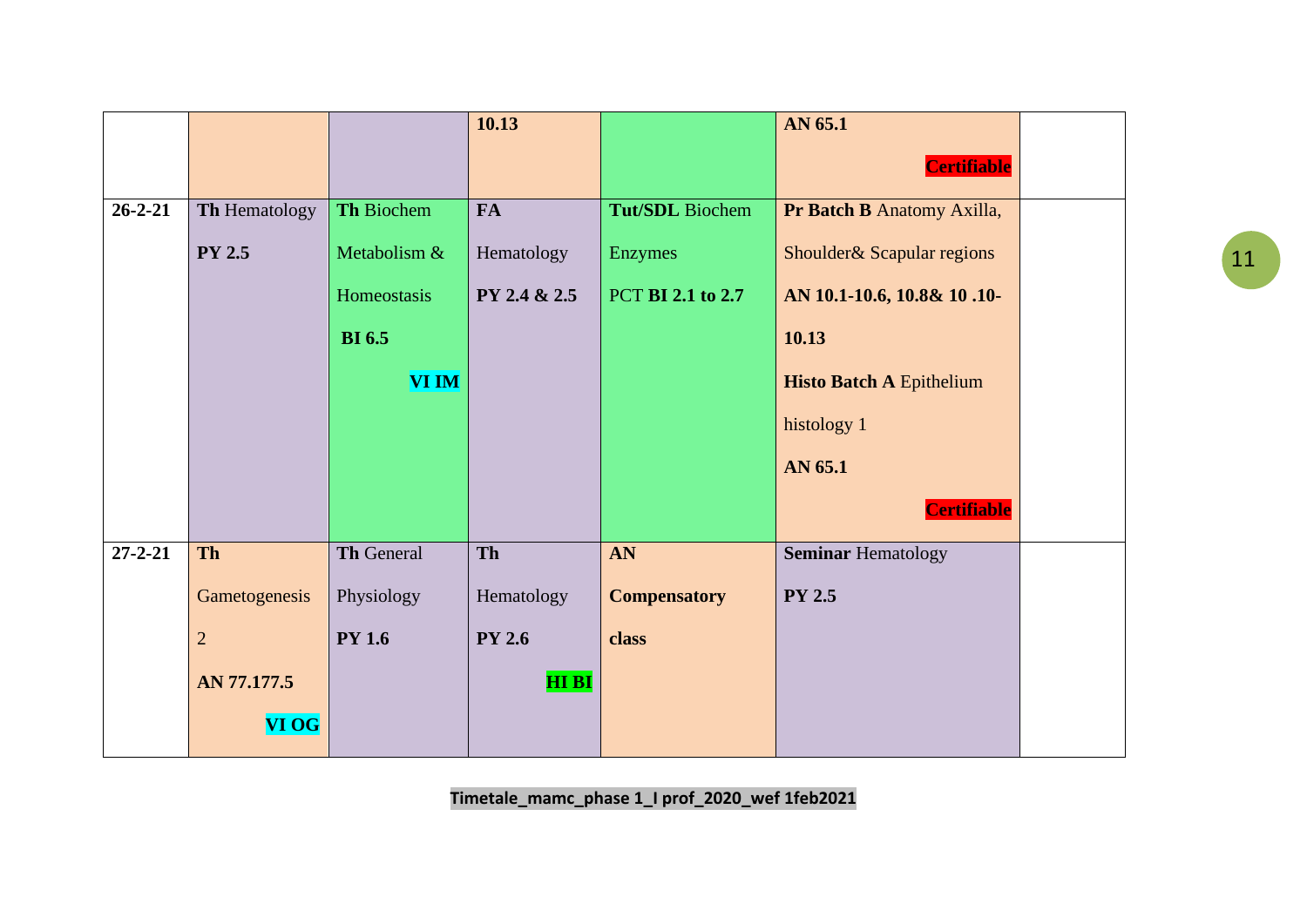| <b>Date</b>  | 0900-1000      | 1000-1100                                       | 1100-1200             | 1200-1300       | 1300-1400                    | 1400-1500    | 1600-1700 |
|--------------|----------------|-------------------------------------------------|-----------------------|-----------------|------------------------------|--------------|-----------|
| $1 - 3 - 21$ | Th Biochem     | Th Arm&                                         | Pr Arm& Cubital fossa |                 | Pr Hematology                |              |           |
|              |                |                                                 |                       |                 |                              |              |           |
|              | Metabolism &   | Cubital fossa 1                                 | AN 11.1-11.5          |                 | <b>PY 2.11</b>               |              |           |
|              | Homeostasis    | AN 11.1-11.5                                    |                       |                 |                              | <b>VI PA</b> |           |
|              | <b>BI</b> 6.5  | VI SU, OR                                       |                       |                 |                              |              |           |
|              | VI IM          |                                                 |                       |                 |                              |              |           |
| $2 - 3 - 21$ | Tut Concept of | Th Arm&                                         | Pr Arm& Cubital fossa |                 | Pr Hematology Batch A        |              |           |
|              | Health and     | Cubital fossa 2                                 | AN 11.1-11.5          |                 | <b>PY 2.11</b>               |              |           |
|              | Disease 5      | AN 11.1-11.5                                    |                       |                 |                              | <b>VI PA</b> |           |
|              | <b>CM 1.3</b>  | VI SU, OR                                       |                       |                 | Pr Biochem batch B           |              |           |
|              |                |                                                 |                       |                 | <b>SGOT, SGPT Estimation</b> |              |           |
|              |                |                                                 |                       |                 | <b>BI</b> 11.13              |              |           |
| $3 - 3 - 21$ | <b>AETCOM</b>  |                                                 |                       | FA Arm& Cubital | Pr Hematology Batch B        |              |           |
|              |                | Module 1.2: What does it mean to be a patient?2 |                       | fossa           | <b>PY 2.11</b>               |              |           |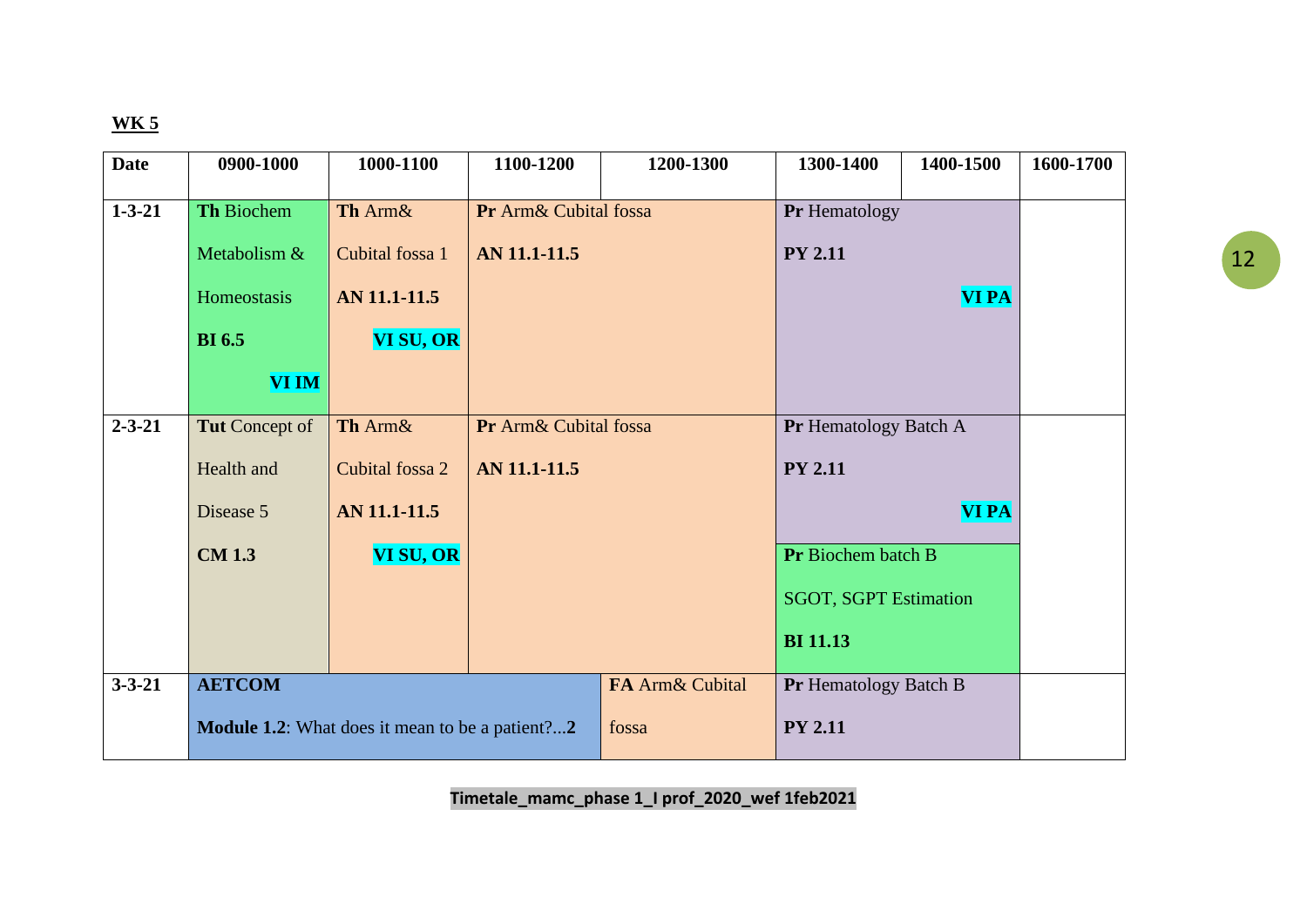|              | <b>Physiology</b>   |                          |                                      | <b>AN 11.1-11.5</b>                         | <b>VI PA</b>                         |  |
|--------------|---------------------|--------------------------|--------------------------------------|---------------------------------------------|--------------------------------------|--|
|              | $\mathbf{i}$        | Hospital visit - 3 hours |                                      |                                             | Pr Biochem batch A                   |  |
|              |                     |                          |                                      |                                             |                                      |  |
|              |                     |                          |                                      |                                             | <b>SGOT, SGPT Estimation</b>         |  |
|              |                     |                          |                                      | BI 11.13, 2.2                               |                                      |  |
| $4 - 3 - 21$ | Th Forearm&         | <b>Th General</b>        | <b>Pr Batch A Forearm &amp; hand</b> |                                             | <b>Pr Batch B Forearm &amp; hand</b> |  |
|              | hand 1              | Physiology               | AN 12.1-12.15                        |                                             | AN 12.1-12.15                        |  |
|              | AN 12.1-12.15       | <b>PY 1.6</b>            |                                      | <b>Histo Batch B Epithelium histology 2</b> | <b>Histo Batch A Epithelium</b>      |  |
|              | <b>VI SU</b>        | <b>HI BI</b>             | AN 65.1                              |                                             | histology 2                          |  |
|              |                     |                          | <b>Certifiable</b>                   |                                             | AN 65.1                              |  |
|              |                     |                          |                                      |                                             | <b>Certifiable</b>                   |  |
| $5 - 3 - 21$ | <b>PY</b>           | <b>BI</b>                | <b>PY</b>                            | <b>BI</b>                                   | AN                                   |  |
|              | <b>Compensatory</b> | <b>Compensatory</b>      | Compensator                          | <b>Compensatory</b>                         | <b>Compensatory class</b>            |  |
|              | class               | class                    | y class                              | class                                       |                                      |  |
| $6 - 3 - 21$ | <b>Th</b>           | Th General               | Th                                   | <b>Th Anatomy</b>                           | <b>Seminar Hematology</b>            |  |
|              | Gametogenesis       | Physiology               | Hematology                           | Forearm& hand 2                             | <b>PY 2.8</b>                        |  |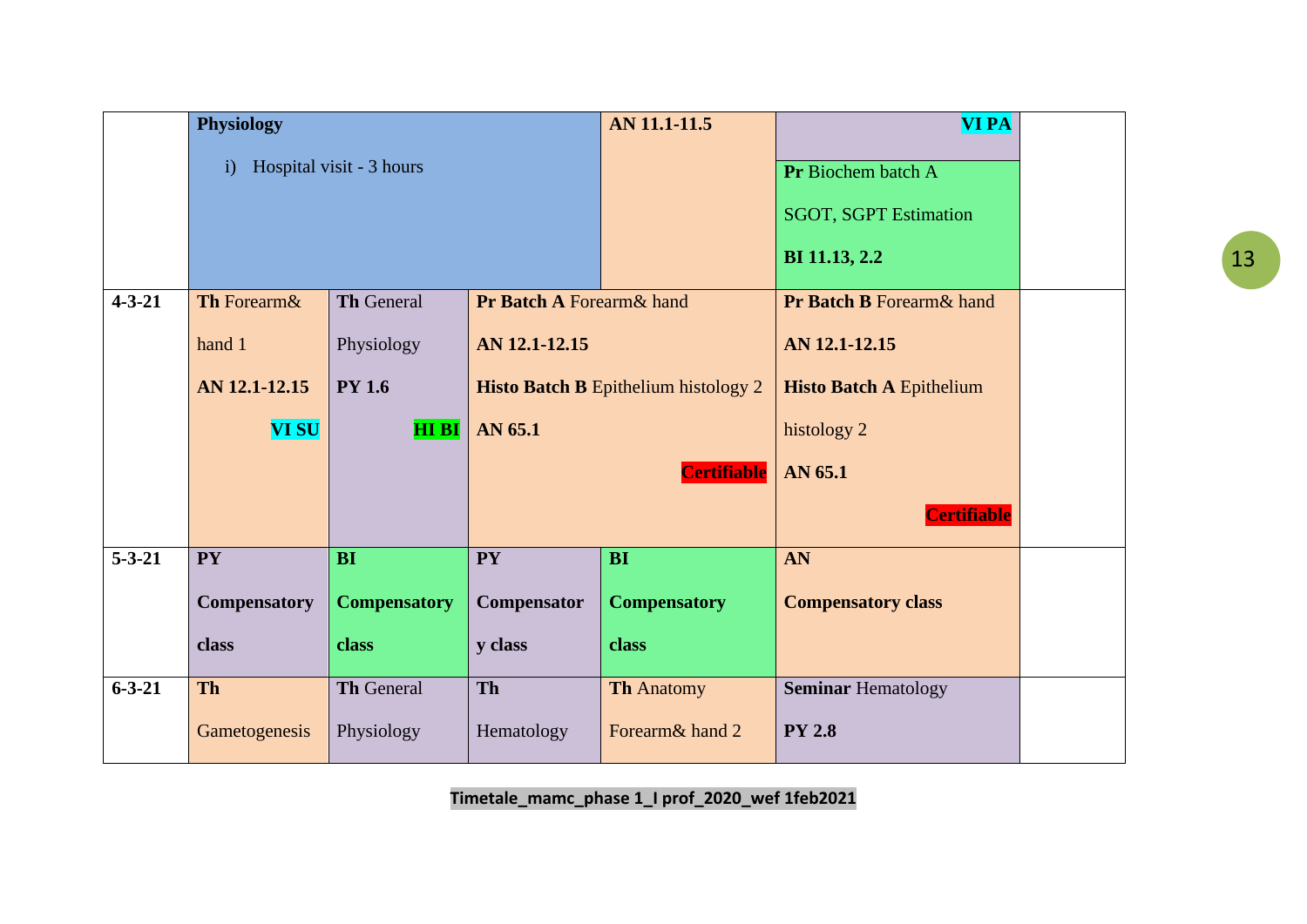|             | <b>PY 1.7</b>   | <b>PY 2.7</b> | AN 12.1-12.15 |  |
|-------------|-----------------|---------------|---------------|--|
| AN 77.177.5 | HI <sub>B</sub> |               | <b>VI SU</b>  |  |
| VI OG       |                 |               |               |  |

| <b>Date</b>  | 0900-1000            | 1000-1100          | 1100-1200               | 1200-1300 | 1300-1400                    | 1400-1500    | 1600-1700 |
|--------------|----------------------|--------------------|-------------------------|-----------|------------------------------|--------------|-----------|
|              |                      |                    |                         |           |                              |              |           |
| $8 - 3 - 21$ | <b>Th Biochem</b>    | <b>Th</b> Forearm& | <b>Pr</b> Forearm& hand |           | <b>Pr</b> Hematology         |              |           |
|              | Metabolism &         | hand 3             | AN 12.1-12.15           |           | <b>PY 2.11</b>               |              |           |
|              | Homeostasis          | AN 12.1-12.15      |                         |           |                              | <b>VI PA</b> |           |
|              | <b>BI</b> 6.5        | <b>VI SU</b>       |                         |           |                              |              |           |
|              | <b>VI IM</b>         |                    |                         |           |                              |              |           |
| $9 - 3 - 21$ | <b>Th</b> Concept of | Th Forearm&        | <b>Pr</b> Forearm& hand |           | <b>Pr</b> Hematology Batch A |              |           |
|              | Health and           | hand 4             | AN 12.1-12.15           |           | <b>PY 2.11</b>               |              |           |
|              | Disease 6            | AN 12.1-12.15      |                         |           |                              | <b>VI PA</b> |           |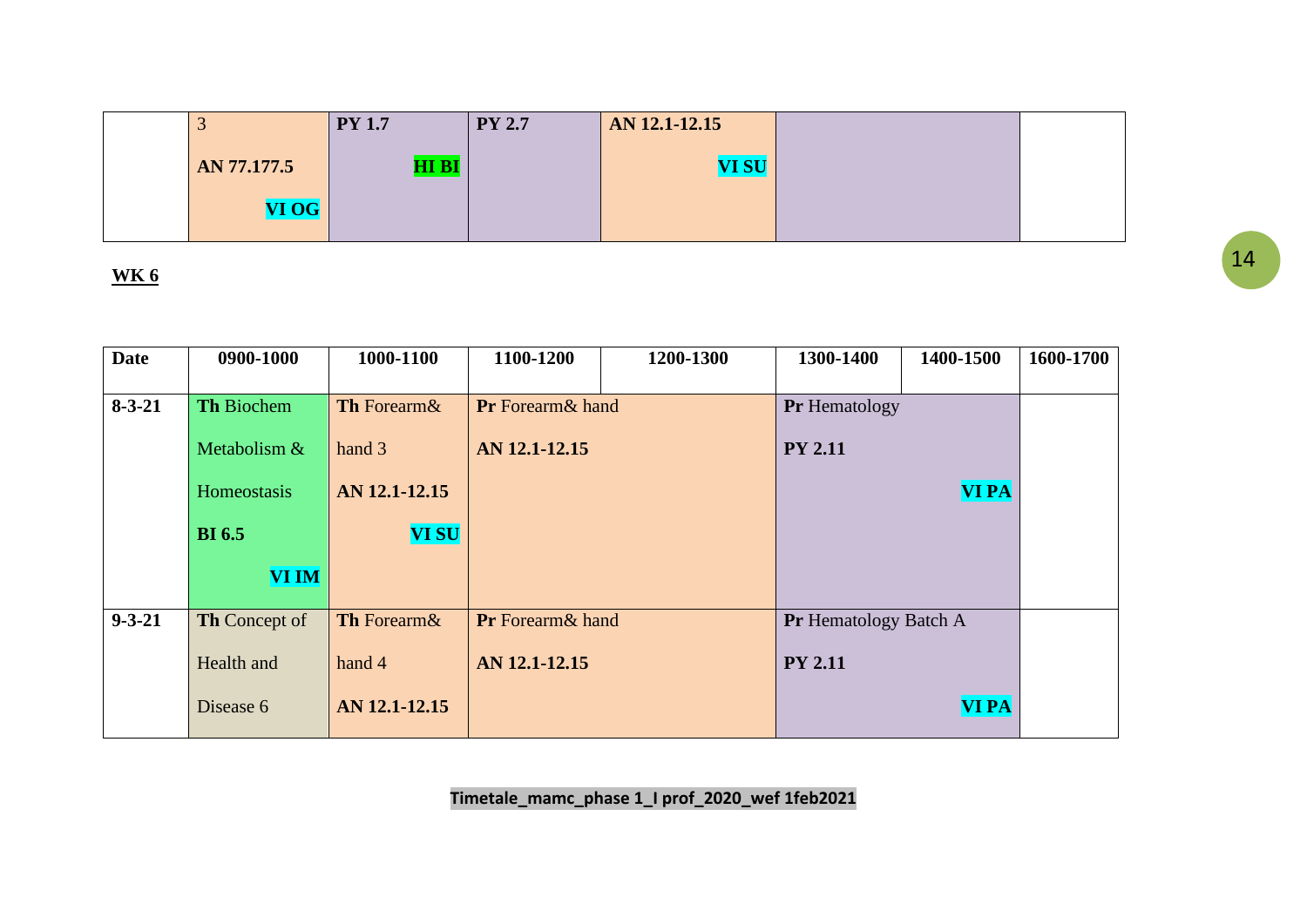| <b>CM 1.4</b>                                | <b>VI SU</b>                     |                             |                     | Pr Biochem batch B              |  |  |
|----------------------------------------------|----------------------------------|-----------------------------|---------------------|---------------------------------|--|--|
|                                              |                                  |                             |                     | <b>ALP</b> Estimation           |  |  |
|                                              |                                  |                             |                     | <b>BI</b> 11.14                 |  |  |
| <b>AETCOM</b>                                |                                  |                             | <b>Th Anatomy</b>   | Pr Hematology Batch B           |  |  |
| Module 1.3: The doctor-patient relationship1 |                                  |                             | Forearm& hand 5     | <b>PY 2.11</b>                  |  |  |
| <b>Biochemistry</b>                          |                                  |                             | AN 12.1-12.15       | <b>VI PA</b>                    |  |  |
| i)                                           |                                  |                             | <b>VI SU</b>        | Pr Biochem batch A              |  |  |
| $\mathsf{ii}$                                | Self-directed learning - 2 hours |                             |                     | <b>ALP</b> Estimation           |  |  |
|                                              |                                  |                             |                     | <b>BI</b> 11.14                 |  |  |
| <b>Th Connective</b>                         | <b>Th General</b>                | <b>SDL</b> Anatomy          | <b>Demo</b> Anatomy | Pr Batch A Forearm& hand        |  |  |
| tissue histology                             | Physiology                       | Forearm&                    | Forearm& hand 7     | AN 12.1-12.15                   |  |  |
| AN 66.1                                      | <b>PY 1.8</b>                    | hand 6                      | AN 12.1-12.15       | <b>Histo Batch B Connective</b> |  |  |
| <b>HIPY</b>                                  |                                  | AN 12.1-12.15               | <b>VI SU</b>        | tissue histology                |  |  |
|                                              |                                  | <b>VI SU</b>                |                     | AN 66.1                         |  |  |
|                                              |                                  | Large group session- 1 hour |                     |                                 |  |  |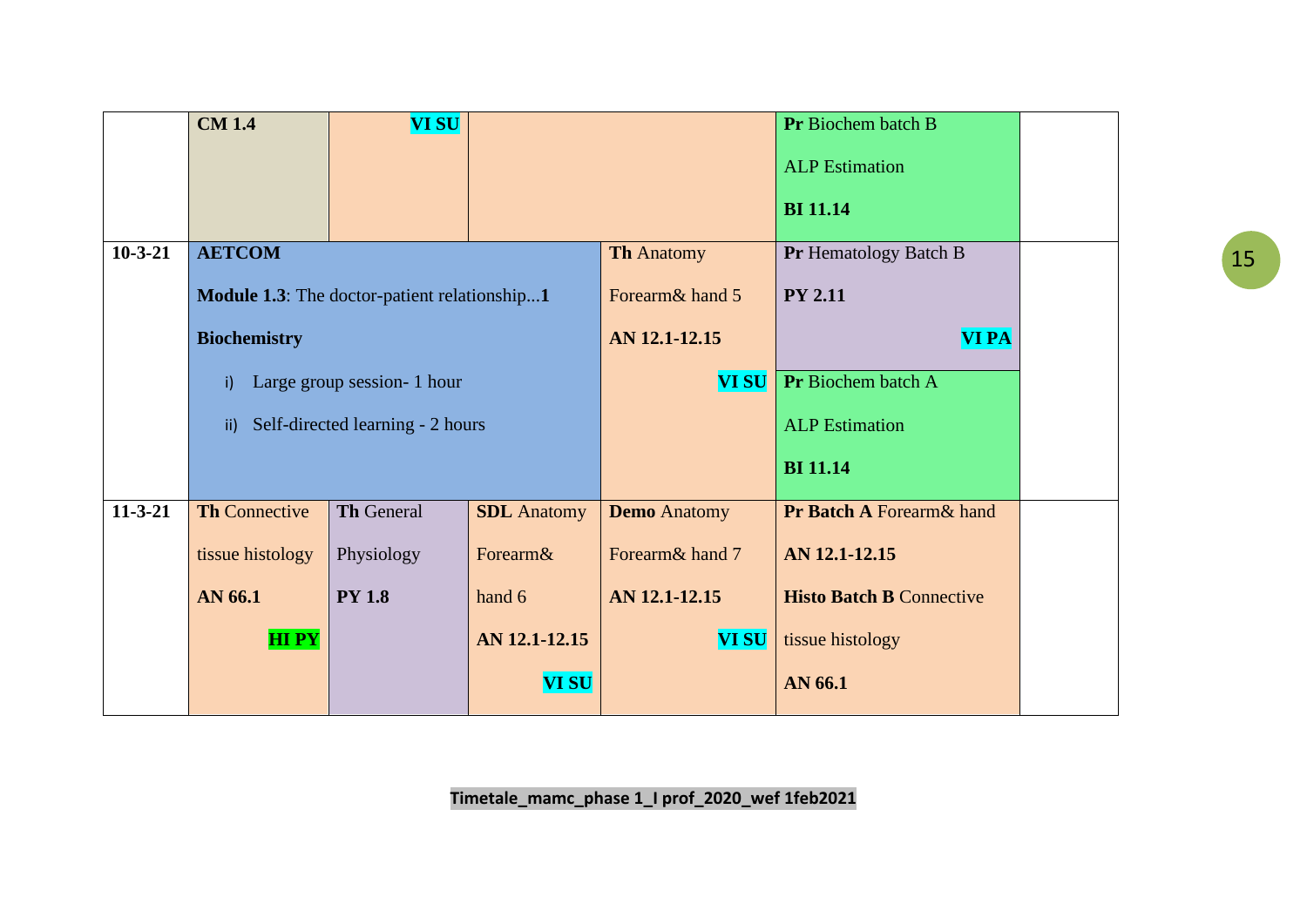| $12 - 3 - 21$ | Th Hematology              | Th Biochem        | <b>FA</b> General | <b>Tut/SDL</b> Biochem      | <b>Pr Batch B Forearm &amp; hand</b> |  |
|---------------|----------------------------|-------------------|-------------------|-----------------------------|--------------------------------------|--|
|               | PY 2.8, 2.13               | Metabolism &      | Physiology        | Metabolism &                | AN 12.1-12.15                        |  |
|               | <b>VI PA</b>               | Homeostasis       | $PY 1.5 - 1.8$    | Homeostasis                 | <b>Histo Batch A Connective</b>      |  |
|               |                            | <b>BI</b> 6.5     |                   | <b>BI</b> 6.5               | tissue histology                     |  |
|               |                            | <b>VI IM</b>      |                   |                             | AN 66.1                              |  |
| $13 - 3 - 21$ | <b>Th</b> $2^{nd}$ week of | <b>Th General</b> | Th                | <b>Th General features-</b> | <b>Seminar Integrated</b>            |  |
|               | development 1              | Physiology        | Hematology        | joints-radiographs          | Physiology                           |  |
|               | AN 78.1-78.5               | <b>PY 1.9</b>     | <b>PY 2.8</b>     | (VIRD)                      | <b>PY 11.10</b>                      |  |
|               |                            |                   | <b>VI PA</b>      | -surface marking 1          |                                      |  |
|               |                            |                   |                   | AN 13.1-13.7                |                                      |  |

|  | 1400<br>1400-1500<br>1600-1700<br>1300- | 1200-1300 | <b>-1200</b><br>$100 -$ | 1000-1100 | 0900-1000 | Date |
|--|-----------------------------------------|-----------|-------------------------|-----------|-----------|------|
|--|-----------------------------------------|-----------|-------------------------|-----------|-----------|------|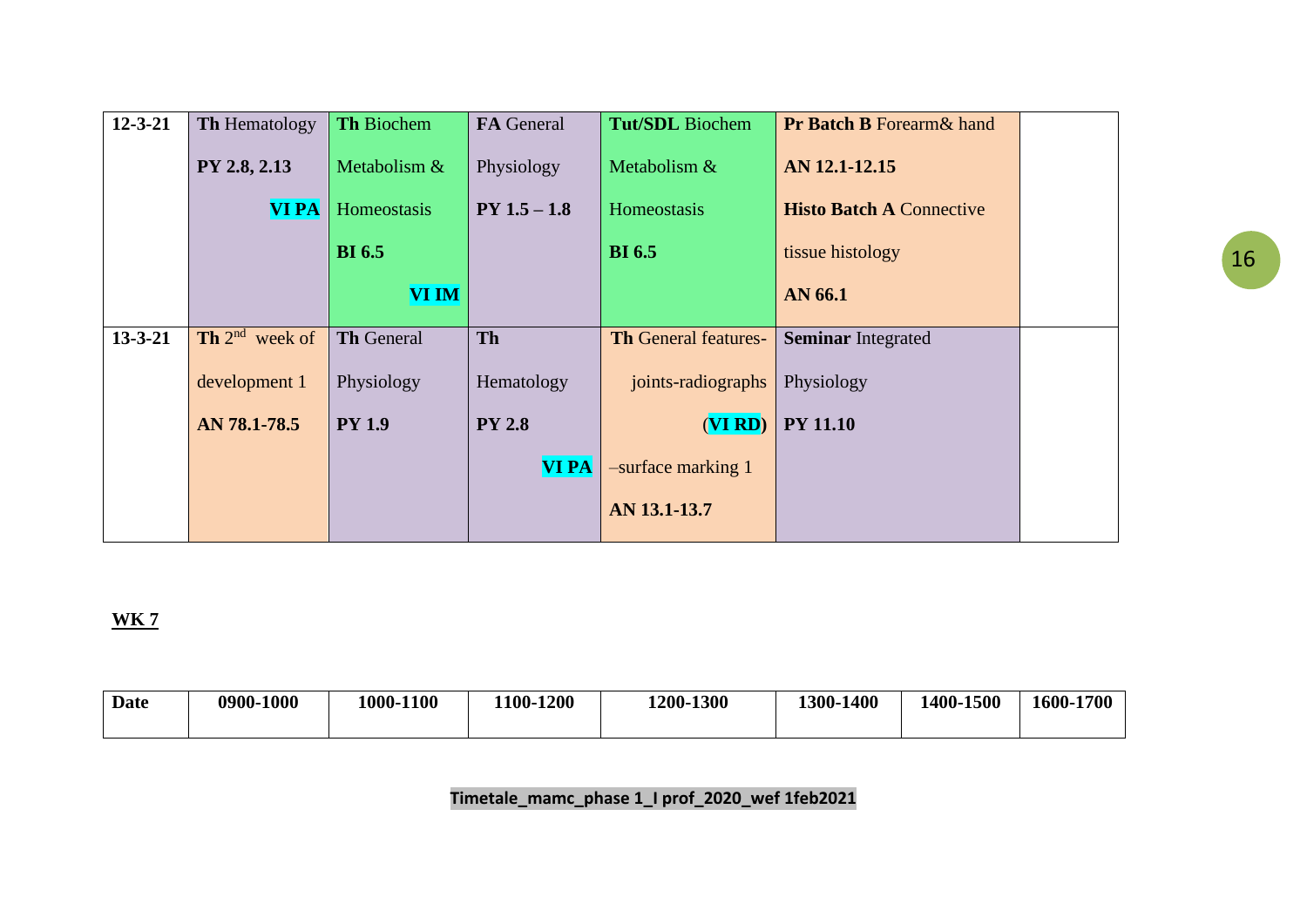| $15 - 3 - 21$ | Th Biochem          | FA Forearm& hand                                   |                       | <b>PCT</b> General Physiology |  |
|---------------|---------------------|----------------------------------------------------|-----------------------|-------------------------------|--|
|               | Metabolism &        | AN 12.1-12.15                                      |                       |                               |  |
|               | Homeostasis         |                                                    |                       |                               |  |
|               | <b>BI</b> 6.6       |                                                    |                       |                               |  |
| $16 - 3 - 21$ | Th Concept of       | Th-Demo-Pr General features-joints-radiographs (VI | Pr Hematology Batch A |                               |  |
|               | Health and          | <b>RD</b> ) –surface marking 2-4                   | <b>PY 2.11</b>        |                               |  |
|               | Disease 7           | AN 13.1-13.7                                       | <b>VI PA</b>          |                               |  |
|               | <b>CM 1.5</b>       |                                                    | Pr Biochem batch B    |                               |  |
|               |                     |                                                    | Chromatography        |                               |  |
|               |                     |                                                    |                       | BI 11.5, 11.16                |  |
|               |                     |                                                    |                       | <b>VI IM</b>                  |  |
| $17 - 3 - 21$ | <b>AETCOM</b>       |                                                    | <b>SDL</b> General    | Pr Hematology Batch B         |  |
|               |                     | Module 1.3: The doctor-patient relationship2       | features-joints-      | <b>PY 2.11</b>                |  |
|               | <b>Biochemistry</b> |                                                    | radiographs (VI RD)   | <b>VI PA</b>                  |  |
|               | i)                  | Interactive discussions $-1$ hour                  | -surface marking 5    | Pr Biochem batch A            |  |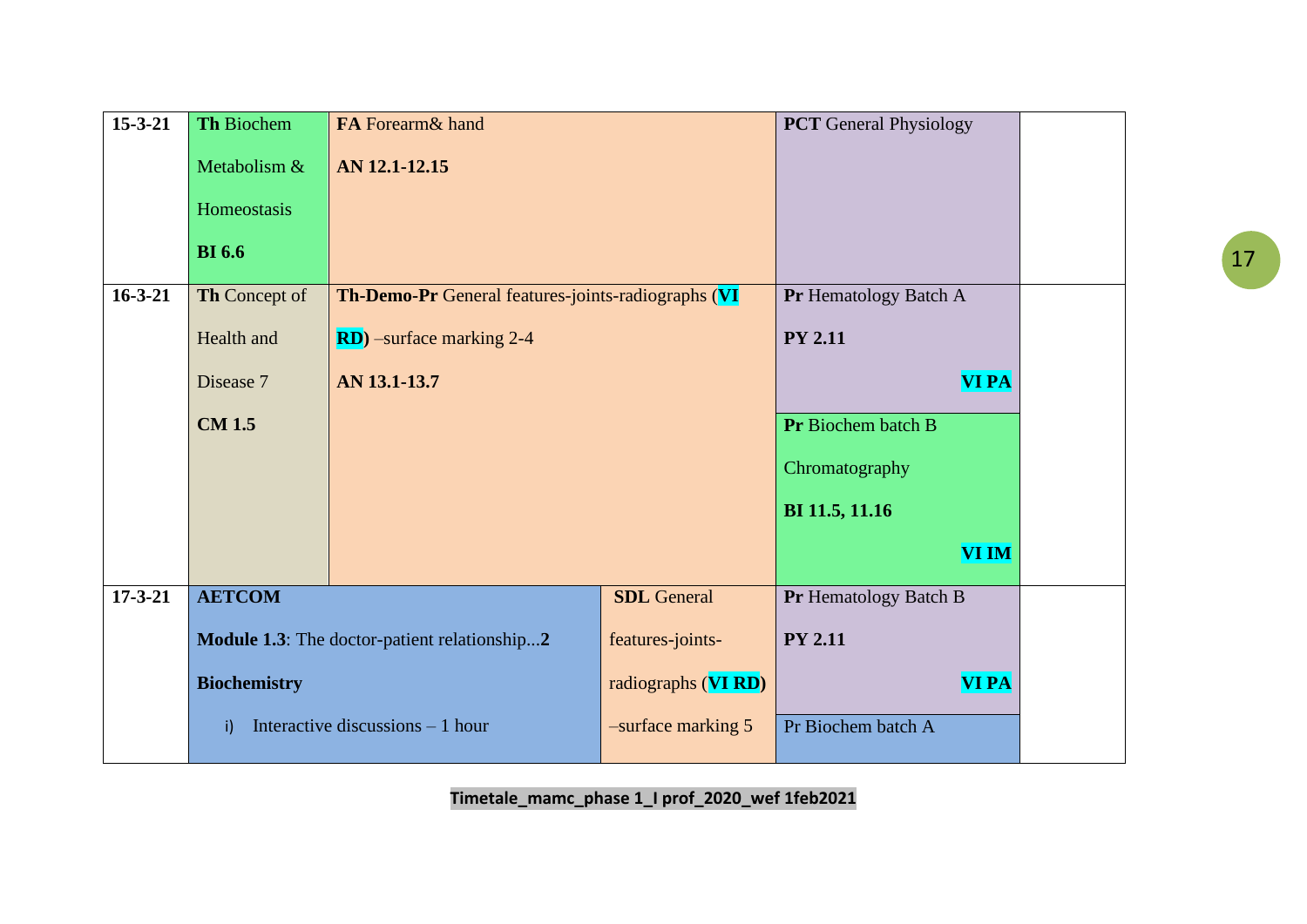|               | $\mathsf{ii}$     | Discussion and closure $-2$ hours |                     | AN 13.1-13.7    | Chromatography                  |  |
|---------------|-------------------|-----------------------------------|---------------------|-----------------|---------------------------------|--|
|               |                   |                                   |                     |                 | BI 11.5, 11.168                 |  |
|               |                   |                                   |                     |                 |                                 |  |
|               |                   |                                   |                     |                 | <b>VI IM</b>                    |  |
| $18 - 3 - 21$ | <b>Th General</b> | Th NMP                            | <b>Demo</b> General | <b>Seminar</b>  | <b>Pr Revision Upper Limb</b>   |  |
|               | features-joints-  | <b>PY 3.1</b>                     | features-joints-    | Biochemistry    |                                 |  |
|               | radiographs (VI   | <b>HIAN</b>                       | radiographs         |                 |                                 |  |
|               | $RD)$ –surface    |                                   | $(VI RD) -$         |                 |                                 |  |
|               | marking 6         |                                   | surface             |                 |                                 |  |
|               | AN 13.1-13.7      |                                   | marking 7           |                 |                                 |  |
|               |                   |                                   | AN 13.1-13.7        |                 |                                 |  |
| $19 - 3 - 21$ | Th Hematology     | Th Biochem                        | <b>FA</b>           | Tut/SDL Biochem | <b>Part Completion Test</b>     |  |
|               | <b>PY 2.9</b>     | Metabolism &                      | Hematology          | Metabolism &    | <b>Upper Limb &amp; General</b> |  |
|               | <b>VI PA</b>      | Homeostasis                       | $PY 2.6 - 2.9$      | Homeostasis     | <b>Anatomy (Theory)</b>         |  |
|               |                   | <b>BI</b> 6.6                     |                     | <b>PCT</b>      |                                 |  |
|               |                   |                                   |                     | <b>BI</b> 6.5   |                                 |  |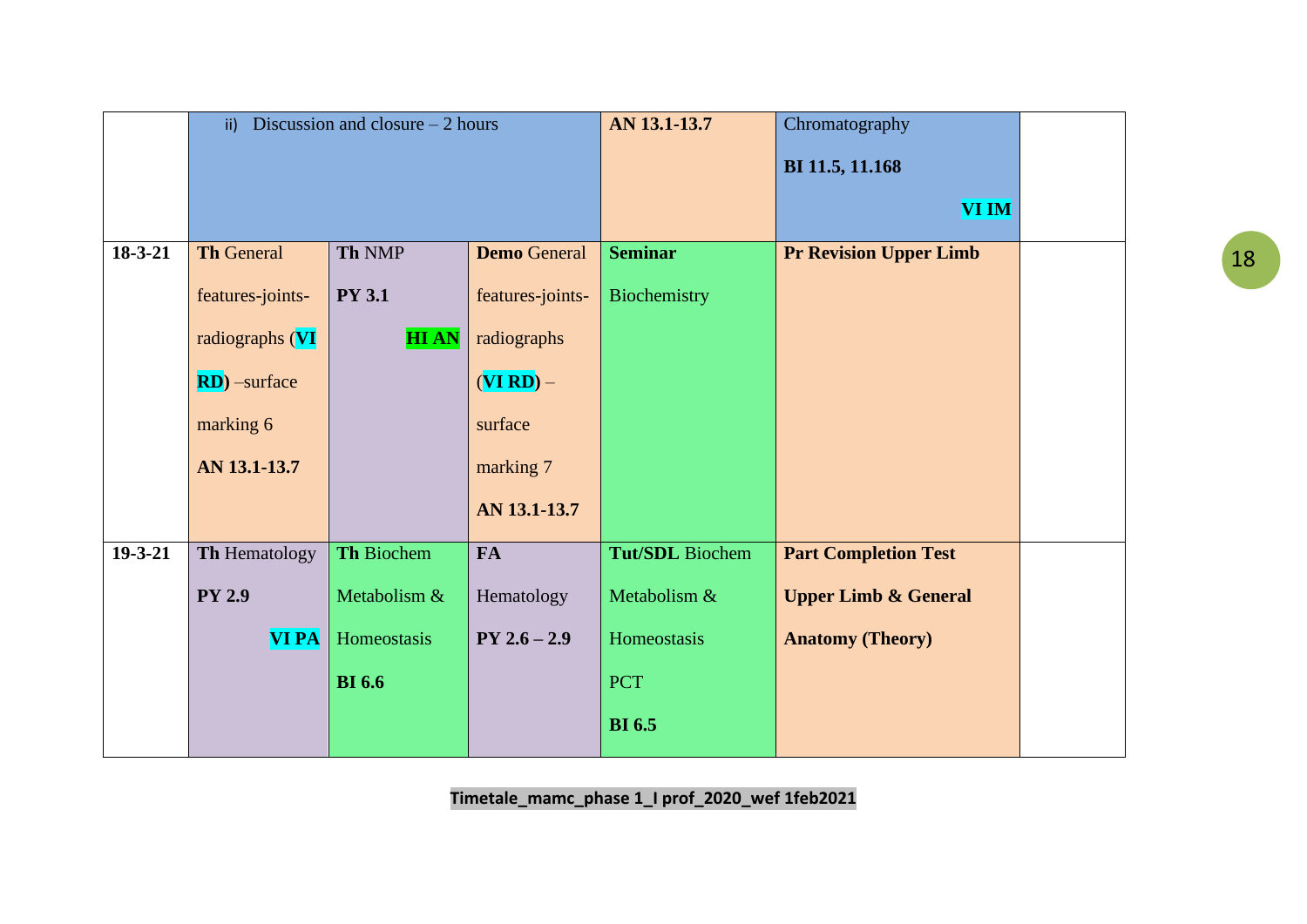| $20 - 3 - 21$ | AN                  | <b>PY</b>           | <b>PY</b>          | AN                  | <b>Sem</b>        |  |
|---------------|---------------------|---------------------|--------------------|---------------------|-------------------|--|
|               | <b>Compensatory</b> | <b>Compensatory</b> | <b>Compensator</b> | <b>Compensatory</b> | <b>Physiology</b> |  |
|               | class               | class               | <b>v</b> class     | class               |                   |  |

| <b>Date</b>   | 0900-1000              | 1000-1100                     | 1100-1200 | 1200-1300    | 1300-1400                    | 1400-1500    | 1600-1700 |
|---------------|------------------------|-------------------------------|-----------|--------------|------------------------------|--------------|-----------|
| $22 - 3 - 21$ | Th Biochem             | <b>Pr Revision Upper Limb</b> |           |              | Pr Hematology                |              |           |
|               | Chemistry $\&$         |                               |           |              | <b>PY 2.12</b>               |              |           |
|               | Metabolism of          |                               |           | <b>VI PA</b> |                              |              |           |
|               | Carbohydrates          |                               |           |              |                              |              |           |
|               | <b>BI</b> 3.1          |                               |           |              |                              |              |           |
| $23 - 3 - 21$ | <b>Tut Nutrition 1</b> | <b>Part Completion Test</b>   |           |              | <b>Pr</b> Hematology Batch A |              |           |
|               | <b>CM 5.1</b>          | <b>Upper Limb (Practical)</b> |           |              | <b>PY 2.11</b>               |              |           |
|               | VI IM& PE              |                               |           |              |                              | <b>VI PA</b> |           |
|               |                        |                               |           |              | <b>Pr</b> Biochem batch B    |              |           |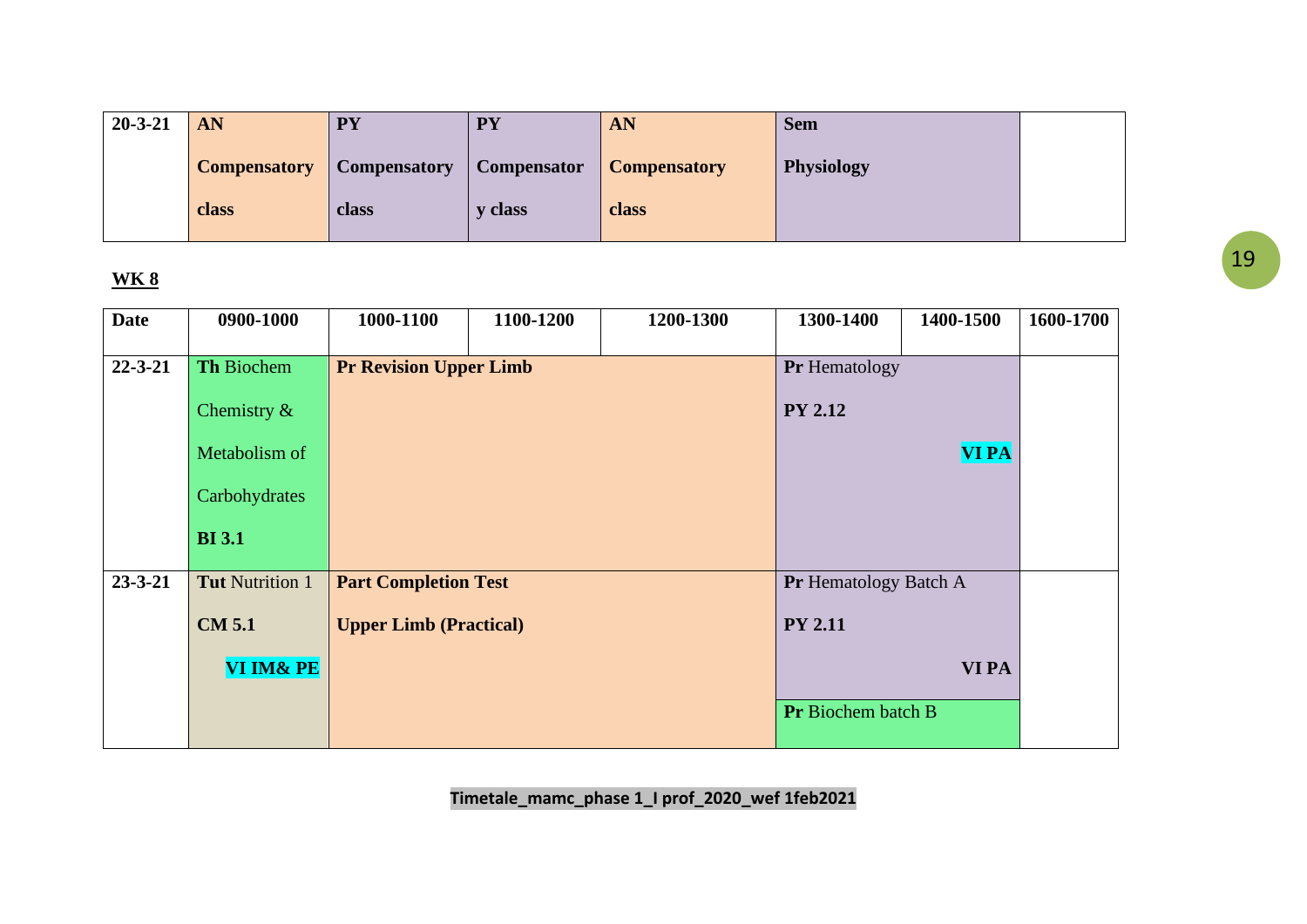|               |                                          |                                                       |               |                        | Carbohydrates colour reaction      |  |
|---------------|------------------------------------------|-------------------------------------------------------|---------------|------------------------|------------------------------------|--|
|               |                                          |                                                       |               |                        | <b>BI</b> 3.1                      |  |
| $24 - 3 - 21$ | <b>AETCOM</b>                            |                                                       |               | <b>Demo Skull</b>      | Pr Hematology Batch B              |  |
|               |                                          | <b>Module 1.4:</b> The foundations of communication - |               | osteology 1            | <b>PY 2.11</b>                     |  |
|               | 11                                       |                                                       |               | AN 26.1-26.5           | <b>VI PA</b>                       |  |
|               | <b>Biochemistry</b>                      |                                                       |               |                        | Pr Biochem batch A                 |  |
|               | $\mathbf{i}$                             | Large group session- 1:30 hours                       |               |                        | Carbohydrates colour reaction      |  |
|               | ii) Self-directed learning $-1:30$ hours |                                                       |               |                        | <b>BI</b> 3.1                      |  |
| $25 - 3 - 21$ | Demo Skull                               | Th NMP                                                | Demo Skull    | <b>Seminar</b>         | <b>Demo-Pr</b> Skull osteology 4-5 |  |
|               | osteology 2                              | <b>PY 3.1</b>                                         | osteology 3   | Biochemistry           | AN 26.1-26.5                       |  |
|               | AN 26.1-26.5                             |                                                       | AN 26.1-26.5  |                        |                                    |  |
| $26 - 3 - 21$ | Th Hematology                            | Th Biochem                                            | FA NMP        | <b>Tut/SDL</b> Biochem | FA Skull osteology                 |  |
|               | <b>PY 2.10</b>                           | Chemistry and                                         | <b>PY 3.1</b> | Metabolism &           | AN 26.1-26.5                       |  |
|               |                                          | metabolism of                                         |               | Homeostasis            |                                    |  |
|               |                                          | Carbohydrates                                         |               | <b>BI</b> 6.6          |                                    |  |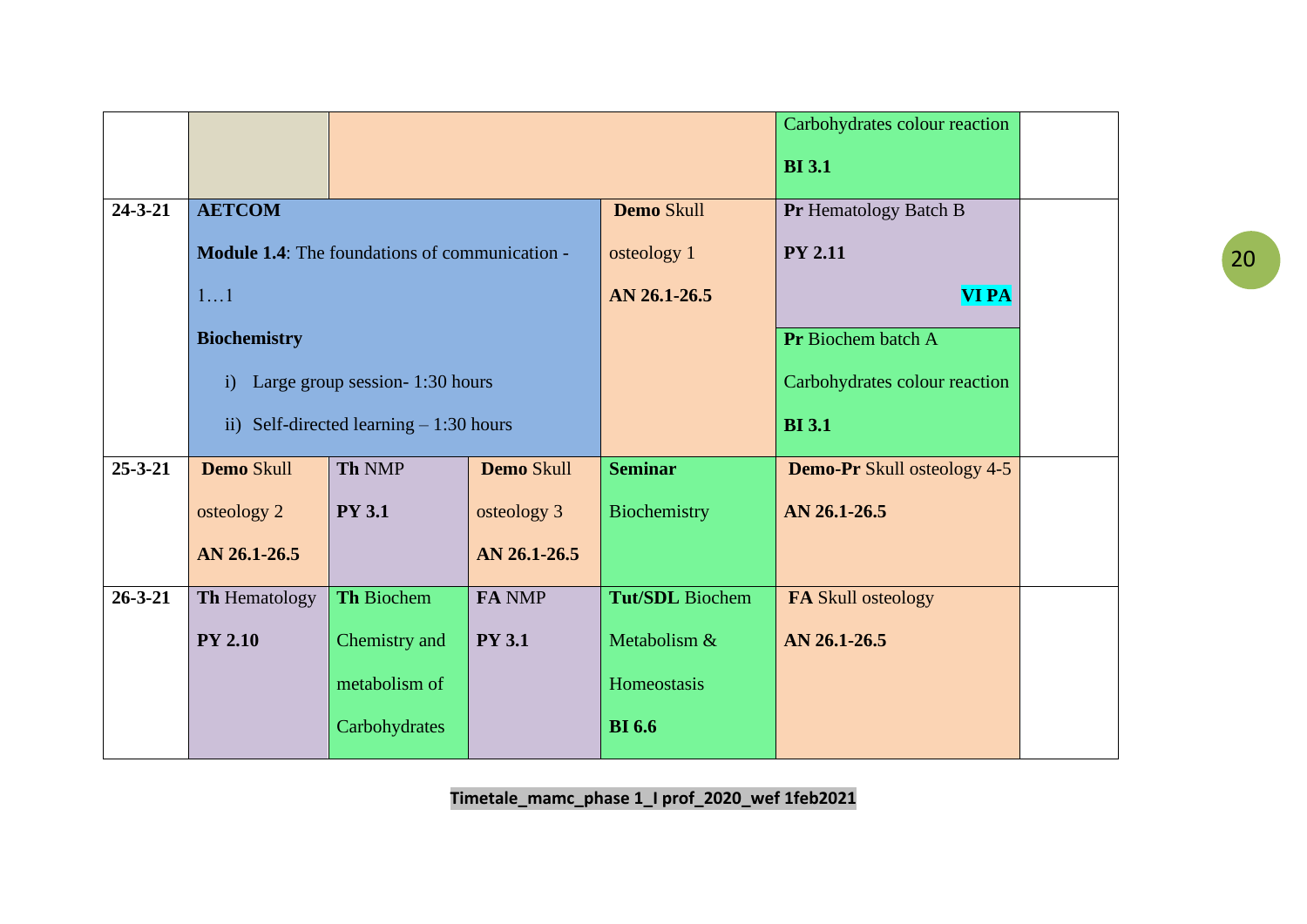|               |                     | <b>BI</b> 3.1 |                |                   |                            |  |
|---------------|---------------------|---------------|----------------|-------------------|----------------------------|--|
| $27 - 3 - 21$ | Th $2^{nd}$ week of | <b>Th NMP</b> | <b>Th</b>      | Th Scalp & Face & | <b>SDL</b> Neurophysiology |  |
|               | development 2       | <b>PY 3.2</b> | Hematology     | Parotid region 1  | <b>PY 10.1</b>             |  |
|               | AN 78.1-78.5        |               | <b>PY 2.10</b> | $AN 27.1 - 27.28$ | <b>HIAN</b>                |  |
|               |                     |               |                | 28.1-28.9         |                            |  |

| <b>Date</b>   | 0900-1000         | 1000-1100        | 1100-1200       | 1200-1300 | 1300-1400                      | 1400-1500 | 1600-1700 |
|---------------|-------------------|------------------|-----------------|-----------|--------------------------------|-----------|-----------|
|               |                   |                  |                 |           |                                |           |           |
| $29 - 3 - 21$ | <b>Th Biochem</b> | Th Face&         | <b>Pr</b> Scalp |           | <b>Quiz</b> General Physiology |           |           |
|               | Chemistry $\&$    | Parotid region 2 | AN 27.1-27.2    |           |                                |           |           |
|               | Metabolism of     | AN 28.1-28.9     |                 |           |                                |           |           |
|               | carbohydrates     |                  |                 |           |                                |           |           |
|               | <b>BI</b> 3.2     |                  |                 |           |                                |           |           |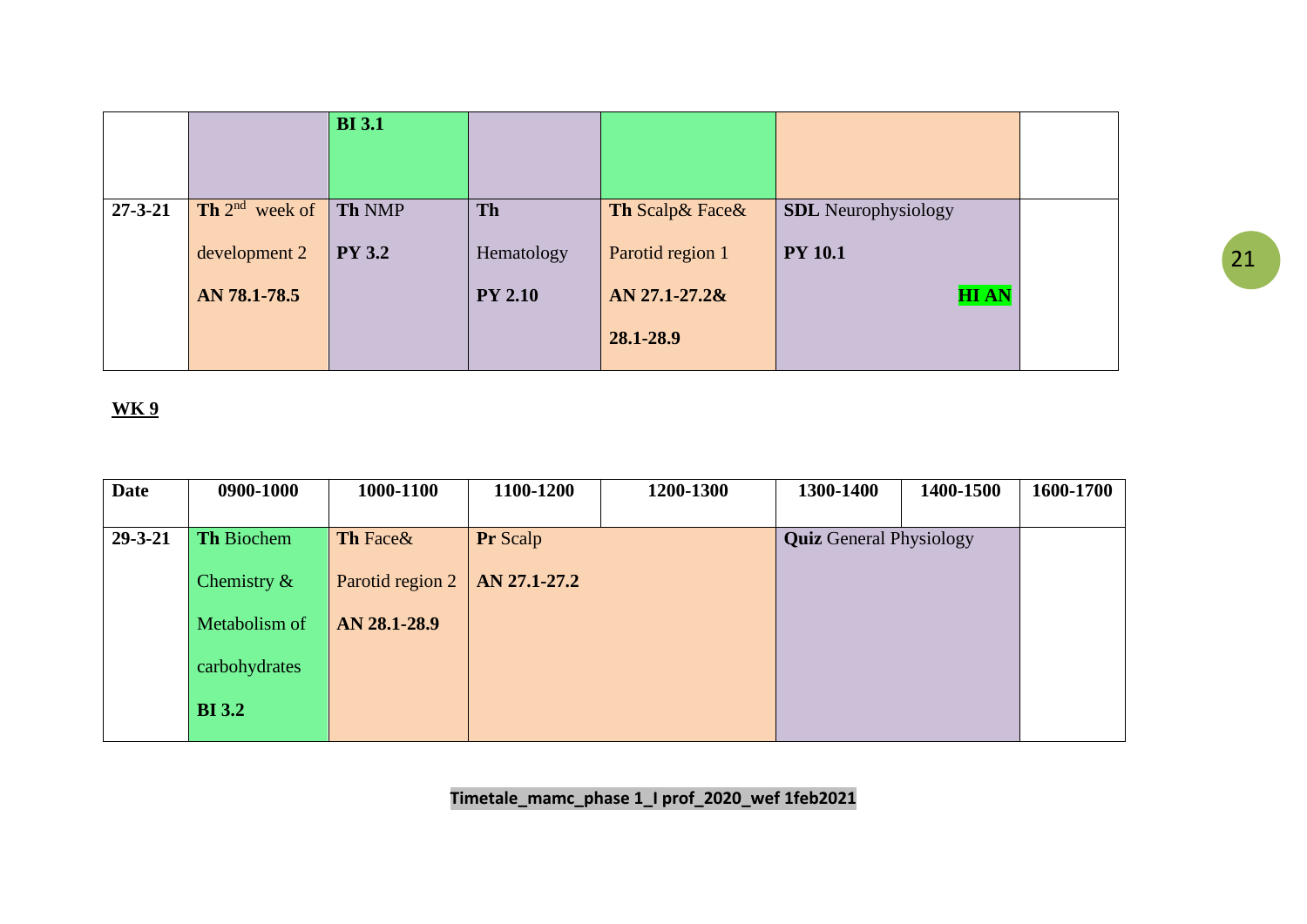| $30 - 3 - 21$ | <b>Tut Nutrition 2</b>                                | Th Face&                           | Pr Face& Parotid region |                          | Pr Hematology Batch A         |  |
|---------------|-------------------------------------------------------|------------------------------------|-------------------------|--------------------------|-------------------------------|--|
|               | <b>CM 5.3</b>                                         | Parotid region 3                   | AN 28.1-28.9            |                          | <b>PY 2.11</b>                |  |
|               | VI IM & PE                                            | AN 28.1-28.9                       |                         |                          | <b>VI PA</b>                  |  |
|               |                                                       | <b>VI IM</b>                       |                         |                          | Pr Biochem batch B            |  |
|               |                                                       |                                    |                         |                          | Carbohydrate colour reactions |  |
|               |                                                       |                                    |                         |                          | <b>BI</b> 3.1                 |  |
| $31 - 3 - 21$ | <b>AETCOM</b>                                         |                                    |                         | <b>SDL</b> Face& Parotid | Pr Hematology Batch B         |  |
|               | <b>Module 1.4:</b> The foundations of communication - |                                    |                         | region 4                 | <b>PY 2.11</b>                |  |
|               | 12                                                    |                                    |                         |                          | <b>VI PA</b>                  |  |
|               | <b>Biochemistry</b>                                   |                                    |                         | <b>VI SU</b>             | Pr Biochem batch A            |  |
|               | $\mathbf{i}$                                          | Small group discussions $-2$ hours |                         |                          | Carbohydrate colour reactions |  |
|               | Discussion and closure $-1$ hour<br>ii)               |                                    |                         |                          | <b>BI</b> 3.1                 |  |
| $1 - 4 - 21$  | Th Face&                                              | Th NMP                             | <b>Th Muscle</b>        | <b>Seminar</b>           | Pr Batch A Face& Parotid      |  |
|               | Parotid region 5                                      | <b>PY 3.3</b>                      | histology               | Biochemistry             | region                        |  |
|               | AN 28.1-28.9                                          | <b>VI IM</b>                       | AN 67.1-67.2            |                          | AN 28.1-28.9                  |  |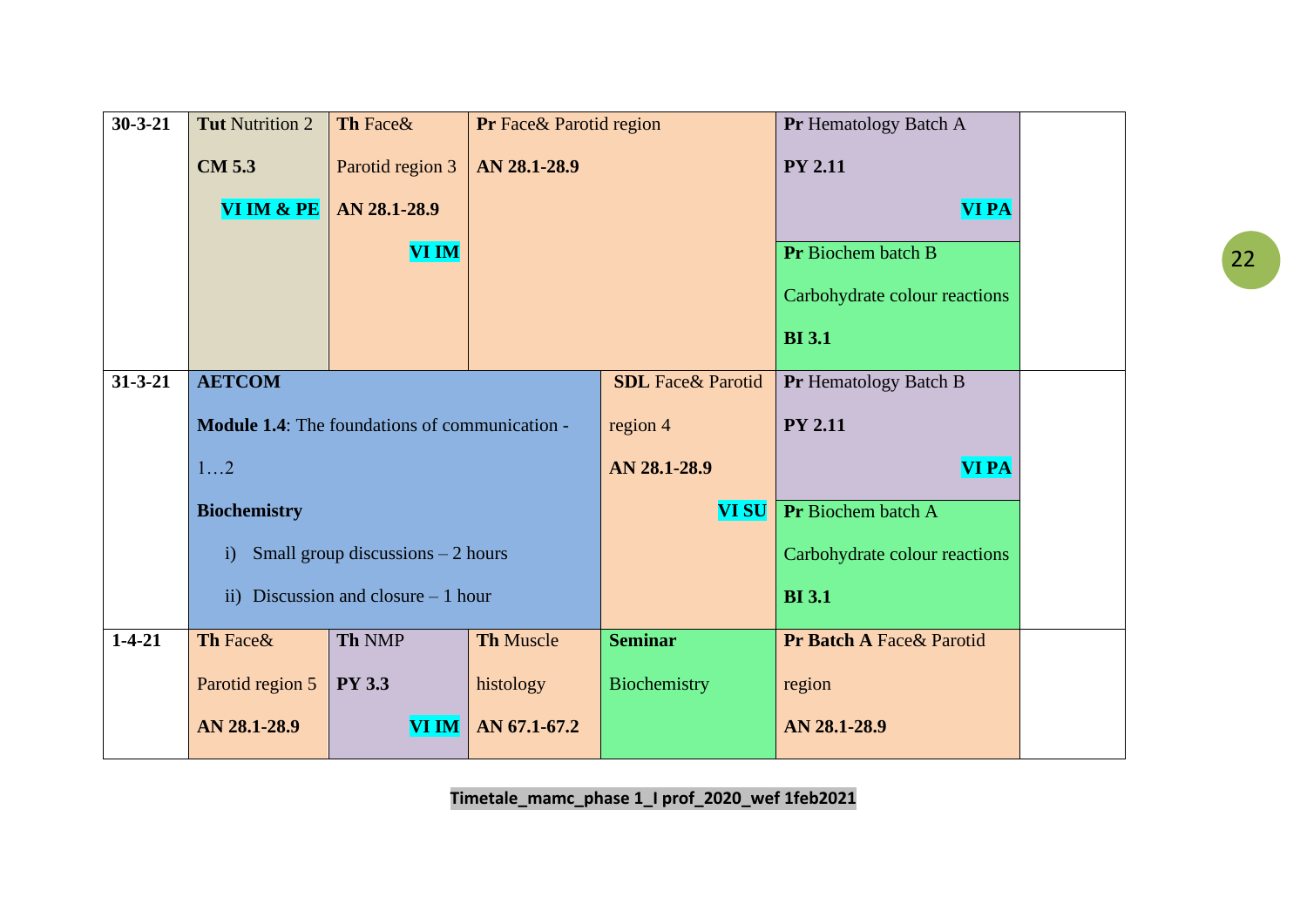|              | <b>VI SU</b>        |                     | <b>HIPY</b>    |                        | <b>Histo Batch B Muscle</b>          |  |
|--------------|---------------------|---------------------|----------------|------------------------|--------------------------------------|--|
|              |                     |                     |                |                        | histology                            |  |
|              |                     |                     |                |                        | AN 67.1-67.2                         |  |
| $2 - 4 - 21$ | Th Neuro-           | <b>Th Biochem</b>   | <b>FA</b>      | <b>Tut/SDL</b> Biochem | <b>Pr Batch B Face &amp; Parotid</b> |  |
|              | physiology          | Chemistry $\&$      | Hematology     | Chemistry $\&$         | region                               |  |
|              | <b>PY 10.2</b>      | Metabolism of       | <b>PY 2.10</b> | Metabolism of          | AN 28.1-28.9                         |  |
|              | <b>HIAN</b>         | Carbohydrates       |                | carbohydrates          | <b>Histo Batch A Muscle</b>          |  |
|              |                     | <b>BI</b> 3.3       |                | <b>BI</b> 3.1, 3.2     | histology                            |  |
|              |                     |                     |                |                        | AN 67.1-67.2                         |  |
| $3-4-21$     | AN                  | <b>PY</b>           | <b>PY</b>      | AN                     | <b>Sem</b>                           |  |
|              | <b>Compensatory</b> | <b>Compensatory</b> | Compensator    | <b>Compensatory</b>    | <b>Physiology</b>                    |  |
|              | class               | class               | y class        | class                  |                                      |  |
|              |                     |                     |                |                        |                                      |  |

| Date | 0900-1000 | 1000-1100 | $-1200$<br>$1100 -$ | 1200-1300 | 1400<br>1300 | 1400-1500 | 1600-1700 |
|------|-----------|-----------|---------------------|-----------|--------------|-----------|-----------|
|      |           |           |                     |           |              |           |           |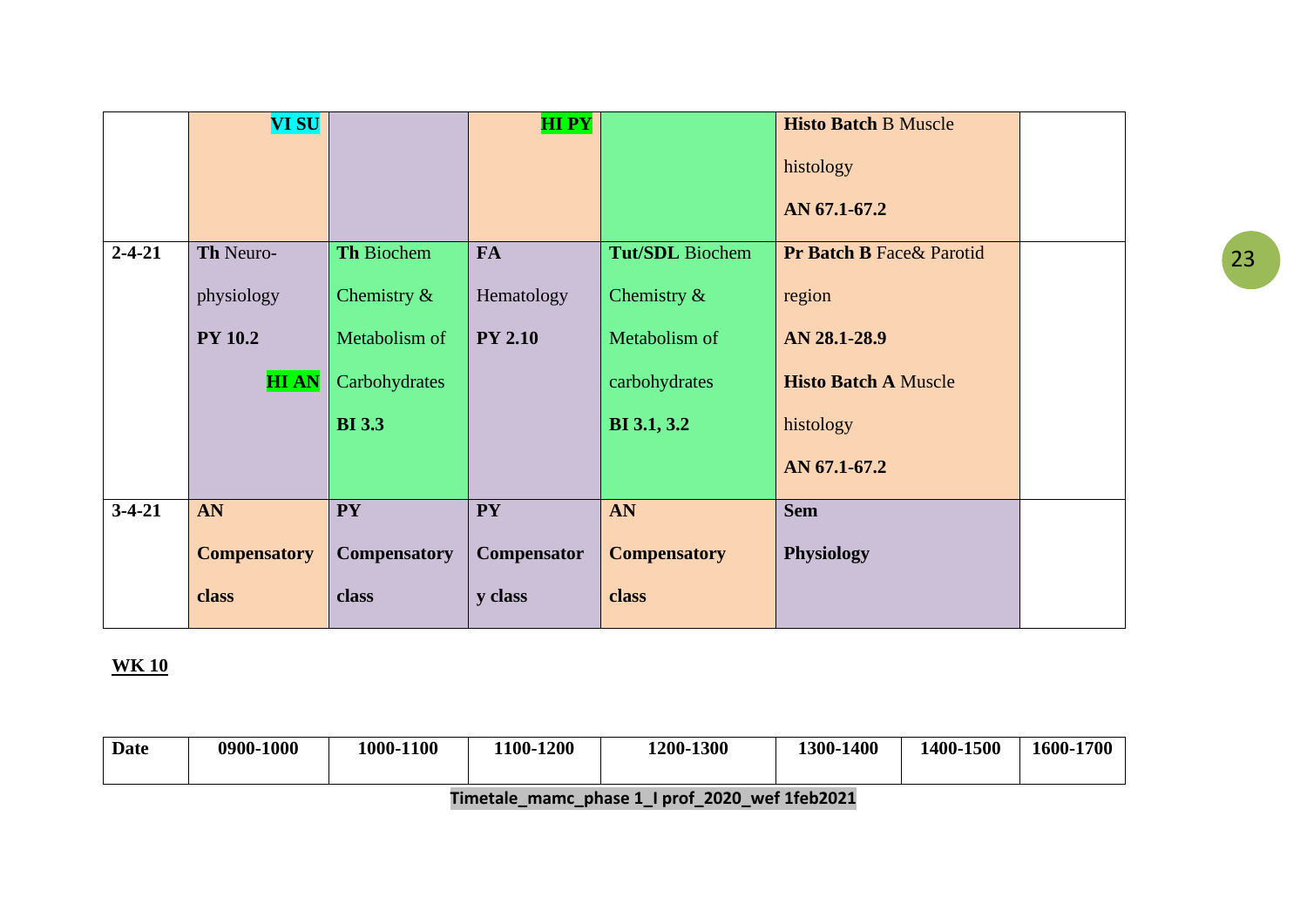| $5-4-21$     | Th Biochem                                          | Th Post triangle  |                                 | FA Scalp& Face& Parotid region | <b>PCT</b> Hematology    |  |
|--------------|-----------------------------------------------------|-------------------|---------------------------------|--------------------------------|--------------------------|--|
|              | Chemistry $\&$                                      | of neck 1         | AN 27.1-27.2& 28.1-.289         |                                |                          |  |
|              | Metabolism of                                       | AN 29.1-29.3      |                                 |                                |                          |  |
|              | Carbohydrates                                       | <b>VI SU</b>      |                                 |                                |                          |  |
|              | <b>BI</b> 3.4                                       |                   |                                 |                                |                          |  |
|              | <b>VI IM</b>                                        |                   |                                 |                                |                          |  |
| $6-4-21$     | <b>Tut Nutrition 3</b>                              | <b>Th Nervous</b> | <b>Pr</b> Post triangle of neck |                                | Pr Hematology Batch A    |  |
|              | <b>CM 5.3</b>                                       | tissue histology  | AN 29.1-29.3                    |                                | <b>PY 2.11</b>           |  |
|              | VI IM & PE                                          | AN 68.1-68.2      |                                 |                                | <b>VI PA</b>             |  |
|              |                                                     | <b>HIPY</b>       |                                 |                                | Pr Biochem batch B       |  |
|              |                                                     |                   |                                 |                                | <b>Osazone</b> formation |  |
|              |                                                     |                   |                                 |                                | <b>BI</b> 3.1            |  |
| $7 - 4 - 21$ | <b>AETCOM</b>                                       |                   |                                 | <b>SDL AN</b>                  | Pr Hematology Batch B    |  |
|              | <b>Module 1.5:</b> The cadaver as our first teacher |                   |                                 | <b>General Histology</b>       | <b>PY 2.11</b>           |  |
|              | <b>Anatomy</b>                                      |                   |                                 |                                | <b>VI PA</b>             |  |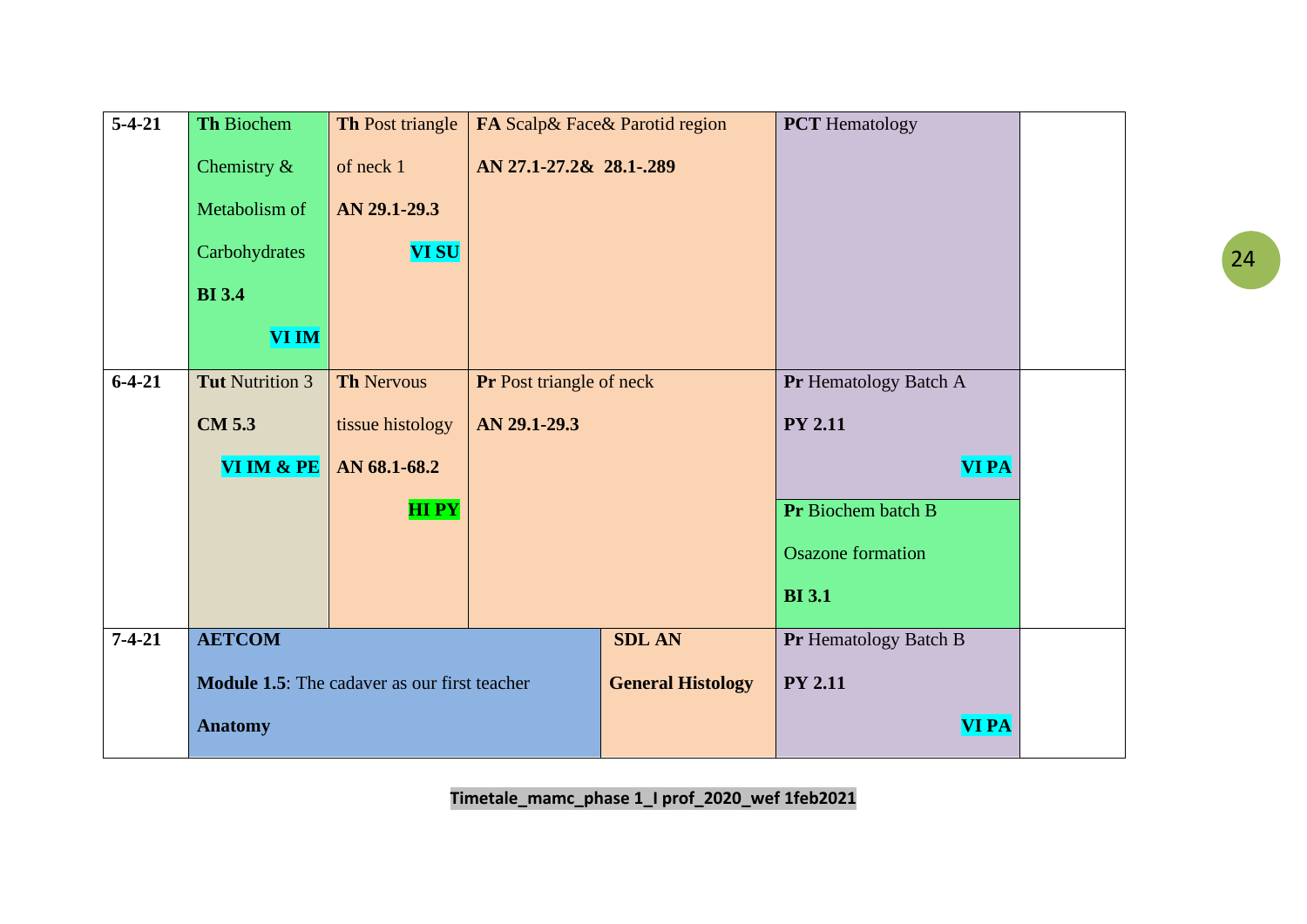|              | i)                                 | Opening session-1:30 hours        |                     |                  | Pr Biochem batch A                  |  |
|--------------|------------------------------------|-----------------------------------|---------------------|------------------|-------------------------------------|--|
|              |                                    | ii) Closing session $-1:30$ hours |                     |                  | <b>Osazone</b> formation            |  |
|              |                                    |                                   |                     |                  | <b>BI</b> 3.1                       |  |
| $8-4-21$     | <b>Th Cranial</b>                  | <b>Th NMP</b>                     | <b>FA Posterior</b> | <b>Seminar</b>   | <b>Pr Batch A Cranial cavity</b>    |  |
|              | cavity 1                           | <b>PY 3.4</b>                     | triangle of         | Cranial cavity 2 | AN 30.1-30.4                        |  |
|              | AN 30.1-30.4                       | <b>VIAS</b>                       | neck                | AN 30.1-30.4     | <b>Histo Batch B Nervous tissue</b> |  |
|              | <b>VI SU</b>                       | AN 29.1-29.3                      |                     | <b>VI SU</b>     | histology                           |  |
|              |                                    |                                   |                     |                  | AN 68.1-68.2                        |  |
| $9 - 4 - 21$ | Th Neuro-                          | <b>Th Biochem</b>                 | FA NMP              | Tut/SDL Biochem  | <b>Pr Batch B Cranial cavity</b>    |  |
|              | physiology                         | Chemistry and                     | $PY$ 3.2 $-$ 3.4    | Chemistry and    | AN 30.1-30.4                        |  |
|              | <b>PY 10.2</b>                     | metabolism of                     |                     | metabolism of    | <b>Histo Batch A Nervous tissue</b> |  |
|              | <b>HIAN</b>                        | carbohydrates                     |                     | carbohydrates    | histology                           |  |
|              |                                    | <b>BI</b> 3.5                     |                     | BI 3.3, 3.4, 3.5 | AN 68.1-68.2                        |  |
|              |                                    | VI IM                             |                     |                  |                                     |  |
| $10-4-21$    | Th $3^{rd}$ -8 <sup>th</sup> wk of | Th NMP                            | Th                  | Th Orbit 1       | <b>Quiz Hematology</b>              |  |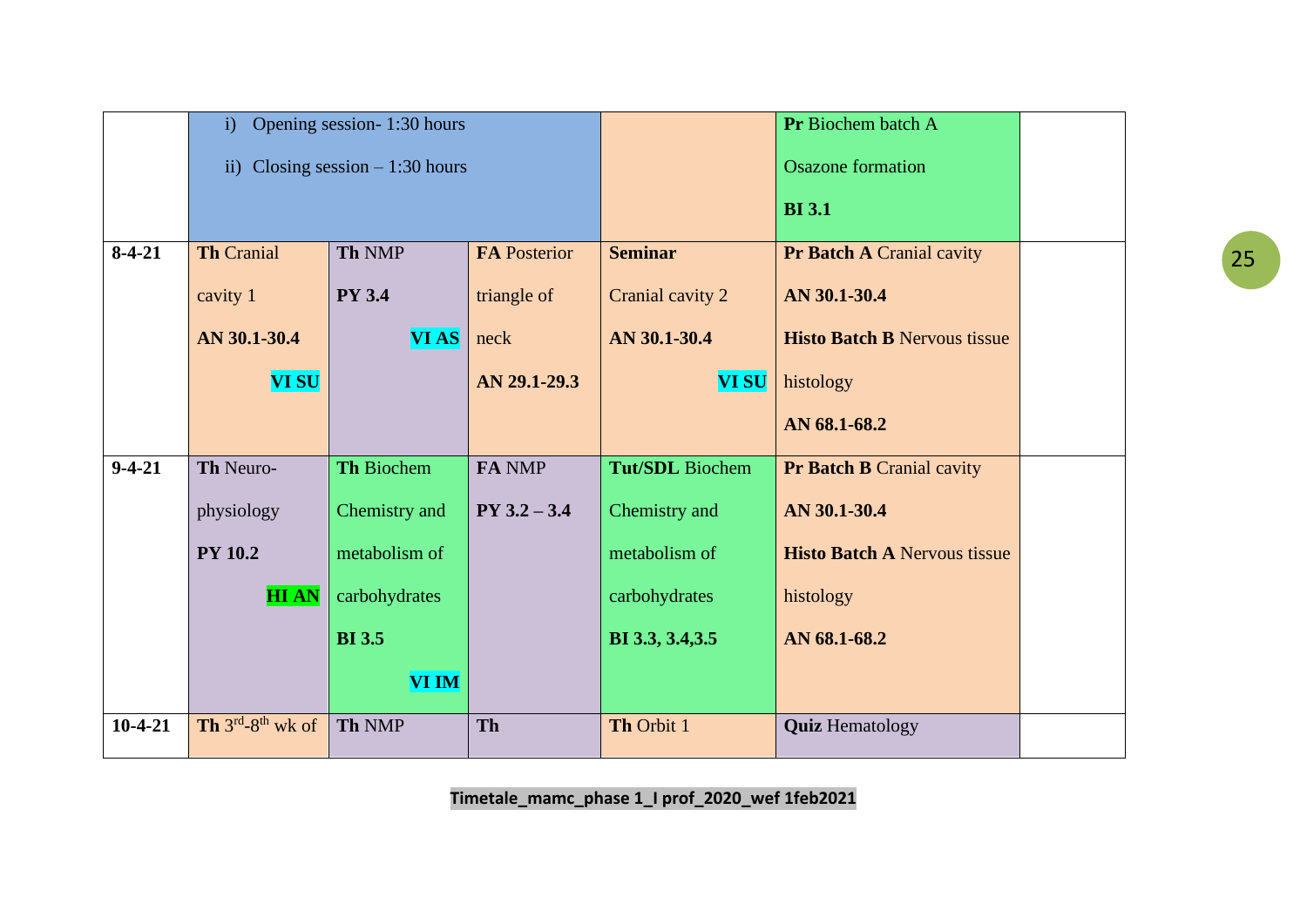| development 1 | <b>PY 3.5</b>    | Neurophysiolo  | AN 31.31.5   |  |
|---------------|------------------|----------------|--------------|--|
| AN 79.1-79.5  | $VIAS, PH$ $gy/$ |                | <b>VI OP</b> |  |
| VI OG         |                  | <b>PY 10.2</b> |              |  |
|               |                  | <b>HIAN</b>    |              |  |

| <b>Date</b>   | 0900-1000         | 1000-1100                         | 1100-1200  | 1200-1300 | 1300-1400             | 1400-1500 | 1600-1700 |
|---------------|-------------------|-----------------------------------|------------|-----------|-----------------------|-----------|-----------|
|               |                   |                                   |            |           |                       |           |           |
| $12 - 4 - 21$ | <b>Th Biochem</b> | <b>Th</b> $3^{rd} - 8^{th}$ wk of | Pr Orbit   |           | Pr NMP                |           |           |
|               | Chemistry $\&$    | development 2                     | AN 31.31.5 |           | <b>PY 3.18</b>        |           |           |
|               | Metabolism of     | AN 79.1-79.5                      |            |           |                       |           |           |
|               | Carbohydrates     | <b>VI OG</b>                      |            |           |                       |           |           |
|               | BI 3.6, 3.7       |                                   |            |           |                       |           |           |
|               | <b>HIPY</b>       |                                   |            |           |                       |           |           |
| 13-4-21       | Th Nutrition 4    | Th Orbit 2                        | Pr Orbit   |           | Pr Hematology Batch A |           |           |
|               |                   |                                   |            |           |                       |           |           |
|               | <b>CM 5.3</b>     | AN 31.31.5                        | AN 31.31.5 |           | <b>PY 2.11</b>        |           |           |
|               |                   |                                   |            |           |                       |           |           |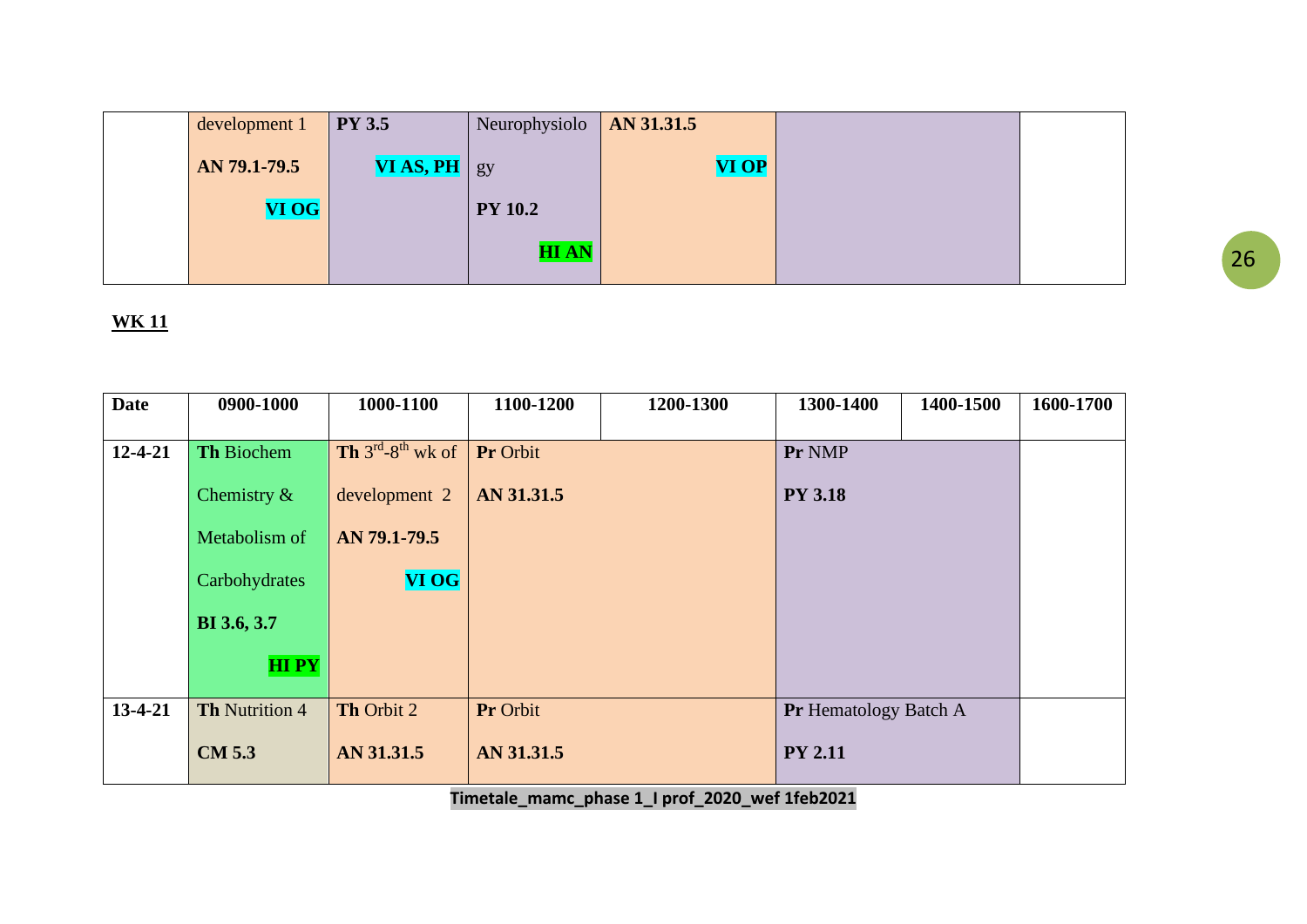|               | VI IM &PE                    | <b>VI OP</b>  |            |                 | <b>VI PA</b>                 |  |
|---------------|------------------------------|---------------|------------|-----------------|------------------------------|--|
|               |                              |               |            |                 | Pr Biochem batch B           |  |
|               |                              |               |            |                 | Identification of unknown    |  |
|               |                              |               |            |                 | carbohydrates                |  |
|               |                              |               |            |                 | <b>BI</b> 3.1                |  |
| $14-4-21$     | $ECE-1a$                     |               |            | SDL Orbit 3     | Pr Hematology Batch B        |  |
|               | <b>Batch A- Anatomy</b>      |               |            | AN 31.31.5      | <b>PY 2.11</b>               |  |
|               | <b>Batch B- Biochemistry</b> |               |            | <b>VI OP</b>    | <b>VI PA</b>                 |  |
|               | <b>Batch C- Physiology</b>   |               |            |                 | Pr Biochem batch A           |  |
|               |                              |               |            |                 | Identification of unknown    |  |
|               |                              |               |            |                 | carbohydrates                |  |
|               |                              |               |            |                 | <b>BI</b> 3.1                |  |
| $15 - 4 - 21$ | <b>Th Anterior</b>           | Th NMP        | FA Orbit   | <b>Seminar</b>  | Pr Batch A Anterior Triangle |  |
|               | Triangle                     | <b>PY 3.8</b> | AN 31.31.5 | $3rd-8th$ wk of | AN 32.1-32.2                 |  |
|               | AN 32.1-32.2                 |               |            | development 2   | <b>Demo-Histo Batch B</b>    |  |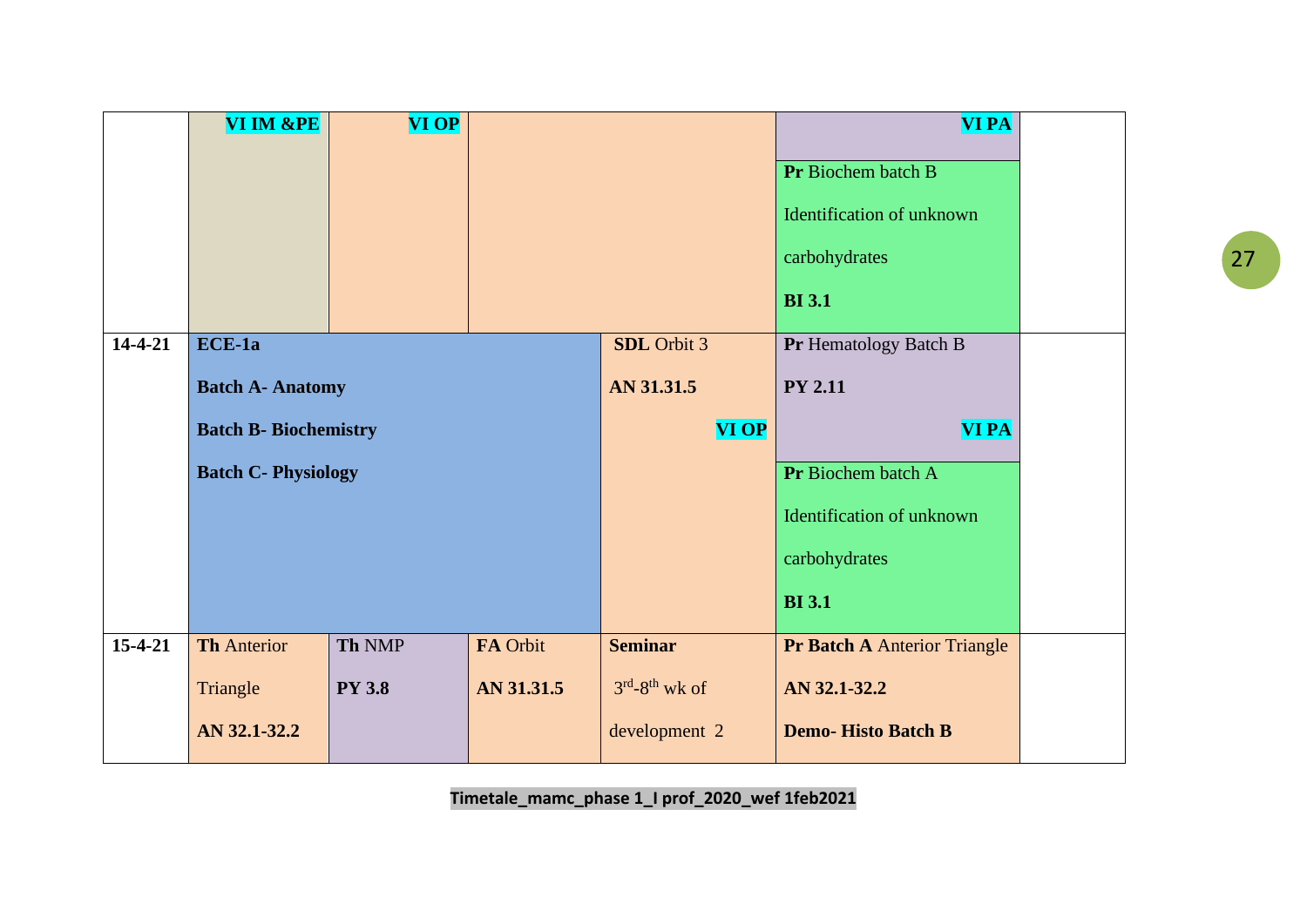|           |                     |                     |                | AN 79.1-79.5           | <b>Blood vessels</b>                |  |
|-----------|---------------------|---------------------|----------------|------------------------|-------------------------------------|--|
|           |                     |                     |                | <b>VI OG</b>           | <b>HIPY</b><br>AN 69.1-69.3         |  |
| $16-4-21$ | <b>Th</b>           | <b>Th Biochem</b>   | <b>FA</b>      | <b>Tut/SDL</b> Biochem | <b>Pr Batch B Anterior Triangle</b> |  |
|           | Neurophysiolog      | Chemistry and       | Neurophysiolo  | Chemistry and          | AN 32.1-32.2                        |  |
|           | y                   | metabolism of       | gy             | metabolism of          | <b>Demo-Histo Batch A</b>           |  |
|           | <b>PY 10.2</b>      | carbohydrates       | <b>PY 10.2</b> | carbohydrates          | <b>Blood vessels</b>                |  |
|           | <b>HIBI</b>         | <b>BI</b> 3.8       |                | BI 3.6, 3.7, 3.8       | <b>HIPY</b><br>AN 69.1-69.3         |  |
|           |                     | VI PA, IM           |                |                        |                                     |  |
| $17-4-21$ | AN                  | <b>PY</b>           | <b>PY</b>      | AN                     | <b>Sem</b>                          |  |
|           | <b>Compensatory</b> | <b>Compensatory</b> | Compensator    | <b>Compensatory</b>    | <b>Physiology</b>                   |  |
|           | class               | class               | y class        | class                  |                                     |  |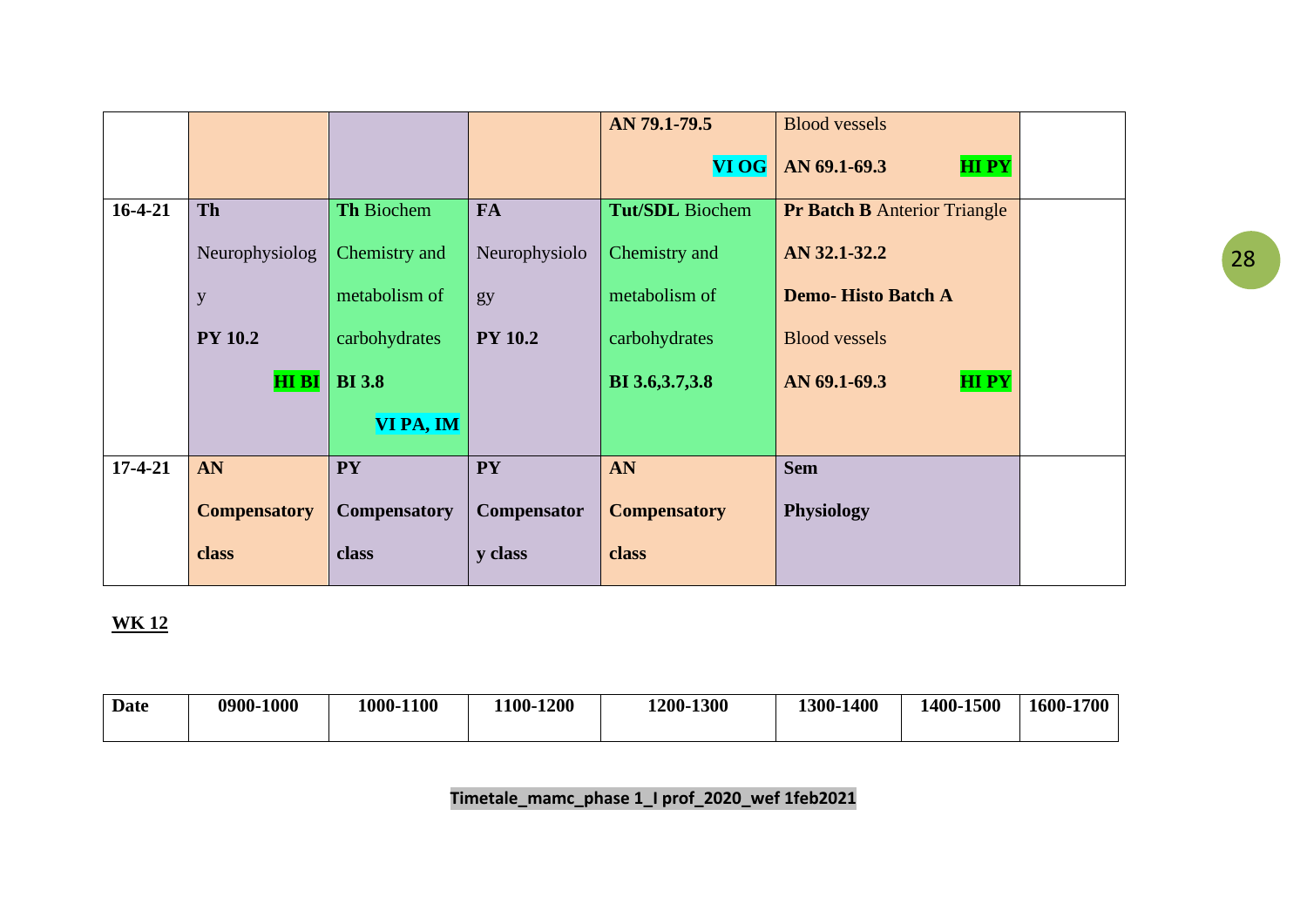| $19-4-21$     | Th Biochem                 | Th Temporal $&$ |           | Pr Temporal & Infratemporal fossa 2 | Pr NMP                        |  |
|---------------|----------------------------|-----------------|-----------|-------------------------------------|-------------------------------|--|
|               | Chemistry $\&$             | Infratemporal   | 33.1-33.4 |                                     | <b>PY 3.18</b>                |  |
|               | Metabolism of              | fossa 1         |           |                                     |                               |  |
|               | Carbohydrates              | 33.1-33.4       |           |                                     |                               |  |
|               | <b>BI</b> 3.9,3.10         | <b>VI SU</b>    |           |                                     |                               |  |
|               | <b>VI IM</b>               |                 |           |                                     |                               |  |
| $20 - 4 - 21$ | Th Nutrition 5             | Th Temporal &   |           | Pr Temporal & Infratemporal fossa 2 | Pr Hematology Batch A         |  |
|               | <b>CM 5.3</b>              | Infratemporal   | 33.1-33.4 |                                     | <b>PY 2.11</b>                |  |
|               | VI IM &PE                  | fossa 2         |           |                                     | <b>VI PA</b>                  |  |
|               |                            | 33.1-33.4       |           |                                     | Pr Biochem batch B            |  |
|               |                            | <b>VI SU</b>    |           |                                     | <b>Blood Sugar Estimation</b> |  |
|               |                            |                 |           |                                     | BI 11.17, 11.21               |  |
|               |                            |                 |           |                                     | VI IM, PA                     |  |
| $21 - 4 - 21$ | $\overline{ECE-1}$         |                 |           | <b>SDL</b> Temporal &               | Pr Hematology Batch B         |  |
|               | <b>Batch A- Physiology</b> |                 |           | Infratemporal fossa                 | <b>PY 2.11</b>                |  |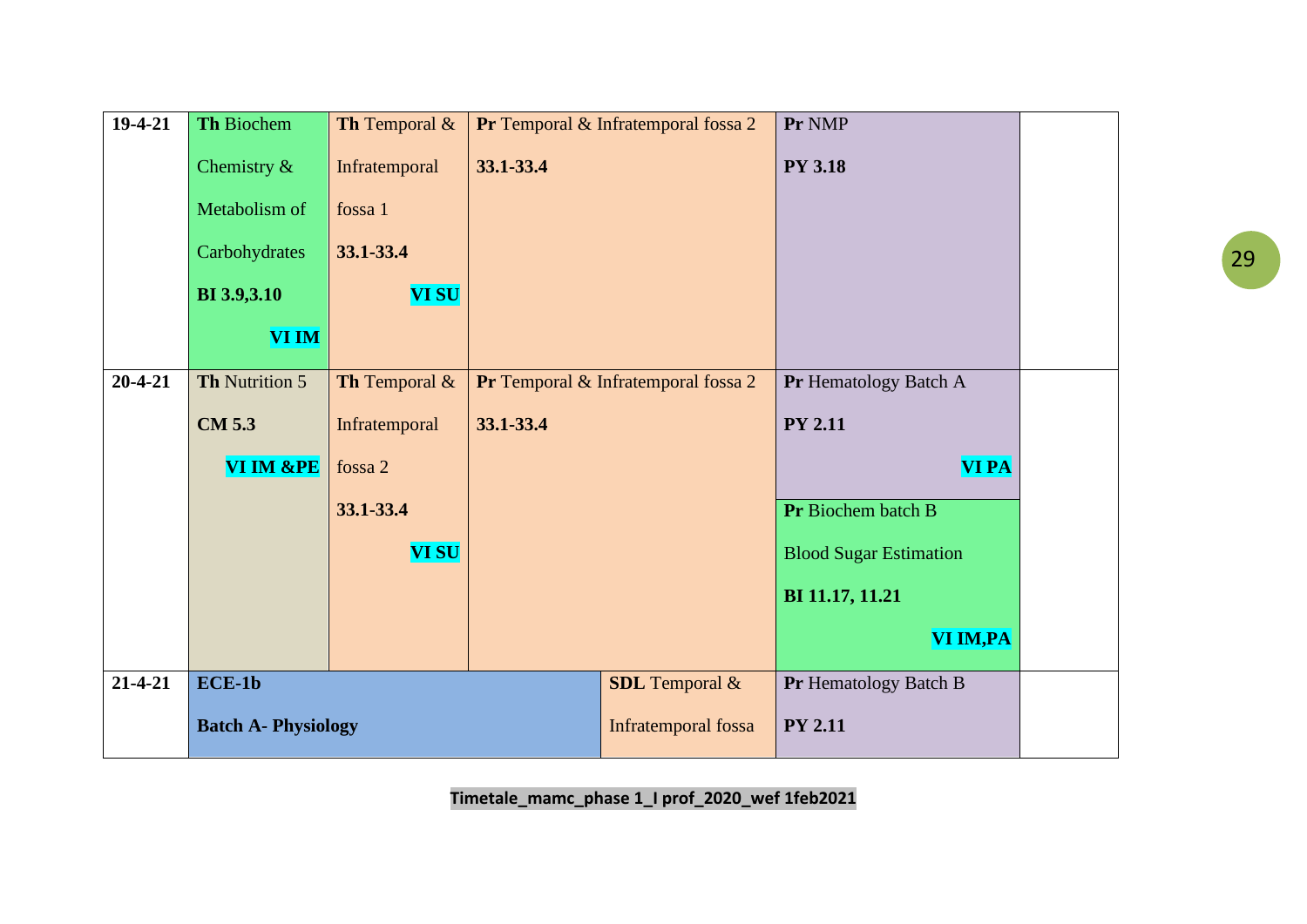|               | <b>Batch B- Anatomy</b>      |                |                  | 3                      | <b>VI PA</b>                      |  |
|---------------|------------------------------|----------------|------------------|------------------------|-----------------------------------|--|
|               | <b>Batch C- Biochemistry</b> |                |                  | 33.1-33.4              | Pr Biochem batch A                |  |
|               |                              |                |                  | <b>VI SU</b>           | <b>Blood Sugar Estimation</b>     |  |
|               |                              |                |                  |                        | BI 11.17, 11.21                   |  |
|               |                              |                |                  |                        | VI IM, PA                         |  |
| $22 - 4 - 21$ | <b>Th</b>                    | Th NMP         | Th Glands &      | <b>Seminar</b>         | Pr Batch A Submandibular          |  |
|               | Submandibular                | <b>PY 3.8</b>  | Lymphoid         | Biochemistry           | region                            |  |
|               | region                       |                | tissue 1         |                        | AN34.1                            |  |
|               | <b>AN34.1</b>                |                | AN 70.1-70.2     |                        | <b>Histo Batch B Glands &amp;</b> |  |
|               | <b>VI SU</b>                 |                | <b>VIPT</b>      |                        | Lymphoid tissue                   |  |
|               |                              |                |                  |                        | AN 70.1-70.2                      |  |
| $23 - 4 - 21$ | <b>Th</b>                    | Th Biochem     | FA NMP           | <b>Tut/SDL</b> Biochem | Pr Batch B Submandibular          |  |
|               | Neurophysiolog               | Chemistry $\&$ | $PY$ 3.5 $-$ 3.8 | Chemistry $\&$         | region                            |  |
|               | Metabolism of<br>y           |                | Metabolism of    | AN34.1                 |                                   |  |
|               | <b>PY 10.2</b>               | lipids         |                  | Carbohydrates          | <b>Histo Batch A Glands &amp;</b> |  |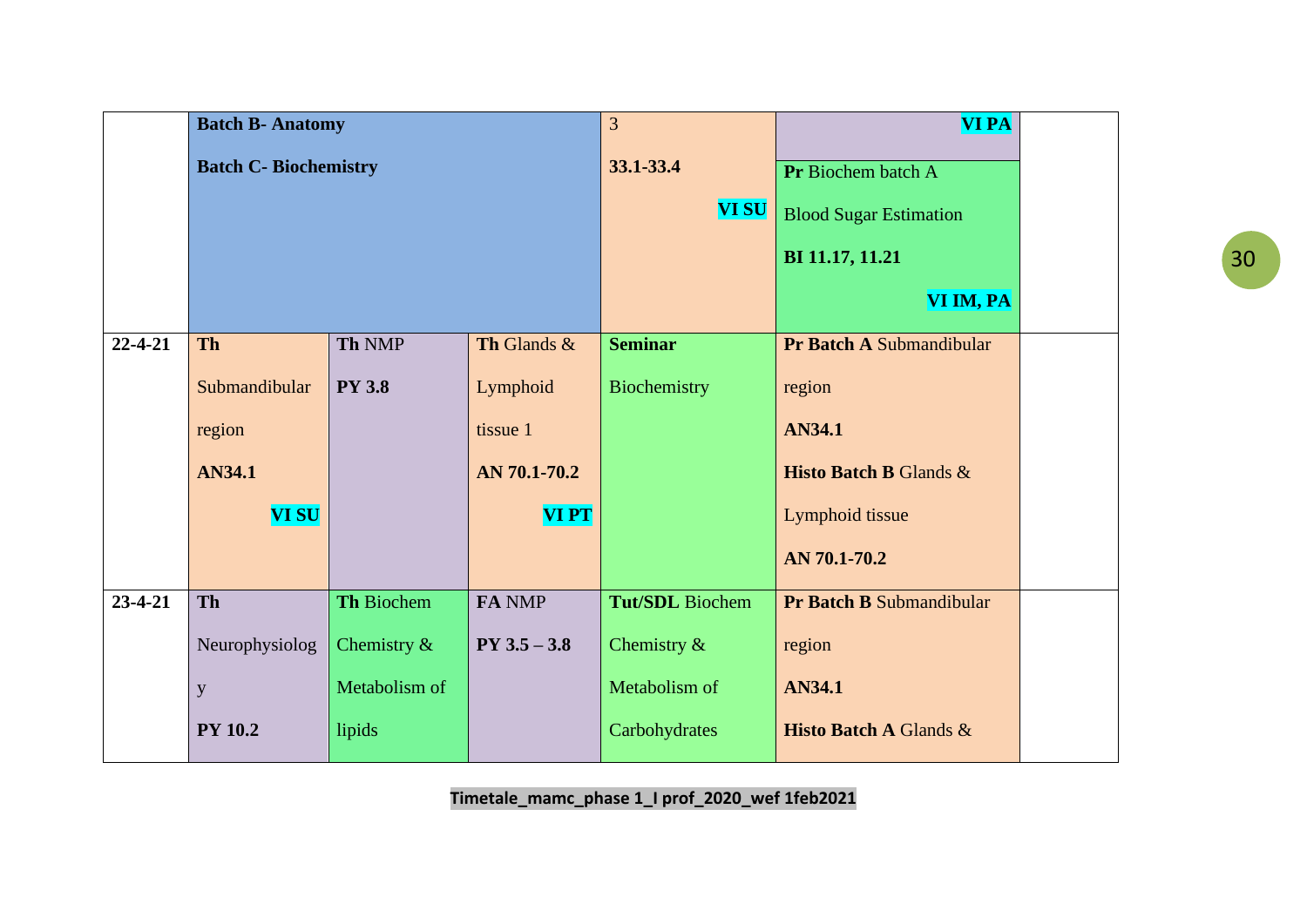|               | $HI \, BI \,   \, BI \, 4.1$ | <b>BI</b> 3.9, 3.10                 | Lymphoid tissue |  |
|---------------|------------------------------|-------------------------------------|-----------------|--|
|               | <b>VI IM</b>                 |                                     | AN 70.1-70.2    |  |
| $24 - 4 - 21$ |                              | <b>I Major Periodic Examination</b> |                 |  |

| <b>Date</b>   | 0900-1000 | 1000-1100 | 1100-1200 | 1200-1300                           | 1300-1400          | 1400-1500 | 1600-1700 |
|---------------|-----------|-----------|-----------|-------------------------------------|--------------------|-----------|-----------|
| $26 - 4 - 21$ |           |           |           |                                     |                    |           |           |
| $27 - 4 - 21$ |           |           |           |                                     |                    |           |           |
| 28-4-21       |           |           |           | <b>I Major Periodic Examination</b> |                    |           |           |
| 29-4-21       |           |           |           |                                     |                    |           |           |
| $30-4-21$     |           |           |           |                                     |                    |           |           |
| $1 - 5 - 21$  | <b>Th</b> | Th NMP    | Th Neuro- | Th Deep structure in                | <b>Seminar NMP</b> |           |           |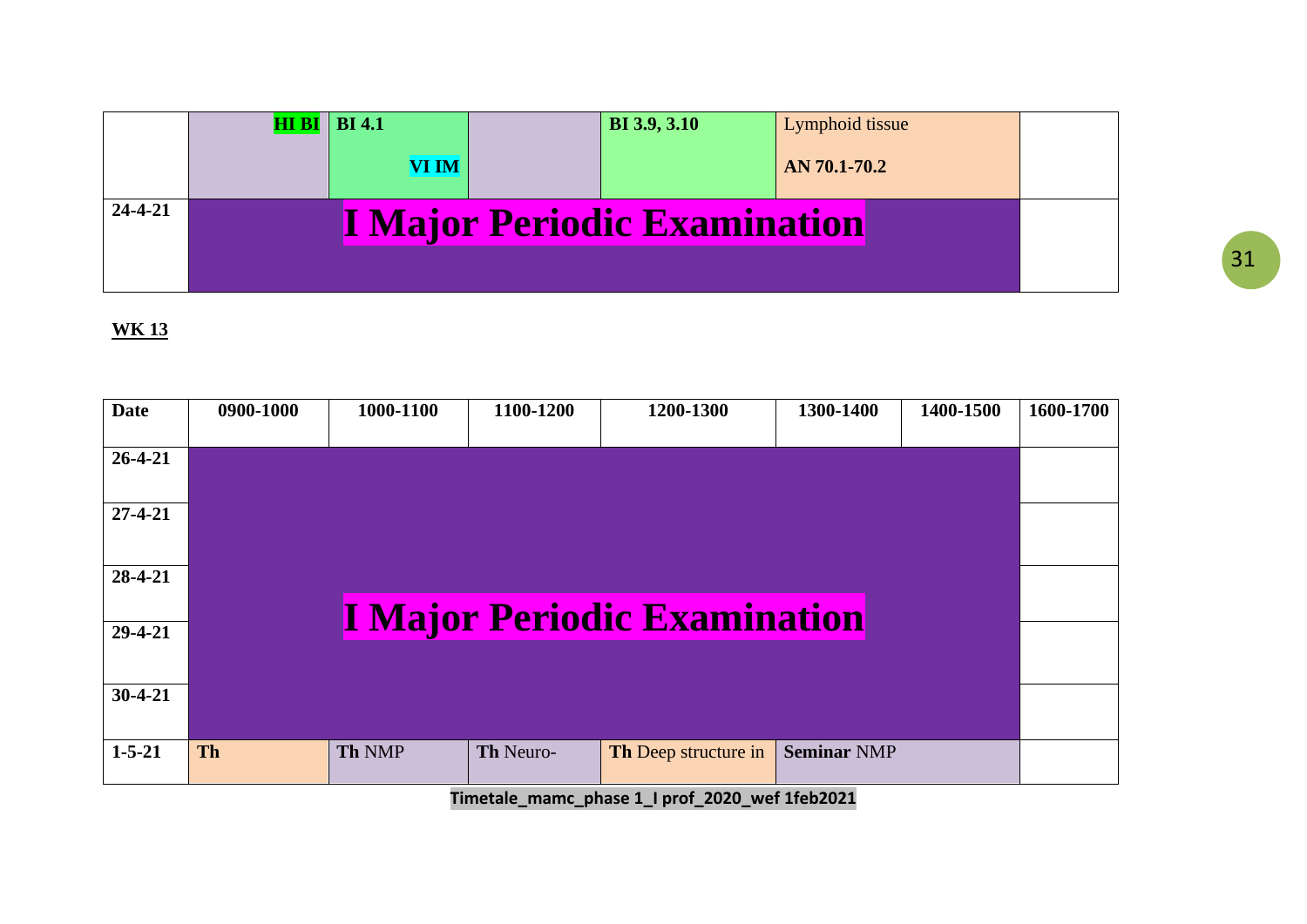| Development of <b>PY 3.9</b> | physiology     | neck 1       | PY 3.6 & 3.7 |  |
|------------------------------|----------------|--------------|--------------|--|
| Head& Neck 1                 | <b>PY 10.2</b> | AN 35.1-35.8 | <b>VI PA</b> |  |
| AN 43.4                      | <b>HIAN</b>    | <b>VI SU</b> | <b>HIAN</b>  |  |

| <b>Date</b>  | 0900-1000         | 1000-1100      | 1100-1200                        | 1200-1300 | 1300-1400                        | 1400-1500 | 1600-1700 |
|--------------|-------------------|----------------|----------------------------------|-----------|----------------------------------|-----------|-----------|
| $3 - 5 - 21$ | <b>Th Biochem</b> | <b>Th Deep</b> | <b>Pr</b> Deep structure in neck |           | Pr NMP                           |           |           |
|              | Chemistry $\&$    | structure in   | AN 35.1-35.8                     |           | <b>PY 3.17</b>                   |           |           |
|              | metabolism of     | neck 2         |                                  |           |                                  |           |           |
|              | lipids            | AN 35.1-35.8   |                                  |           |                                  |           |           |
|              | <b>BI</b> 4.1     | <b>VI SU</b>   |                                  |           |                                  |           |           |
|              | <b>VI IM</b>      |                |                                  |           |                                  |           |           |
| $4 - 5 - 21$ | Tut Nutrition 6   | <b>Th</b>      | <b>Pr</b> Deep structure in neck |           | <b>Pr PCT Hematology Batch A</b> |           |           |
|              | <b>CM 5.3</b>     | Development of | AN 35.1-35.8                     |           | <b>Pr</b> Biochem batch B        |           |           |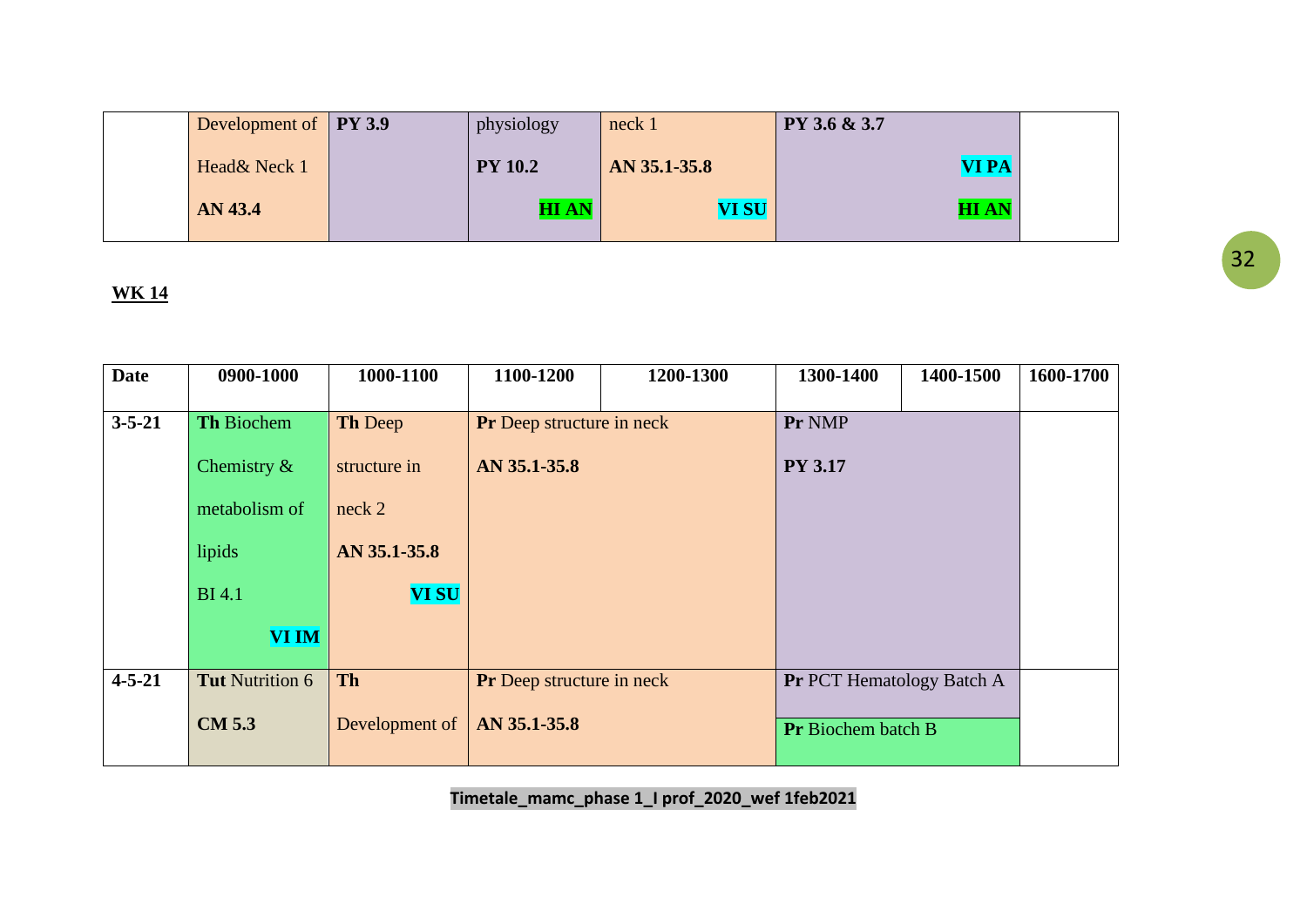|              | VI IM & PE                   | Head& Neck 2      |              |                           | <b>Cholesterol Estimation</b>       |  |
|--------------|------------------------------|-------------------|--------------|---------------------------|-------------------------------------|--|
|              |                              | AN 43.4           |              |                           | <b>BI</b> 11.9                      |  |
| $5 - 5 - 21$ | <b>ECE-1c</b>                |                   |              | <b>SDL</b> Deep structure | Pr PCT Hematology Batch B           |  |
|              | <b>Batch A- Biochemistry</b> |                   |              | in neck 3                 |                                     |  |
|              | <b>Batch B- Physiology</b>   |                   |              | AN 35.1-35.8              | Pr Biochem batch A                  |  |
|              | <b>Batch C- Anatomy</b>      |                   |              | <b>VI SU</b>              | <b>Cholesterol Estimation</b>       |  |
|              |                              |                   |              |                           | <b>BI</b> 11.9                      |  |
| $6 - 5 - 21$ | Th Deep                      | <b>Th NMP</b>     | Th Glands &  | <b>Seminar</b>            | Pr Batch A Deep structure in        |  |
|              | structure in                 | PY 3.10 & 3.13    | Lymphoid     | Biochemistry              | neck                                |  |
|              | neck 4                       | <b>HIAN</b>       | tissue 2     |                           | AN 35.1-35.8                        |  |
|              | AN 35.1-35.8                 | <b>VI IM</b>      | AN 70.1-70.2 |                           | <b>Histo Batch B Glands &amp;</b>   |  |
|              | <b>VI SU</b>                 |                   | <b>VIPT</b>  |                           | Lymphoid tissue                     |  |
|              |                              |                   |              |                           | AN 70.1-70.2                        |  |
| $7 - 5 - 21$ | Th Neuro-                    | <b>Th Biochem</b> | FA Neuro-    | Tut/SDL Biochem           | <b>Pr Batch B Deep structure in</b> |  |
|              | physiology                   | Chemistry $\&$    | physiology   | Carbohydrates             | neck                                |  |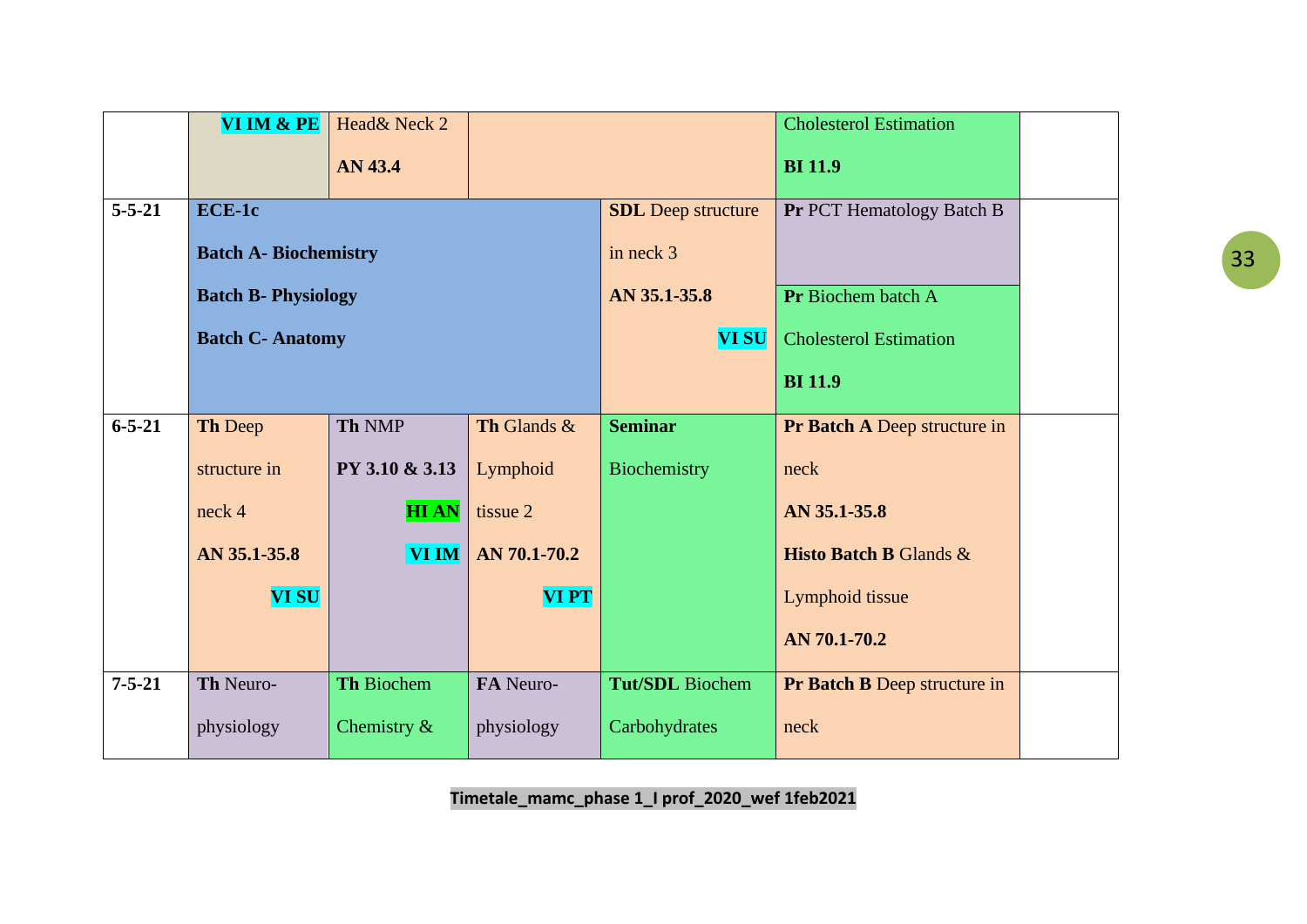|              | <b>PY 10.3</b> | metabolism of | PY 10.2 -10.3  | <b>PCT BI 3.1-3.10</b>      | AN 35.1-35.8                      |  |
|--------------|----------------|---------------|----------------|-----------------------------|-----------------------------------|--|
|              |                | lipids        | <b>HIAN</b>    |                             | <b>Histo Batch A Glands &amp;</b> |  |
|              |                | <b>BI</b> 4.2 |                |                             | Lymphoid tissue                   |  |
|              |                | <b>VI IM</b>  |                |                             | AN 70.1-70.2                      |  |
| $8 - 5 - 21$ | <b>Th</b>      | Th NMP        | Th Neuro-      | <b>Th</b> Deep structure in | <b>Seminar Neurophysiology</b>    |  |
|              | Development of | PY 3.12, 3.17 | physiology     | neck 5                      | <b>PY 10.3</b>                    |  |
|              | Head& Neck 3   | <b>VI IM</b>  | <b>PY 10.3</b> | AN 35.1-35.8                | <b>HIAN</b>                       |  |
|              | AN 43.4        |               | <b>HIAN</b>    | <b>VI SU</b>                |                                   |  |

| <b>Date</b>   | 0900-1000           | 1000-1100           | 1100-1200                 | 1200-1300 | 1300-1400                 | 1400-1500 | 1600-1700 |
|---------------|---------------------|---------------------|---------------------------|-----------|---------------------------|-----------|-----------|
| $10 - 5 - 21$ | <b>BI</b>           | AN                  | AN                        |           | <b>PY</b>                 |           |           |
|               | <b>Compensatory</b> | <b>Compensatory</b> | <b>Compensatory class</b> |           | <b>Compensatory class</b> |           |           |
|               | class               | class               |                           |           |                           |           |           |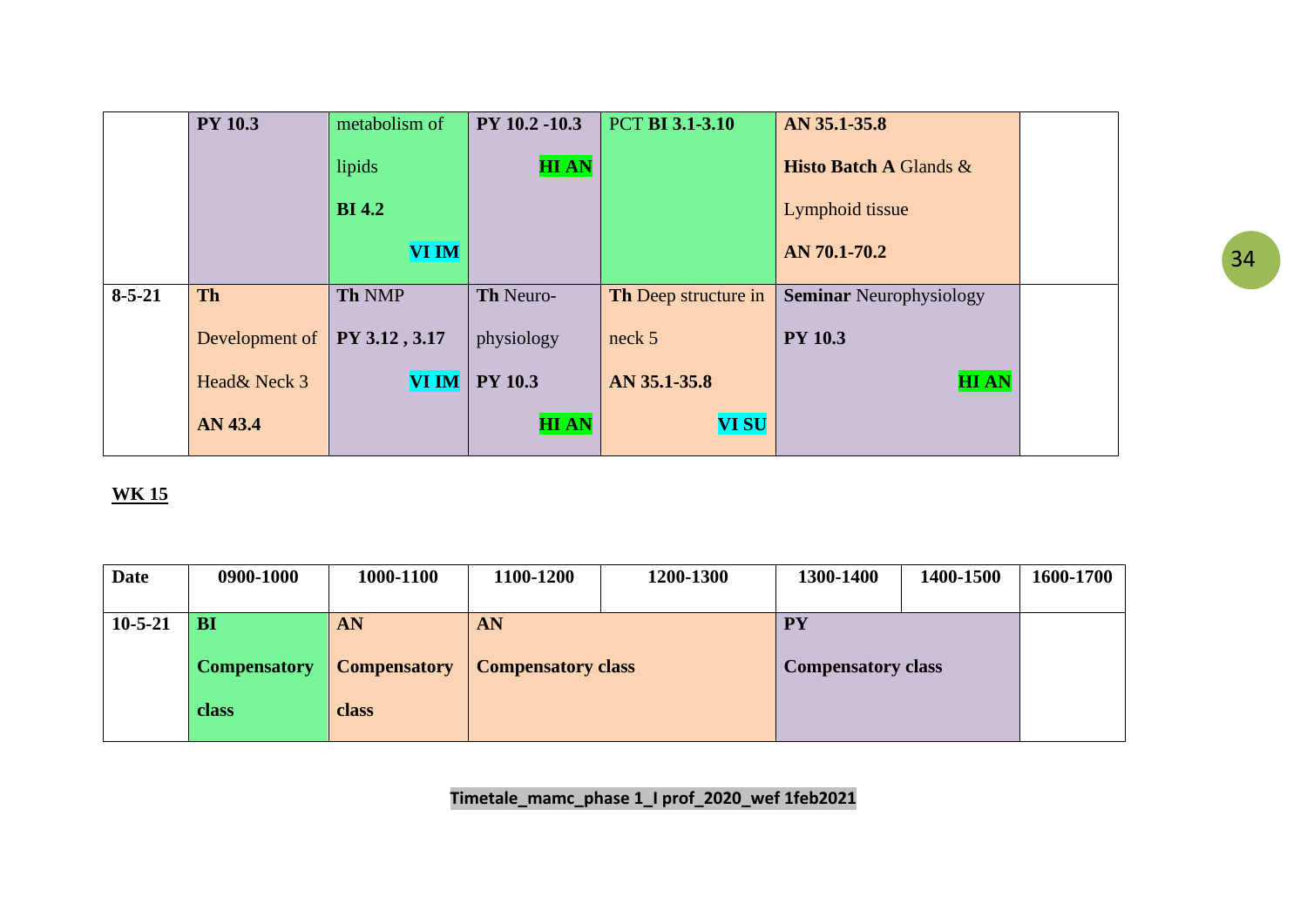| $11-5-21$     | <b>Tut Nutrition 7</b>       | Th Deep        | Pr Deep structure in neck |                           | Pr NMP Batch A                    |  |
|---------------|------------------------------|----------------|---------------------------|---------------------------|-----------------------------------|--|
|               | <b>CM 5.6</b>                | structure in   | AN 35.1-35.8              |                           | <b>PY 3.14</b>                    |  |
|               | VI IM & PE                   | neck 6         |                           |                           | Pr Biochem batch B                |  |
|               |                              | AN 35.1-35.8   |                           |                           | <b>Triglycerides Estimation</b>   |  |
|               |                              | <b>VI SU</b>   |                           |                           | <b>BI</b> 11.10                   |  |
| $12 - 5 - 21$ | ECE-2a                       |                |                           | <b>SDL</b> Deep structure | Pr NMP Batch B                    |  |
|               | <b>Batch A- Anatomy</b>      |                |                           |                           | <b>PY 3.14</b>                    |  |
|               | <b>Batch B- Biochemistry</b> |                |                           | AN 35.1-35.8              | Pr Biochem batch A                |  |
|               | <b>Batch C- Physiology</b>   |                |                           | <b>VI SU</b>              | <b>Triglycerides Estimation</b>   |  |
|               |                              |                |                           |                           | <b>BI</b> 11.10                   |  |
| $13 - 5 - 21$ | Th Mouth,                    | Th NMP         | FA Deep structure in neck |                           | Pr Batch A Mouth, Pharynx         |  |
|               | Pharynx &                    | <b>PY 3.11</b> | AN 35.1-35.8              |                           | & Palate                          |  |
|               | Palate                       | <b>HIBI</b>    |                           |                           | AN 36.1-36.2                      |  |
|               | AN 36.1-36.2                 |                |                           |                           | <b>Histo Batch B Glands &amp;</b> |  |
|               | <b>VI EN</b>                 |                |                           |                           | Lymphoid tissue                   |  |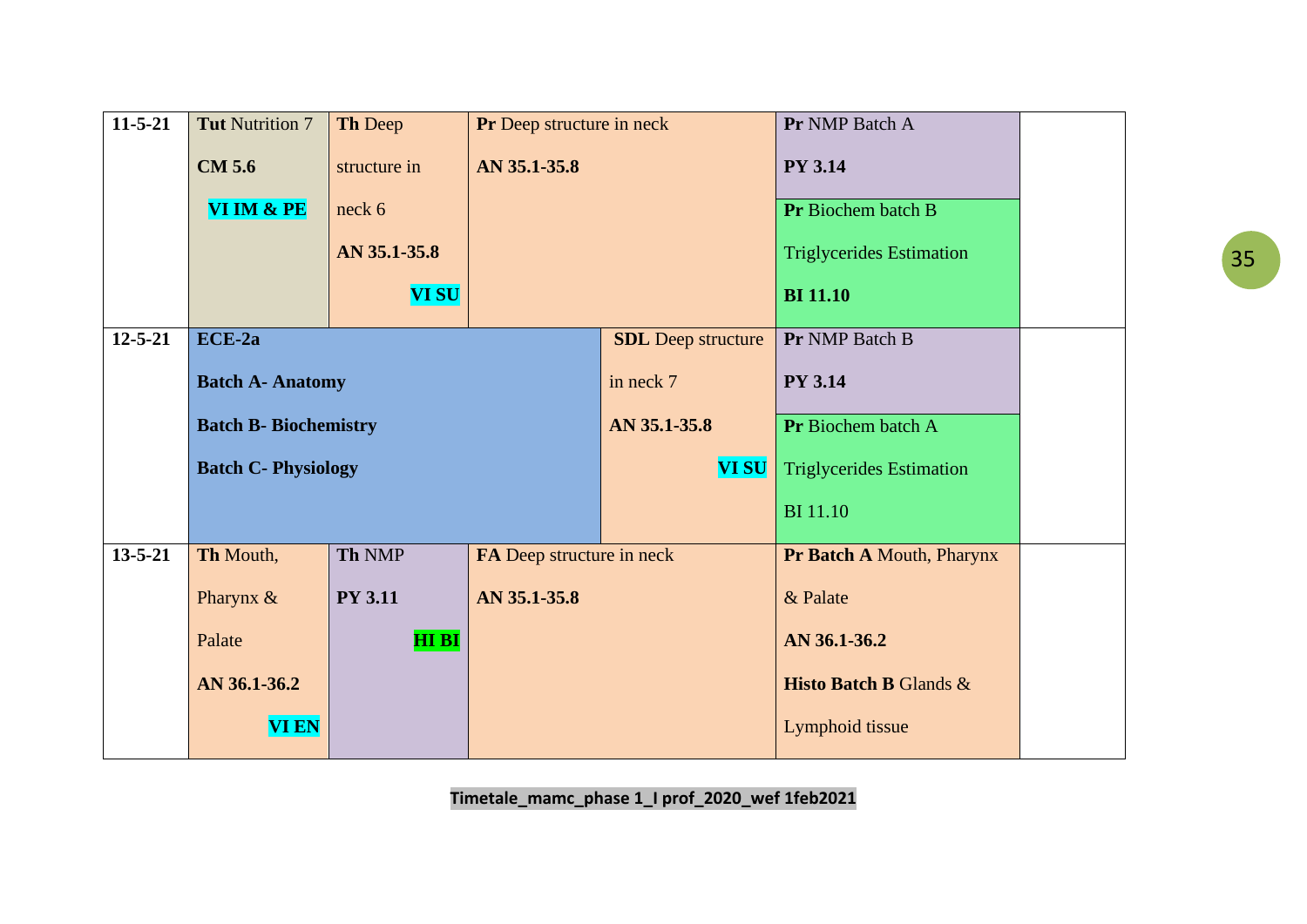|               |                |                       |                |                        | AN 70.1-70.2                      |  |
|---------------|----------------|-----------------------|----------------|------------------------|-----------------------------------|--|
|               |                |                       |                |                        |                                   |  |
|               |                |                       |                |                        |                                   |  |
| $14 - 5 - 21$ | Th Neuro-      | <b>Th Biochem</b>     | FA NMP         | <b>Tut/SDL</b> Biochem | <b>Pr Batch B Mouth, Pharynx</b>  |  |
|               | physiology     | Chemistry and         | PY 3.9, 3.11   | Chemistry and          | & Palate                          |  |
|               | <b>PY 10.3</b> | metabolism of         |                | metabolism of lipids   | AN 36.1-36.2                      |  |
|               | <b>HIAN</b>    | lipids                |                | <b>BI</b> 4.1          | <b>Histo Batch A Glands &amp;</b> |  |
|               |                | <b>BI</b> 4.2         |                |                        | Lymphoid tissue                   |  |
|               |                | <b>VI IM</b>          |                |                        | AN 70.1-70.2                      |  |
| $15 - 5 - 21$ | <b>Th</b>      | <b>Th Respiratory</b> | Th Neuro-      | FA Mouth, Pharynx      | <b>SDL NMP</b>                    |  |
|               | Development of | Physiology            | physiology     | & Palate               | <b>PY 3.9</b>                     |  |
|               | Head& Neck 4   | <b>PY 6.1</b>         | <b>PY 10.3</b> | AN 36.1-36.2           |                                   |  |
|               | AN 43.4        |                       | <b>HIAN</b>    |                        |                                   |  |

| Date | 0900-1000 | 1000-1100 | 1100-1200 | 1200-1300 | <b>1400</b><br>1300 | 1400-1500 | 1600-1700 |
|------|-----------|-----------|-----------|-----------|---------------------|-----------|-----------|
|      |           |           |           |           |                     |           |           |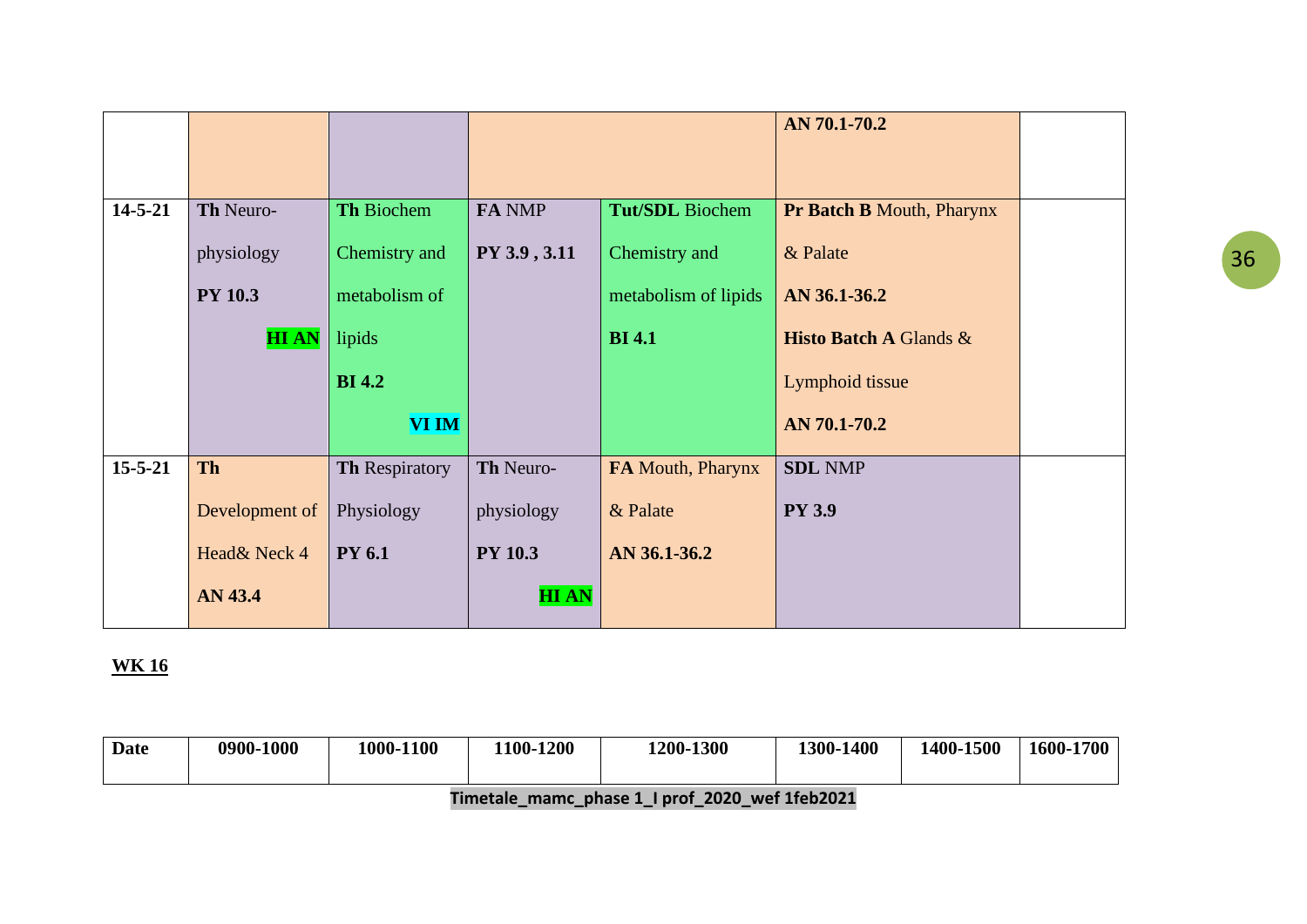| $17 - 5 - 21$ | $1 - 5 - 21$               | Th Cavity of                 | Pr Cavity of nose                    |                   | <b>PCT NMP</b>       |            |
|---------------|----------------------------|------------------------------|--------------------------------------|-------------------|----------------------|------------|
|               |                            | nose 1                       | AN 37.1-37.2                         |                   |                      |            |
|               |                            | AN 37.1-37.2                 |                                      |                   |                      |            |
|               |                            | <b>VI EN</b>                 |                                      |                   |                      |            |
| $18 - 5 - 21$ | $1 - 5 - 21$               | Th Bone&                     | <b>SDL &amp; Pr</b> Cavity of nose 2 |                   | Pr NMP Batch A       |            |
|               |                            | Cartilage                    | AN 37.1-37.2                         |                   | <b>PY 3.15</b>       |            |
|               |                            | AN 71.1-71.2                 |                                      | <b>VI EN</b>      | Pr Biochem batch B   |            |
|               |                            | <b>VIPT</b>                  |                                      |                   | <b>Lipid Profile</b> |            |
|               |                            |                              |                                      |                   | BI 11.17, 11.24      |            |
|               |                            |                              |                                      |                   | VI IM, PA            |            |
| $19 - 5 - 21$ | $ECE-2b$                   |                              |                                      | FA Cavity of nose | Pr NMP Batch B       | <b>SEA</b> |
|               | <b>Batch A- Physiology</b> |                              |                                      | AN 37.1-37.2      | <b>PY 3.15</b>       |            |
|               | <b>Batch B- Anatomy</b>    |                              |                                      |                   | Pr Biochem batch A   |            |
|               |                            | <b>Batch C- Biochemistry</b> |                                      |                   | <b>Lipid Profile</b> |            |
|               |                            |                              |                                      |                   | BI 11.17, 11.24      |            |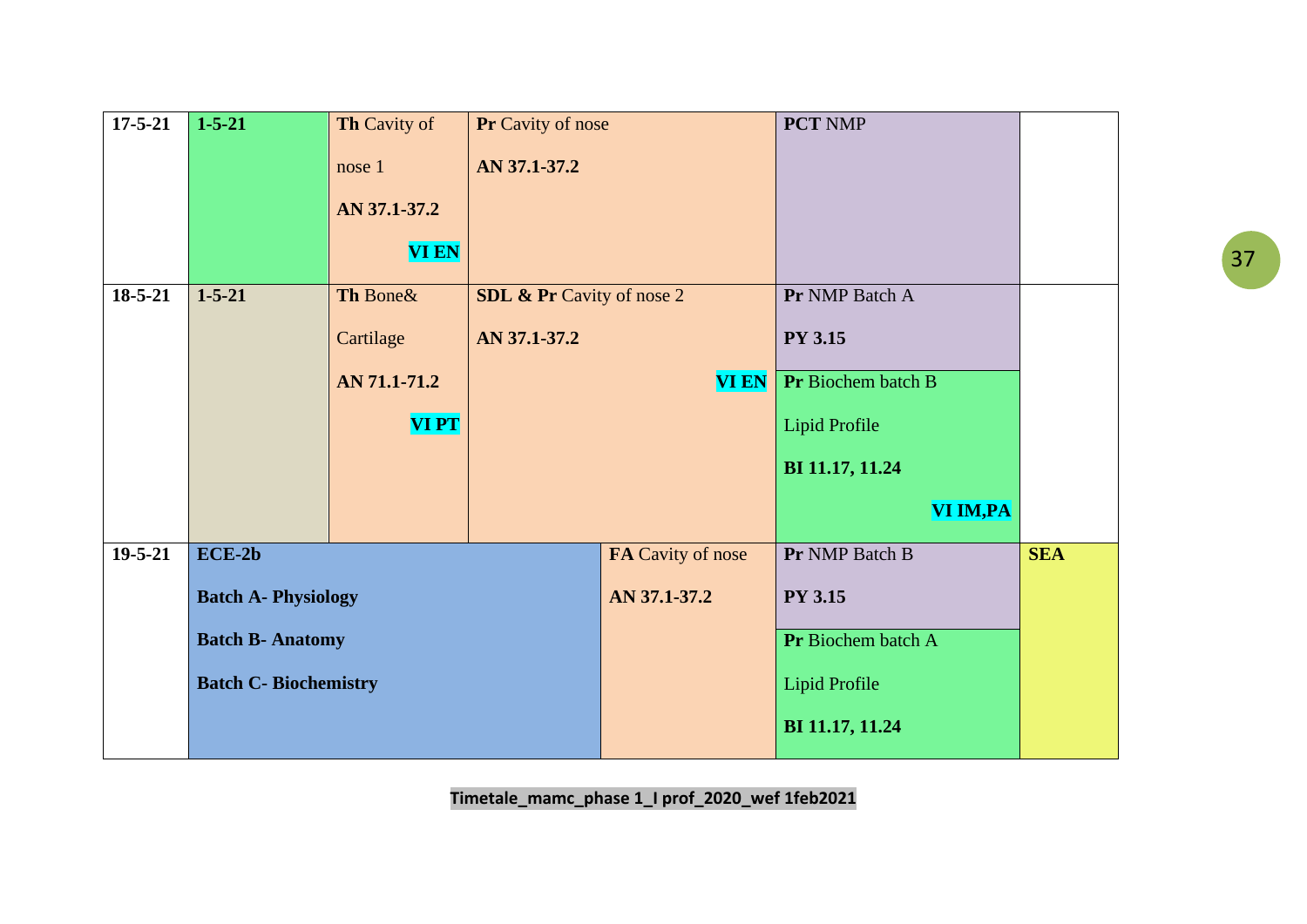|               |              |                |                    |                          | VI IM, PA                       |            |
|---------------|--------------|----------------|--------------------|--------------------------|---------------------------------|------------|
| $20 - 5 - 21$ | $1 - 5 - 21$ |                |                    |                          |                                 | <b>SEA</b> |
|               |              | Th Respiratory | <b>Demo</b> Larynx | <b>Seminar Histology</b> | Pr Batch A Larynx               |            |
|               |              | Physiology     | $\overline{2}$     | of Pituitary, Thyroid    | <b>AN 38.1</b>                  |            |
|               |              | <b>PY 6.2</b>  | <b>AN 38.1</b>     | & Parathyroid            | <b>Histo Batch B Bone&amp;</b>  |            |
|               |              |                | <b>VI EN</b>       | AN 43.2                  | Cartilage                       |            |
|               |              |                |                    |                          | AN 71.1-71.2                    |            |
| $21 - 5 - 21$ | $1 - 5 - 21$ | Th Biochem     | FA Neuro-          | <b>Tut/SDL</b> Biochem   | Pr Batch B Larynx               |            |
|               |              | Chemistry and  | physiology         | Chemistry and            | <b>AN 38.1</b>                  |            |
|               |              | metabolis of   | <b>PY 10.3</b>     | metabolis of lipids      | <b>Histo Batch A Bone &amp;</b> |            |
|               |              | lipids         |                    | <b>BI</b> 4.2            | Cartilage                       |            |
|               |              | <b>BI</b> 4.4  |                    |                          | AN 71.1-71.2                    |            |
|               |              | <b>VI IM</b>   |                    |                          |                                 |            |
| $22 - 5 - 21$ | $1 - 5 - 21$ | Th Respiratory | Th                 | Th Tongue                | <b>Quiz NMP</b>                 |            |
|               |              | Physiology     | Neurophysiolo      | <b>AN 39.1</b>           |                                 |            |
|               |              | PY 6.2         | gy                 |                          |                                 |            |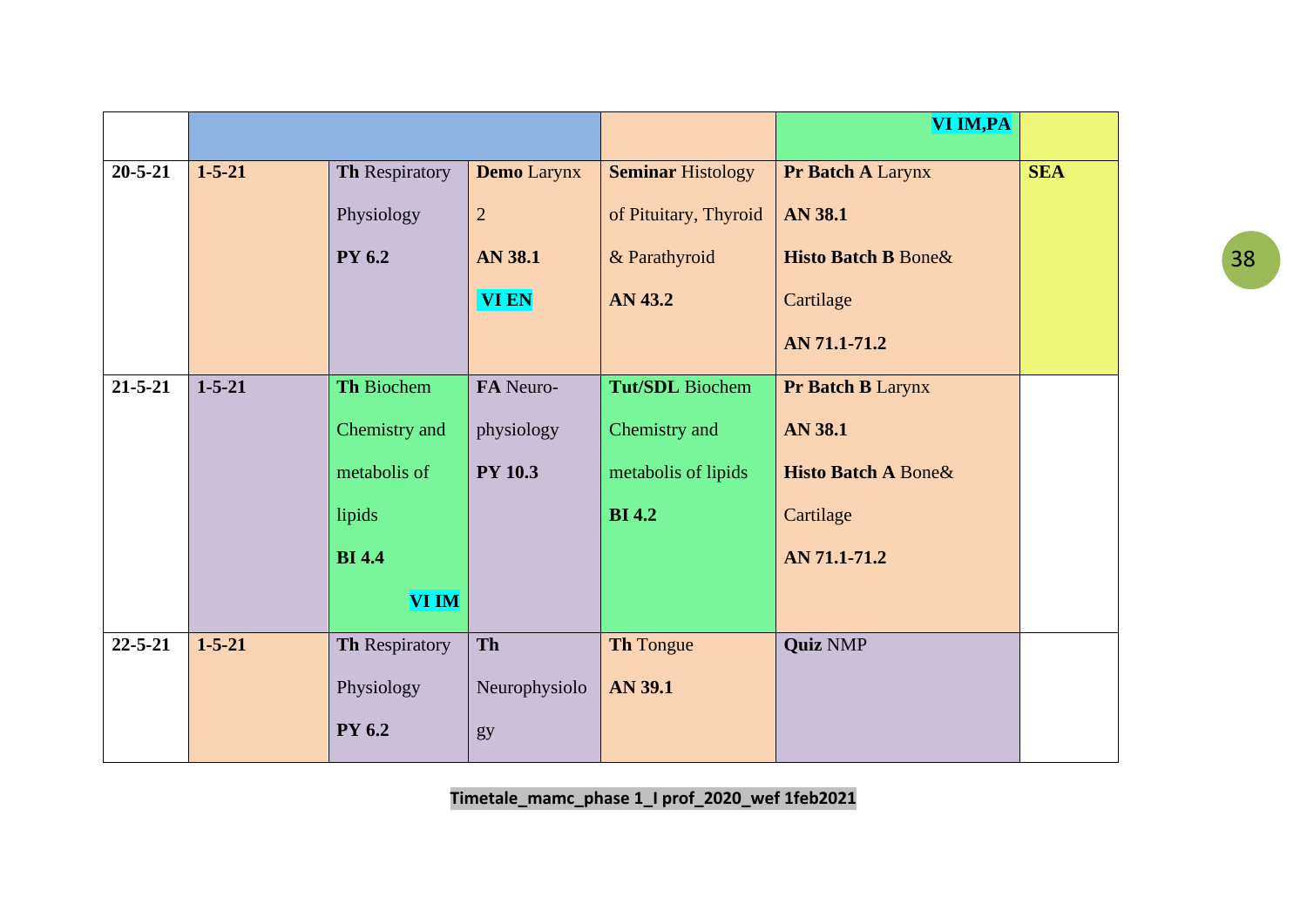|  | <b>PY 10.4</b> |  |  |
|--|----------------|--|--|
|  | ree a st<br>.  |  |  |
|  |                |  |  |

| <b>Date</b>   | 0900-1000             | 1000-1100          | 1100-1200        | 1200-1300                         | 1300-1400                       | 1400-1500 | 1600-1700 |
|---------------|-----------------------|--------------------|------------------|-----------------------------------|---------------------------------|-----------|-----------|
| $24 - 5 - 21$ | Th Biochem            | <b>Th Organ of</b> | <b>Pr</b> Tongue |                                   | <b>Pr</b> Integrated Physiology |           |           |
|               | Chemistry and         | hearing $\&$       | <b>AN 39.1</b>   |                                   | <b>PY 11.13</b>                 |           |           |
|               | metabolism of         | equilibrium 1      |                  |                                   |                                 |           |           |
|               | lipids                | AN 40.1-40.2       |                  |                                   |                                 |           |           |
|               | <b>BI</b> 4.5         | <b>VI EN</b>       |                  |                                   |                                 |           |           |
|               | <b>VI IM</b>          |                    |                  |                                   |                                 |           |           |
| $25 - 5 - 21$ | <b>SDL</b>            | <b>Th Organ of</b> |                  | Pr Histo Batch A & B Histology of | Pr NMP Batch A                  |           |           |
|               | Relationship of       | hearing $\&$       |                  | Pituitary, Thyroid & Parathyroid  | <b>PY 3.16</b>                  |           |           |
|               | Social and            | equilibrium 2      | AN 43.2          |                                   | Pr Biochem batch B              |           |           |
|               | <b>Behavioural</b> to | AN 40.1-40.2       |                  |                                   | Electrophoresis                 |           |           |
|               | Health and            | <b>VI EN</b>       |                  |                                   |                                 |           |           |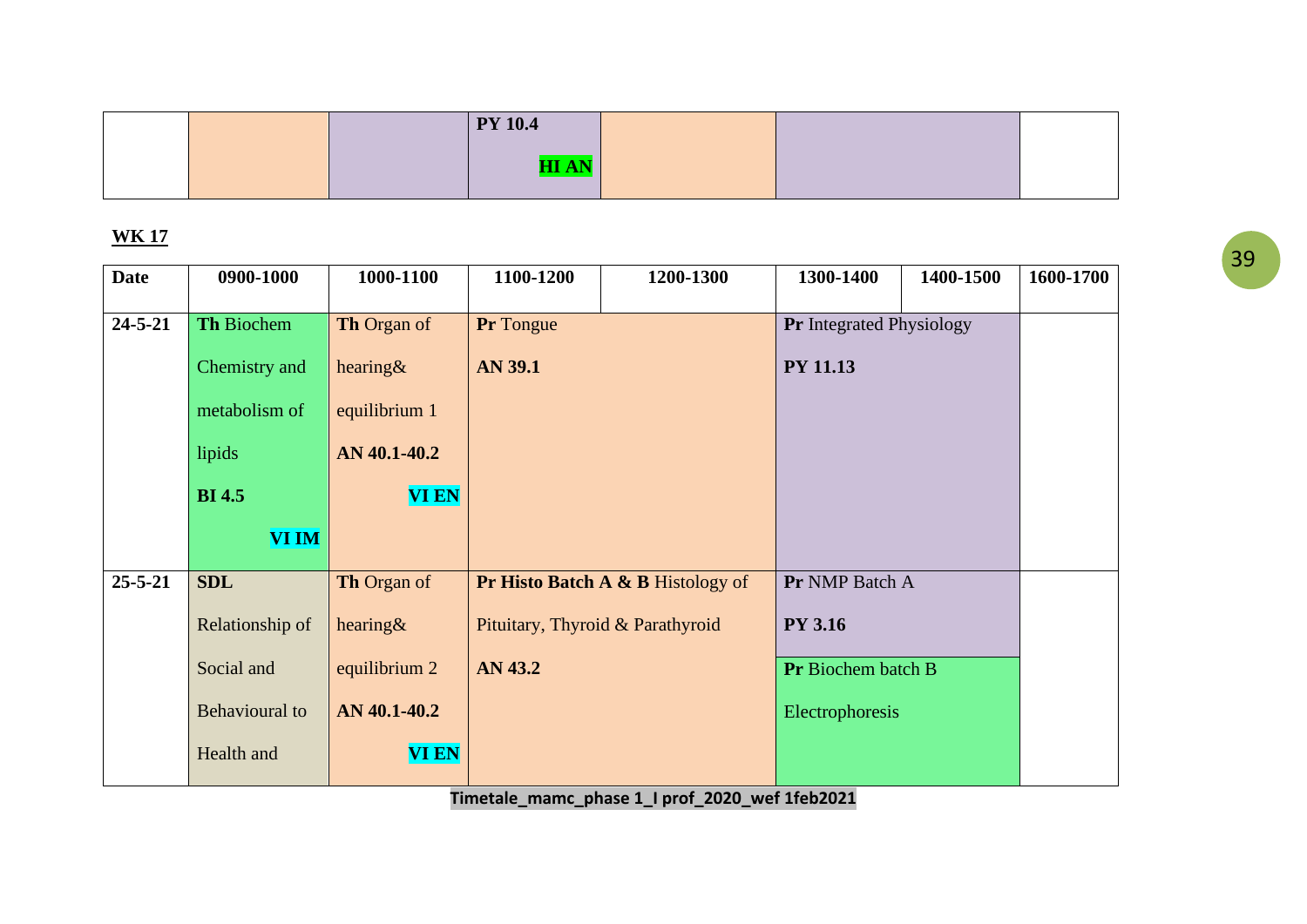|               | Disease 2                    |                |                 |                        | BI 11.16, 11.19                   |            |
|---------------|------------------------------|----------------|-----------------|------------------------|-----------------------------------|------------|
|               | <b>CM 2.5</b>                |                |                 |                        |                                   |            |
| $26 - 5 - 21$ | $ECE-2c$                     |                |                 | FA Larynx&             | Pr NMP Batch B                    | <b>SEA</b> |
|               | <b>Batch A- Biochemistry</b> |                |                 | Tongue                 | <b>PY 3.16</b>                    |            |
|               | <b>Batch B- Physiology</b>   |                |                 | AN 38.1& 39.1          | Pr Biochem batch A                |            |
|               | <b>Batch C- Anatomy</b>      |                |                 |                        | Electrophoresis                   |            |
|               |                              |                |                 |                        | BI 11.16, 11.19                   |            |
| $27 - 5 - 21$ | Th Histology of              | Th Respiratory | <b>Tut/Demo</b> | <b>Seminar</b>         | Pr Batch A Organ of               | <b>SEA</b> |
|               | Salivary glands,             | Physiology     | Anatomy         | Biochemistry           | hearing& equilibrium              |            |
|               | Tongue&                      | <b>PY 6.2</b>  |                 |                        | AN 40.1-40.2                      |            |
|               | <b>Tonsils</b>               |                |                 |                        | <b>Histo Batch B Histology of</b> |            |
|               | AN 43.2                      |                |                 |                        | Salivary glands, Tongue&          |            |
|               |                              |                |                 |                        | Tonsils                           |            |
|               |                              |                |                 |                        | AN 43.2                           |            |
| $28 - 5 - 21$ | Th Neuro-                    | Th Biochem     | <b>FA</b>       | <b>Tut/SDL</b> Biochem | Pr Batch B Organ of               |            |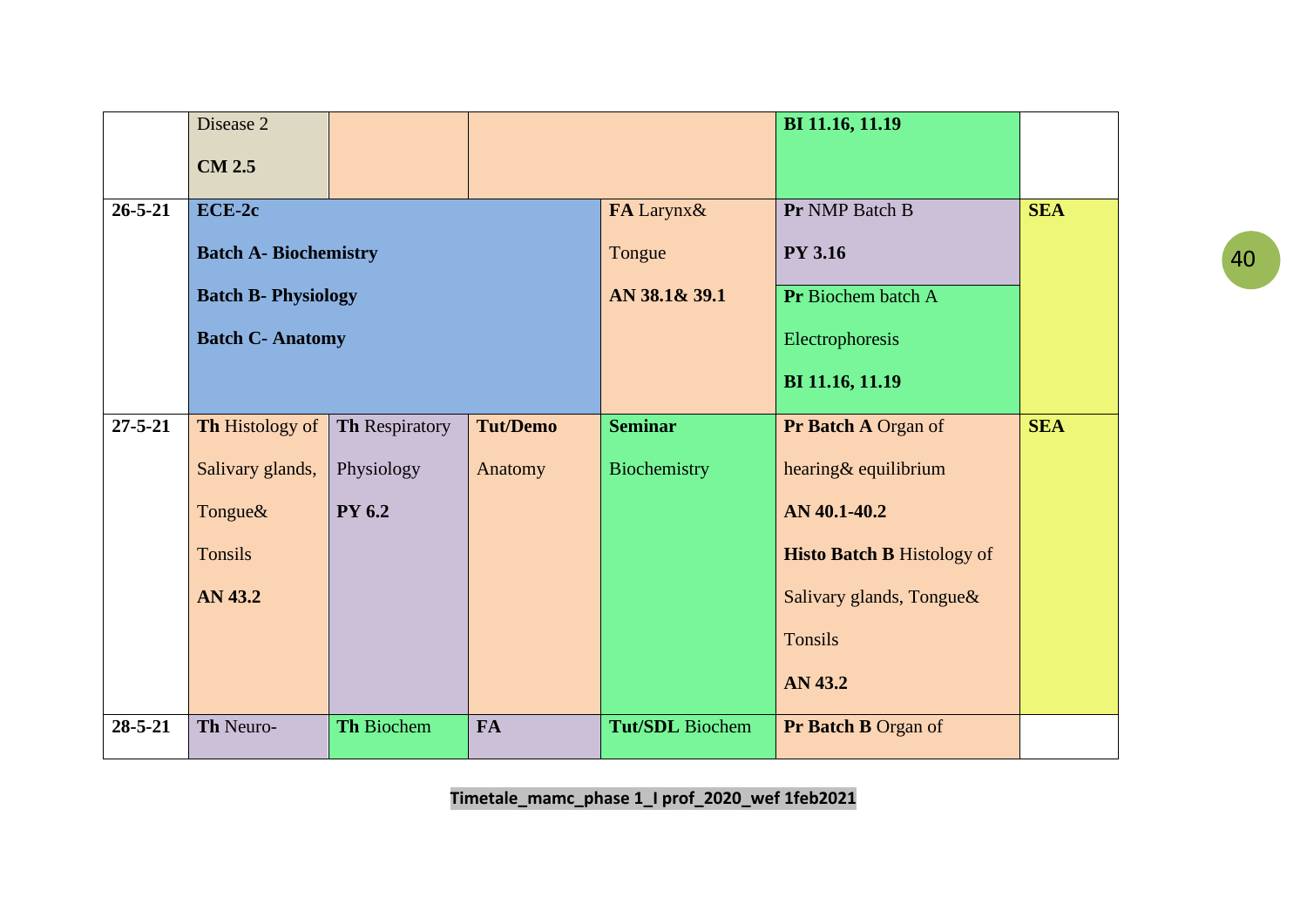|               | physiology     | Chemistry and         | Respiratory    | Chemistry and        | hearing& equilibrium              |  |
|---------------|----------------|-----------------------|----------------|----------------------|-----------------------------------|--|
|               | <b>PY 10.4</b> | metabolism of         | Physiology     | metabolism of lipids | AN 40.1-40.2                      |  |
|               | <b>HIAN</b>    | lipids                | PY 6.1 & 6.2   | <b>BI</b> 4.3, 4.4   | <b>Histo Batch A Histology of</b> |  |
|               |                | <b>BI</b> 4.6         |                |                      | Salivary glands, Tongue &         |  |
|               |                | <b>VI IM</b>          |                |                      | <b>Tonsils</b>                    |  |
|               |                |                       |                |                      | AN 43.2                           |  |
| $29 - 5 - 21$ | <b>Th</b>      | <b>Th Respiratory</b> | Th Neuro-      | <b>Th Anatomy</b>    | <b>SDL</b> Respiratory Physiology |  |
|               | Development of | Physiology            | physiology     |                      | <b>PY 6.7</b>                     |  |
|               | Head& Neck 6   | <b>PY</b> 6.2         | <b>PY 10.4</b> |                      |                                   |  |
|               | AN 43.4        |                       | <b>HIAN</b>    |                      |                                   |  |

| <b>Date</b>   | 0900-1000         | 1000-1100             | 1100-1200 | 1200-1300    | 1300-1400                        | 1400-1500    | 1600-1700 |
|---------------|-------------------|-----------------------|-----------|--------------|----------------------------------|--------------|-----------|
|               |                   |                       |           |              |                                  |              |           |
| $31 - 5 - 21$ | <b>Th Biochem</b> | <b>Demo-Pr</b> Eyeall |           |              | <b>Pr</b> Respiratory Physiology |              |           |
|               |                   |                       |           |              |                                  |              |           |
|               | Chemistry and     | <b>AN 41.1</b>        |           |              | <b>PY 6.8</b>                    |              |           |
|               | metabolism of     |                       |           | <b>VI OP</b> |                                  | <b>VI CT</b> |           |
|               |                   |                       |           |              |                                  |              |           |
|               |                   |                       |           |              |                                  |              |           |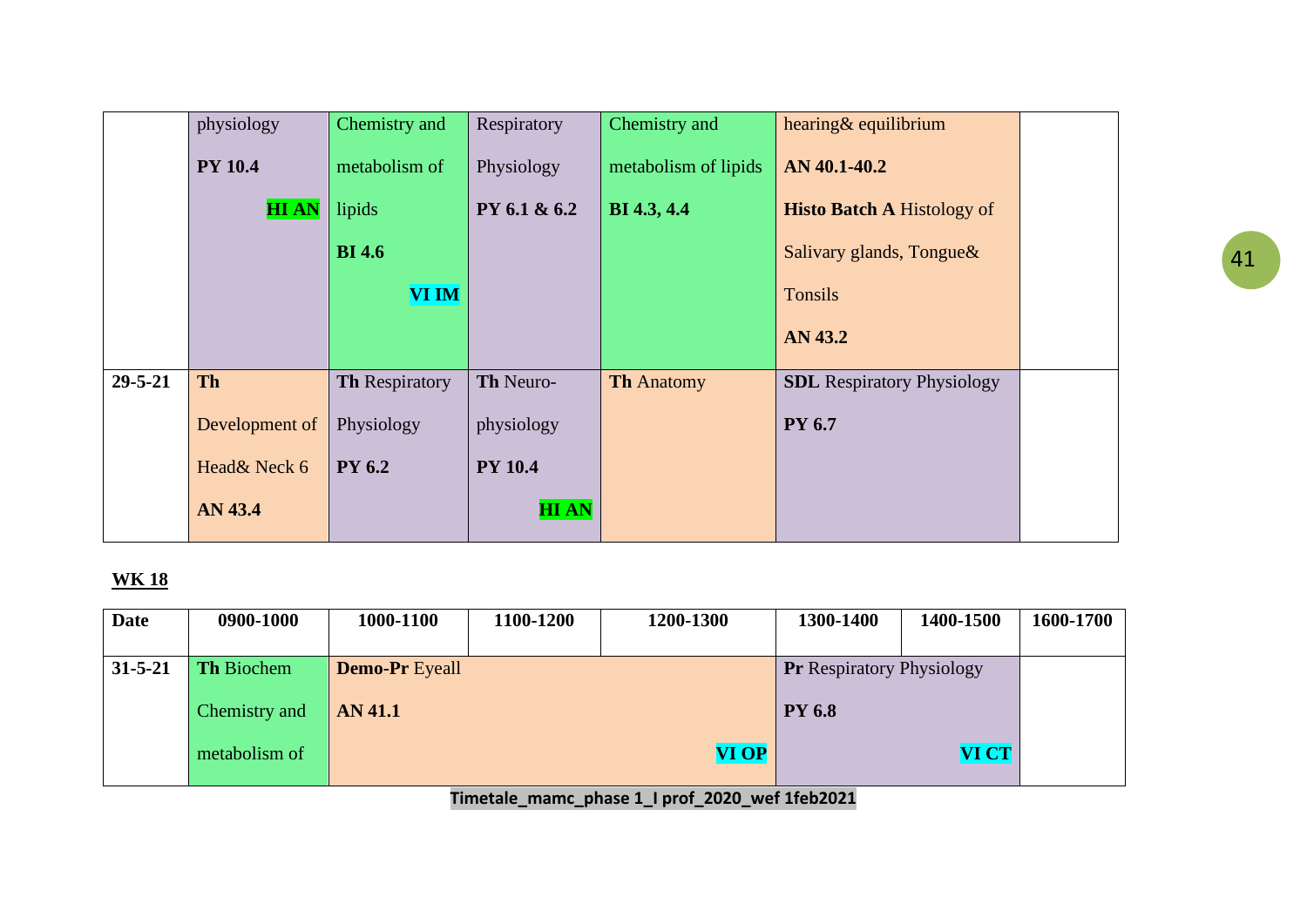|              | lipids                       |                |                              |                     |                           |            |
|--------------|------------------------------|----------------|------------------------------|---------------------|---------------------------|------------|
|              | <b>BI</b> 4.7                |                |                              |                     |                           |            |
|              | <b>VI IM</b>                 |                |                              |                     |                           |            |
| $1 - 6 - 21$ | <b>Th</b>                    | Th Back region | <b>Demo-Pr</b> Back region 2 |                     | Pr Respiratory Physiology |            |
|              | Environmental                | $\mathbf{1}$   | AN 42.1-42.3                 |                     | <b>Batch A</b>            |            |
|              | Health                       | AN 42.1-42.3   |                              |                     | <b>PY 6.8</b>             |            |
|              | Problems 1                   |                |                              |                     | <b>VI CT</b>              |            |
|              | <b>CM 3.2</b>                |                |                              |                     | Pr Biochem batch B        |            |
|              |                              |                |                              |                     | <b>ELISA</b>              |            |
|              |                              |                |                              |                     | BI 11.16, 11.19           |            |
| $2 - 6 - 21$ | ECE-3a                       |                |                              | <b>Demo Surface</b> | Pr Respiratory Physiology | <b>SEA</b> |
|              | <b>Batch A- Anatomy</b>      |                |                              | marking of Head&    | <b>Batch B</b>            |            |
|              | <b>Batch B- Biochemistry</b> |                |                              | neck structures 1   | <b>PY 6.8</b>             |            |
|              | <b>Batch C- Physiology</b>   |                |                              | AN 43.5-43.6        | <b>VI CT</b>              |            |
|              |                              |                |                              | <b>VI SU</b>        | Pr Biochem batch A        |            |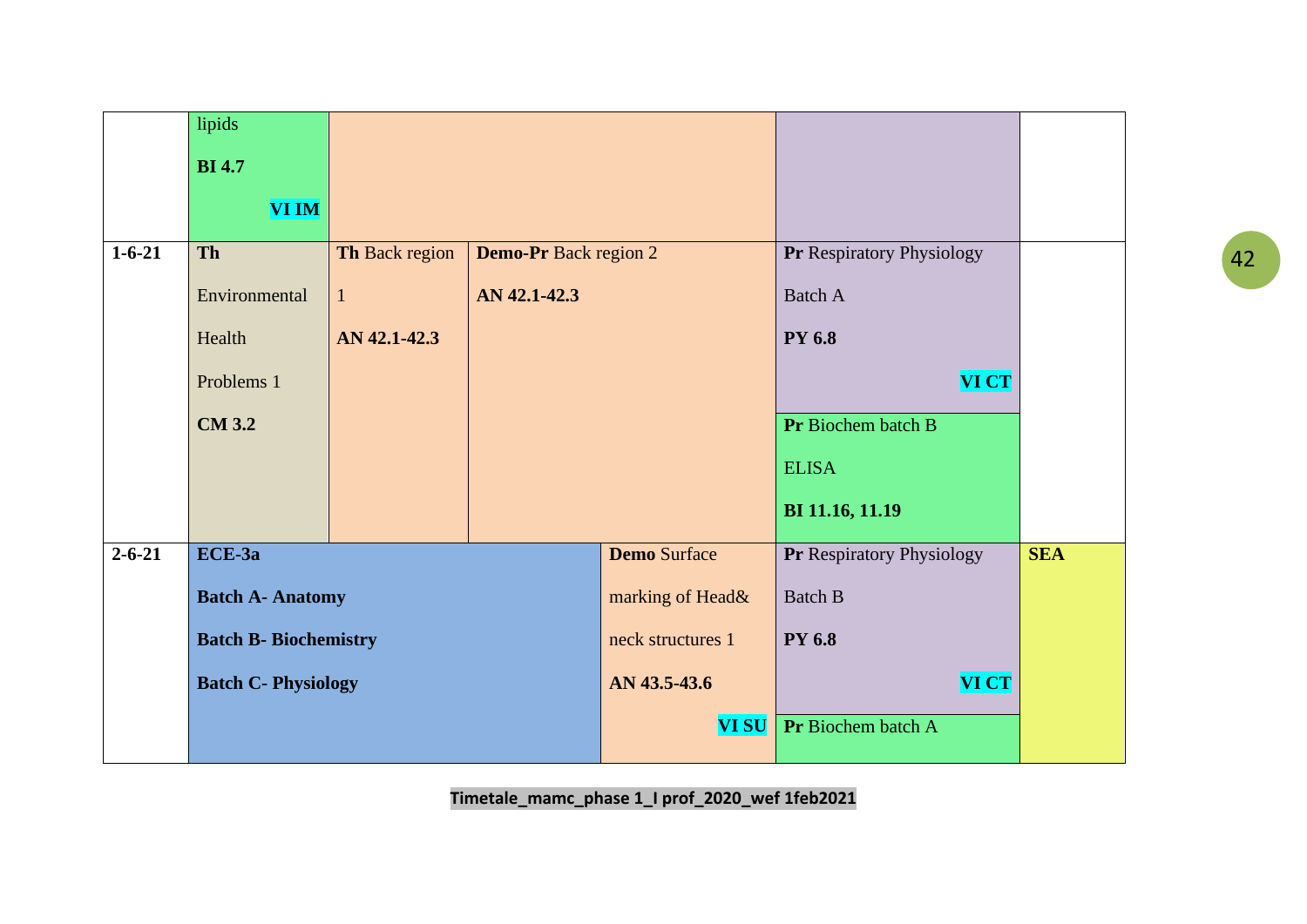|              |                            |                                                                        |                     |                         | <b>ELISA</b>                         |            |
|--------------|----------------------------|------------------------------------------------------------------------|---------------------|-------------------------|--------------------------------------|------------|
|              |                            |                                                                        |                     |                         | BI 11.16, 11.19                      |            |
| $3 - 6 - 21$ | Th Joints of               | Th Respiratory                                                         | <b>Demo Surface</b> | <b>Seminar</b>          | <b>Histo Batch A&amp; B Revision</b> | <b>SEA</b> |
|              | Head& neck                 | Physiology                                                             | marking of          | Biochemistry            | <b>General Histology and</b>         |            |
|              | AN 43.1                    | PY 6.3                                                                 | Head& neck          |                         | Histology of Head& neck              |            |
|              |                            |                                                                        | structures 2        |                         |                                      |            |
|              |                            |                                                                        | AN 43.5-43.6        |                         |                                      |            |
|              |                            |                                                                        | <b>VI SU</b>        |                         |                                      |            |
| $4 - 6 - 21$ | <b>Pandemic Management</b> |                                                                        |                     |                         | AN                                   |            |
|              | <b>Module 1.1</b>          |                                                                        |                     |                         | <b>Compensatory class</b>            |            |
|              |                            | <b>Infection Control: Part – I: Infection Control Practices – Hand</b> |                     |                         |                                      |            |
|              |                            | washing, Decontamination, Use of PPEs                                  |                     |                         |                                      |            |
|              | MI                         |                                                                        |                     |                         |                                      |            |
| $5 - 6 - 21$ | <b>Demo</b>                | Th Respiratory                                                         | Th Neuro-           | <b>Demo</b> Radiographs | Pr Integrated Physiology             |            |
|              | Radiographs of             | Physiology                                                             | physiology          | of Head& neck           | <b>PY 11.4</b>                       |            |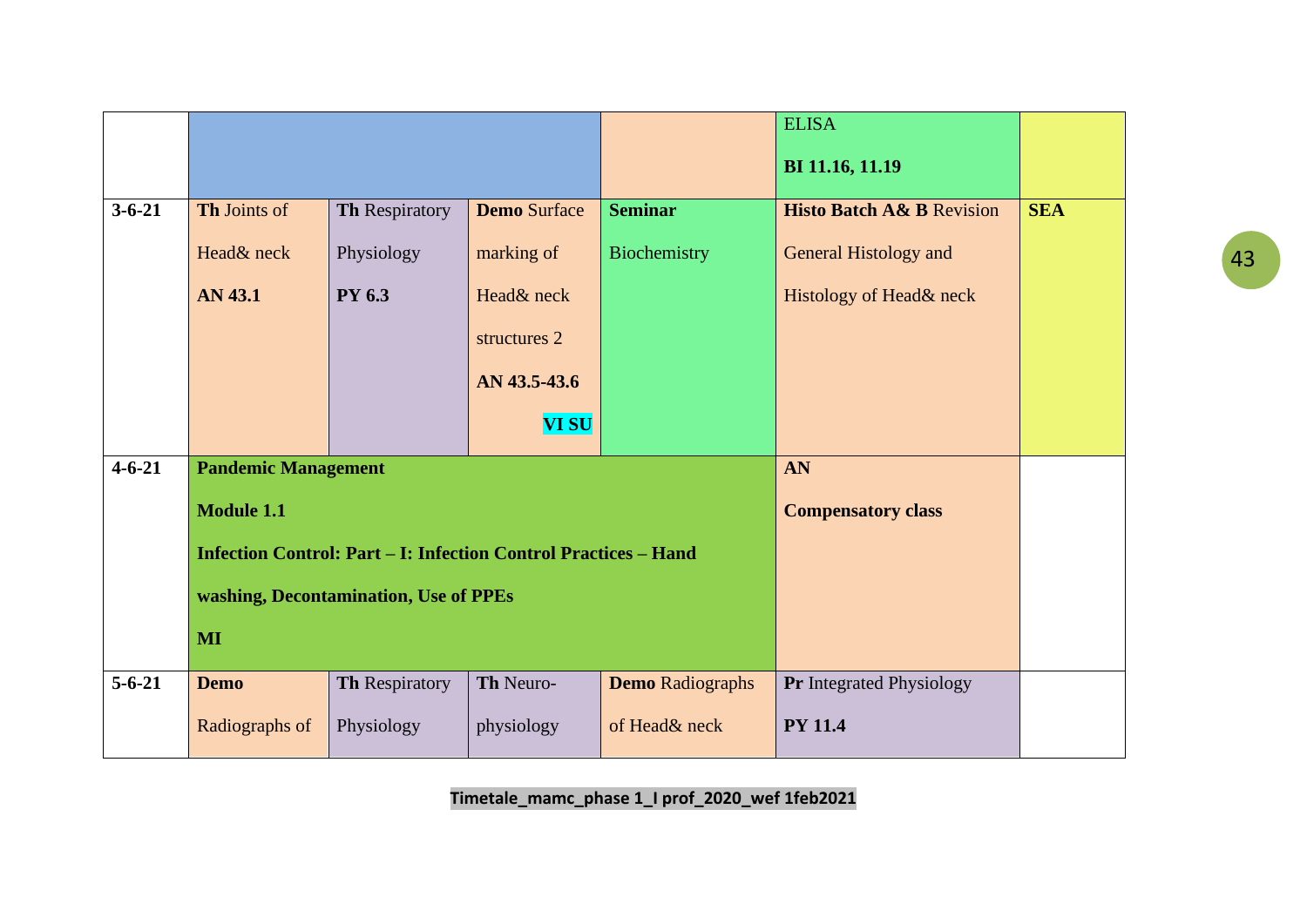| Head& neck 1 | <b>PY 6.3</b> | <b>PY 10.4</b> | AN 43.7 | VI IM, AS |  |
|--------------|---------------|----------------|---------|-----------|--|
| AN 43.7      |               | <b>AI AN</b>   |         |           |  |

| <b>Date</b>  | 0900-1000             | 1000-1100                | 1100-1200 | 1200-1300 | 1300-1400                        | 1400-1500 | 1600-1700 |
|--------------|-----------------------|--------------------------|-----------|-----------|----------------------------------|-----------|-----------|
| $7 - 6 - 21$ | Th Biochem            | <b>Revision: Anatomy</b> |           |           | <b>Pr Respiratory Physiology</b> |           |           |
|              | Chemistry and         |                          |           |           | <b>PY 6.9</b>                    |           |           |
|              | metabolism of         |                          |           |           |                                  |           |           |
|              | protein               |                          |           |           |                                  |           |           |
|              | <b>BI</b> 5.1         |                          |           |           |                                  |           |           |
| $8 - 6 - 21$ | Tut                   |                          |           |           | Pr Respiratory Physiology        |           |           |
|              | Environmental         |                          |           |           | <b>Batch A</b>                   |           |           |
|              | Health                |                          |           |           | <b>PY 6.9</b>                    |           |           |
|              | Problems <sub>2</sub> |                          |           |           | <b>Pr</b> Biochem batch B        |           |           |
|              | <b>CM 3.2</b>         |                          |           |           | Revision                         |           |           |
|              |                       |                          |           |           |                                  |           |           |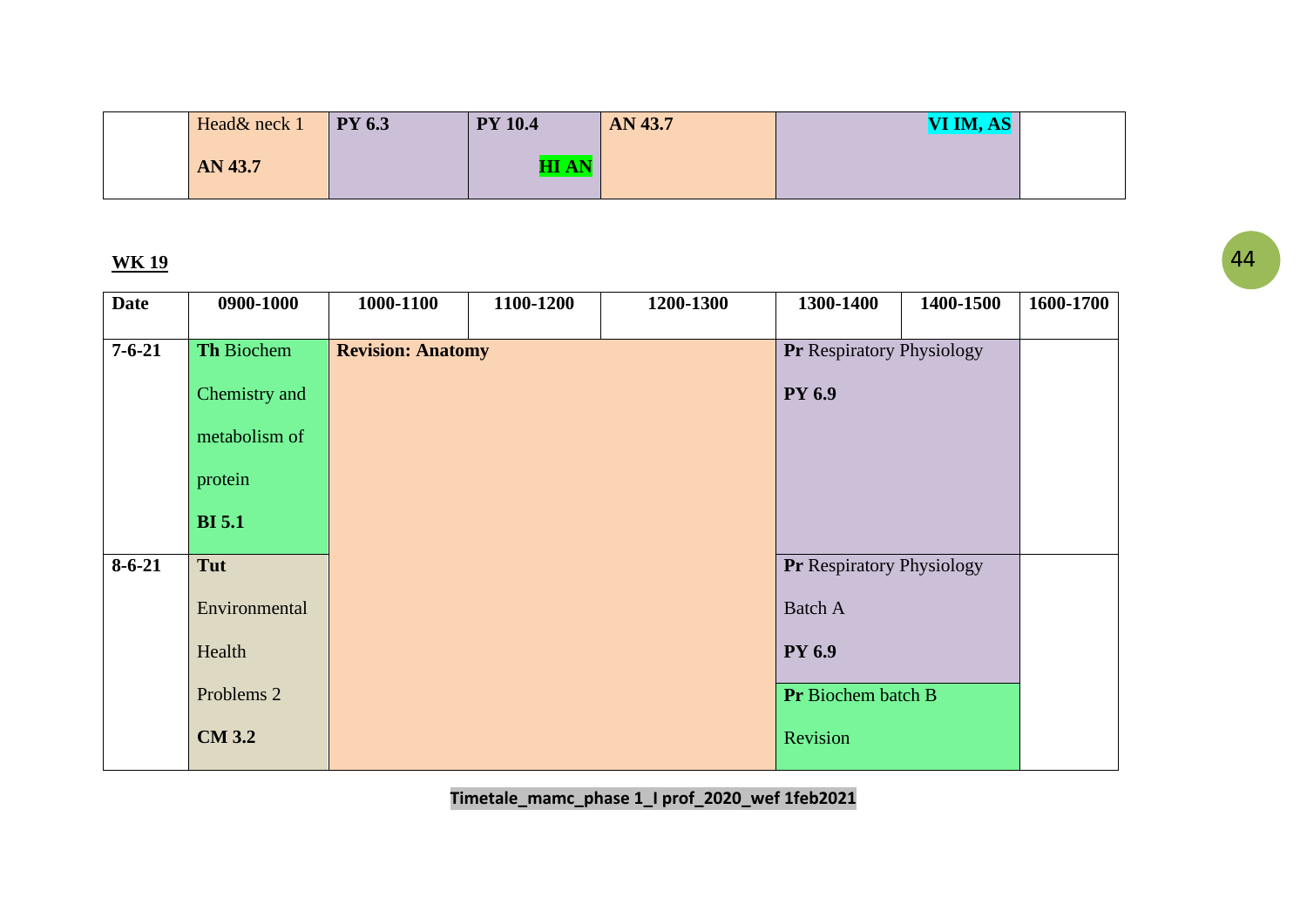| $9 - 6 - 21$ | $ECE-3b$                     |                |                  | <b>Revision: Anatomy</b> | <b>Pr Respiratory Physiology</b> | <b>SEA</b> |
|--------------|------------------------------|----------------|------------------|--------------------------|----------------------------------|------------|
|              | <b>Batch A- Physiology</b>   |                |                  |                          | <b>Batch B</b>                   |            |
|              | <b>Batch B- Anatomy</b>      |                |                  |                          | <b>PY 6.9</b>                    |            |
|              | <b>Batch C- Biochemistry</b> |                |                  |                          | Pr Biochem batch A               |            |
|              |                              |                |                  |                          | Revision                         |            |
| $10-6-21$    | <b>Revision:</b>             | Th Respiratory | <b>Revision:</b> | <b>Revision: Anatomy</b> | <b>Revision: Anatomy</b>         | <b>SEA</b> |
|              | <b>Anatomy</b>               | Physiology     | <b>Anatomy</b>   |                          |                                  |            |
|              |                              | <b>PY 6.4</b>  |                  |                          |                                  |            |
| $11-6-21$    | Th Neuro-                    | Th Biochem     | <b>FA</b>        | <b>Tut/SDL</b> Biochem   | <b>Revision: Anatomy</b>         |            |
|              |                              |                |                  |                          |                                  |            |
|              | physiology                   | Chemistry and  | Respiratory      | Lipid Metabolism         |                                  |            |
|              | <b>PY 10.4</b>               | metabolism of  | PY 6.3, 6.4      | <b>PCT BI 4.1-4.7</b>    |                                  |            |
|              | <b>HIAN</b>                  | protein        |                  |                          |                                  |            |
|              |                              | <b>BI</b> 5.2  |                  |                          |                                  |            |
|              |                              | VI PA, IM      |                  |                          |                                  |            |
|              |                              | <b>HIPY</b>    |                  |                          |                                  |            |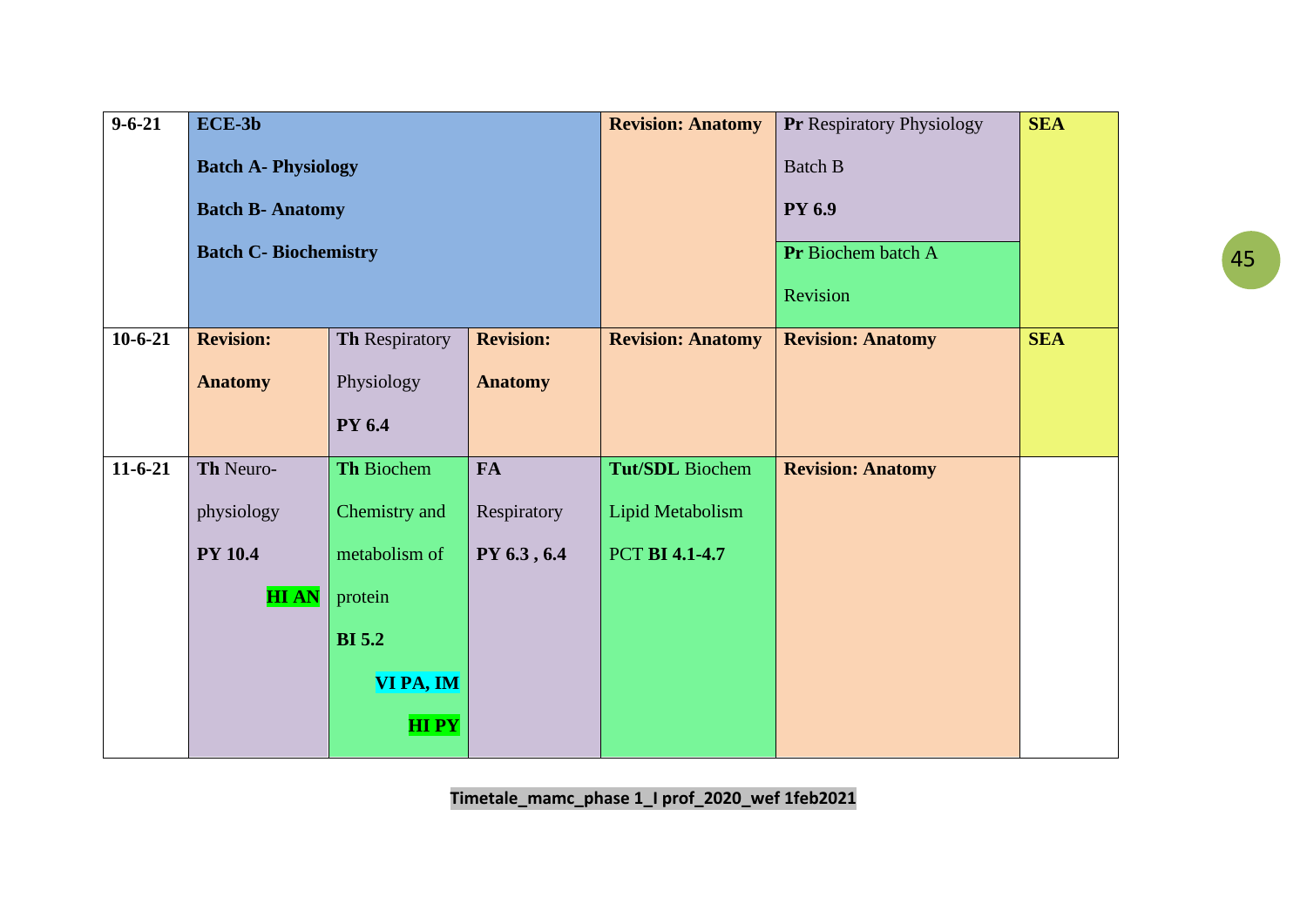| $12 - 6 - 21$ | <b>Th</b>      | <b>Th Respiratory</b> | Th Neuro-      | <b>Th Meninges &amp; CSF</b> | <b>Seminar Respiratory</b> |  |
|---------------|----------------|-----------------------|----------------|------------------------------|----------------------------|--|
|               | Development of | Physiology            | physiology     | AN 56.1-56.2                 | Physiology                 |  |
|               | <b>CNS</b>     | <b>PY 6.5</b>         | <b>PY 10.4</b> | <b>VI IM</b>                 | <b>PY 6.6</b>              |  |
|               | AN 64.1-64.3   |                       | <b>HIAN</b>    |                              |                            |  |
|               | <b>VI OG</b>   |                       |                |                              |                            |  |

| <b>Date</b>   | 0900-1000     | 1000-1100      | 1100-1200                | 1200-1300 | 1300-1400      | 1400-1500 | 1600-1700 |
|---------------|---------------|----------------|--------------------------|-----------|----------------|-----------|-----------|
|               |               |                |                          |           |                |           |           |
| $14 - 6 - 21$ | Th Biochem    | Th Spinal Cord | Pr Meninges& Spinal Cord |           | Pr NMP         |           |           |
|               |               |                |                          |           |                |           |           |
|               | Chemistry and | -1             | AN 56.1& 57.1-57.4       |           | <b>PY 3.18</b> |           |           |
|               | Metabolism of | AN 57.1-57.4   |                          |           |                |           |           |
|               |               |                |                          |           |                |           |           |
|               | Protein       | <b>VI IM</b>   |                          |           |                |           |           |
|               | <b>BI</b> 5.3 |                |                          |           |                |           |           |
|               |               |                |                          |           |                |           |           |
|               | <b>VI PE</b>  |                |                          |           |                |           |           |
|               |               |                |                          |           |                |           |           |
|               |               |                |                          |           |                |           |           |
|               |               |                |                          |           |                |           |           |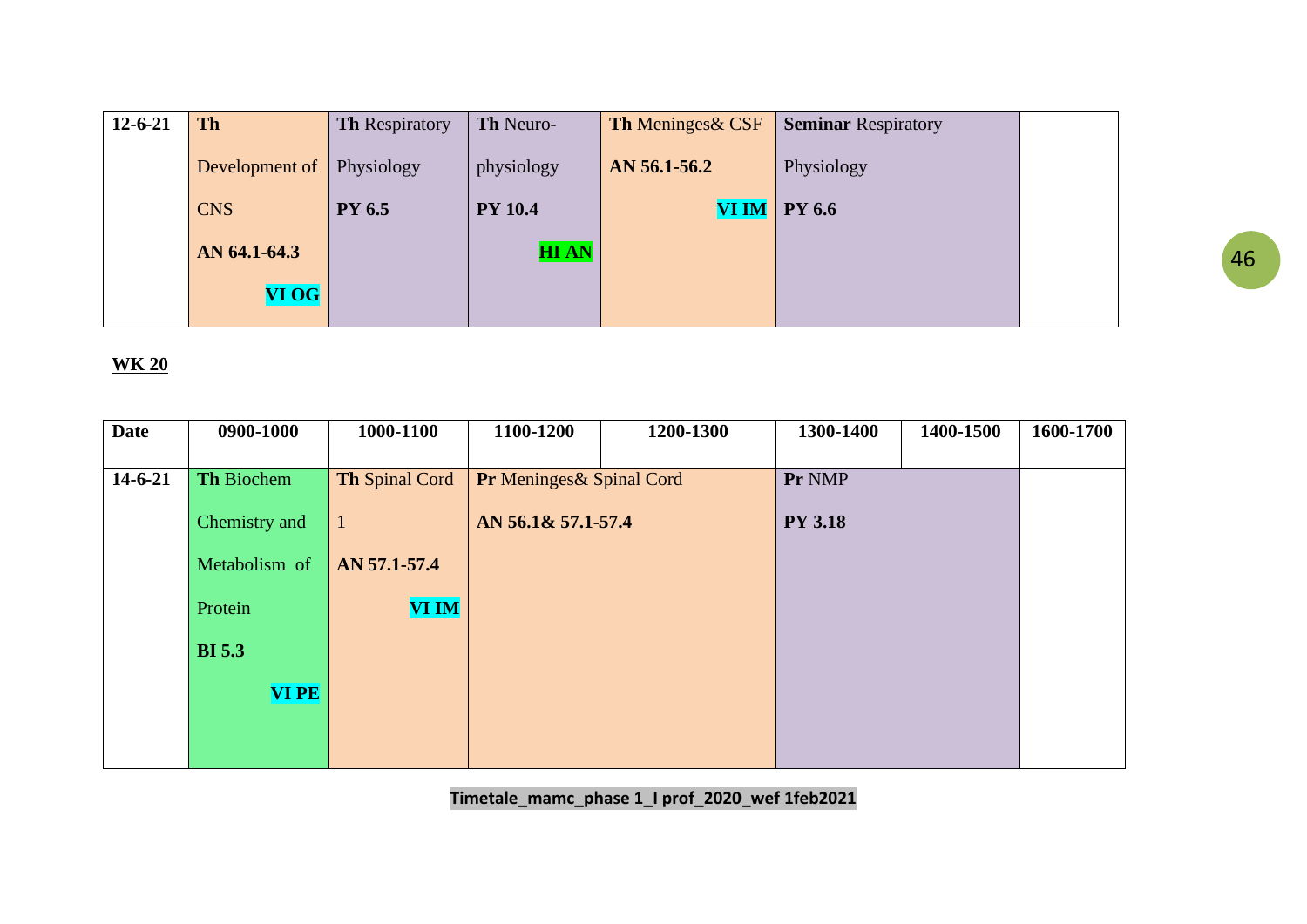| $15 - 6 - 21$ | Tut                          | Th Medulla       | <b>SDL</b> Spinal Cord | FA Meninges&       | <b>Pr Respiratory Physiology</b> |            |
|---------------|------------------------------|------------------|------------------------|--------------------|----------------------------------|------------|
|               | Environmental                | Olongata         | AN 57.1-57.4           | CSF & Spinal       | <b>Batch A</b>                   |            |
|               | Health                       | AN 58.1-58.4     | <b>VI IM</b>           | Cord               | <b>PY 6.10</b>                   |            |
|               | Problems 3                   | <b>HIPY VIIM</b> |                        | AN 56.1-56.2&      | Pr Biochem batch B               |            |
|               | <b>CM 3.2</b>                |                  |                        | 57.1-57.4          | <b>Protein Colour Reactions</b>  |            |
|               |                              |                  |                        |                    | <b>BI</b> 5.1                    |            |
| $16 - 6 - 21$ | ECE-3c                       |                  |                        | <b>SDL</b> Anatomy | <b>Pr Respiratory Physiology</b> | <b>SEA</b> |
|               | <b>Batch A- Biochemistry</b> |                  |                        |                    | <b>Batch B</b>                   |            |
|               | <b>Batch B- Physiology</b>   |                  |                        |                    | <b>PY 6.10</b>                   |            |
|               | <b>Batch C- Anatomy</b>      |                  |                        |                    | Pr Biochem batch A               |            |
|               |                              |                  |                        |                    | <b>Protein Colour Reactions</b>  |            |
|               |                              |                  |                        |                    | <b>BI</b> 5.1                    |            |
| $17 - 6 - 21$ | <b>Th Pons</b>               | Th Respiratory   | <b>SDL</b> Midbrain    | <b>Seminar</b>     | Pr Medulla Olongata, Pons&       | <b>SEA</b> |
|               | AN 59.1-59.3                 | Physiology       | AN 61.1-61.2           | Biochemistry       | Midbrain                         |            |
|               |                              | <b>PY 6.6</b>    |                        |                    | AN 58.1-58.4, AN 59.1-59.3       |            |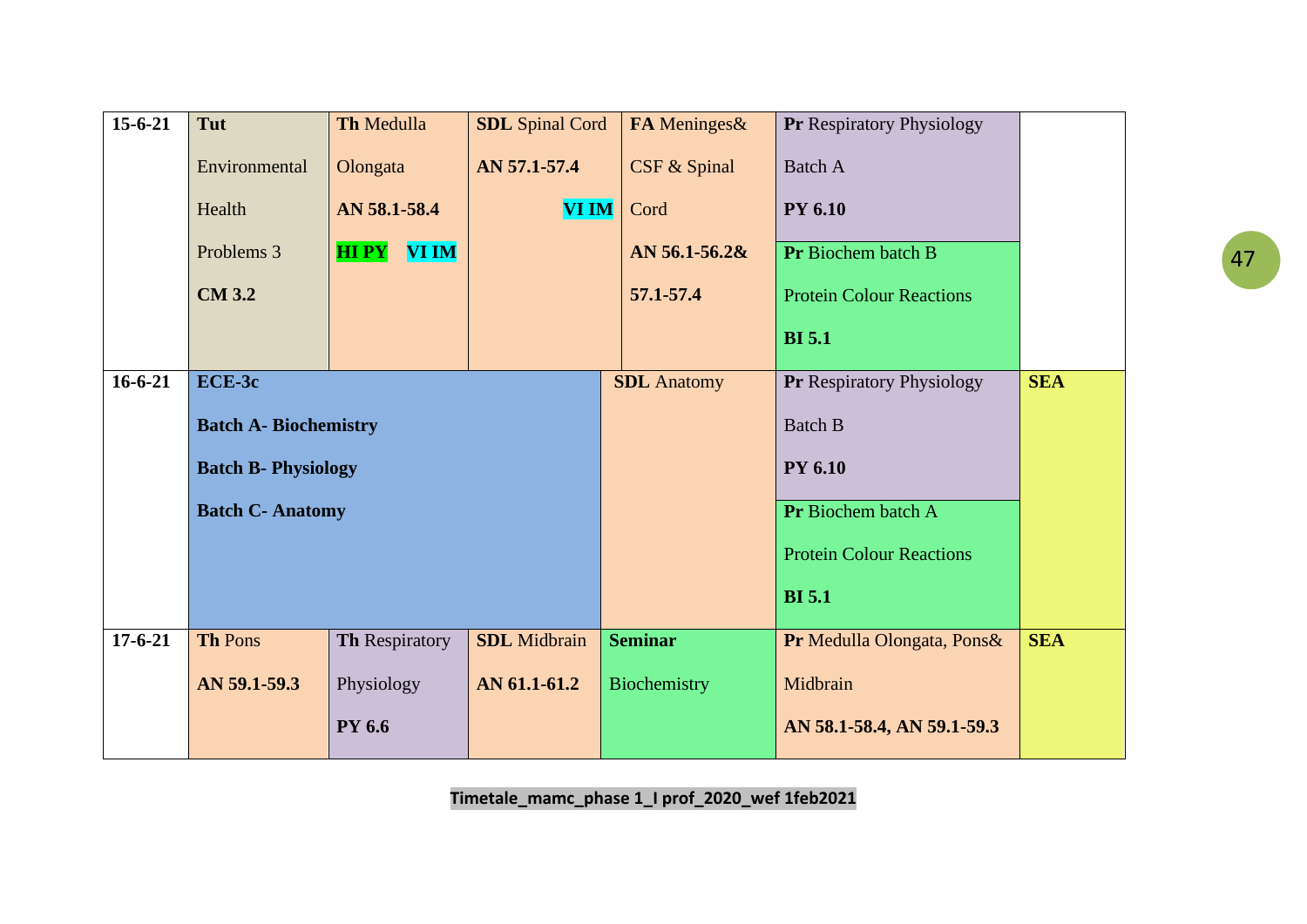|           |                         |                |                |                 | & AN 61.1-61.2             |  |
|-----------|-------------------------|----------------|----------------|-----------------|----------------------------|--|
|           |                         |                |                |                 |                            |  |
|           |                         |                |                |                 |                            |  |
| $18-6-21$ | <b>Th</b>               | Th Biochem     | <b>FA</b>      | Tut/SDL Biochem | Pr Medulla Olongata, Pons& |  |
|           | Neurophysiolog          | Chemistry $\&$ | Respiratory    | Chemistry and   | Midbrain                   |  |
|           | y                       | Metabolism of  | Physiology     | Metabolism of   | AN 58.1-58.4, AN 59.1-59.3 |  |
|           | PY 10.4                 | Protein        | PY 6.5 & 6.6   | Protein         | & AN 61.1-61.2             |  |
|           | <b>HIAN</b>             | <b>BI</b> 5.4  |                | <b>BI</b> 5.3   |                            |  |
|           |                         | <b>VIPE</b>    |                |                 |                            |  |
| $19-6-21$ | <b>Th</b>               | Th CVS PY 5.1  | Th             | Th Cerebellum   | <b>Seminar Integrated</b>  |  |
|           | Development of          | <b>HIAN</b>    | Neurophysiolo  | AN 60.1-60.2    | Physiology                 |  |
|           | lung, pleura&           |                | gy             |                 | <b>PY 11.8</b>             |  |
|           | heart 1                 |                | <b>PY 10.4</b> |                 |                            |  |
|           | AN 25.2-25.7            |                | <b>HIAN</b>    |                 |                            |  |
|           | <b>HI PY VI IM&amp;</b> |                |                |                 |                            |  |
|           | PE                      |                |                |                 |                            |  |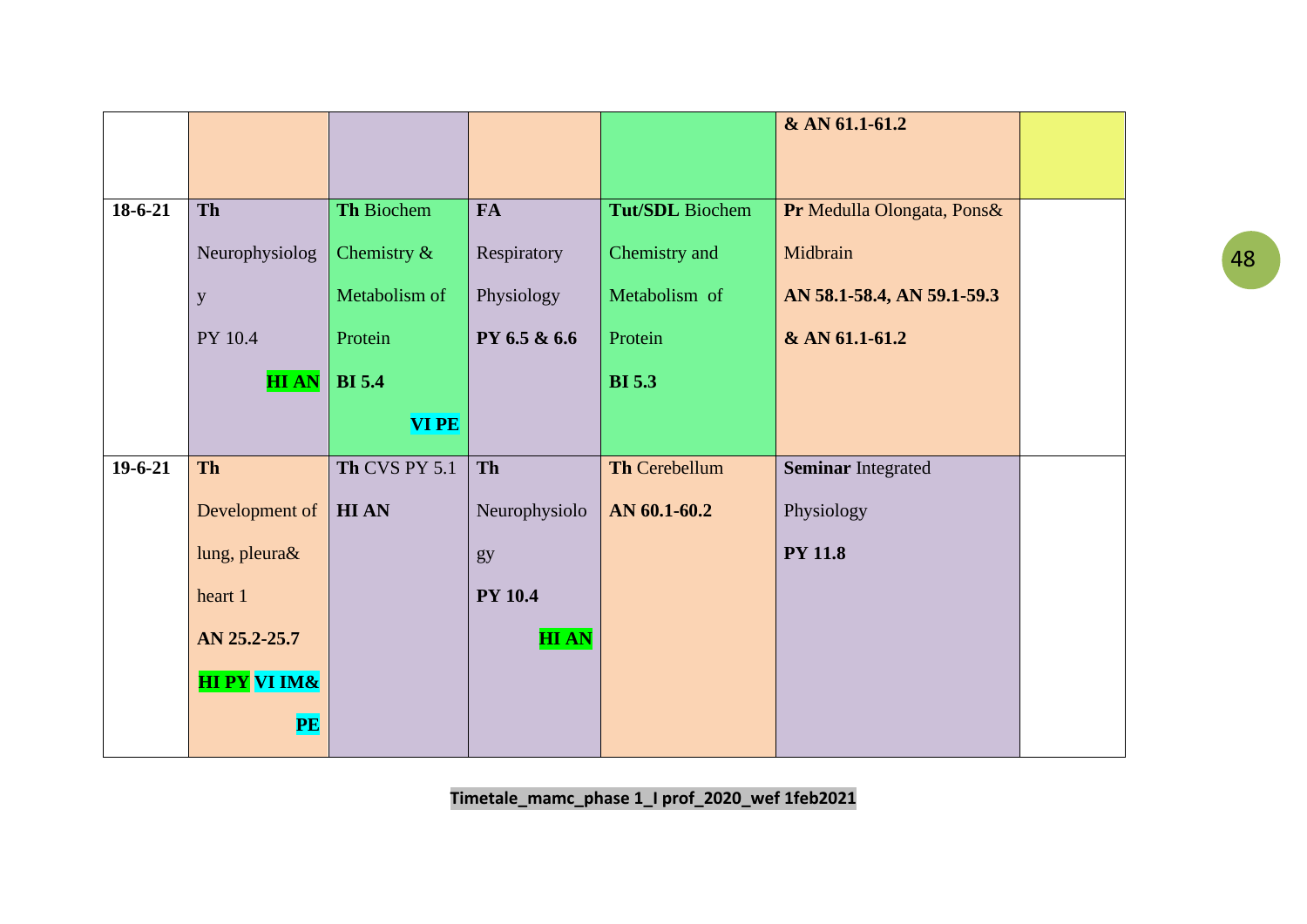| <b>Date</b>   | 0900-1000           | 1000-1100           | 1100-1200                       | 1200-1300                           | 1300-1400                        | 1400-1500 | 1600-1700 |
|---------------|---------------------|---------------------|---------------------------------|-------------------------------------|----------------------------------|-----------|-----------|
| $21 - 6 - 21$ | Th Biochem          | Pr Cerebellum       |                                 | FA Medulla Olongata, Pons, Midbrain | Pr PCT Respiratory               |           |           |
|               | Chemistry and       | AN 60.1-60.2        | & Cerebellum                    |                                     | Physiology                       |           |           |
|               | Metabolism of       |                     | AN 58.1-58.4, AN 59.1-59.3, AN  |                                     |                                  |           |           |
|               | Protein             |                     | $61.1 - 61.2 \& AN 60.1 - 60.2$ |                                     |                                  |           |           |
|               | <b>BI</b> 5.4       |                     |                                 |                                     |                                  |           |           |
|               | <b>VIPE</b>         |                     |                                 |                                     |                                  |           |           |
| $22 - 6 - 21$ | CM                  | AN                  | AN                              |                                     | <b>Pr Respiratory Physiology</b> |           |           |
|               | <b>Compensatory</b> | <b>Compensatory</b> | <b>Compensatory class</b>       |                                     | <b>Batch A</b>                   |           |           |
|               | class               | class               |                                 |                                     | <b>PY 6.10</b>                   |           |           |
|               |                     |                     |                                 |                                     | Pr Biochem batch B               |           |           |
|               |                     |                     |                                 |                                     | <b>Protein Colour Reactions</b>  |           |           |
|               |                     |                     |                                 |                                     | <b>BI</b> 5.1                    |           |           |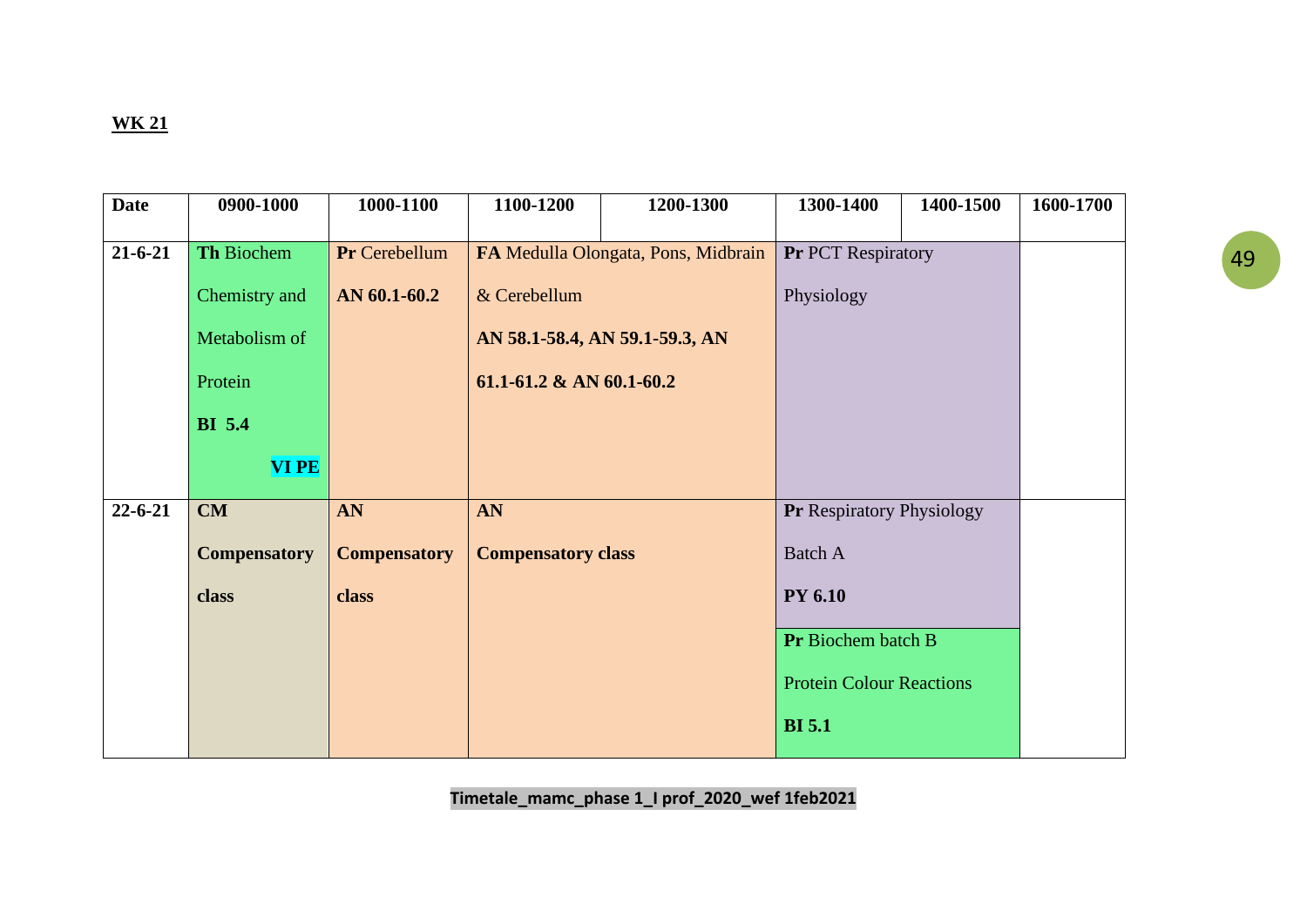| $23 - 6 - 21$ | ECE-4a                       |               |                    | <b>SDL</b> Cr N Nuclei& | Pr Respiratory Physiology       | <b>SEA</b> |
|---------------|------------------------------|---------------|--------------------|-------------------------|---------------------------------|------------|
|               | <b>Batch A- Anatomy</b>      |               |                    | Cerebral hemisphere     | <b>Batch B</b>                  |            |
|               | <b>Batch B- Biochemistry</b> |               |                    | $\mathbf{1}$            | <b>PY 6.10</b>                  |            |
|               | <b>Batch C- Physiology</b>   |               |                    | AN 62.1-62.6            | Pr Biochem batch A              |            |
|               |                              |               |                    |                         | <b>Protein Colour Reactions</b> |            |
|               |                              |               |                    |                         | <b>BI</b> 5.1                   |            |
| $24 - 6 - 21$ | Th Cr N Nuclei               | <b>Th CVS</b> | Th Cr N            | <b>Seminar</b>          | Demo-Pr Cr N Nuclei &           | <b>SEA</b> |
|               | & Cerebral                   | <b>PY 5.1</b> | Nuclei &           | Biochemistry            | Cerebral hemisphere 4-5         |            |
|               | hemisphere 2                 |               | Cerebral           |                         | AN 62.1-62.6                    |            |
|               | AN 62.1-62.6                 |               | hemisphere 3       |                         |                                 |            |
|               | <b>HIPY VIIM</b>             |               | AN 62.1-62.6       |                         |                                 |            |
|               |                              |               | <b>HI PY VI IM</b> |                         |                                 |            |
| $25 - 6 - 21$ | <b>Th</b>                    | Th Biochem    | FA CVS             | Tut/SDL Biochem         | Demo-Pr Cr N Nuclei &           |            |
|               | Neurophysiolog               | Chemistry and | <b>PY 5.1</b>      | Chemistry and           | Cerebral hemisphere 6-7         |            |
|               | y                            | Metabolism of |                    | Metabolism of           | AN 62.1-62.6                    |            |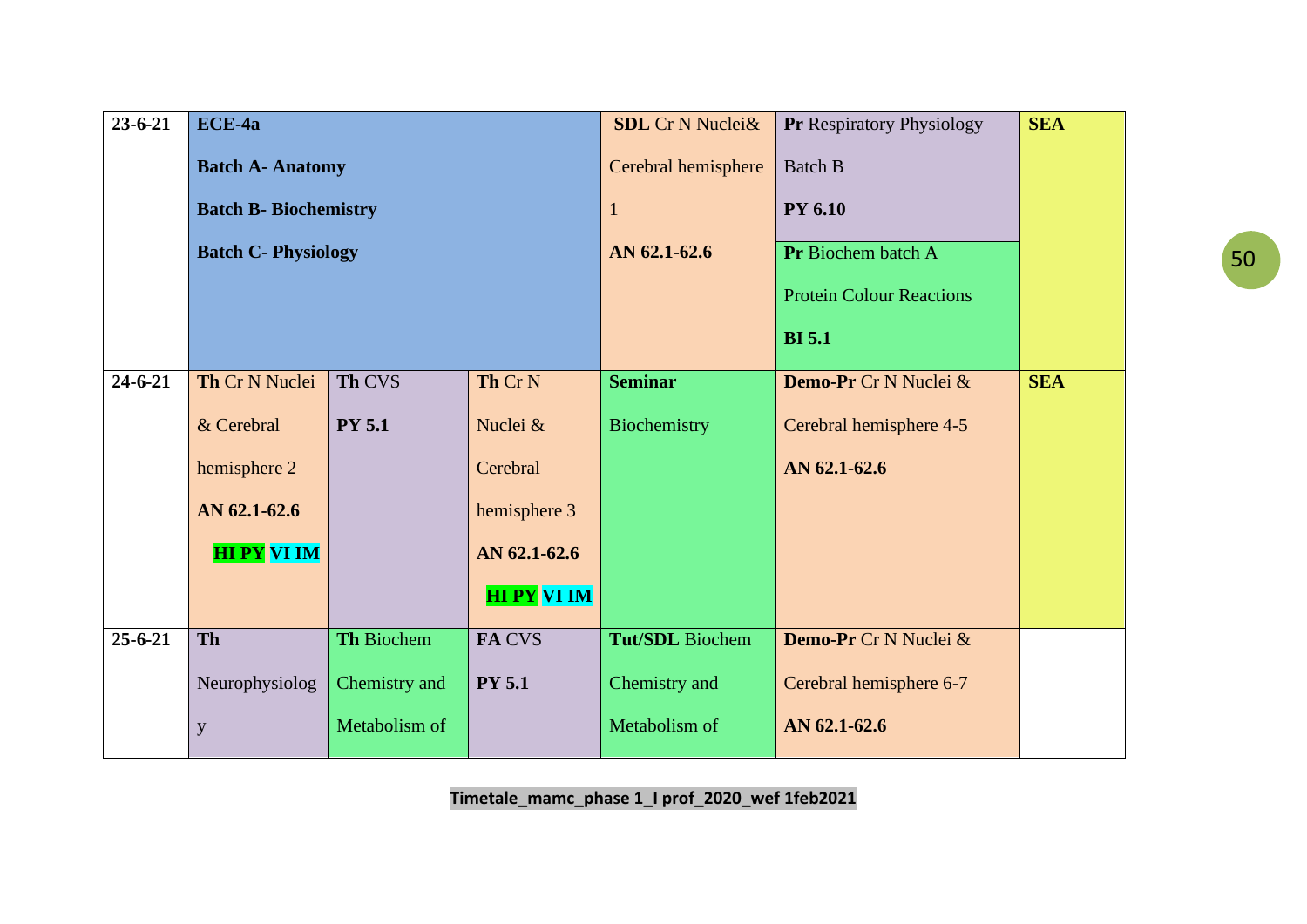|               | <b>PY 10.4</b>          | Protein       |                | Protein             |                                    |  |
|---------------|-------------------------|---------------|----------------|---------------------|------------------------------------|--|
|               | <b>HIAN</b>             | <b>BI</b> 5.4 |                | <b>BI</b> 5.4       |                                    |  |
|               |                         | <b>VIPE</b>   |                |                     |                                    |  |
| $26 - 6 - 21$ | Th                      | Th CVS        | Th             | FA Cr N Nuclei &    | <b>Quiz Respiratory Physiology</b> |  |
|               | Development of          | <b>PY 5.2</b> | Neurophysiolo  | Cerebral hemisphere |                                    |  |
|               | lung, pleura&           |               | gy             | AN 62.1-62.6        |                                    |  |
|               | heart 2                 |               | <b>PY 10.4</b> |                     |                                    |  |
|               | AN 25.2-25.7            |               | <b>HIAN</b>    |                     |                                    |  |
|               | <b>HI PY VI IM&amp;</b> |               |                |                     |                                    |  |
|               | PE                      |               |                |                     |                                    |  |

| <b>Date</b>   | 0900-1000         | 1000-1100             | 1100-1200                    | 1200-1300 | 1300-1400      | 1400-1500 | 1600-1700 |
|---------------|-------------------|-----------------------|------------------------------|-----------|----------------|-----------|-----------|
|               |                   |                       |                              |           |                |           |           |
| $28 - 6 - 21$ | <b>Th Biochem</b> | <b>Th</b> Ventricular | <b>Pr</b> Ventricular system |           | Pr CVS         |           |           |
|               |                   |                       |                              |           |                |           |           |
|               | Chemistry and     | system                | AN 63.1-63.2                 |           | <b>PY 5.12</b> |           |           |
|               |                   |                       |                              |           |                |           |           |
|               |                   |                       |                              |           |                |           |           |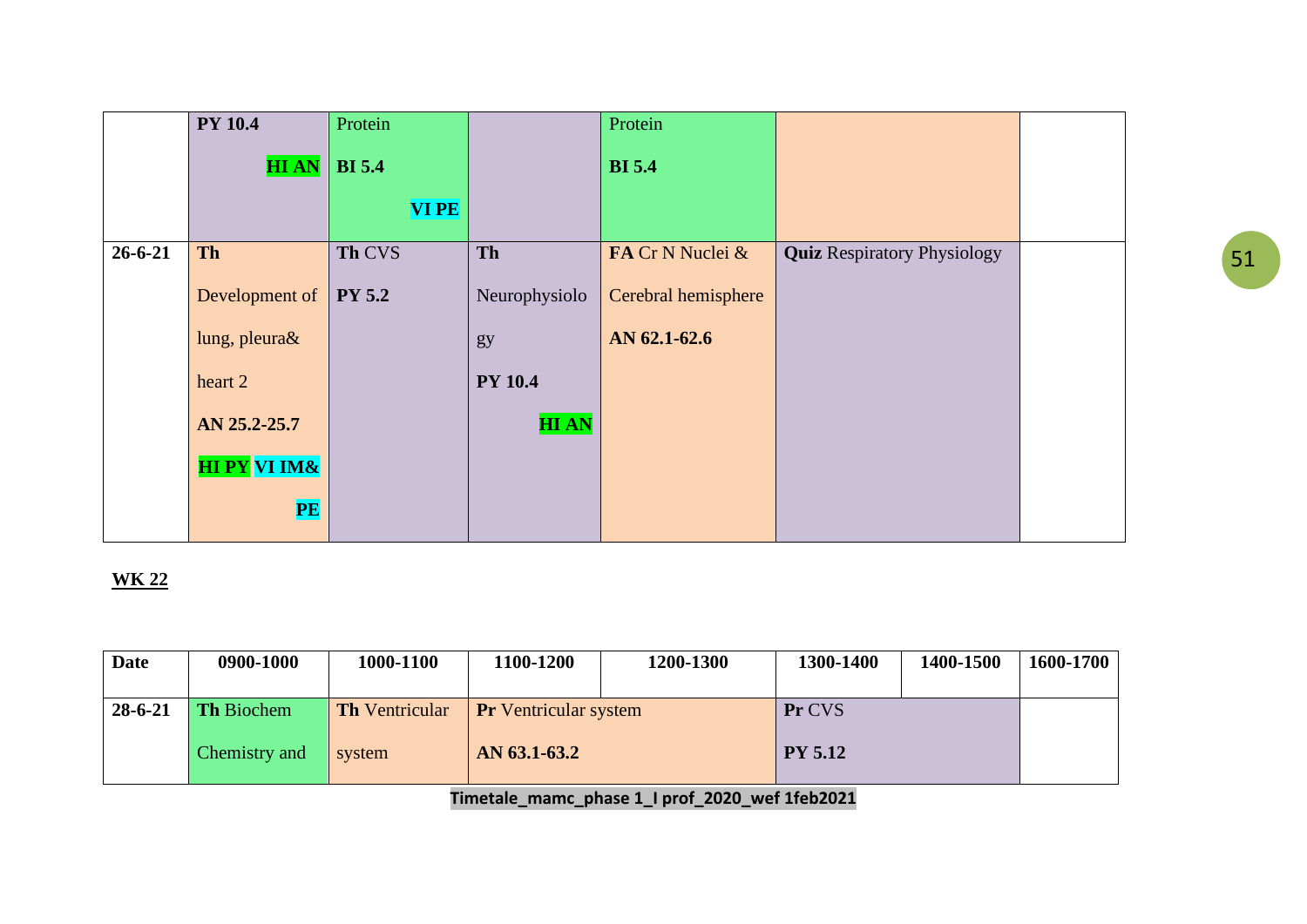|               | Metabolism of               | AN 63.1-63.2    |                     |                       |                       |            |
|---------------|-----------------------------|-----------------|---------------------|-----------------------|-----------------------|------------|
|               | Protein                     | <b>HIPY</b>     |                     |                       |                       |            |
|               | <b>BI</b> 5.5               | <b>VIPE</b>     |                     |                       |                       |            |
|               | <b>VI IM</b>                |                 |                     |                       |                       |            |
| $29 - 6 - 21$ | Tut                         | Th Histology of | Pr Histology of CNS |                       | Pr CVS Batch A        |            |
|               | Environmental               | <b>CNS</b>      | AN 64.1             |                       | <b>PY 5.12</b>        |            |
|               | Health                      | AN 64.1         |                     |                       | Pr Biochem batch B    |            |
|               | Problems 4                  |                 |                     |                       | Protein precipitation |            |
|               | <b>CM 3.2</b>               |                 |                     |                       | Reactions             |            |
|               |                             |                 |                     |                       | <b>BI</b> 5.1         |            |
| $30 - 6 - 21$ | $\overline{ECE-4b}$         |                 |                     | <b>Revision:</b>      | Pr CVS Batch B        | <b>SEA</b> |
|               | <b>Batch A- Physiology</b>  |                 |                     | <b>Anatomy: CNS</b>   | <b>PY 5.12</b>        |            |
|               | <b>Batch B- Anatomy</b>     |                 |                     |                       | Pr Biochem batch A    |            |
|               | <b>Batch C-Biochemistry</b> |                 |                     | Protein precipitation |                       |            |
|               |                             |                 |                     |                       | Reactions             |            |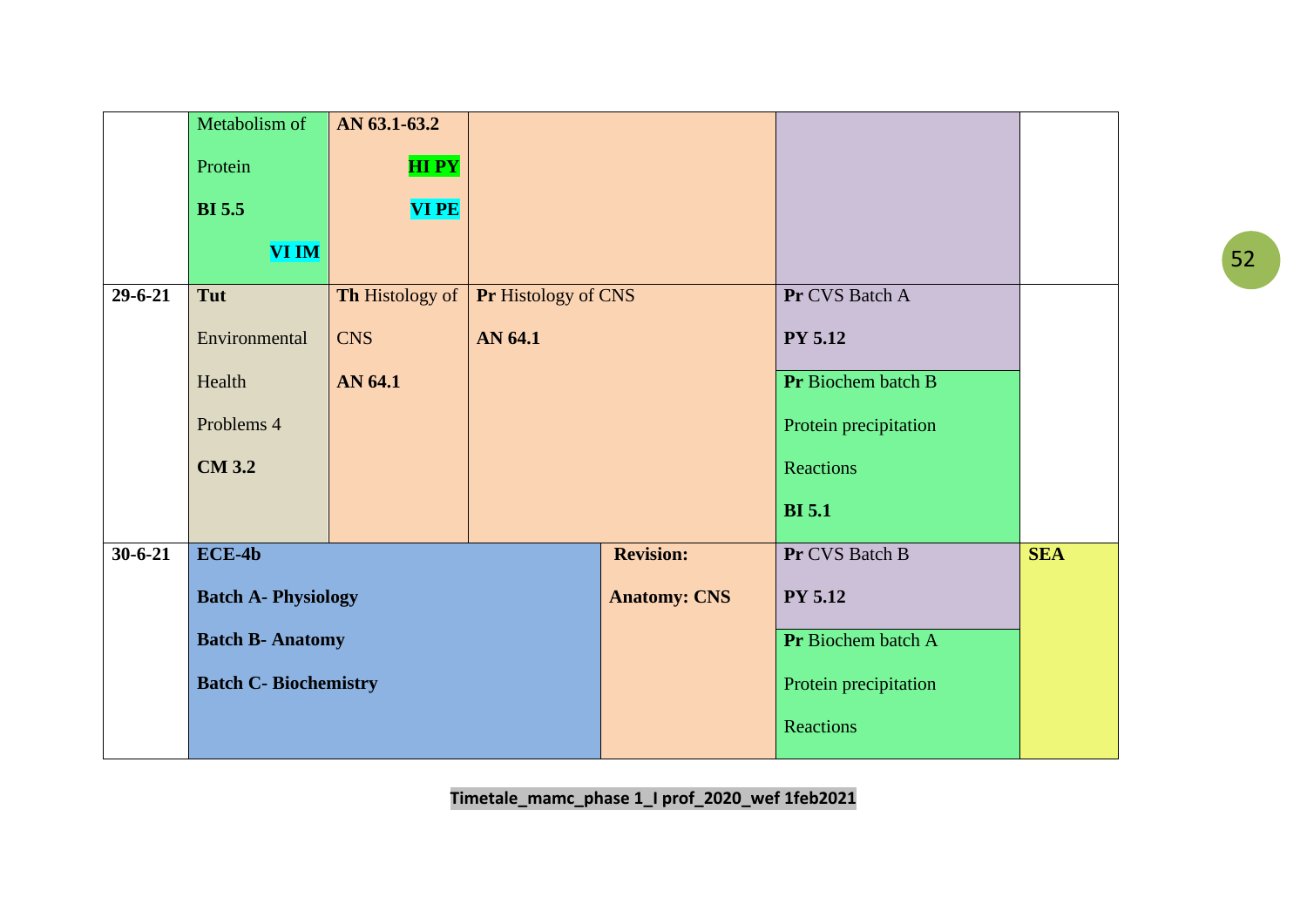|              |                         |               |                 |                               | <b>BI</b> 5.1                  |            |
|--------------|-------------------------|---------------|-----------------|-------------------------------|--------------------------------|------------|
| $1 - 7 - 21$ | Th                      | Th CVS        | <b>Th Fetal</b> | <b>Revision: Anatomy: CNS</b> |                                | <b>SEA</b> |
|              | Development of          | <b>PY 5.3</b> | membranes 1     |                               |                                |            |
|              | lung, pleura&           |               | AN 80.1-80.5    |                               |                                |            |
|              | heart 3                 |               | <b>VI OG</b>    |                               |                                |            |
|              | AN 25.2-25.7            |               |                 |                               |                                |            |
|              | <b>HI PY VI IM&amp;</b> |               |                 |                               |                                |            |
|              | <b>PE</b>               |               |                 |                               |                                |            |
| $2 - 7 - 21$ | <b>Th</b>               | Th Biochem    | <b>FA</b>       | Tut/SDL Biochem               | <b>Revision: Anatomy: CNS</b>  |            |
|              | Neurophysiolog          | Chemistry and | Neurophysiolo   | Chemistry and                 |                                |            |
|              | $\mathbf{y}$            | Metabolism of | gy              | Metabolism of                 |                                |            |
|              | <b>PY 10.5</b>          | Protein       | PY 10.4, 10.5   | Protein                       |                                |            |
|              | <b>HIAN</b>             | <b>BI</b> 5.5 |                 | <b>BI</b> 5.4                 |                                |            |
|              |                         | VI IM         |                 |                               |                                |            |
| $3 - 7 - 21$ | Th                      | Th CVS        | Th              | <b>Th Fetal membranes</b>     | <b>Seminar Neurophysiology</b> |            |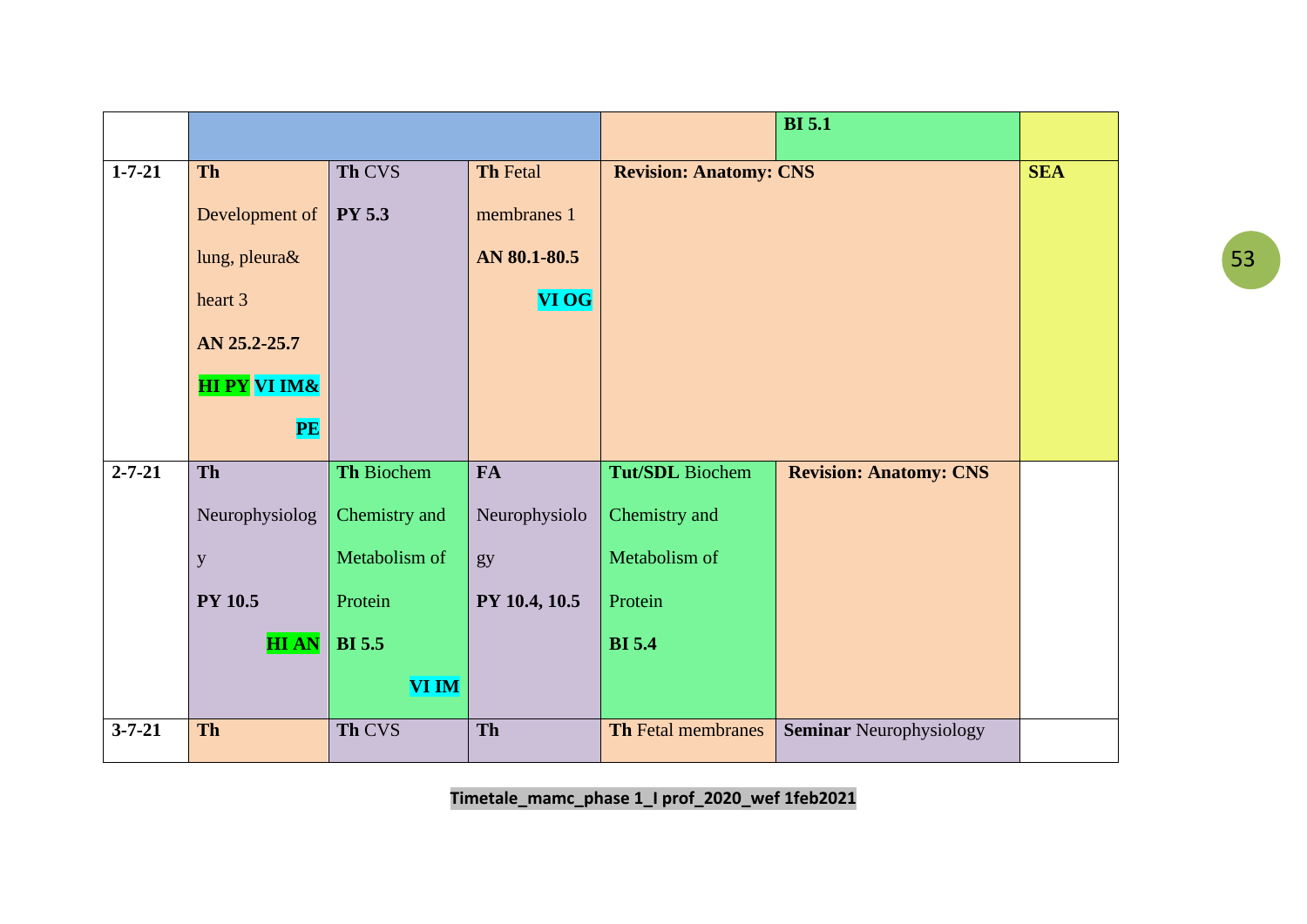| Development of PY 5.3 | Neurophysiolo  | $\vert 2 \vert$ | <b>PY 10.6</b> |  |
|-----------------------|----------------|-----------------|----------------|--|
| lung, pleura&         | gy             | AN 80.1-80.5    | <b>HIAN</b>    |  |
| heart 4               | <b>PY 10.5</b> | <b>VI OG</b>    |                |  |
| AN 25.2-25.7          | <b>HIAN</b>    |                 |                |  |
| <b>HIPY VIIM&amp;</b> |                |                 |                |  |
| <b>PE</b>             |                |                 |                |  |

| <b>Date</b>  | 0900-1000         | 1000-1100      | 1100-1200 | 1200-1300 | 1300-1400      | 1400-1500 | 1600-1700 |
|--------------|-------------------|----------------|-----------|-----------|----------------|-----------|-----------|
|              |                   |                |           |           |                |           |           |
| $5 - 7 - 21$ | <b>Th Biochem</b> | <b>PCT CNS</b> |           |           | Pr CVS         |           |           |
|              | Metabolism and    |                |           |           | <b>PY 5.12</b> |           |           |
|              | Homeostasis       |                |           |           |                |           |           |
|              | <b>BI</b> 6.1     |                |           |           |                |           |           |
|              | <b>VI IM</b>      |                |           |           |                |           |           |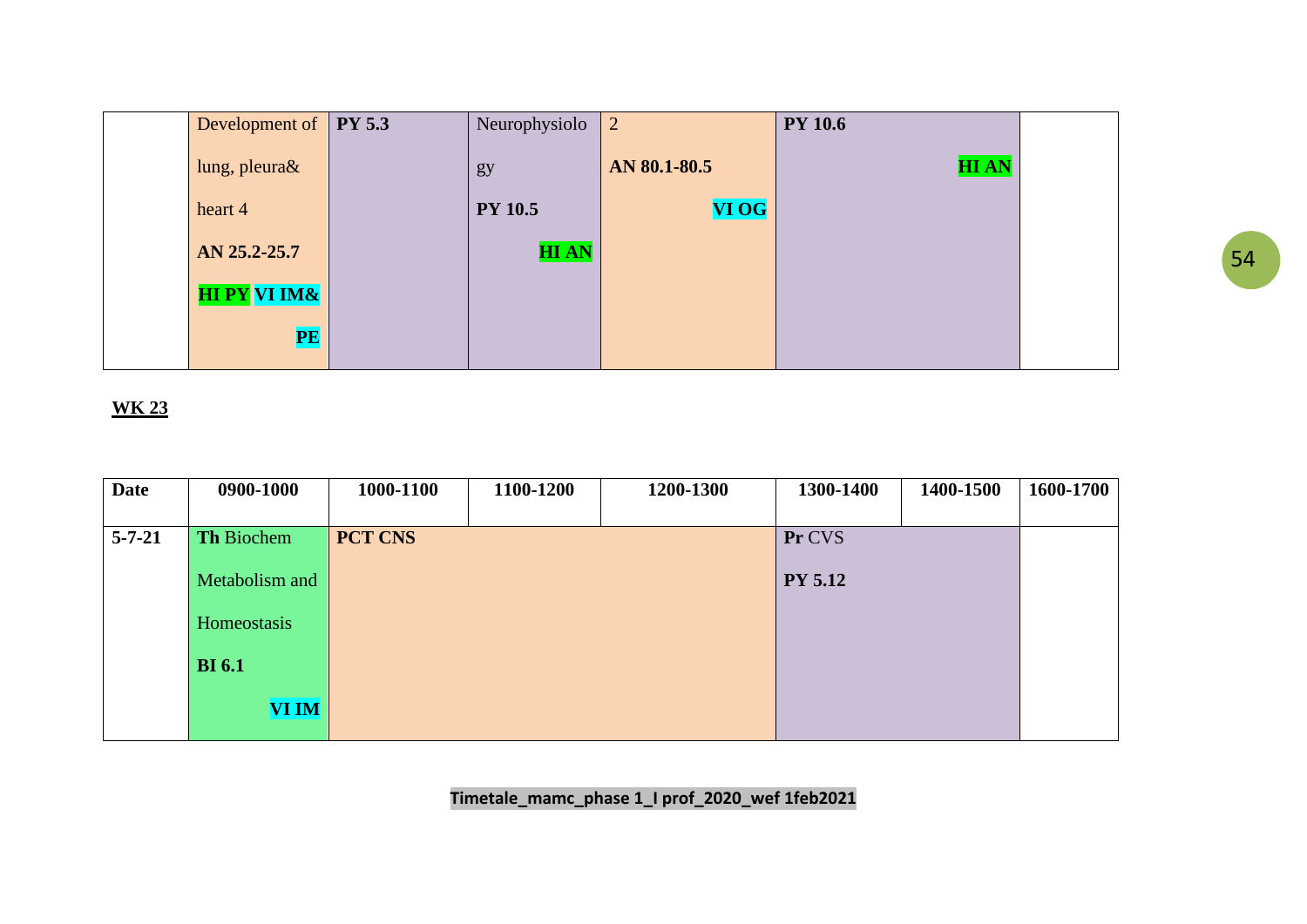| $\overline{6-7-21}$ | <b>Th International</b>      | <b>Th Thoracic</b> | <b>Demo</b> Thoracic cage 2-3 |                         | Pr CVS Batch A           |            |
|---------------------|------------------------------|--------------------|-------------------------------|-------------------------|--------------------------|------------|
|                     | Health                       | cage 1             | AN 21.1-21.11                 |                         | <b>PY 5.12</b>           |            |
|                     | CM 18.1, 18.2                | AN 21.1-21.11      |                               |                         | Pr Biochem batch B       |            |
|                     |                              |                    |                               |                         | Analysis of Normal Urine |            |
|                     |                              |                    |                               |                         | <b>BI</b> 11.3           |            |
| $7 - 7 - 21$        | ECE-4c                       |                    |                               | <b>SDL</b> Thoracic     | Pr CVS Batch B           | <b>SEA</b> |
|                     | <b>Batch A- Biochemistry</b> |                    |                               | cage 4                  | <b>PY 5.12</b>           |            |
|                     | <b>Batch B- Physiology</b>   |                    |                               | AN 21.1-21.11           | Pr Biochem batch A       |            |
|                     | <b>Batch C- Anatomy</b>      |                    |                               |                         | Analysis of Normal Urine |            |
|                     |                              |                    |                               |                         | <b>BI</b> 11.3           |            |
| $8 - 7 - 21$        | <b>Th Thoracic</b>           | Th CVS             | <b>Th Thoracic</b>            | <b>Seminar Thoracic</b> | Pr Thoracic cage         | <b>SEA</b> |
|                     | cage 5                       | <b>PY 5.5</b>      | cage 6                        | cage 7                  | AN 21.1-21.11            |            |
|                     | AN 21.1-21.11                | <b>VI IM</b>       | AN 21.1-21.11                 | AN 21.1-21.11           |                          |            |
| $9 - 7 - 21$        | Th Neuro-                    | Th Biochem         | FA CVS                        | <b>Tut/SDL</b> Biochem  | Pr Thoracic cage         |            |
|                     | physiology                   | Metabolism &       | $PY 5.2 - 5.5$                | Chemistry and           | AN 21.1-21.11            |            |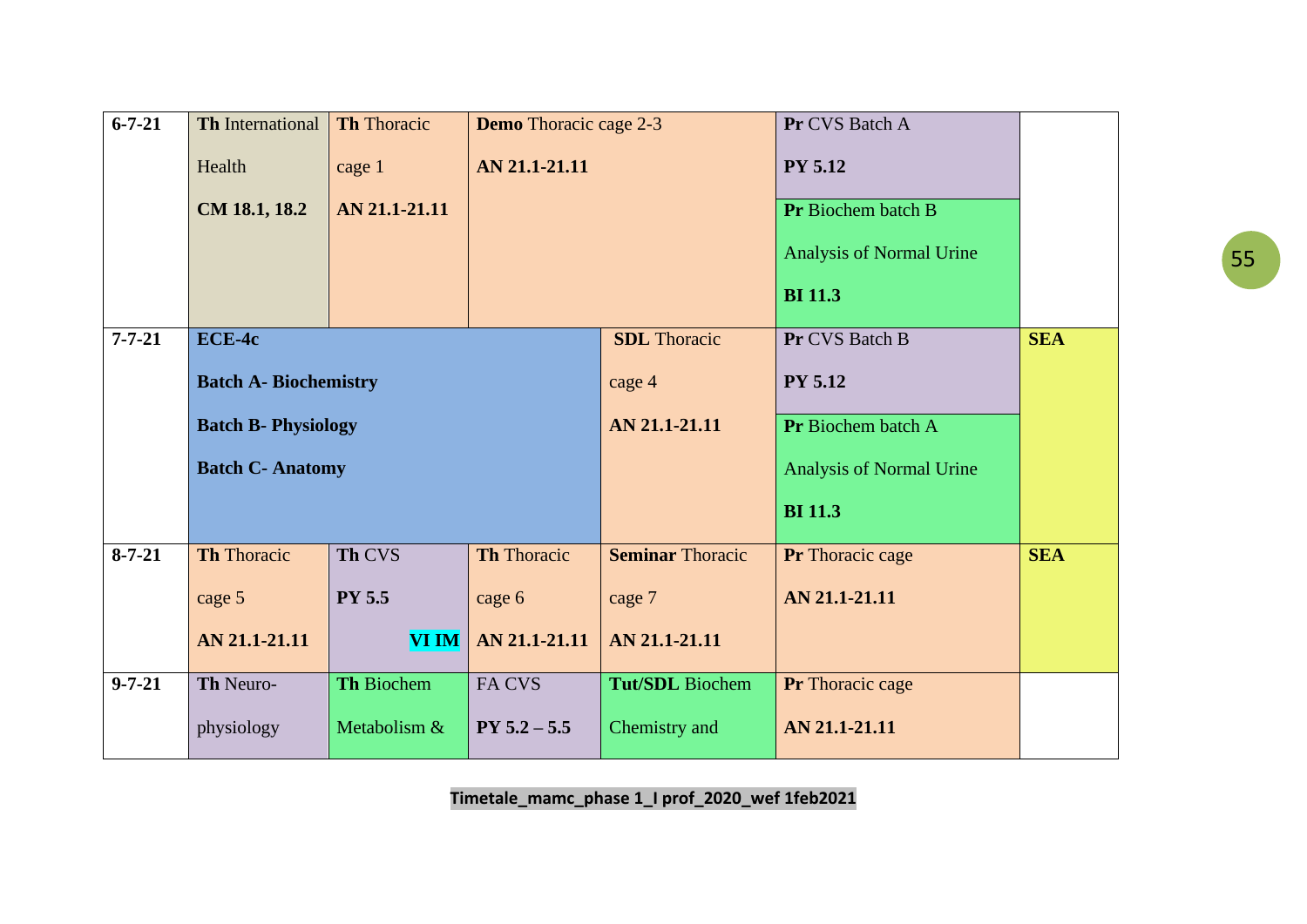|           | <b>PY 10.7</b>          | Homeostasis      |                | Metabolism of   |                    |  |
|-----------|-------------------------|------------------|----------------|-----------------|--------------------|--|
|           |                         | <b>BI</b> 6.1    |                | Protein         |                    |  |
|           |                         | <b>VI IM</b>     |                | <b>BI</b> 5.5   |                    |  |
| $10-7-21$ | Th                      | Th CVS           | Th Neuro-      | Th Histology of | <b>Seminar CVS</b> |  |
|           | Development of $\vert$  | <b>PY 5.5</b>    | physiology     | Trachea& Lung   | <b>PY 5.4</b>      |  |
|           | lung, pleura&           | $\bf VI\,I\bf M$ | <b>PY 10.7</b> | <b>AN 25.1</b>  |                    |  |
|           | heart 5                 |                  |                |                 |                    |  |
|           | AN 25.2-25.7            |                  |                |                 |                    |  |
|           | <b>HI PY VI IM&amp;</b> |                  |                |                 |                    |  |
|           | PE                      |                  |                |                 |                    |  |

| <b>Date</b>   | 0900-1000         | 1000-1100          | 1100-1200                     | 1200-1300 | 1300-1400      | 1400-1500 | 1600-1700 |
|---------------|-------------------|--------------------|-------------------------------|-----------|----------------|-----------|-----------|
|               |                   |                    |                               |           |                |           |           |
| $12 - 7 - 21$ | <b>Th Biochem</b> | <b>Demo</b> Heart& | <b>Pr</b> Heart & Pericardium |           | Pr NMP         |           |           |
|               |                   |                    |                               |           |                |           |           |
|               | Metabolism $&$    | Pericardium 1      | AN 22.1-22.7                  |           | <b>PY 3.18</b> |           |           |
|               |                   |                    |                               |           |                |           |           |
|               |                   |                    |                               |           |                |           |           |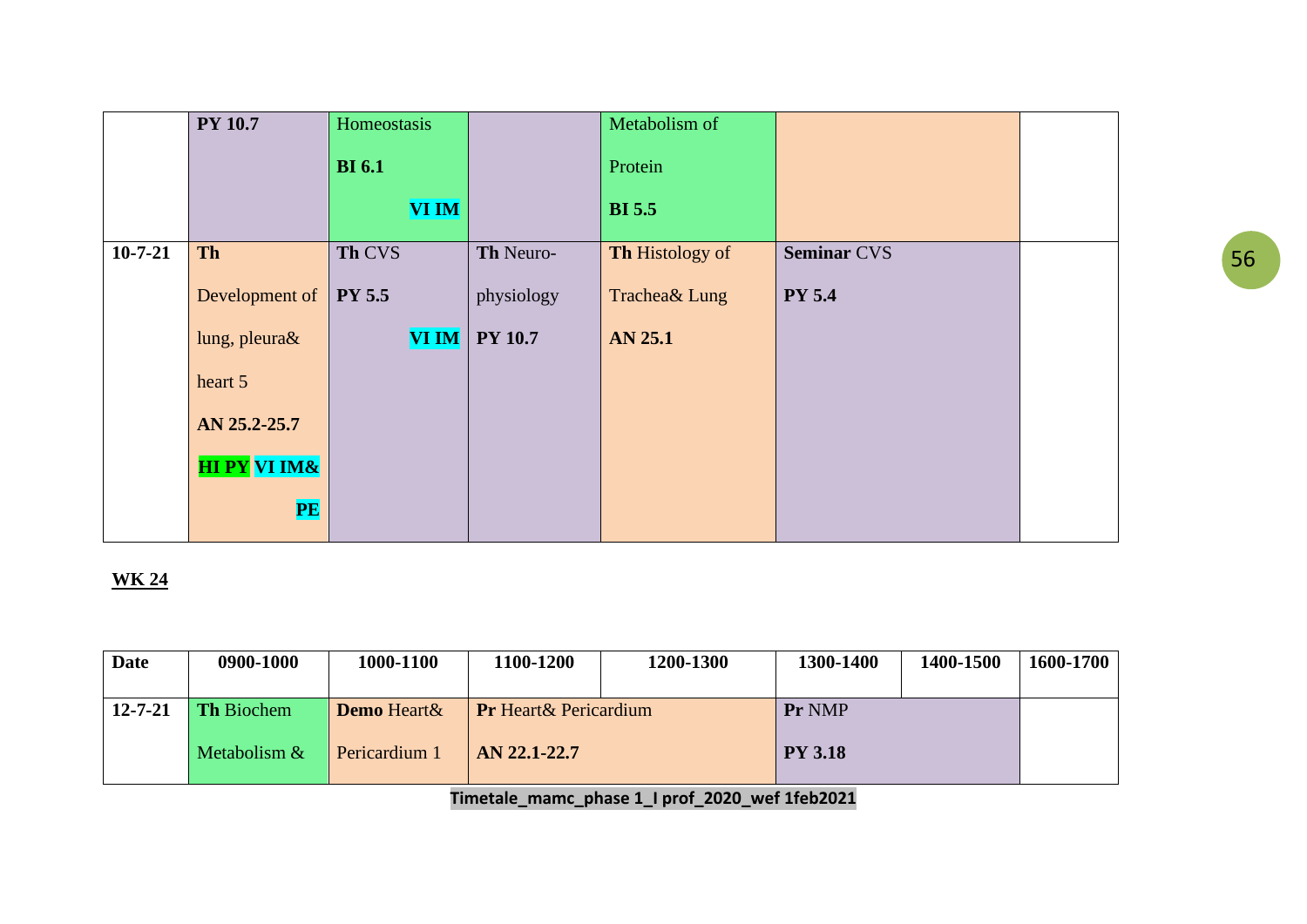|               | Homeostasis                  | AN 22.1-22.7       |                           |                  |                                 |            |
|---------------|------------------------------|--------------------|---------------------------|------------------|---------------------------------|------------|
|               | <b>BI</b> 6.2                | <b>HI PY VI IM</b> |                           |                  |                                 |            |
| $13 - 7 - 21$ | <b>Th</b> International      | <b>SDL</b> Anatomy | AN                        |                  | Pr CVS Batch A                  |            |
|               | Health                       |                    | <b>Compensatory Class</b> |                  | <b>PY 5.12</b>                  |            |
|               | CM 18.1, 18.2                |                    |                           |                  | Pr Biochem batch B              |            |
|               |                              |                    |                           |                  | <b>Serum Protein Estiamtion</b> |            |
|               |                              |                    |                           |                  | <b>BI</b> 11.8                  |            |
| $14 - 7 - 21$ | ECE-5a                       |                    |                           | FA Thoracic cage | Pr CVS Batch B                  | <b>SEA</b> |
|               | <b>Batch A- Anatomy</b>      |                    |                           | AN 21.1-21.11    | <b>PY 5.12</b>                  |            |
|               | <b>Batch B- Biochemistry</b> |                    |                           |                  | Pr Biochem batch A              |            |
|               | <b>Batch C- Physiology</b>   |                    |                           |                  | <b>Serum Protein Estiamtion</b> |            |
|               |                              |                    |                           |                  | <b>BI</b> 11.8                  |            |
| $15 - 7 - 21$ | Th Heart&                    | Th CVS             | Th Heart&                 | <b>Seminar</b>   | Pr Batch B Heart &              | <b>SEA</b> |
|               | Pericardium 2                | <b>PY 5.6</b>      | Pericardium 3             | Biochemistry     | Pericardium                     |            |
|               | AN 22.1-22.7                 | <b>HIAN</b>        | AN 22.1-22.7              |                  | AN 22.1-22.7                    |            |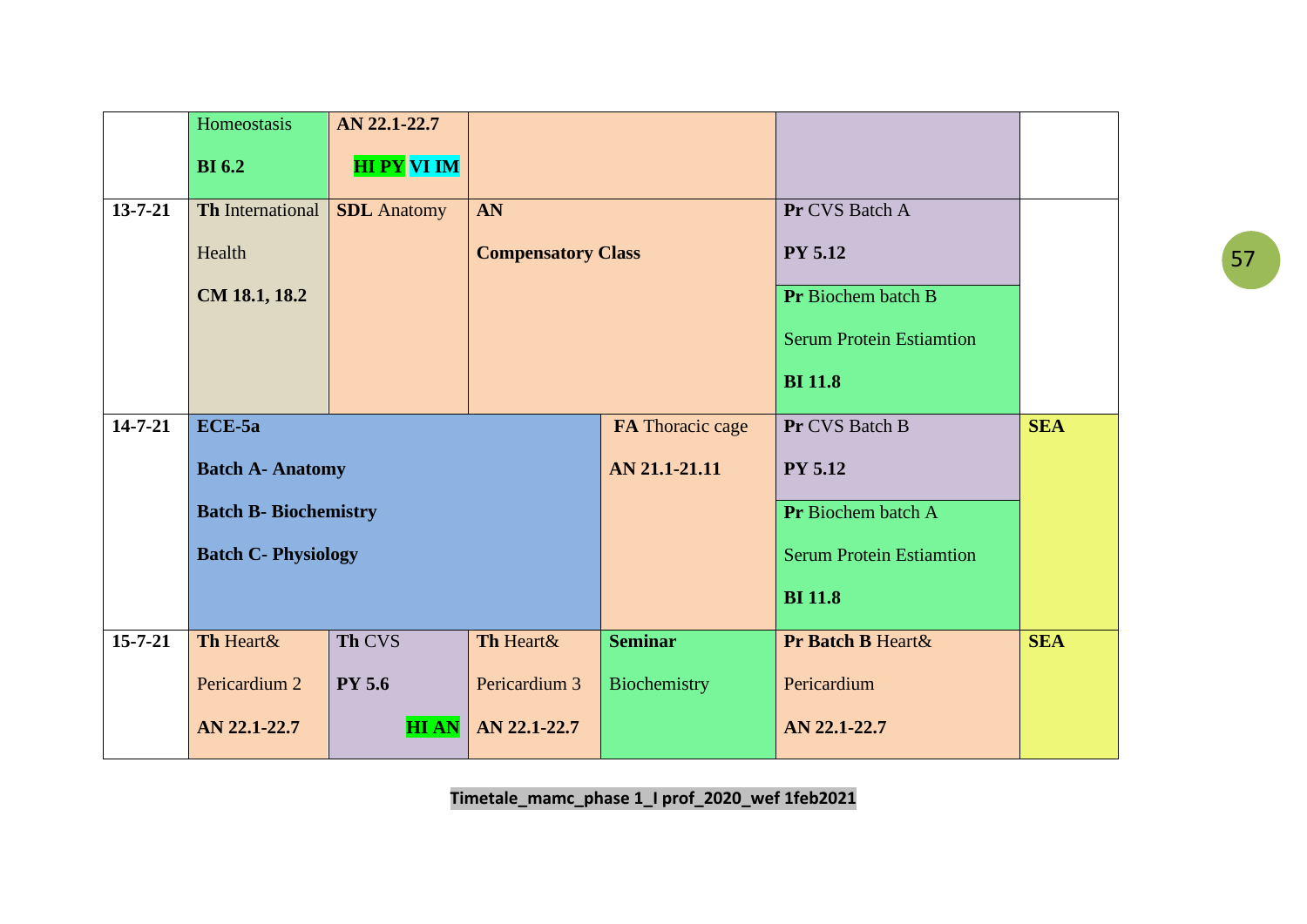|               | <b>HIPY</b>    | <b>VI IM</b>  | <b>HIPY</b>    |                        | <b>Histo Batch A Histology of</b> |  |
|---------------|----------------|---------------|----------------|------------------------|-----------------------------------|--|
|               | <b>VI IM</b>   |               | <b>VI IM</b>   |                        | Trachea& Lung                     |  |
|               |                |               |                |                        | AN 25.1                           |  |
| $16 - 7 - 21$ | Th Neuro-      | Th Biochem    | FA Neuro-      | <b>Tut/SDL</b> Biochem | Pr Batch A Heart &                |  |
|               | physiology     | Metabolism &  | physiology     | Metabolism &           | Pericardium                       |  |
|               | <b>PY 10.7</b> | Homeostasis   | PY 10.5, 10.7  | Homeostasis            | AN 22.1-22.7                      |  |
|               | <b>HIAN</b>    | <b>BI</b> 6.3 |                | <b>BI</b> 6.1, 6.2     | <b>Histo Batch B Histology of</b> |  |
|               | <b>VIPS</b>    | <b>HIPY</b>   |                |                        | Trachea& Lung                     |  |
|               |                |               |                |                        | <b>AN 25.1</b>                    |  |
| $17 - 7 - 21$ | <b>Th</b>      | Th CVS        | Th Neuro-      | <b>Th Prenatal</b>     | <b>Seminar CVS</b>                |  |
|               | Development of | <b>PY 5.7</b> | physiology     | diagnosis              | <b>PY 5.10</b>                    |  |
|               | lung, pleura&  |               | <b>PY 10.7</b> | AN 81.1-81.3           |                                   |  |
|               | heart 5        |               | <b>HIAN</b>    | <b>VI OG</b>           |                                   |  |
|               | AN 25.2-25.7   |               | <b>VI PS</b>   |                        |                                   |  |
|               | <b>HIPY</b>    |               |                |                        |                                   |  |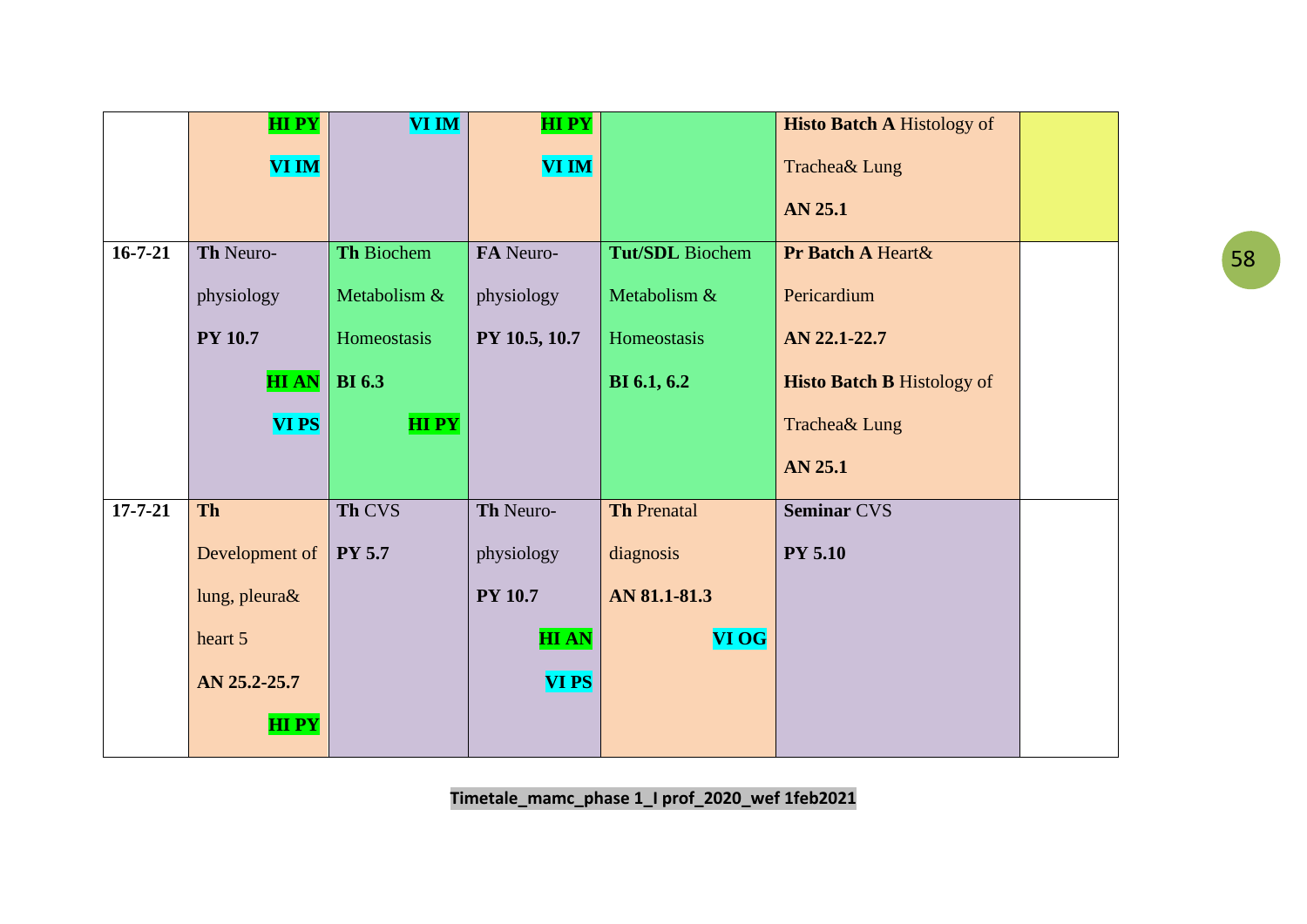| <b>THTMAD DEL</b> |  |  |  |
|-------------------|--|--|--|
|                   |  |  |  |

| <b>Date</b>   | 0900-1000         | 1000-1100     | 1100-1200              | 1200-1300 | 1300-1400                   | 1400-1500 | 1600-1700 |
|---------------|-------------------|---------------|------------------------|-----------|-----------------------------|-----------|-----------|
| $19 - 7 - 21$ | <b>Th Biochem</b> | Th Heart&     | Pr Heart & Pericardium |           | Pr NMP                      |           |           |
|               | Metabolism &      | Pericardium 4 | AN 22.1-22.7           |           | <b>PY 3.18</b>              |           |           |
|               | Homeostasis       | AN 22.1-22.7  |                        |           |                             |           |           |
|               | <b>BI</b> 6.3     | <b>HIPY</b>   |                        |           |                             |           |           |
|               |                   |               |                        |           |                             |           |           |
|               | <b>HIPY</b>       | <b>VI IM</b>  |                        |           |                             |           |           |
| $20 - 7 - 21$ | Th                | Th            | Pr Mediastenum         |           | Pr CVS Batch A              |           |           |
|               | Epidemiology 1    | Mediastenum 1 |                        |           | <b>PY 5.12</b>              |           |           |
|               | <b>CM7.1</b>      | AN 23.1-23.7  | AN 23.1-23.7           |           | Pr Biochem batch B          |           |           |
|               | <b>VI IM</b>      | <b>VI SU</b>  |                        |           | Protein, Albumin Estimation |           |           |
|               |                   |               |                        |           | A/G Ratio                   |           |           |
|               |                   |               |                        |           | BI 11.21, 11.22             |           |           |
|               |                   |               |                        |           |                             |           |           |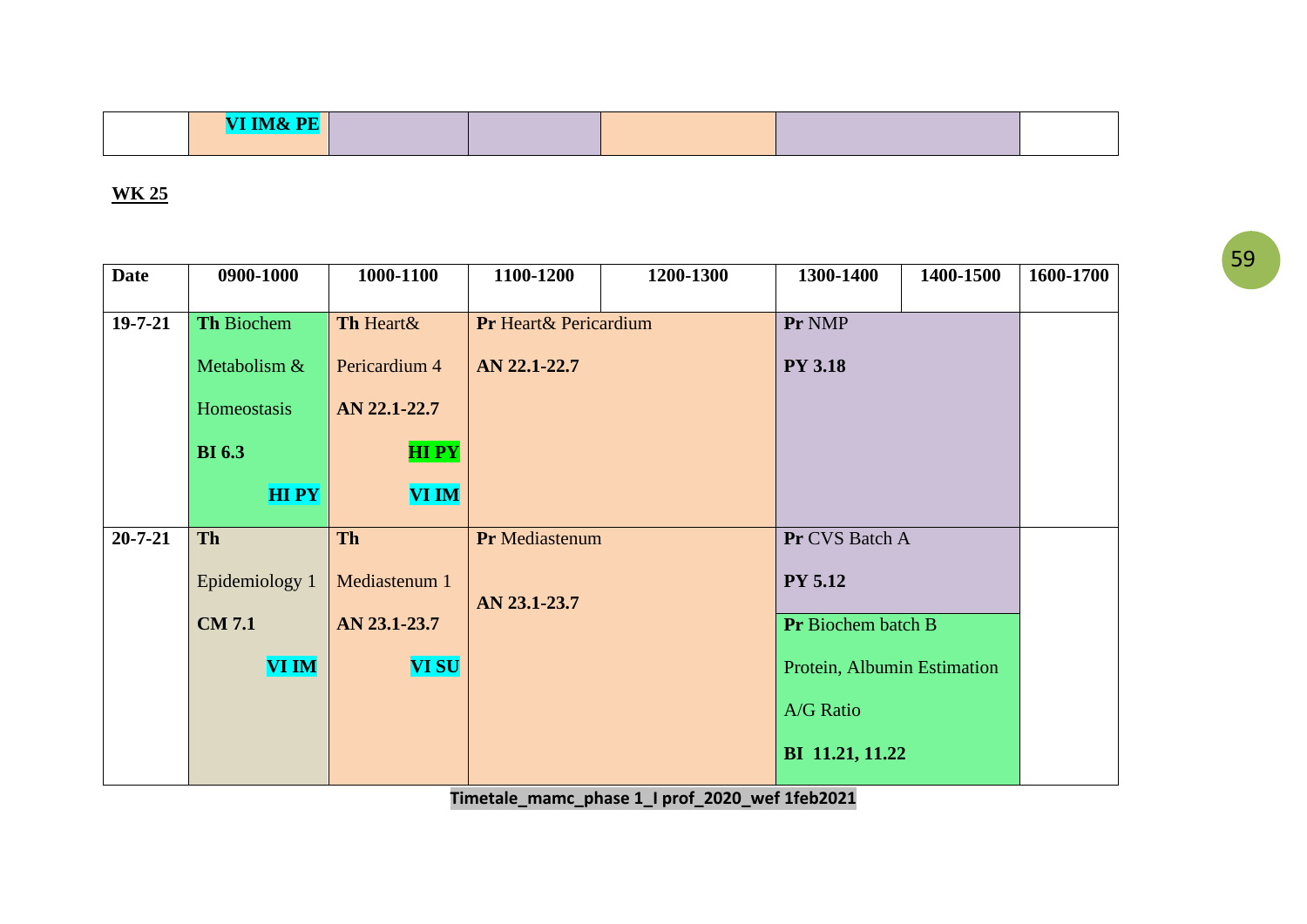|               |                              |               |                |                        | <b>VI IM</b>                |            |  |
|---------------|------------------------------|---------------|----------------|------------------------|-----------------------------|------------|--|
| $21 - 7 - 21$ | $ECE-5b$                     |               |                | <b>SDL</b> Mediastenum | Pr CVS Batch B              | <b>SEA</b> |  |
|               | <b>Batch A- Physiology</b>   |               |                | $\overline{2}$         | <b>PY 5.12</b>              |            |  |
|               | <b>Batch B- Anatomy</b>      |               |                | AN 23.1-23.7           | Pr Biochem batch A          |            |  |
|               | <b>Batch C- Biochemistry</b> |               |                | <b>VI SU</b>           | Protein, Albumin Estimation |            |  |
|               |                              |               |                |                        | <b>A/G Ratio</b>            |            |  |
|               |                              |               |                |                        | BI 11.21, 11.22             |            |  |
|               |                              |               |                |                        | <b>VI IM</b>                |            |  |
| $22 - 7 - 21$ | <b>Th</b>                    | Th CVS        | <b>Demo</b>    | <b>Seminar</b>         | Pr Mediastenum              | <b>SEA</b> |  |
|               | Mediastenum 3                | <b>PY 5.8</b> | Mediastenum 4  | Biochemistry           | AN 23.1-23.7                |            |  |
|               | AN 23.1-23.7                 |               | AN 23.1-23.7   |                        |                             |            |  |
|               | <b>VI SU</b>                 |               | <b>VI SU</b>   |                        |                             |            |  |
| $23 - 7 - 21$ | Th Neuro-                    | Th Biochem    | FA CVS         | <b>Tut/SDL</b> Biochem | FA Heart& Pericardium       |            |  |
|               | physiology                   | Metabolism &  | $PY 5.6 - 5.8$ | Metabolism &           |                             |            |  |
|               | <b>PY 10.7</b>               | Homeostasis   |                | Homeostasis            |                             |            |  |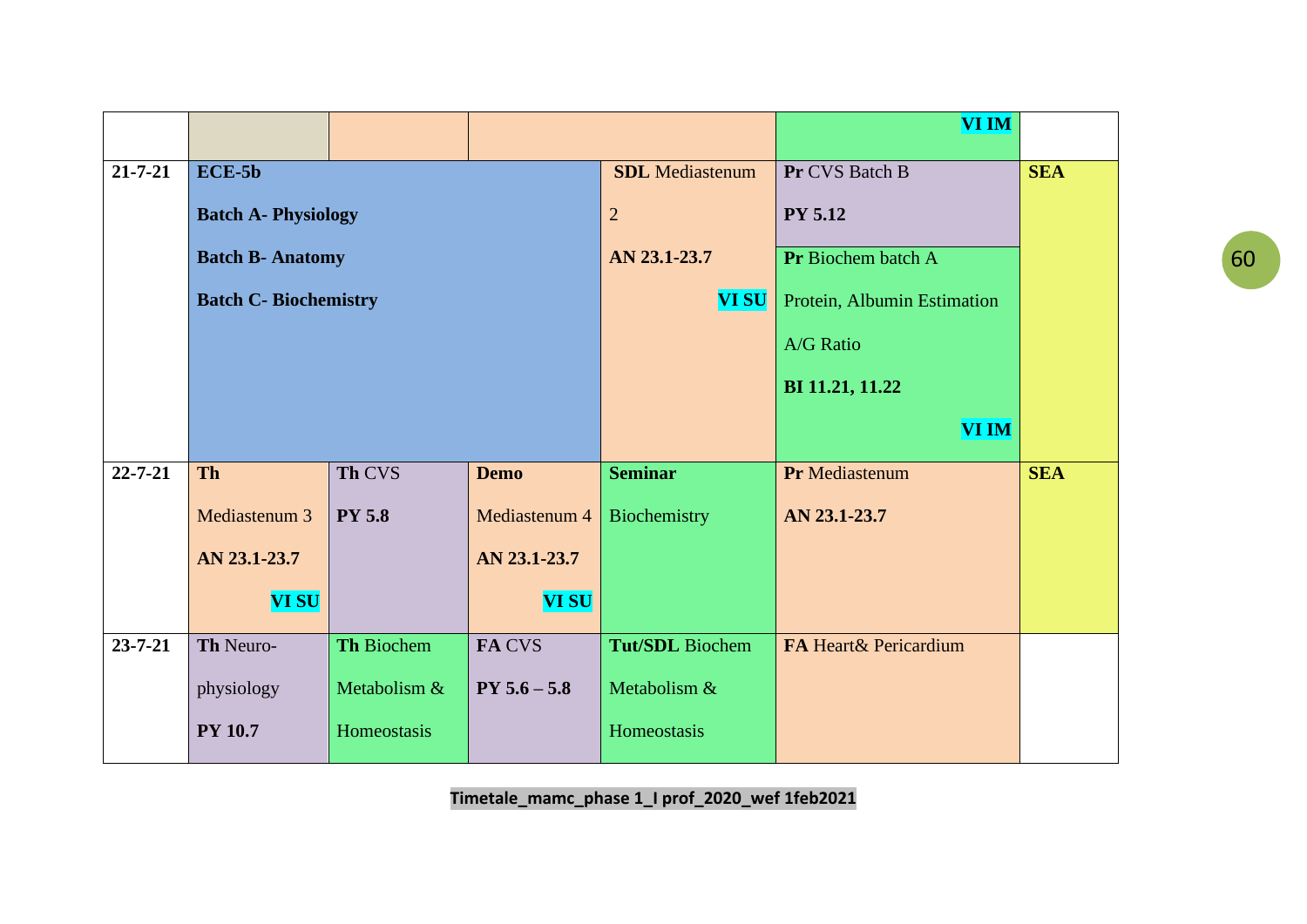|               | $HI AN$ BI 6.4      |                     |                    | <b>BI</b> 6.3       |                       |  |
|---------------|---------------------|---------------------|--------------------|---------------------|-----------------------|--|
|               |                     | <b>VI IM</b>        |                    |                     |                       |  |
| $24 - 7 - 21$ | AN                  | <b>PY</b>           | <b>PY</b>          | AN                  | <b>Seminar Physio</b> |  |
|               | <b>Compensatory</b> | <b>Compensatory</b> | <b>Compensator</b> | <b>Compensatory</b> |                       |  |
|               | <b>Class</b>        | <b>Class</b>        | y Class            | <b>Class</b>        |                       |  |

| <b>Date</b>   | 0900-1000 | 1000-1100 | 1100-1200 | 1200-1300                            | 1300-1400 | 1400-1500 | 1600-1700  |
|---------------|-----------|-----------|-----------|--------------------------------------|-----------|-----------|------------|
| $25 - 7 - 21$ |           |           |           |                                      |           |           |            |
| $26 - 7 - 21$ |           |           |           |                                      |           |           |            |
| $27 - 7 - 21$ |           |           |           | <b>II Major Periodic Examination</b> |           |           |            |
| $28 - 7 - 21$ |           |           |           |                                      |           |           | <b>SEA</b> |
| $29 - 7 - 21$ |           |           |           |                                      |           |           | <b>SEA</b> |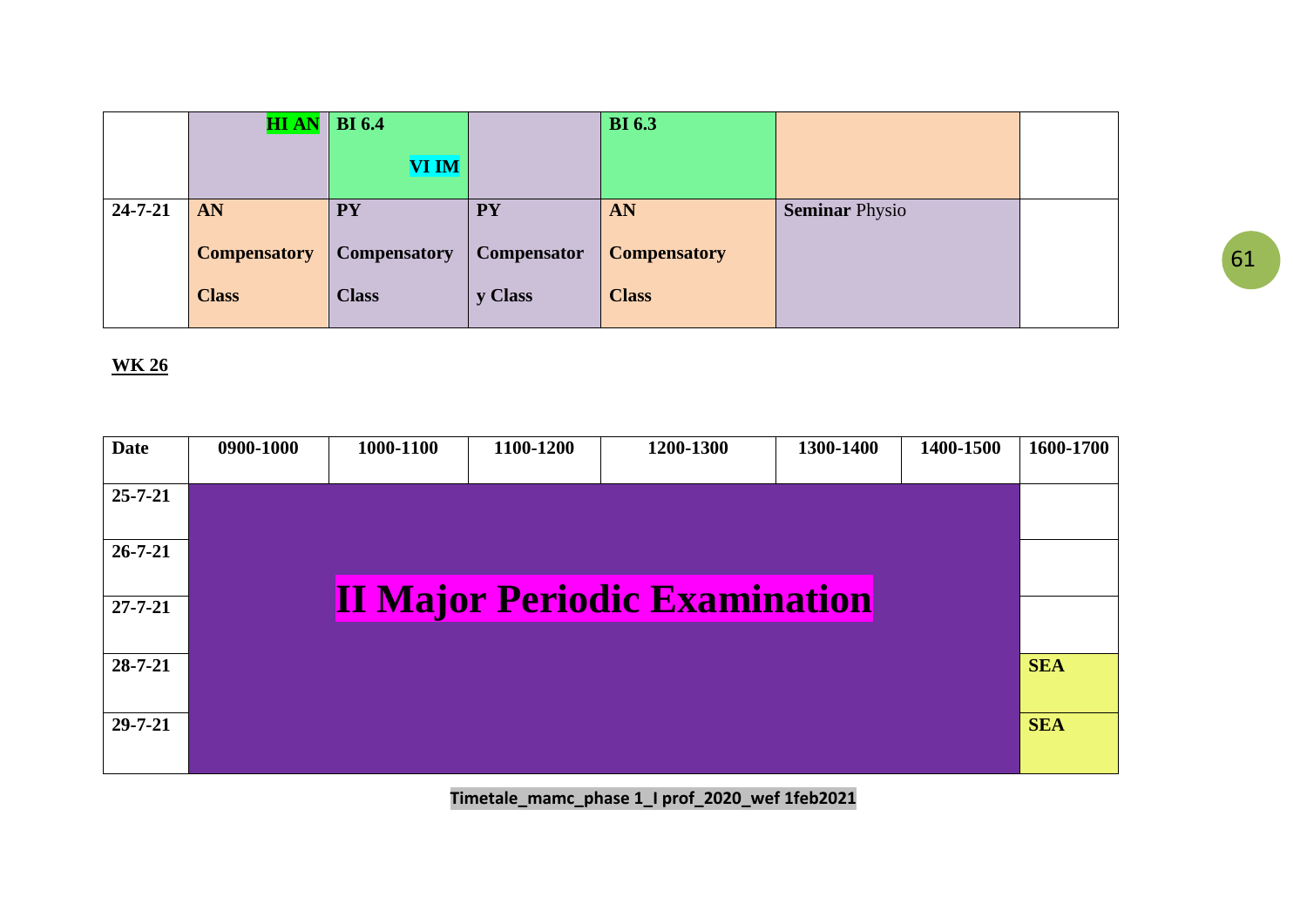| $30 - 7 - 21$ |  |
|---------------|--|
|               |  |
|               |  |
| $31 - 7 - 21$ |  |
|               |  |
|               |  |

| <b>Date</b>  | 0900-1000          | 1000-1100         | 1100-1200             | 1200-1300 | 1300-1400      | 1400-1500    | 1600-1700 |
|--------------|--------------------|-------------------|-----------------------|-----------|----------------|--------------|-----------|
| $2 - 8 - 21$ | Th Biochem         | <b>Th Anatomy</b> | <b>Pr</b> Mediastenum |           | Pr CVS         |              |           |
|              | <b>Nutrition</b>   |                   | AN 23.1-23.7          |           | <b>PY 5.13</b> |              |           |
|              | <b>BI</b> 8.1, 8.5 |                   |                       |           |                | <b>VI IM</b> |           |
|              | VI IM, PE,         |                   |                       |           |                |              |           |
|              | PA, CM             |                   |                       |           |                |              |           |
| $3 - 8 - 21$ | Tut                | Th Lungs&         | <b>FA</b> Mediastenum |           | Pr CVS Batch A |              |           |
|              | Epidemiology 2     | Trachea 1         | AN 23.1-23.7          |           | <b>PY 5.13</b> |              |           |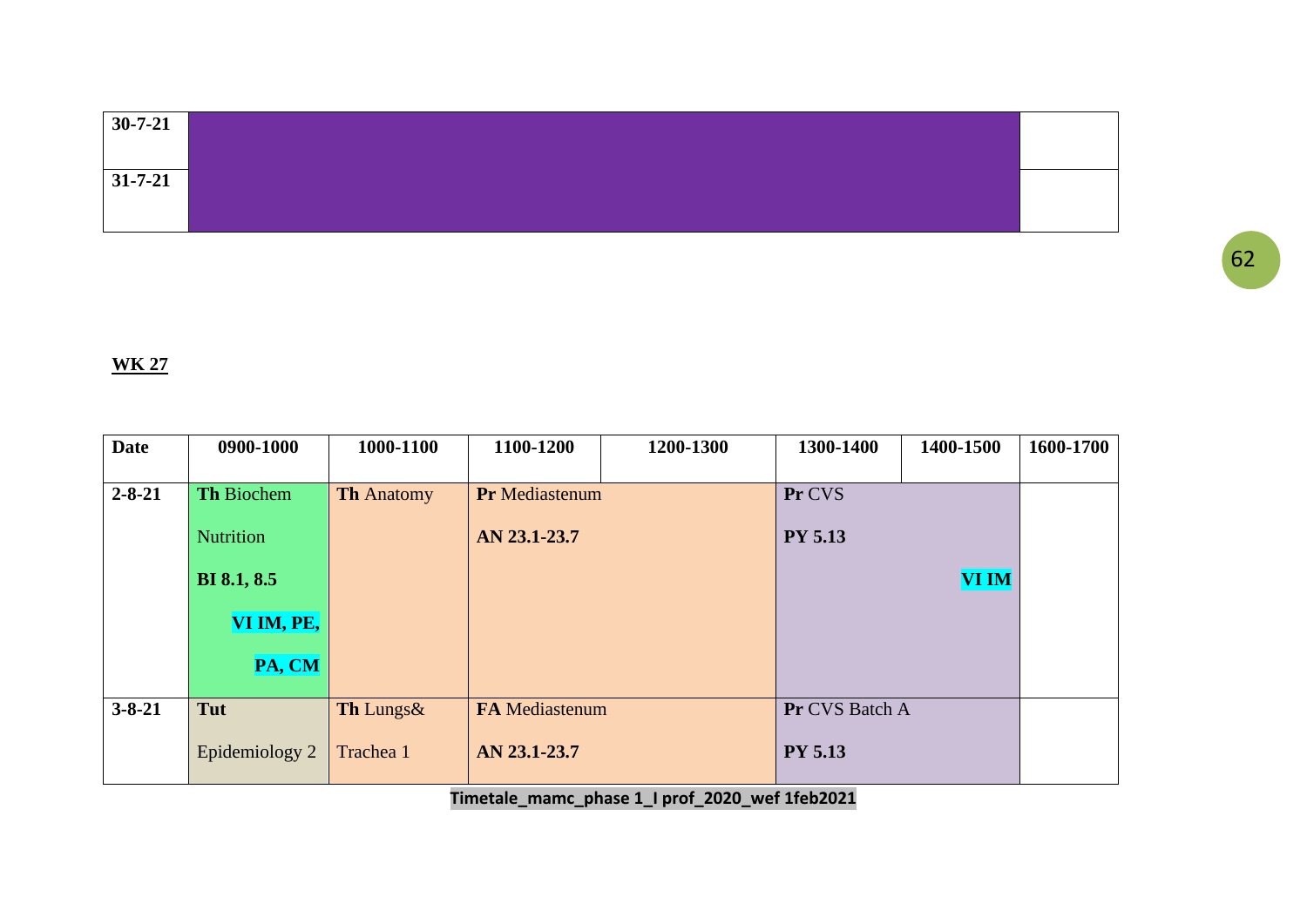|              | $\overline{\text{CM }7.3}$   | AN 24.1-24.5  |                |                     | <b>VI IM</b>                 |            |
|--------------|------------------------------|---------------|----------------|---------------------|------------------------------|------------|
|              | VI IM                        | <b>VI IM</b>  |                |                     | Pr Biochem batch B           |            |
|              |                              |               |                |                     |                              |            |
|              |                              |               |                |                     | <b>Blood Urea Estimation</b> |            |
|              |                              |               |                |                     | BI 11.21, 11.23              |            |
|              |                              |               |                |                     | <b>VI IM</b>                 |            |
| $4 - 8 - 21$ | $ECE-5c$                     |               |                | <b>SDL</b> Lungs&   | Pr CVS Batch B               | <b>SEA</b> |
|              | <b>Batch A- Biochemistry</b> |               |                | Trachea 2           | <b>PY 5.13</b>               |            |
|              | <b>Batch B- Physiology</b>   |               |                | AN 24.1-24.5        | <b>VI IM</b>                 |            |
|              | <b>Batch C- Anatomy</b>      |               |                | <b>VI IM</b>        | Pr Biochem batch A           |            |
|              |                              |               |                |                     | <b>Blood Urea Estimation</b> |            |
|              |                              |               |                |                     | BI 11.21, 11.23              |            |
|              |                              |               |                |                     | <b>VI IM</b>                 |            |
| $5 - 8 - 21$ | Th Lungs&                    | Th CVS        | <b>Demo</b>    | <b>Demo Surface</b> | Pr Lungs& Trachea            | <b>SEA</b> |
|              | Trachea 3                    | <b>PY 5.9</b> | Radiographs of | marking of thorax   | AN 24.1-24.5                 |            |
|              | AN 24.1-24.5                 |               | <b>Thorax</b>  | AN 25.9             |                              |            |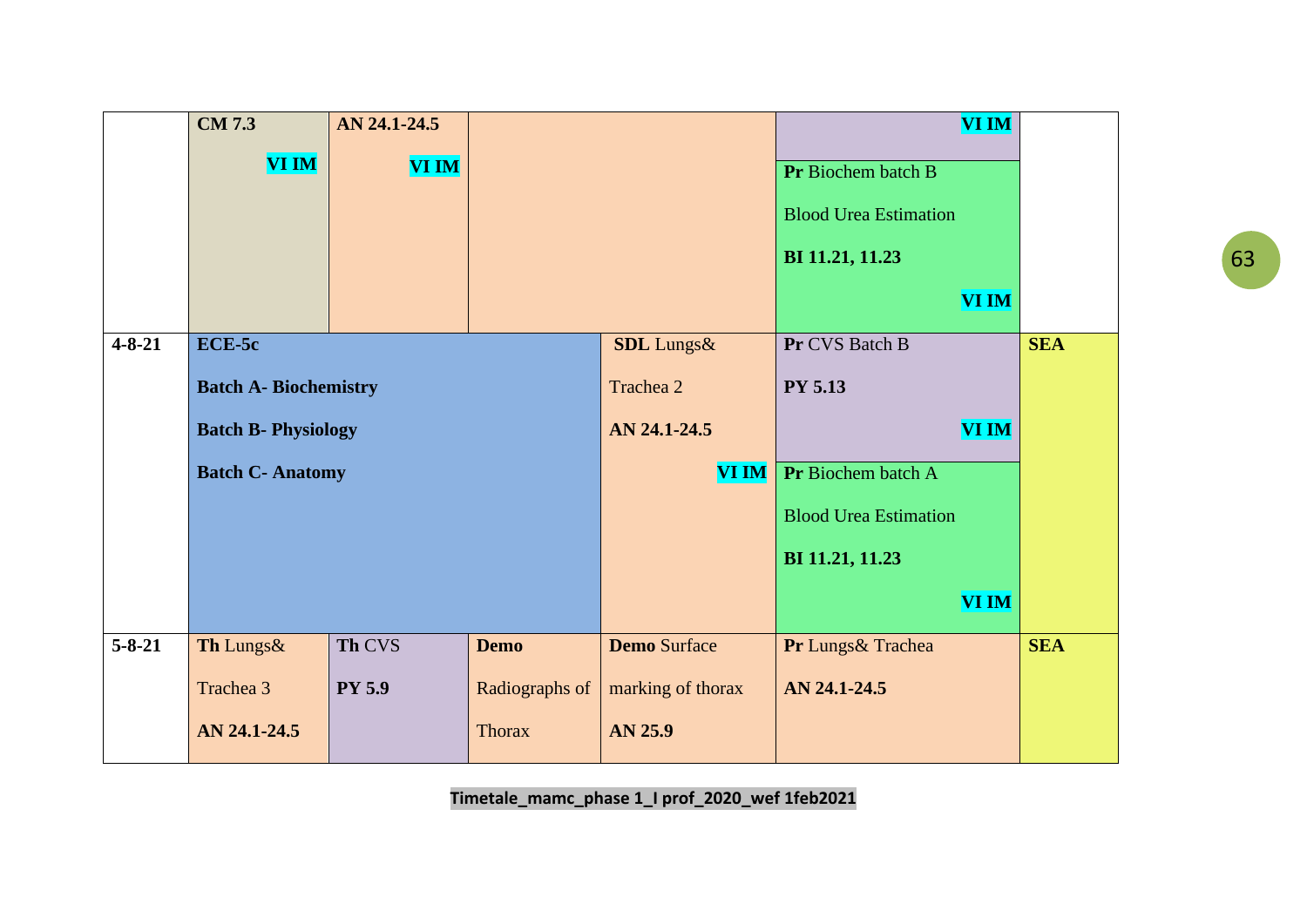|              | <b>VI IM</b>     |                   | AN 25.7-25.8         | <b>VI IM PE</b>        |                                     |  |
|--------------|------------------|-------------------|----------------------|------------------------|-------------------------------------|--|
|              |                  |                   | <b>VI IM&amp; RD</b> |                        |                                     |  |
| $6 - 8 - 21$ | Th Neuro-        | <b>Th Biochem</b> | FA Neuro-            | <b>Tut/SDL</b> Biochem | <b>Pr Radiographs &amp; Surface</b> |  |
|              | physiology       | Nutrition         | physiology           | Metabolism &           | marking of Thorax                   |  |
|              | <b>PY 10.8</b>   | BI 8.2, 8.3, 8.4  | PY 10.7, 10.8        | Homeostasis            | AN 25.7-25.9                        |  |
|              | <b>VIPS</b>      | VI IM, PE, PA     |                      | <b>BI</b> 6.4          |                                     |  |
|              |                  |                   |                      |                        |                                     |  |
|              |                  |                   |                      |                        |                                     |  |
| $7 - 8 - 21$ | <b>Revision:</b> | Th CVS            | Th Neuro-            | <b>Revision:</b>       | <b>Seminar Neurophysiology</b>      |  |
|              | <b>Anatomy:</b>  | <b>PY 5.9</b>     | physiology           | <b>Anatomy: Thorax</b> | <b>PY 10.10</b>                     |  |
|              | <b>Thorax</b>    |                   | <b>PY 10.9</b>       |                        |                                     |  |
|              |                  |                   | <b>VI PS</b>         |                        |                                     |  |

| Date | 0900-1000 | 1000-1100 | 1200<br>$100-$ | 1200-1300 | $-1400$<br>$1300 -$ | 1400-1500 | 1600-1700 |
|------|-----------|-----------|----------------|-----------|---------------------|-----------|-----------|
|------|-----------|-----------|----------------|-----------|---------------------|-----------|-----------|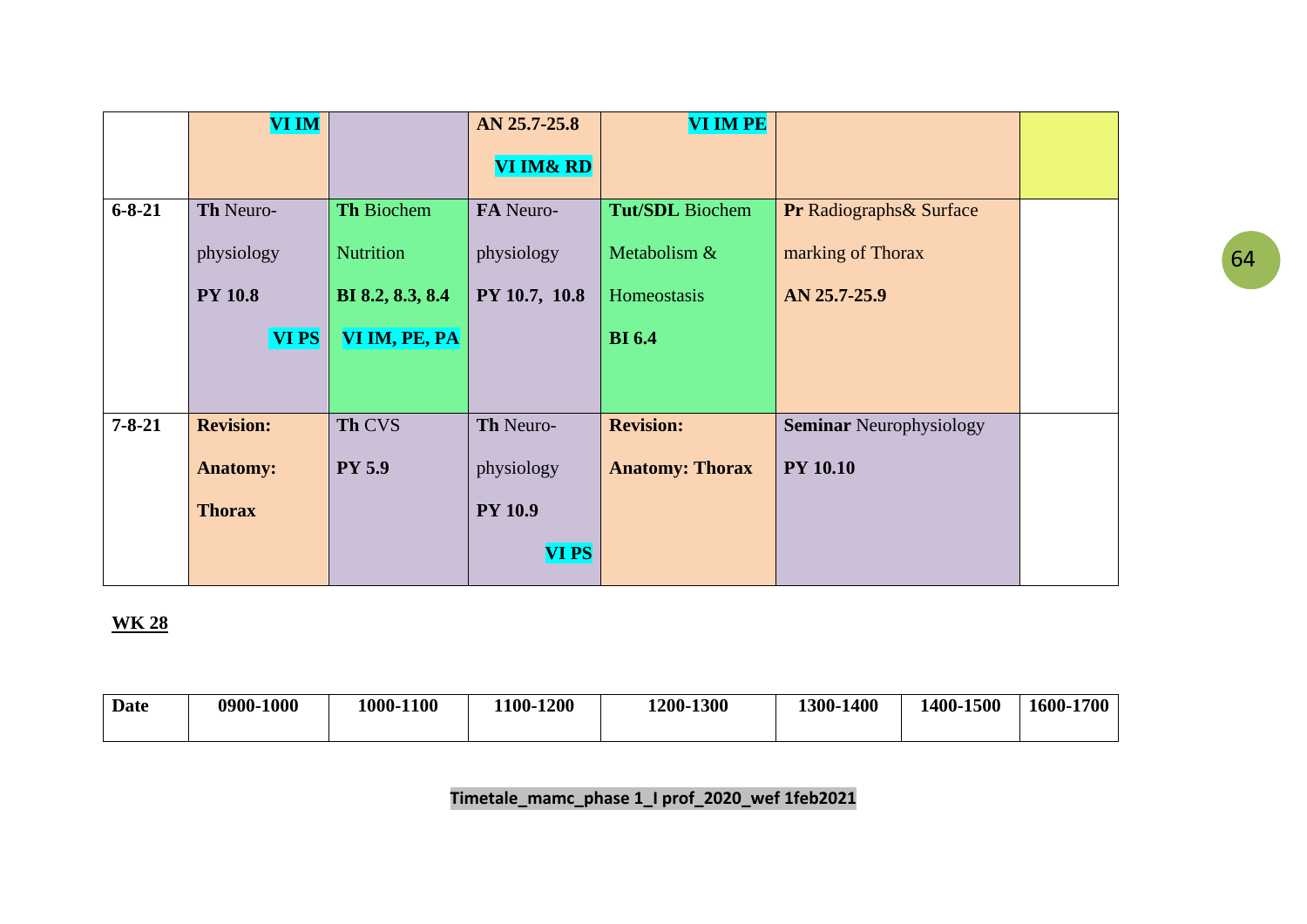| $9 - 8 - 21$ | Th Biochem      | <b>Part Completion Test-Thorax</b> | Pr CVS                      |  |
|--------------|-----------------|------------------------------------|-----------------------------|--|
|              | Metabolism and  |                                    | <b>PY 5.14</b>              |  |
|              | Homeostasis     |                                    |                             |  |
|              | <b>BI</b> 6.11  |                                    |                             |  |
|              | VI PA, IM       |                                    |                             |  |
|              | <b>HIPY</b>     |                                    |                             |  |
| $10-8-21$    | Tut             | <b>Part Completion Test-Thorax</b> | Pr CVS Batch A              |  |
|              | Epidemiology    |                                    | PY 5.14                     |  |
|              | <sub>of</sub>   |                                    | Pr Biochem batch B          |  |
|              | Communicable    |                                    | <b>Bilirubin Estimation</b> |  |
|              | and Non-        |                                    | <b>BI</b> 11.12             |  |
|              | Communicable    |                                    |                             |  |
|              | Diseases 1      |                                    |                             |  |
|              | CM 8.1, 8.3-8.6 |                                    |                             |  |
|              | VI MI, PA, IM   |                                    |                             |  |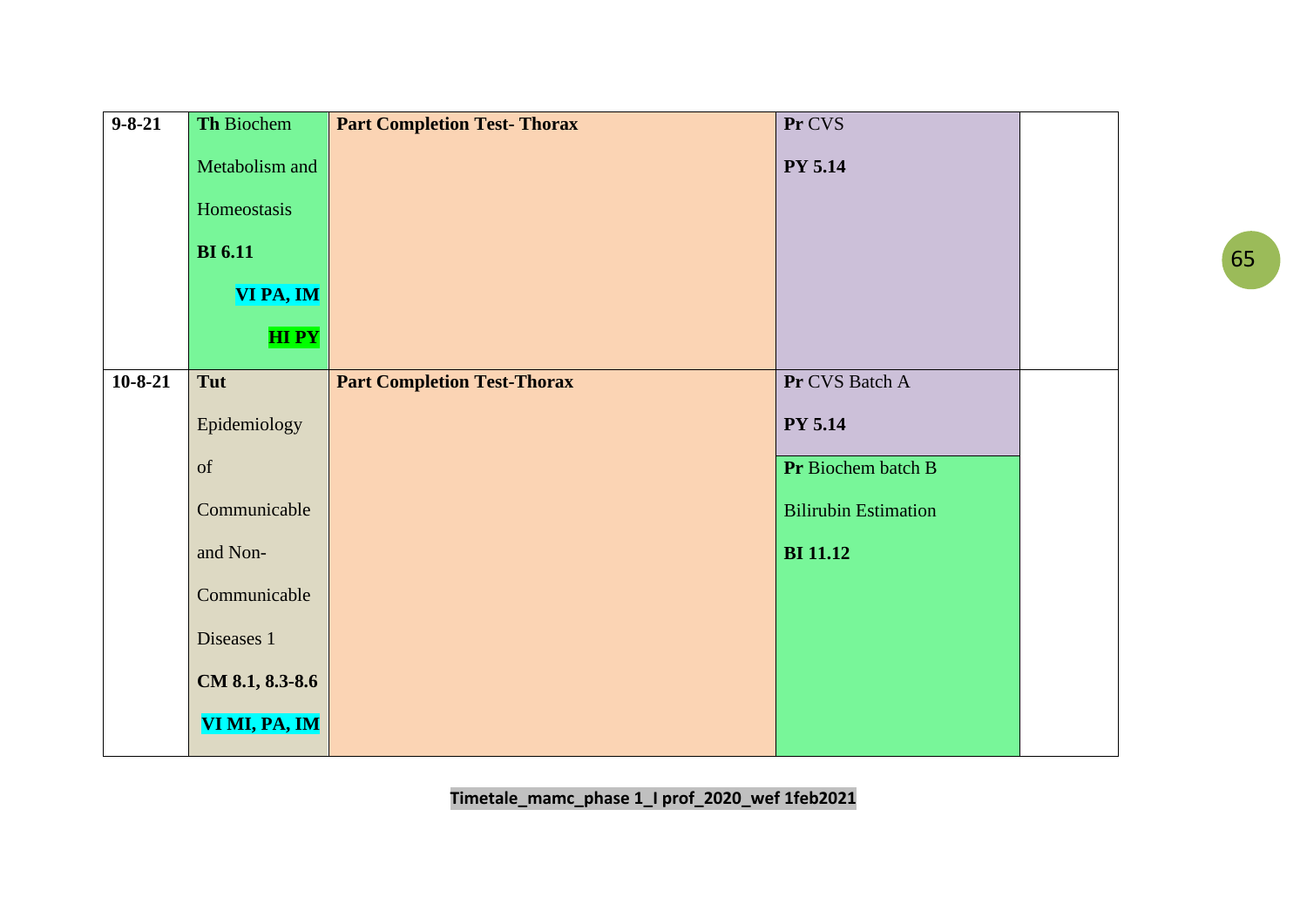|               | $&$ PE                       |                     |                    |                             |                                   |            |
|---------------|------------------------------|---------------------|--------------------|-----------------------------|-----------------------------------|------------|
| $11 - 8 - 21$ | ECE-6a                       |                     |                    | <b>SDL</b> Anterior         | Pr CVS Batch B                    | <b>SEA</b> |
|               | <b>Batch A- Anatomy</b>      |                     |                    | abdominal wall 1            | <b>PY 5.14</b>                    |            |
|               | <b>Batch B- Biochemistry</b> |                     |                    | AN 44.1-44.7                | Pr Biochem batch A                |            |
|               | <b>Batch C- Physiology</b>   |                     |                    | <b>VI SU</b>                | <b>Bilirubin Estimation</b>       |            |
|               |                              |                     |                    |                             | <b>BI</b> 11.12                   |            |
| $12 - 8 - 21$ | AN                           | <b>PY</b>           | AN                 | <b>Seminar Anat 1&amp;2</b> | AN                                | <b>SEA</b> |
|               | <b>Compensatory</b>          | <b>Compensatory</b> | <b>Compensator</b> |                             | <b>Compensatory Class</b>         |            |
|               | <b>Class</b>                 | <b>Class</b>        | y Class            |                             |                                   |            |
| $13 - 8 - 21$ | Th Neuro-                    | Th Biochem          | FA CVS             | <b>Tut/SDL</b> Biochem      | <b>Demo-Pr</b> Anterior abdominal |            |
|               | physiology                   | Metabolism &        | <b>PY 5.9</b>      | <b>Nutrition PCT</b>        | wall $(2)$                        |            |
|               | <b>PY 10.9</b>               | Homeostasis         |                    | <b>BI</b> 8.0               | AN 44.1-44.7                      |            |
|               | <b>VIPS</b>                  | <b>BI</b> 6.12      |                    |                             |                                   |            |
|               |                              | VI PA, IM           |                    |                             |                                   |            |
|               |                              | <b>HIPY</b>         |                    |                             |                                   |            |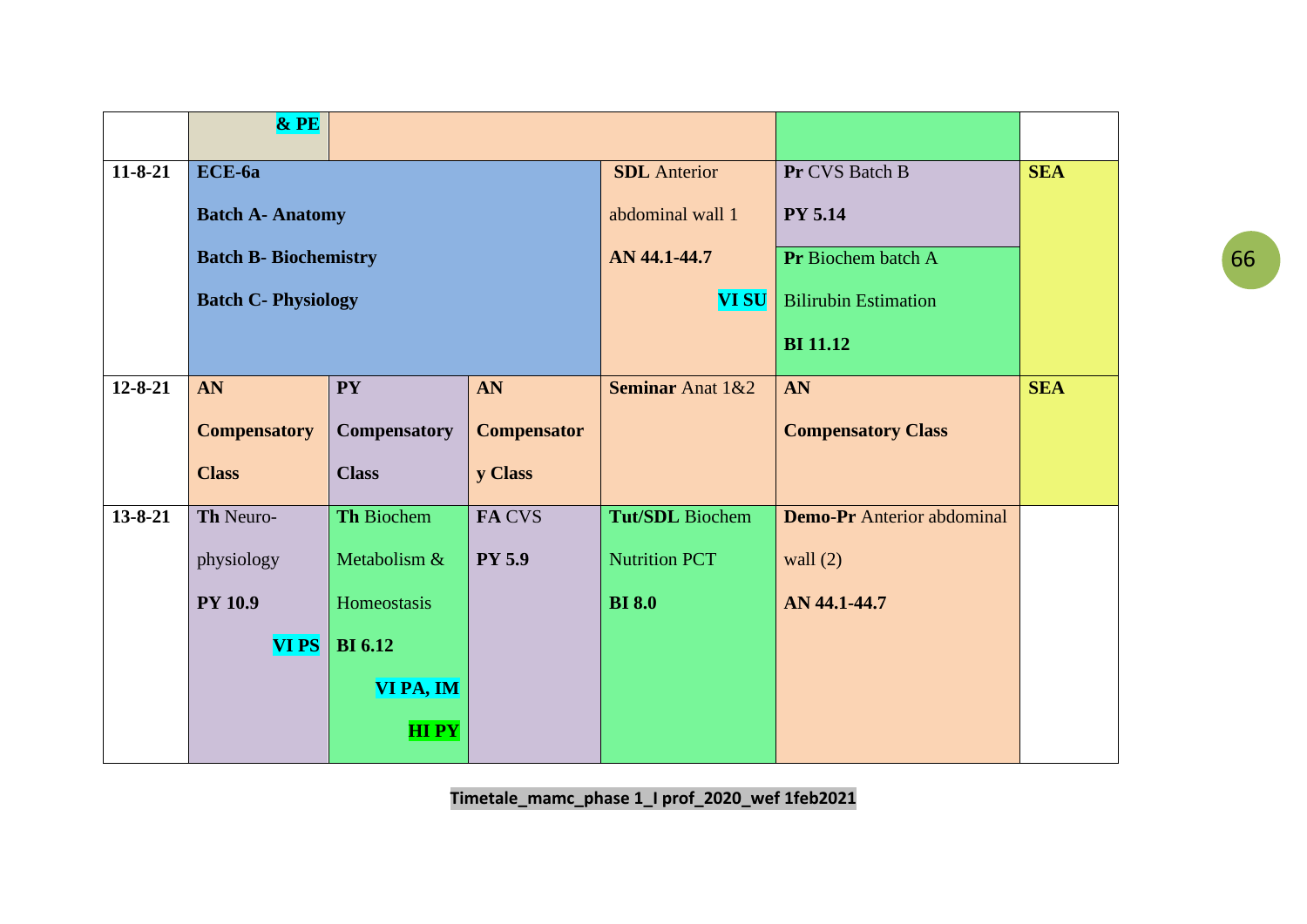| $14 - 8 - 21$ | <b>Th Embryology</b> | Th CVS        | <b>Th Neuro-</b> | <b>Th</b> Anterior | <b>Pr</b> Neurophysiology |  |
|---------------|----------------------|---------------|------------------|--------------------|---------------------------|--|
|               | of abdomen 1         | <b>PY 5.9</b> | physiology       | abdominal wall 3   | <b>PY 10.12</b>           |  |
|               | AN 52.4-52.8         |               | <b>PY 10.9</b>   | AN 44.1-44.7       | VI PS                     |  |
|               | <b>VI SU</b>         |               |                  | VI PS   VI SU      |                           |  |

| <b>Date</b>   | 0900-1000         | 1000-1100           | 1100-1200                         | 1200-1300 | 1300-1400      | 1400-1500 | 1600-1700 |
|---------------|-------------------|---------------------|-----------------------------------|-----------|----------------|-----------|-----------|
|               |                   |                     |                                   |           |                |           |           |
| $16 - 8 - 21$ | <b>Th Biochem</b> | <b>Th</b> Anterior  | <b>Pr</b> Anterior abdominal wall |           | Pr CVS         |           |           |
|               | Metabolism &      | abdominal wall      | AN 44.1-44.7                      |           | <b>PY 5.15</b> |           |           |
|               | Homeostasis       | $\overline{4}$      |                                   |           |                |           |           |
|               | <b>BI</b> 6.7     | AN 44.1-44.7        |                                   |           |                |           |           |
|               | <b>VI IM</b>      | <b>VI SU</b>        |                                   |           |                |           |           |
|               | <b>HIPY</b>       |                     |                                   |           |                |           |           |
|               |                   |                     |                                   |           |                |           |           |
| $17 - 8 - 21$ | Tut               | <b>Th Posterior</b> | <b>FA</b> Anterior abdominal wall |           | Pr CVS Batch A |           |           |
|               | Epidemiology      | abdominal wall      | AN 44.1-44.7                      |           | <b>PY 5.15</b> |           |           |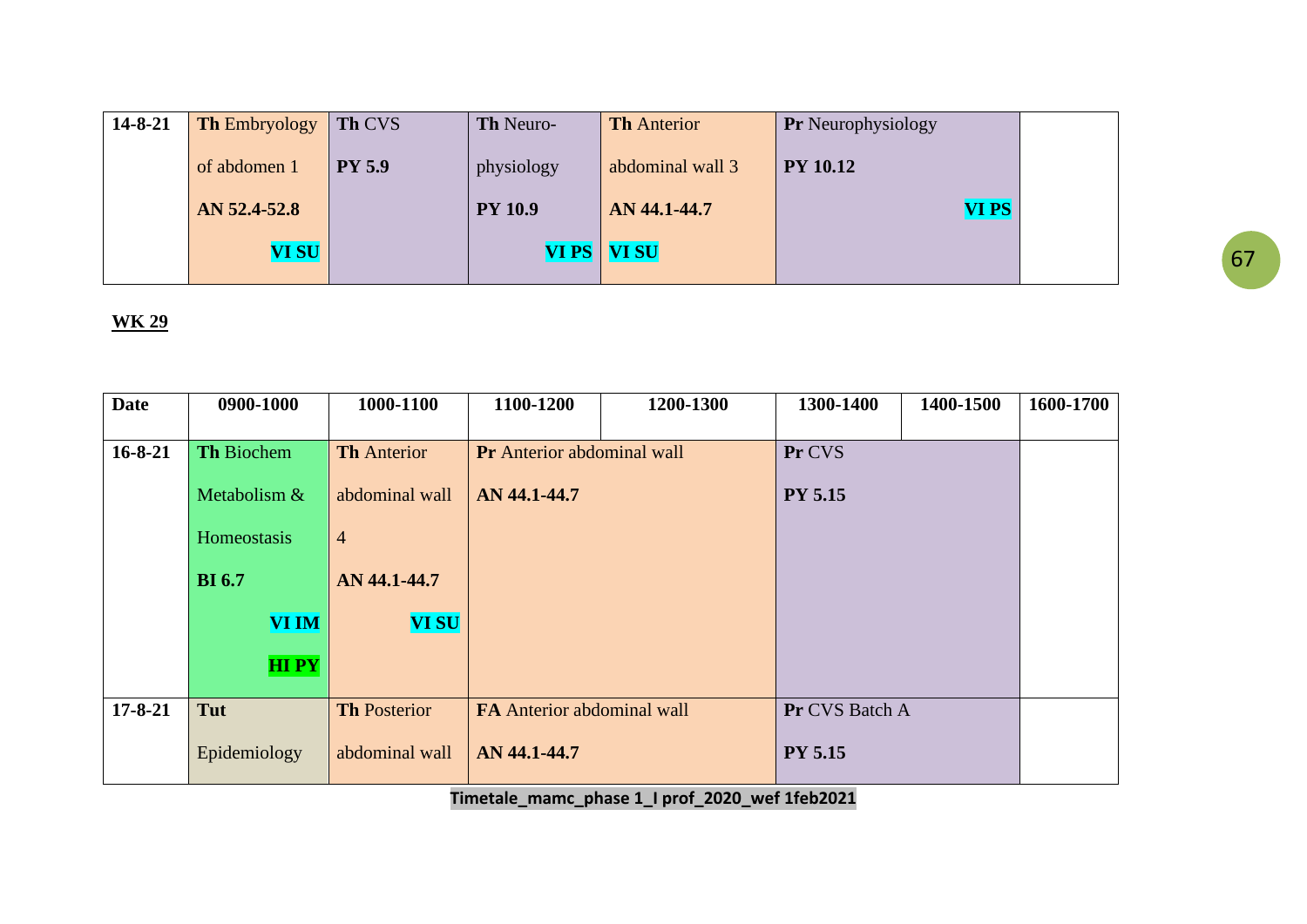|               | of                           | $\mathbf{1}$  |                 |                      | Pr Biochem batch B          |            |
|---------------|------------------------------|---------------|-----------------|----------------------|-----------------------------|------------|
|               | Communicable                 | AN 45.1-45.3  |                 |                      | pH & Buffer                 |            |
|               | and Non-                     |               |                 |                      | <b>BI</b> 11.2              |            |
|               | Communicable                 |               |                 |                      |                             |            |
|               | Diseases 2                   |               |                 |                      |                             |            |
|               | CM 8.1, 8.3-8.6              |               |                 |                      |                             |            |
|               | VI MI, PA, IM                |               |                 |                      |                             |            |
|               | $&$ PE                       |               |                 |                      |                             |            |
| 18-8-21       | ECE-6b                       |               |                 | <b>SDL</b> Posterior | Pr CVS Batch B              | <b>SEA</b> |
|               | <b>Batch A- Physiology</b>   |               |                 | abdominal wall 2     | <b>PY 5.15</b>              |            |
|               | <b>Batch B- Anatomy</b>      |               |                 | AN 45.1-45.3         | Pr Biochem batch A          |            |
|               | <b>Batch C- Biochemistry</b> |               |                 |                      | pH & Buffer                 |            |
|               |                              |               |                 |                      | <b>BI</b> 11.2              |            |
| $19 - 8 - 21$ | Th Histology of              | Th CVS        | <b>Tut/Demo</b> | <b>Seminar</b>       | <b>Pr Batch B Posterior</b> | <b>SEA</b> |
|               | Abdomen 1                    | <b>PY 5.9</b> | Anatomy         | Biochemistry         | abdominal wall              |            |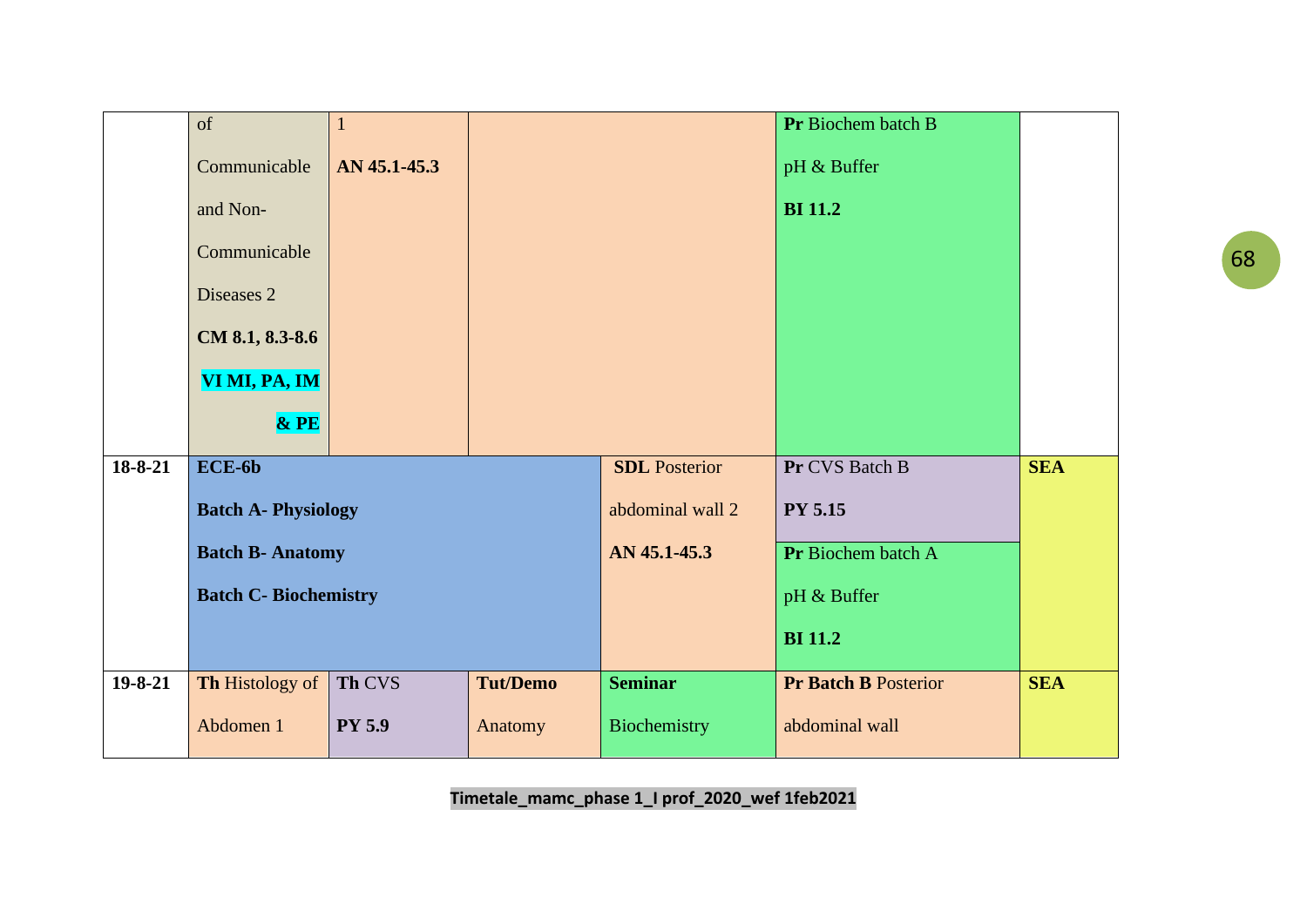|               | AN32.1-52.3          |               |                 |                        | AN 45.1-45.3                      |  |
|---------------|----------------------|---------------|-----------------|------------------------|-----------------------------------|--|
|               |                      |               |                 |                        | <b>Histo Batch A Histology of</b> |  |
|               |                      |               |                 |                        | GI system                         |  |
|               |                      |               |                 |                        | AN32.1-52.3                       |  |
| $22 - 8 - 21$ | Th                   | Th Biochem    | <b>FA</b>       | <b>Tut/SDL</b> Biochem | <b>Pr Batch A Posterior</b>       |  |
|               | Neurophysiolog       | Metabolism &  | Neurophysiolo   | BI 6.11, 6.12          | abdominal wall                    |  |
|               | $\mathbf y$          | Homeostasis   | gy              |                        | AN 45.1-45.3                      |  |
|               | <b>PY 10.13</b>      | BI 6.8, 11.6  | <b>PY 10.9</b>  |                        | <b>Histo Batch B Histology of</b> |  |
|               | <b>VI EN</b>         | and 11.20     |                 |                        | GI system                         |  |
|               |                      | <b>VI IM</b>  |                 |                        | AN32.1-52.3                       |  |
| $21 - 8 - 21$ | <b>Th Embryology</b> | Th CVS        | Th              | Th Male external       | <b>SDL</b> Neurophysiology        |  |
|               | of abdomen 2         | <b>PY 5.9</b> | Neurophysiolo   | genitelia              | <b>PY 10.14</b>                   |  |
|               | AN 52.4-52.8         |               | gy              | AN46.1-46.3            | <b>VI EN</b>                      |  |
|               | <b>VI SU</b>         |               | <b>PY 10.13</b> | <b>VI SU</b>           |                                   |  |
|               |                      |               | <b>VI EN</b>    |                        |                                   |  |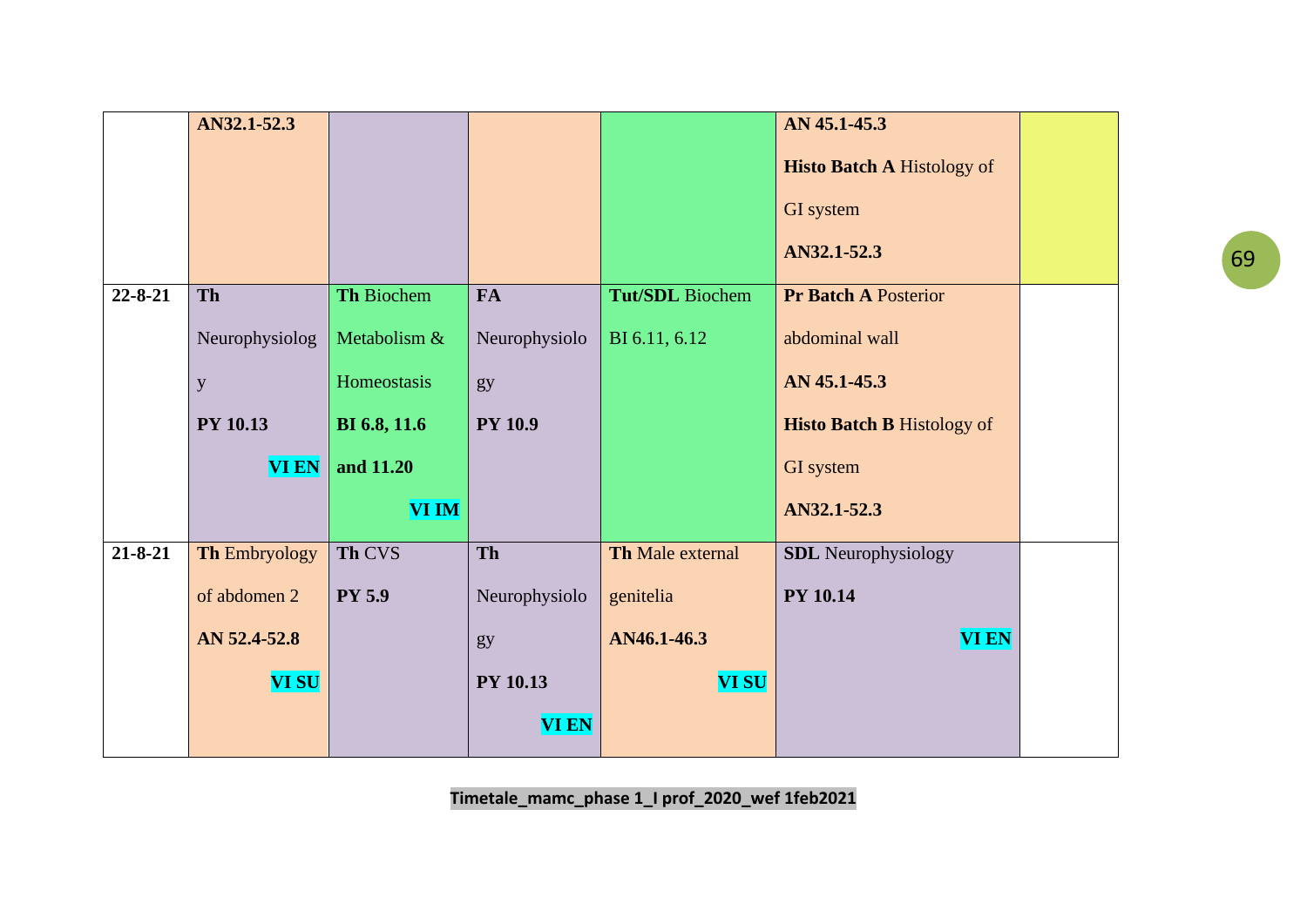| <b>Date</b>   | 0900-1000                        | 1000-1100     | 1100-1200                  | 1200-1300 | 1300-1400                    | 1400-1500 | 1600-1700 |
|---------------|----------------------------------|---------------|----------------------------|-----------|------------------------------|-----------|-----------|
| $23 - 8 - 21$ | <b>Th Biochem</b>                | Th Abdominal  | Pr Male external genitelia |           | <b>PCT</b> Neurophysiology I |           |           |
|               | Metabolism and                   | Cavity 1      | AN46.1-46.3                |           |                              |           |           |
|               | Homeostasis                      | AN 47.1-47.2, |                            |           |                              |           |           |
|               | <b>BI</b> 6.9                    | 47.4-47.6&    |                            |           |                              |           |           |
|               | <b>VIIM</b>                      | 47.8-47.14    |                            |           |                              |           |           |
|               | HIPY                             | <b>VI SU</b>  |                            |           |                              |           |           |
| $24 - 8 - 21$ | AN                               |               |                            |           | Pr Revision CVS Batch A      |           |           |
|               | <b>Museum Visit and Teaching</b> |               |                            |           | <b>PY 5.15</b>               |           |           |
|               |                                  |               |                            |           | Pr Biochem batch B           |           |           |
|               |                                  |               |                            |           | Creatinine & Creatinine      |           |           |
|               |                                  |               |                            |           | Clearnance                   |           |           |
|               |                                  |               |                            |           | BI 11.7, 11.17               |           |           |
|               |                                  |               |                            |           |                              |           |           |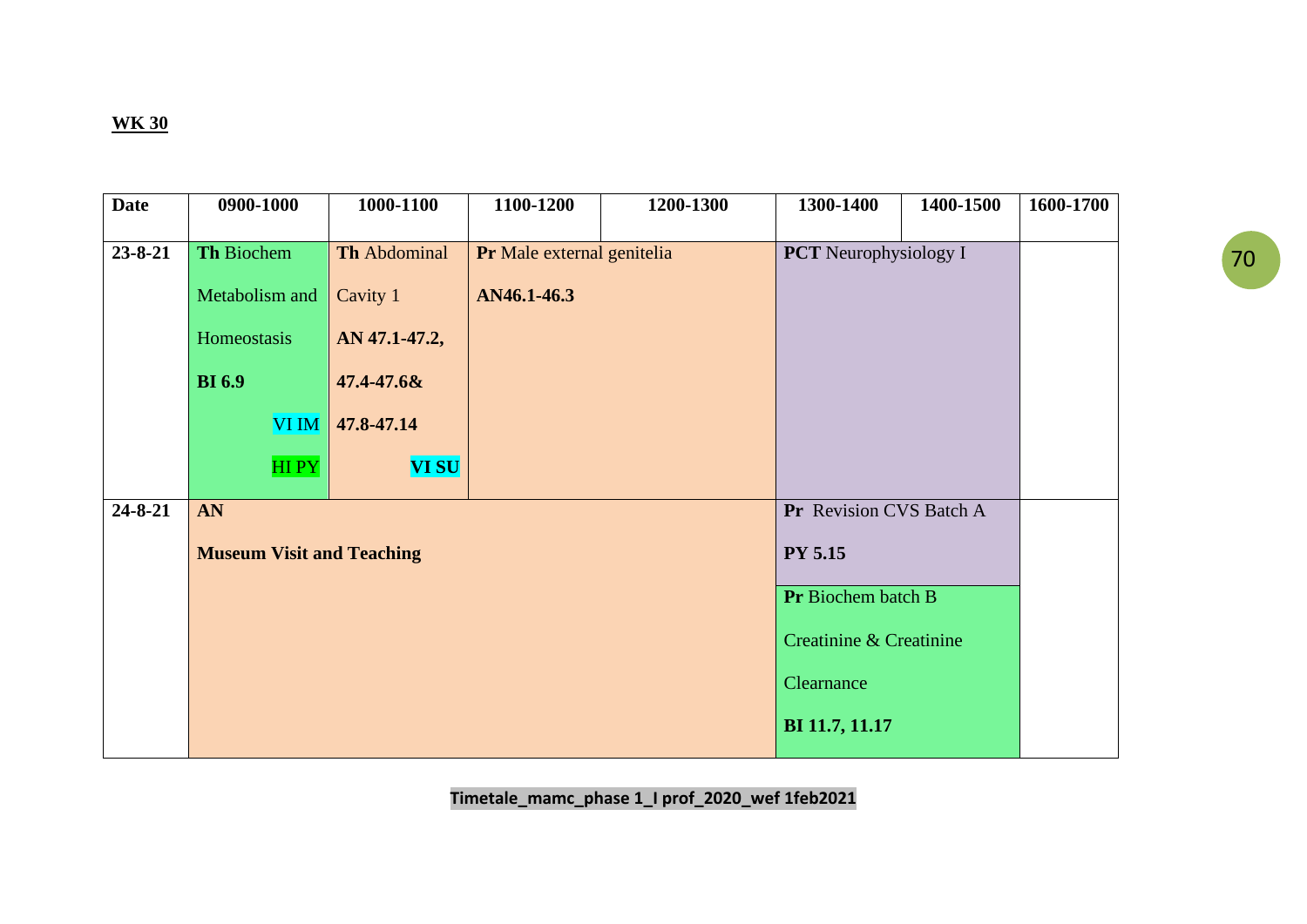|               |                              |                | VI IM, PA     |                     |                                   |            |
|---------------|------------------------------|----------------|---------------|---------------------|-----------------------------------|------------|
| $25 - 8 - 21$ | ECE-6c                       |                |               | <b>FA Posterior</b> | Pr Revision CVS Batch B           | <b>SEA</b> |
|               | <b>Batch A- Biochemistry</b> |                |               | abdominal wall &    | <b>PY 5.15</b>                    |            |
|               | <b>Batch B- Physiology</b>   |                |               | Male external       | Pr Biochem batch A                |            |
|               | <b>Batch C- Anatomy</b>      |                |               | genitelia           | Creatinine & Creatinine           |            |
|               |                              |                |               | AN 45.1-45.3&       | Clearnance                        |            |
|               |                              |                |               | 46.1-46.3           | BI 11.7, 11.17                    |            |
|               |                              |                |               |                     | VI IM, PA                         |            |
| $26 - 8 - 21$ | Th Histology of              | Th CVS         | Th Abdominal  | <b>Seminar</b>      | Pr Batch B Abdominal              | <b>SEA</b> |
|               | Abdomen 2                    | <b>PY 5.10</b> | Cavity 2      | Biochemistry        | Cavity                            |            |
|               | AN32.1-52.3                  | <b>VI IM</b>   | AN 47.1-47.2, |                     | AN 47.1-47.2, 47.4-47.6&          |            |
|               |                              |                | 47.4-47.6&    |                     | 47.8-47.14                        |            |
|               |                              |                | 47.8-47.14    |                     | <b>Histo Batch A Histology of</b> |            |
|               |                              |                | <b>VI SU</b>  |                     | GI system                         |            |
|               |                              |                |               |                     | AN32.1-52.3                       |            |
|               |                              |                |               |                     |                                   |            |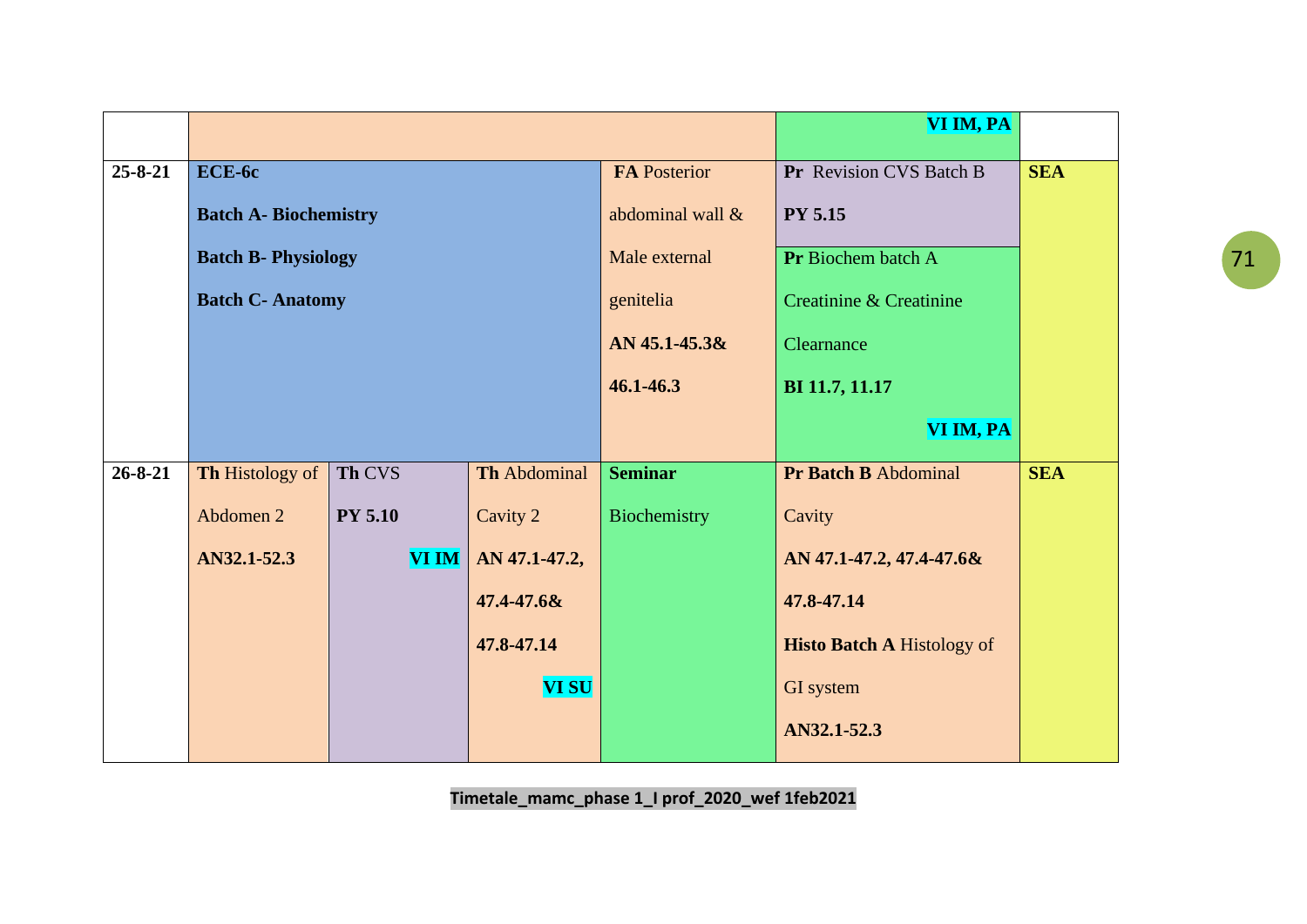| $27 - 8 - 21$ | Th                   | Th Biochem     | FA CVS          | <b>Tut/SDL</b> Biochem | <b>Pr Batch A Abdominal</b>       |  |
|---------------|----------------------|----------------|-----------------|------------------------|-----------------------------------|--|
|               | Neurophysiolog       | Metabolism and | PY 5.9 & 5.10   | <b>BI6.7</b>           | Cavity                            |  |
|               | y                    | Homeostasis    | <b>VI IM</b>    |                        | AN 47.1-47.2, 47.4-47.6&          |  |
|               | <b>PY 10.15</b>      | <b>BI</b> 6.9  |                 |                        | 47.8-47.14                        |  |
|               | <b>VI EN</b>         | VI IM          |                 |                        | <b>Histo Batch B Histology of</b> |  |
|               |                      | <b>HIPY</b>    |                 |                        | GI system                         |  |
|               |                      |                |                 |                        | AN32.1-52.3                       |  |
| 28-8-21       | <b>Th Embryology</b> | Th CVS         | <b>Th</b>       | <b>Th Abdominal</b>    | <b>Quiz</b> Neurophysiology I     |  |
|               | of abdomen 3         | <b>PY 5.10</b> | Neurophysiolo   | Cavity 3               |                                   |  |
|               | AN 52.4-52.8         | <b>VI IM</b>   | gy              | AN 47.1-47.2, 47.4-    |                                   |  |
|               | <b>VI SU</b>         |                | <b>PY 10.15</b> | 47.6& 47.8-47.14       |                                   |  |
|               |                      |                | <b>VI EN</b>    | <b>VI SU</b>           |                                   |  |

| <b>Date</b> | 0900-1000 | 1000-1100 | 1100-1200 | 1200-1300 | <b>1400</b><br>1300 | 1400-1500 | 1600-1700 |
|-------------|-----------|-----------|-----------|-----------|---------------------|-----------|-----------|
|             |           |           |           |           |                     |           |           |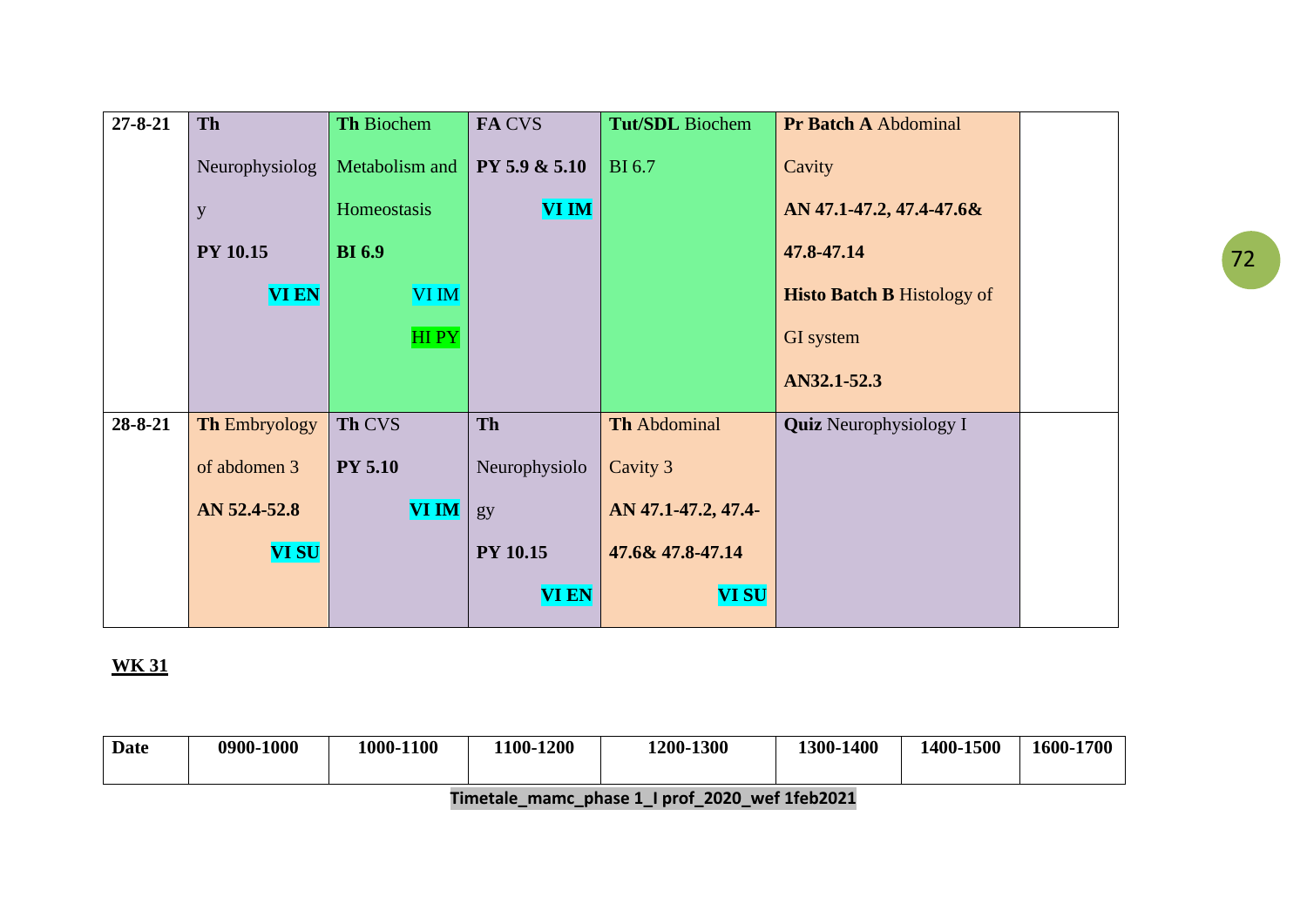| $30 - 8 - 21$ | <b>Reflection</b> | <b>Reflection</b> | <b>Pr</b> Abdominal Cavity |                                     | Pr Physio batch A & B   |            |
|---------------|-------------------|-------------------|----------------------------|-------------------------------------|-------------------------|------------|
|               | <b>Writing</b>    | <b>Writing</b>    |                            | AN 47.1-47.2, 47.4-47.6& 47.8-47.14 |                         |            |
|               | <b>Biochem</b>    | Anatomy           |                            |                                     |                         |            |
|               |                   |                   |                            |                                     |                         |            |
|               |                   |                   |                            |                                     |                         |            |
| $31 - 8 - 21$ | <b>Th</b>         | Th Abdominal      | <b>Pr</b> Abdominal Cavity |                                     | Pr CVS Batch A          |            |
|               | Epidemiology      | Cavity 4          |                            | AN 47.1-47.2, 47.4-47.6& 47.8-47.14 | <b>PY 5.16</b>          |            |
|               | of                | AN 47.1-47.2,     |                            |                                     | <b>VI IM</b>            |            |
|               | Communicable      | 47.4-47.6&        |                            |                                     | Pr Biochem batch B      |            |
|               | and Non-          | 47.8-47.14        |                            |                                     | Creatinine & Creatinine |            |
|               | Communicable      | <b>VI SU</b>      |                            |                                     | Clearnance              |            |
|               | Diseases 3        |                   |                            |                                     | BI-11.7, 11.17          |            |
|               | CM 8.1, 8.3-8.6   |                   |                            |                                     | VI IM, PA               |            |
|               | VI MI, PA, IM     |                   |                            |                                     |                         |            |
|               | $&$ PE            |                   |                            |                                     |                         |            |
| $1 - 9 - 21$  | ECE-7a            |                   |                            | <b>SDL</b> Abdominal                | Pr CVS Batch B          | <b>SEA</b> |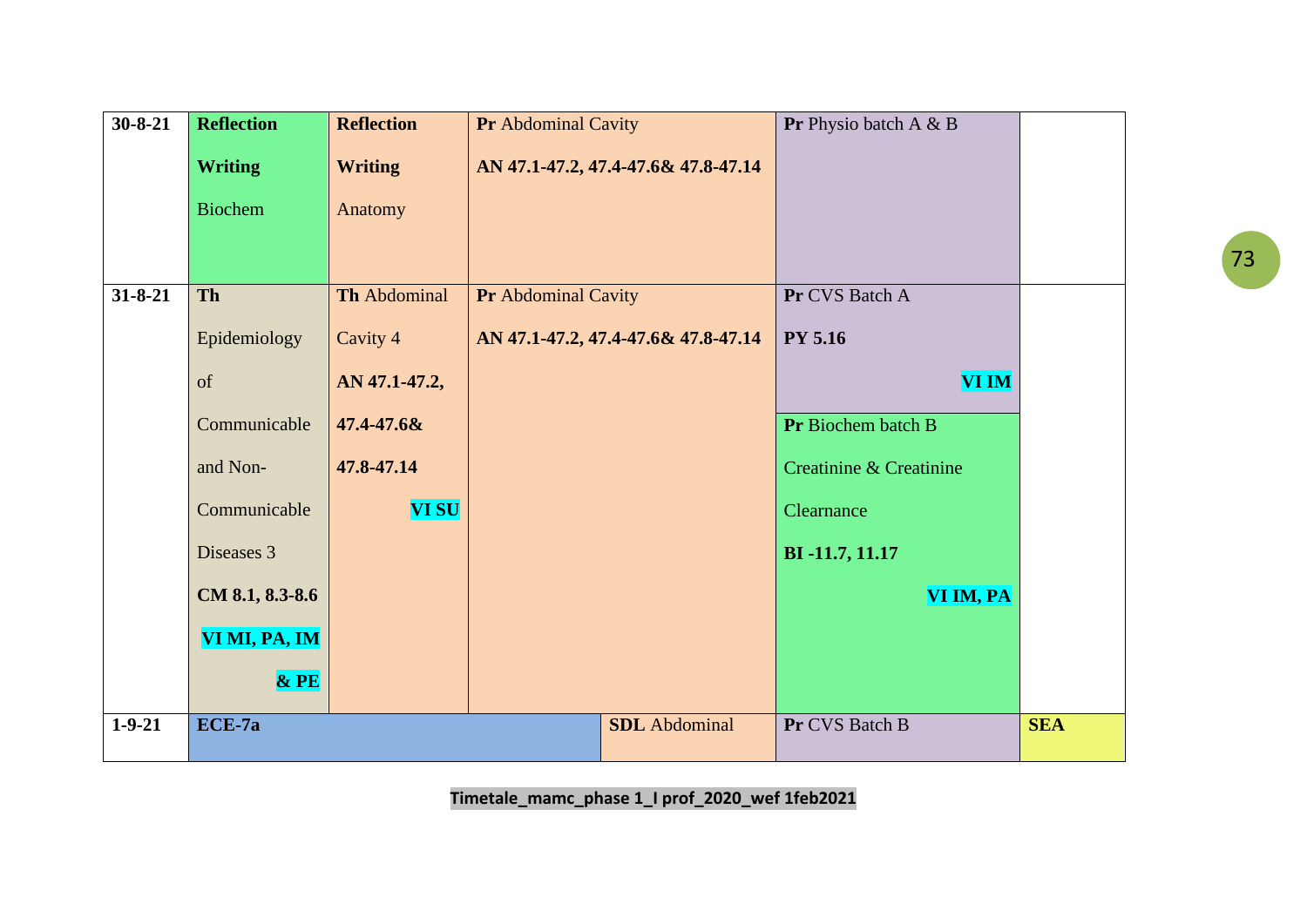|              | <b>Batch A- Anatomy</b>      |                            |               | Cavity 5              | <b>PY 5.16</b>             |            |
|--------------|------------------------------|----------------------------|---------------|-----------------------|----------------------------|------------|
|              | <b>Batch B- Biochemistry</b> |                            |               | AN 47.1-47.2, 47.4-   | <b>VI IM</b>               |            |
|              |                              | <b>Batch C- Physiology</b> |               |                       | Pr Biochem batch A         |            |
|              |                              |                            |               | <b>VI SU</b>          | Creatinine & Creatinine    |            |
|              |                              |                            |               |                       | Clearnance                 |            |
|              |                              |                            |               |                       | BI-11.7, 11.17             |            |
|              |                              |                            |               |                       | VI IM, PA                  |            |
| $2 - 9 - 21$ | Th Abdominal                 | Th CVS                     | <b>Demo</b>   | <b>Demo</b> Abdominal | <b>Pr</b> Abdominal Cavity | <b>SEA</b> |
|              | Cavity 6                     | <b>PY 5.10</b>             | Abdominal     | Cavity 8              | AN 47.1-47.2, 47.4-47.6&   |            |
|              | AN 47.1-47.2,                | <b>VI IM</b>               | Cavity 7      | AN 47.1-47.2, 47.4-   | 47.8-47.14                 |            |
|              | 47.4-47.6&                   |                            | AN 47.1-47.2, | 47.6& 47.8-47.14      |                            |            |
|              | 47.8-47.14                   |                            | 47.4-47.6&    | <b>VI SU</b>          |                            |            |
|              | <b>VI SU</b>                 |                            | 47.8-47.14    |                       |                            |            |
|              |                              |                            | <b>VI SU</b>  |                       |                            |            |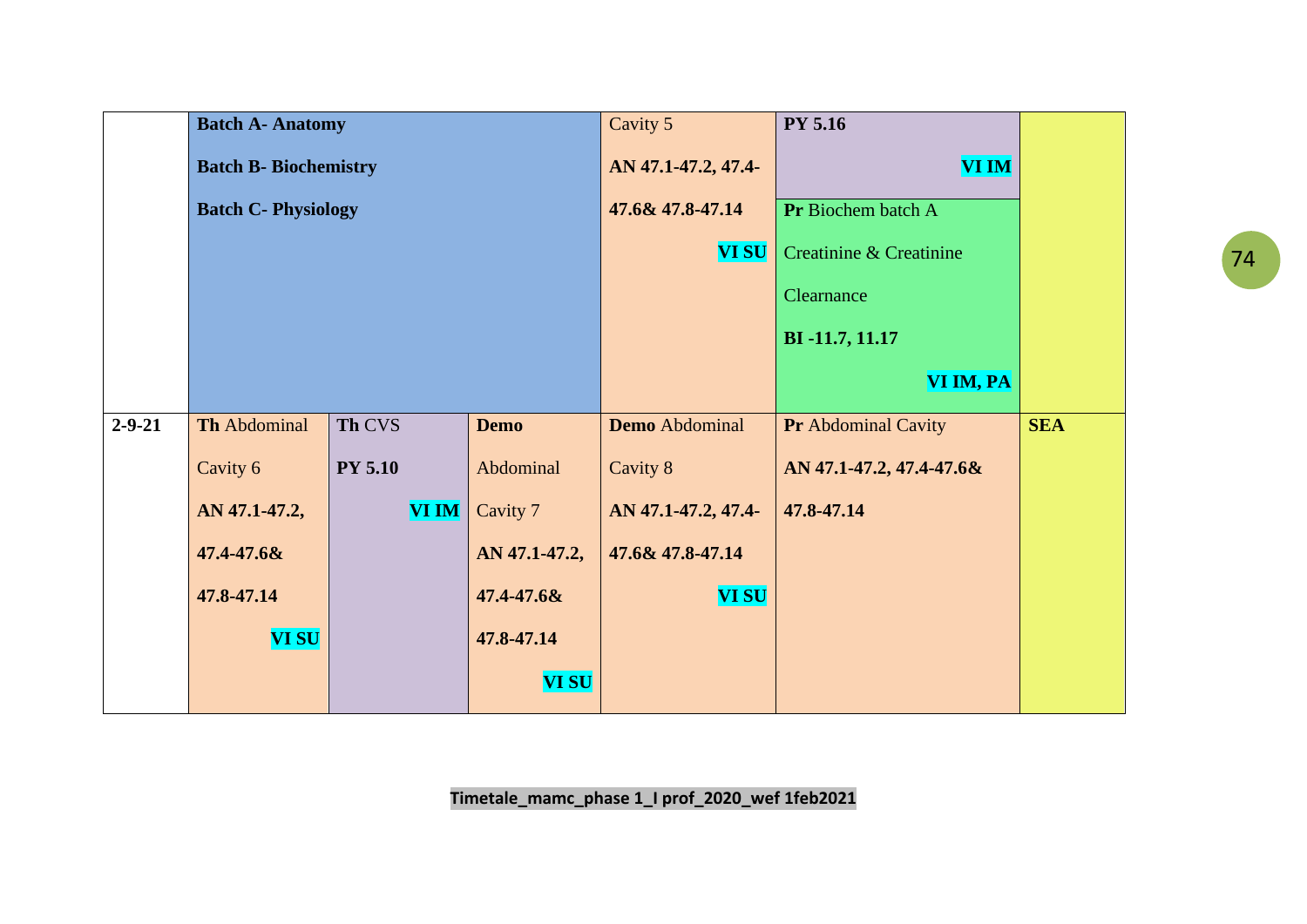| $3 - 9 - 21$ | <b>Th</b>            | Th Biochem     | <b>FA</b>       | Tut/SDL Biochem       | <b>Pr</b> Abdominal Cavity |  |
|--------------|----------------------|----------------|-----------------|-----------------------|----------------------------|--|
|              | Neurophysiolog       | Metabolism and | Neurophysiolo   | Metabolism and        | AN 47.1-47.2, 47.4-47.6&   |  |
|              | y                    | Homeostasis    | gy              | Homeostasis           | 47.8-47.14                 |  |
|              | <b>PY 10.16</b>      | <b>BI</b> 6.10 | PY 10.13,       | <b>BI</b> 6.8         |                            |  |
|              | <b>VI EN</b>         | <b>VI IM</b>   | 10.15           |                       |                            |  |
| $4 - 9 - 21$ | <b>Th Embryology</b> | Th CVS         | Th              | <b>Demo</b> Abdominal | <b>SDL CVS</b>             |  |
|              | of abdomen 4         | <b>PY 5.10</b> | Neurophysiolo   | Cavity 9              | <b>PY 5.10</b>             |  |
|              | AN 52.4-52.8         | <b>VI IM</b>   | gy              | AN 47.1-47.2, 47.4-   |                            |  |
|              | <b>VI SU</b>         |                | <b>PY 10.17</b> | 47.6& 47.8-47.14      |                            |  |
|              |                      |                | <b>VI OP</b>    | <b>VI SU</b>          |                            |  |

| <b>Date</b>  | 0900-1000         | 1000-1100                                            | 1100-1200 | 1200-1300 | 1300-1400                 | 1400-1500 | 1600-1700 |
|--------------|-------------------|------------------------------------------------------|-----------|-----------|---------------------------|-----------|-----------|
| $6 - 9 - 21$ | <b>Th Biochem</b> | <b>Demo-Pr</b> Abdominal Cavity 10                   |           |           | <b>Pr</b> Neurophysiology |           |           |
|              |                   | Metabolism and   AN 47.1-47.2, 47.4-47.6& 47.8-47.14 |           |           | <b>PY 10.11</b>           |           |           |
|              |                   |                                                      |           |           |                           |           |           |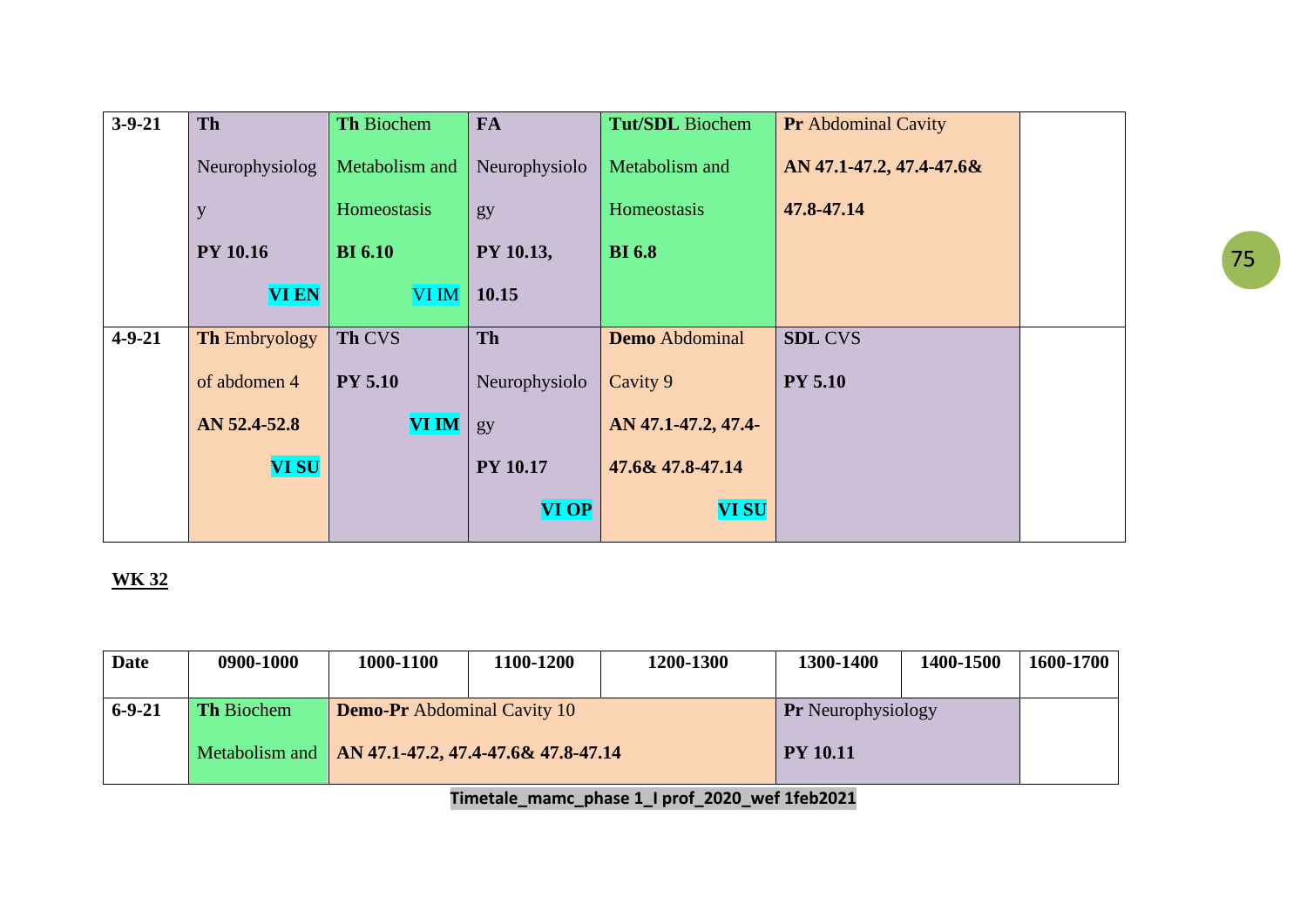|              | Homeostasis                |                                     | <b>VI SU</b>      | <b>HIAN</b>                    |            |
|--------------|----------------------------|-------------------------------------|-------------------|--------------------------------|------------|
|              | <b>BI</b> 6.10             |                                     |                   |                                |            |
|              | <b>VI IM</b>               |                                     |                   |                                |            |
|              |                            |                                     |                   |                                |            |
| $7 - 9 - 21$ | Th                         | FA Abdominal Cavity                 |                   | Pr Neurophysiology Batch A     |            |
|              | Epidemiology               | AN 47.1-47.2, 47.4-47.6& 47.8-47.14 |                   | <b>PY 10.11</b>                |            |
|              | of                         |                                     |                   | <b>HIAN</b>                    |            |
|              | Communicable               |                                     |                   | Pr Biochem batch B             |            |
|              | and Non-                   |                                     |                   | <b>Calcium and Phosphorous</b> |            |
|              | Communicable               |                                     |                   | Estimation                     |            |
|              | Diseases 4                 |                                     |                   | <b>BI</b> 11.11                |            |
|              | CM 8.1, 8.3-8.6            |                                     |                   |                                |            |
|              | VI MI, PA, IM              |                                     |                   |                                |            |
|              | $&$ PE                     |                                     |                   |                                |            |
| $8 - 9 - 21$ | $ECE-7b$                   |                                     | Demo Pelvic wall& | Pr Neurophysiology Batch B     | <b>SEA</b> |
|              | <b>Batch A- Physiology</b> |                                     | viscera 1         | <b>PY 10.11</b>                |            |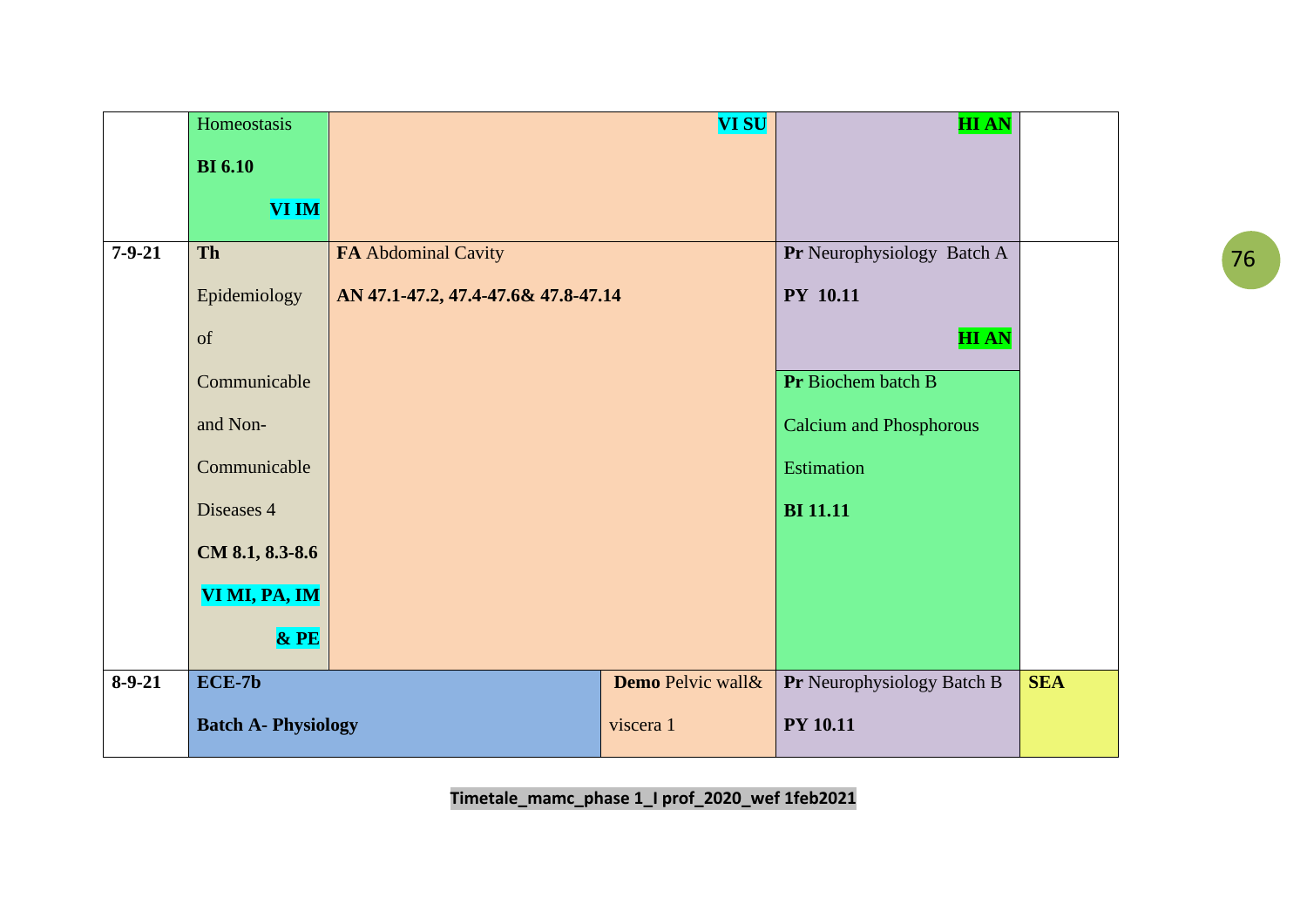|              | <b>Batch B- Anatomy</b>     |                   |                | AN 48.1-48.47&           | <b>HIAN</b>                       |            |
|--------------|-----------------------------|-------------------|----------------|--------------------------|-----------------------------------|------------|
|              | <b>Batch C-Biochemistry</b> |                   |                | 48.8                     | Pr Biochem batch A                |            |
|              |                             |                   |                | <b>VI SU</b>             | <b>Calcium and Phosphorous</b>    |            |
|              |                             |                   |                |                          | <b>Estimation</b>                 |            |
|              |                             |                   |                |                          | <b>BI</b> 11.11                   |            |
| $9 - 9 - 21$ | Th Histology of             | Th CVS            | Th Pelvic      | <b>SDL</b> Pelvic wall & | Pr Batch B Pelvic wall &          | <b>SEA</b> |
|              | Abdomen 3                   | <b>PY 5.11</b>    | wall & viscera | viscera 3                | viscera                           |            |
|              | AN32.1-52.3                 |                   | $\overline{2}$ | AN 48.1-48.47&           | AN 48.1-48.47& 48.8               |            |
|              |                             |                   | AN 48.1-       | 48.8                     | <b>Histo Batch A Histology of</b> |            |
|              |                             |                   | 48.47& 48.8    | <b>VI SU</b>             | GI system                         |            |
|              |                             |                   | <b>VI SU</b>   |                          | AN32.1-52.3                       |            |
| $10-9-21$    | <b>Th</b>                   | <b>Th Biochem</b> | <b>FACVS</b>   | <b>Tut/SDL</b> Biochem   | Pr Batch A Pelvic wall &          |            |
|              | Neurophysiolog              | Metabolism and    | PY 5.10, 5.11  | Metabolism and           | viscera                           |            |
|              | y                           | Homeostasis       |                | Homeostasis              | AN 48.1-48.47& 48.8               |            |
|              | <b>PY 10.17</b>             | <b>BI</b> 6.13    |                | <b>BI</b> 6.9            | <b>Histo Batch B Histology of</b> |            |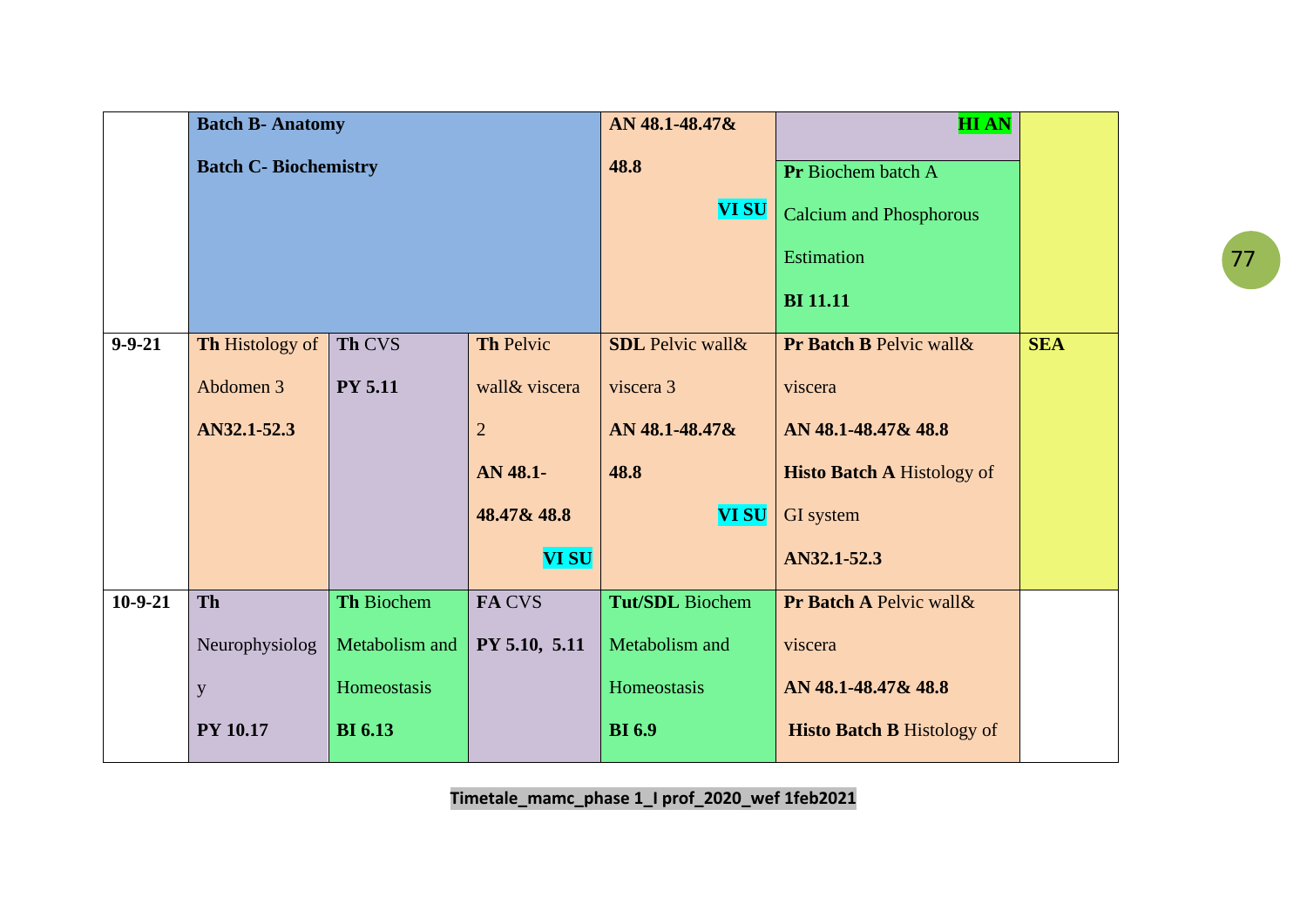|           | <b>VI OP</b>         | VI PA, IM       |               |                  | GI system          |  |
|-----------|----------------------|-----------------|---------------|------------------|--------------------|--|
|           |                      | <b>HIPY, AN</b> |               |                  | AN32.1-52.3        |  |
| $11-9-21$ | <b>Th Embryology</b> | Th CVS          | Th            | Th Pelvic wall & | <b>Seminar CVS</b> |  |
|           |                      |                 |               |                  |                    |  |
|           | of abdomen 5         | <b>PY 5.11</b>  | Neurophysiolo | viscera 4        | <b>PY 10.17</b>    |  |
|           | AN 52.4-52.8         |                 | gy            | AN 48.1-48.47&   | <b>VI OP</b>       |  |
|           | <b>VI SU</b>         |                 | $PY 10.17 -$  | 48.8             |                    |  |
|           |                      |                 | 10.19         | <b>VI SU</b>     |                    |  |
|           |                      |                 | <b>VI OP</b>  |                  |                    |  |

| <b>Date</b> | 0900-1000         | 1000-1100        | 1100-1200                       | 1200-1300 | 1300-1400      | 1400-1500 | 1600-1700 |
|-------------|-------------------|------------------|---------------------------------|-----------|----------------|-----------|-----------|
|             |                   |                  |                                 |           |                |           |           |
| 13-9-21     | <b>Th Biochem</b> | <b>Th-Pelvic</b> | <b>Pr</b> Pelvic wall & viscera |           | Pr NMP         |           |           |
|             |                   |                  |                                 |           |                |           |           |
|             | Metabolism and    | wall & viscera 5 | AN 48.1-48.47& 48.8             |           | <b>PY 3.18</b> |           |           |
|             |                   |                  |                                 |           |                |           |           |
|             | Homeostasis       | AN 48.1-         |                                 |           |                |           |           |
|             |                   |                  |                                 |           |                |           |           |
|             | <b>BI</b> 6.13    | 48.47& 48.8      |                                 |           |                |           |           |
|             |                   |                  |                                 |           |                |           |           |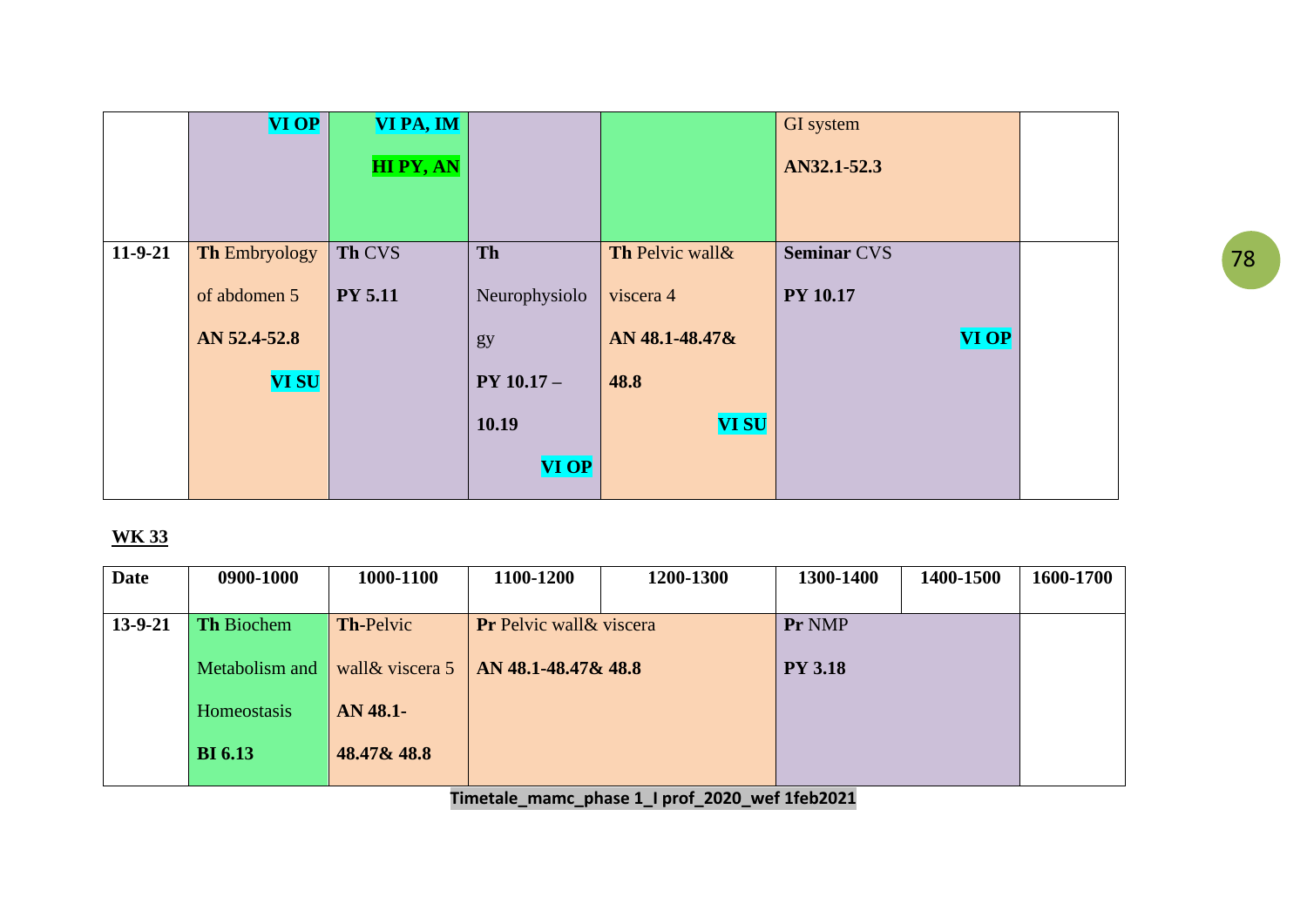|           | VI PA, IM                    | <b>VI SU</b>                     |                    |                         |                                   |            |
|-----------|------------------------------|----------------------------------|--------------------|-------------------------|-----------------------------------|------------|
|           | HI PY, AN                    |                                  |                    |                         |                                   |            |
|           |                              |                                  |                    |                         |                                   |            |
| 14-9-21   | <b>CM</b>                    | AN                               |                    |                         | Pr Physio batch A                 |            |
|           | <b>SDL</b>                   | <b>Museum visit and teaching</b> |                    |                         | <b>Compensatory class</b>         |            |
|           |                              |                                  |                    |                         | Pr Biochem batch B                |            |
|           |                              |                                  |                    |                         | <b>Compensatory class</b>         |            |
| $15-9-21$ | ECE-7c                       |                                  |                    | AN                      | Pr Physio batch B                 | <b>SEA</b> |
|           | <b>Batch A- Biochemistry</b> |                                  |                    | <b>Reflection on</b>    | <b>Compensatory class</b>         |            |
|           | <b>Batch B- Physiology</b>   |                                  |                    | <b>Museum visit and</b> | Pr Biochem batch A                |            |
|           | <b>Batch C- Anatomy</b>      |                                  |                    | teaching                | <b>Compensatory class</b>         |            |
| $16-9-21$ | Th Histology of              | Th Endocrine                     | <b>Demo</b> Pelvic | <b>Seminar</b>          | Pr Batch B Pelvic wall &          | <b>SEA</b> |
|           | Abdomen 4                    | Physiology                       | wall & viscera     | Biochemistry            | viscera                           |            |
|           | AN32.1-52.3                  | <b>PY 8.1</b>                    | 6                  |                         | AN 48.1-48.47& 48.8               |            |
|           |                              |                                  | AN 48.1-           |                         | <b>Histo Batch A Histology of</b> |            |
|           |                              |                                  | 48.47& 48.8        |                         | GI system                         |            |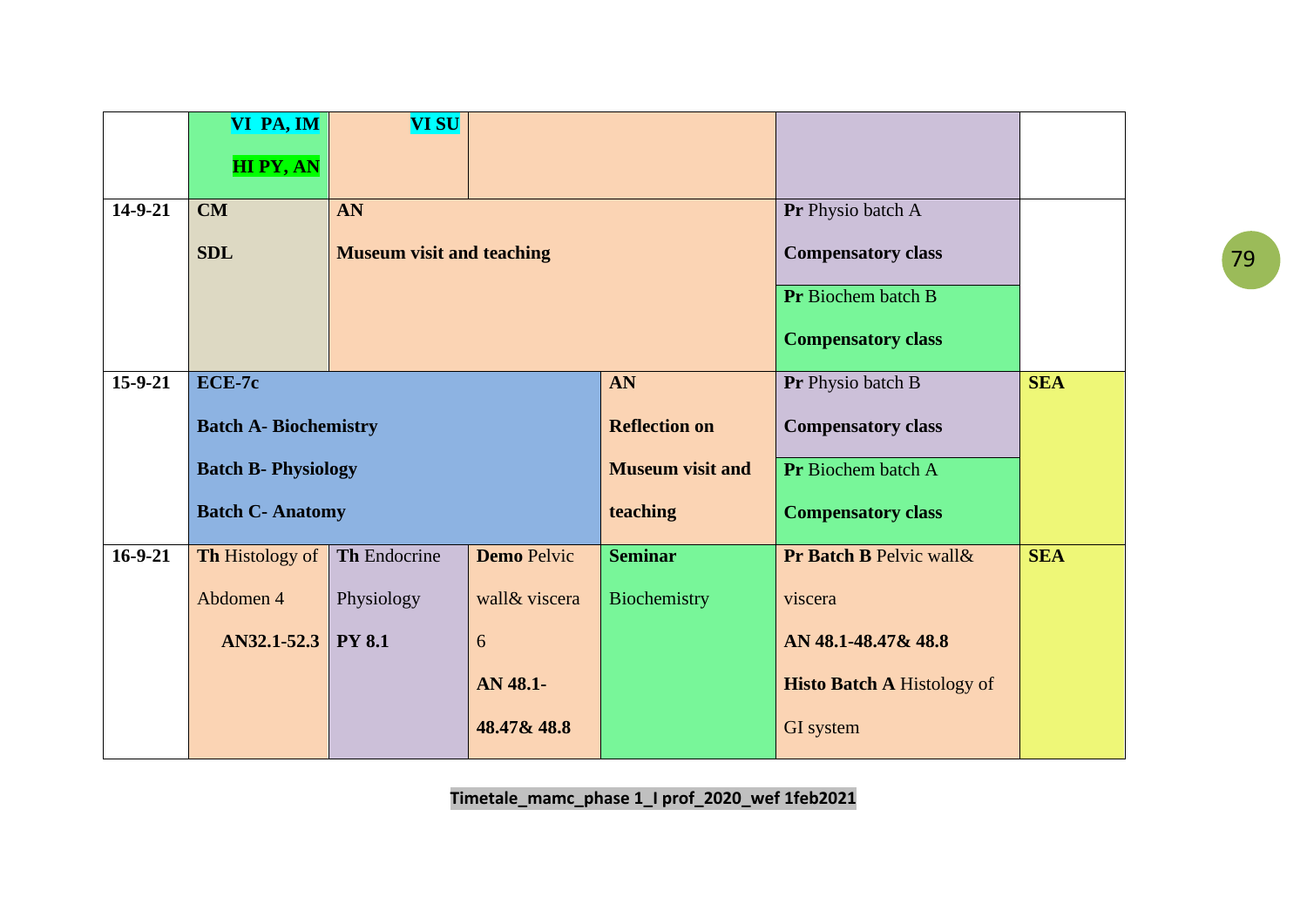|           |                 |                 | <b>VI SU</b>  |                          | AN32.1-52.3                       |  |
|-----------|-----------------|-----------------|---------------|--------------------------|-----------------------------------|--|
|           |                 |                 |               |                          |                                   |  |
|           |                 |                 |               |                          |                                   |  |
| $17-9-21$ | Th              | Th Biochem      | <b>FA</b>     | <b>Tut/SDL</b> Biochem   | Pr Batch A Pelvic wall &          |  |
|           | Neurophysiolog  | Metabolism and  | Neurophysiolo | Metabolism and           | viscera                           |  |
|           | $\mathbf y$     | Homeostasis     | gy            | Homeostasis              | AN 48.1-48.47& 48.8               |  |
|           | <b>PY 10.17</b> | <b>BI</b> 6.13  | PY 10.16 &    | <b>BI</b> 6.10           | <b>Histo Batch B Histology of</b> |  |
|           | <b>VI OP</b>    | VI PA, IM       | $\vert$ 10.17 |                          | GI system                         |  |
|           |                 | <b>HIPY, AN</b> |               |                          | AN32.1-52.3                       |  |
| 18-9-21   | Th Embryology   | Th Endocrine    | Th Renal      | <b>SDL</b> Pelvic wall & | <b>Seminar Renal Physiology</b>   |  |
|           | of abdomen 6    | Physiology      | Physiology    | viscera 7                | PY 7.3 & 7.6                      |  |
|           | AN 52.4-52.8    | <b>PY 8.1</b>   | <b>PY 7.1</b> | AN 48.1-48.47&           |                                   |  |
|           | <b>VI SU</b>    |                 |               | 48.8                     |                                   |  |
|           |                 |                 |               | <b>VI OG</b>             |                                   |  |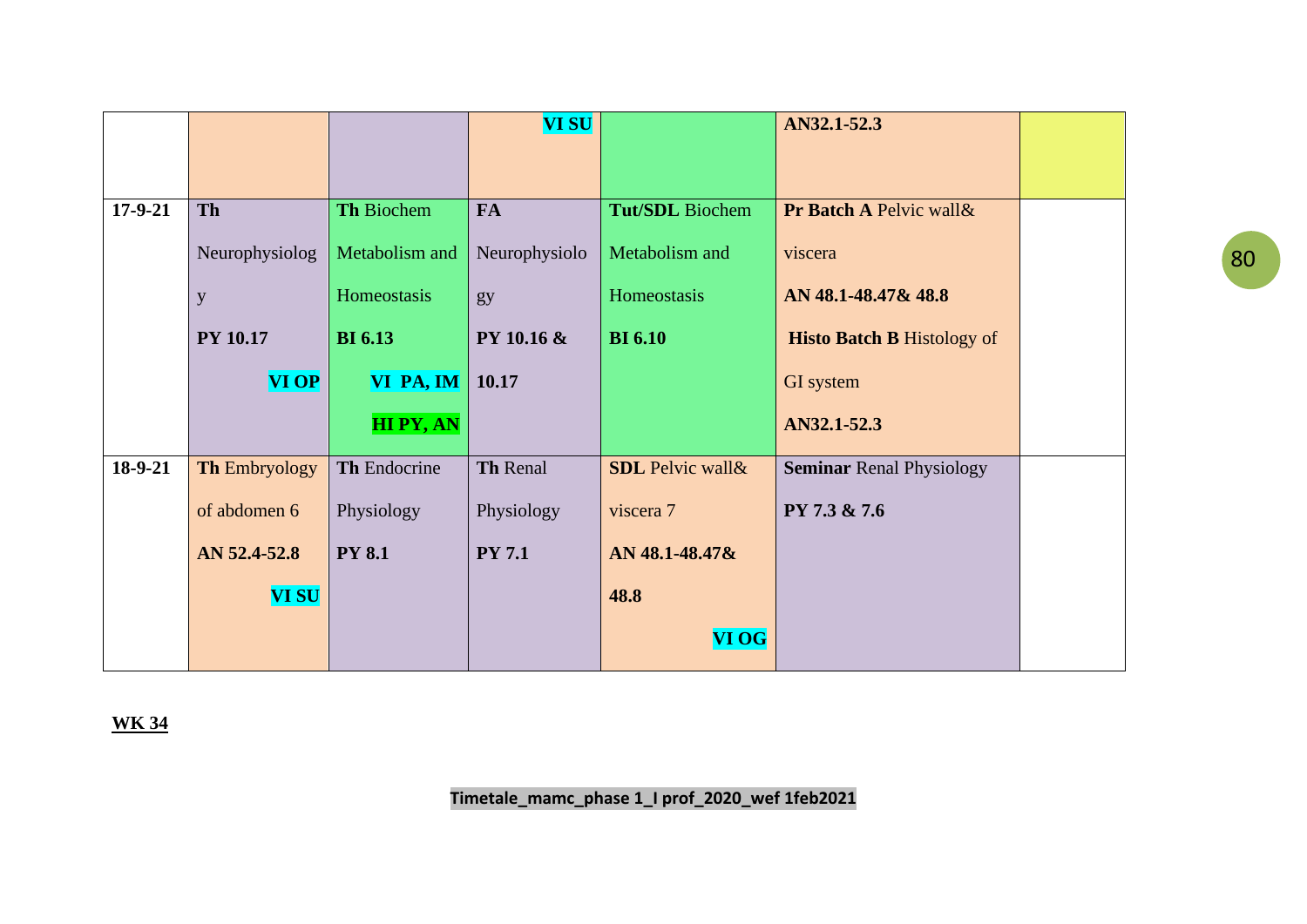| <b>Date</b>   | 0900-1000       | 1000-1100                | 1100-1200                | 1200-1300          | 1300-1400                     | 1400-1500   | 1600-1700  |
|---------------|-----------------|--------------------------|--------------------------|--------------------|-------------------------------|-------------|------------|
|               |                 |                          |                          |                    |                               |             |            |
| $20 - 9 - 21$ | Th Biochem      | Pr Pelvic wall & viscera |                          |                    | <b>PCT</b> Neurophysiology II |             |            |
|               | Metabolism and  | AN 48.1-48.47& 48.8      |                          |                    |                               |             |            |
|               | Homeostasis     |                          |                          |                    |                               |             |            |
|               | <b>BI</b> 6.15  |                          |                          |                    |                               |             |            |
|               | VI PA, IM       |                          |                          |                    |                               |             |            |
|               | <b>HIPY, AN</b> |                          |                          |                    |                               |             |            |
| $21 - 9 - 21$ | Tut             | Th Perineum 1            | FA Pelvic wall & viscera |                    | Pr Neurophysiology Batch A    |             |            |
|               | Environmental   | AN 49.1-49.4             | AN 48.1-48.47& 48.8      |                    | <b>PY 10.11</b>               |             |            |
|               | Health          | <b>VI OG</b>             |                          |                    |                               | <b>HIAN</b> |            |
|               | Problems 5      |                          |                          |                    | Pr Biochem batch B            |             |            |
|               | <b>CM3.3</b>    |                          |                          |                    | Revision                      |             |            |
|               | VI MI, IM $\&$  |                          |                          |                    |                               |             |            |
|               | PE              |                          |                          |                    |                               |             |            |
| 22-9-21       | ECE-8a          |                          |                          | <b>SDL</b> Anatomy | Pr Neurophysiology Batch B    |             | <b>SEA</b> |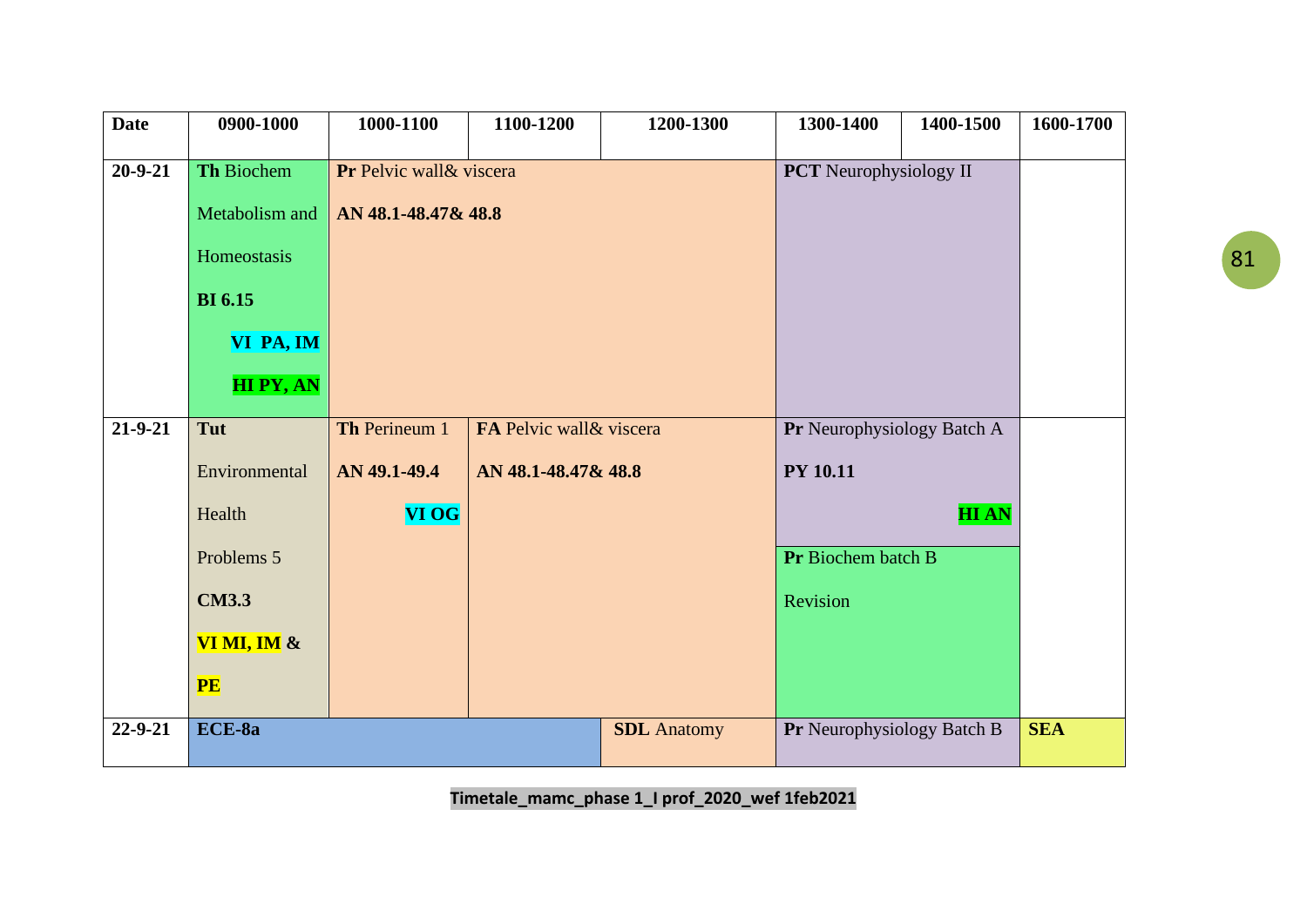|               | <b>Batch A- Anatomy</b>      |                   |               | <b>Compensatory</b>    | <b>PY 10.11</b>                   |            |
|---------------|------------------------------|-------------------|---------------|------------------------|-----------------------------------|------------|
|               | <b>Batch B- Biochemistry</b> |                   |               | <b>Class</b>           | <b>HIAN</b>                       |            |
|               | <b>Batch C- Physiology</b>   |                   |               |                        | Pr Biochem batch A                |            |
|               |                              |                   |               |                        | Revision                          |            |
| $23 - 9 - 21$ | Th Histology of              | Th Endocrine      | Th Perineum 2 | <b>Seminar</b>         | <b>Pr Batch B Perineum</b>        | <b>SEA</b> |
|               | Abdomen 5                    | Physiology        | AN 49.1-49.4  | Biochemistry           | AN 49.1-49.4                      |            |
|               | AN32.1-52.3                  | <b>PY 8.2</b>     | <b>VI OG</b>  |                        | <b>Histo Batch A Histology of</b> |            |
|               |                              |                   |               |                        | GI system                         |            |
|               |                              |                   |               |                        | AN32.1-52.3                       |            |
| $24 - 9 - 21$ | <b>Th Renal</b>              | <b>Th Biochem</b> | FA Endocrine  | <b>Tut/SDL</b> Biochem | <b>Pr Batch B Perineum</b>        |            |
|               | Physiology                   | Metabolism and    | Physiology    | Metabolism and         | AN 49.1-49.4                      |            |
|               | <b>PY 7.2</b>                | Homeostasis       | PY 8.1 & 8.2  | Homeostasis            | <b>Histo Batch A Histology of</b> |            |
|               |                              | <b>BI</b> 6.15    |               | <b>BI</b> 6.13         | GI system                         |            |
|               |                              | VI PA, IM         |               |                        | AN32.1-52.3                       |            |
|               |                              | <b>HIPY, AN</b>   |               |                        |                                   |            |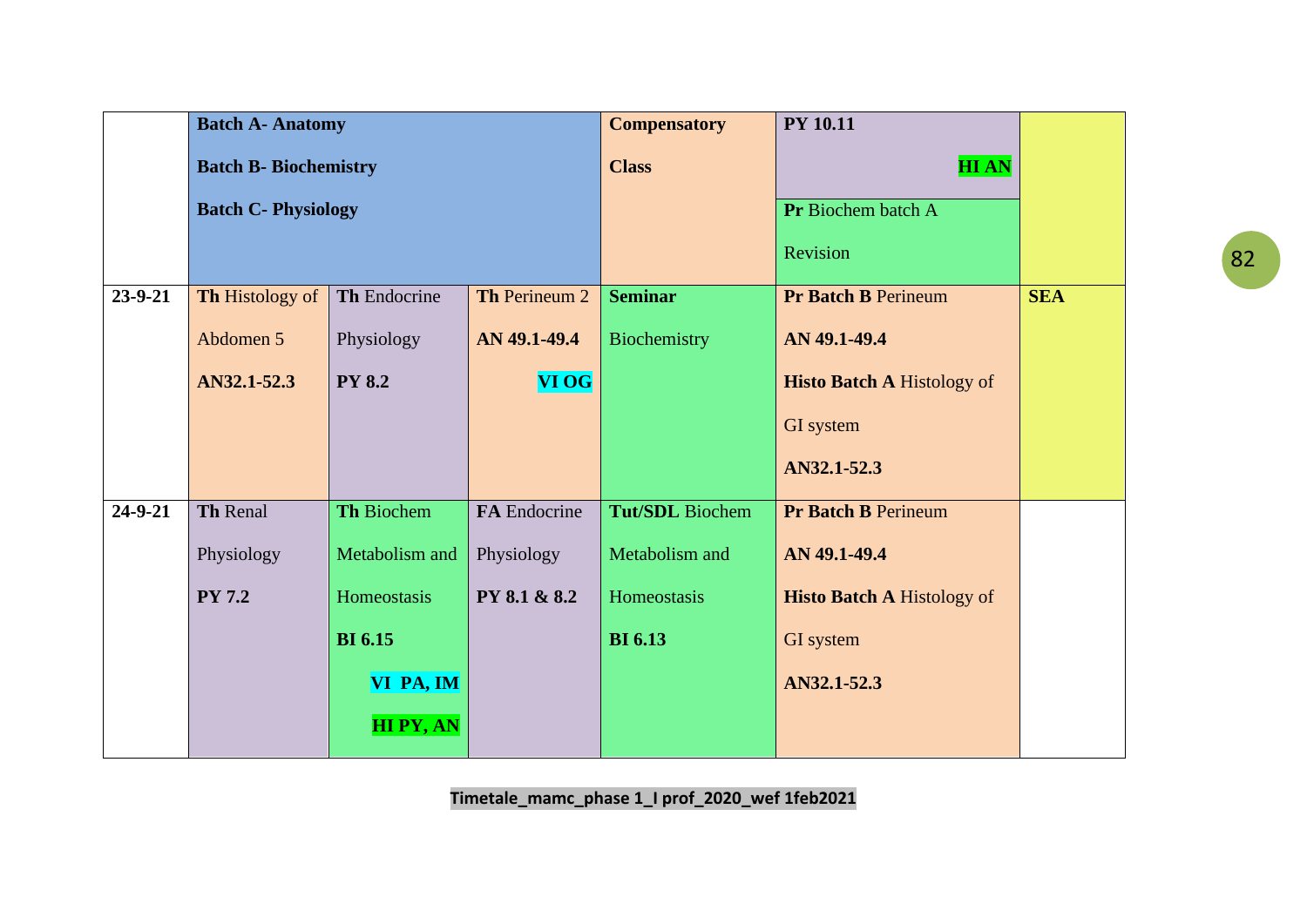| $25 - 9 - 21$ | <b>Th Embryology</b> | <b>Th</b> Endocrine | <b>Th Renal</b> | <b>SDL</b> Perineum 3 | <b>Quiz</b> Neurophysiology II |  |
|---------------|----------------------|---------------------|-----------------|-----------------------|--------------------------------|--|
|               | of abdomen 7         | Physiology          | Physiology      | AN 49.1-49.4          |                                |  |
|               | AN 52.4-52.8         | <b>PY 8.2</b>       | <b>PY 7.3</b>   | VI OG                 |                                |  |
|               | <b>VI SU</b>         |                     |                 |                       |                                |  |

| <b>Date</b>   | 0900-1000         | 1000-1100     | 1100-1200          | 1200-1300          | 1300-1400                         | 1400-1500 | 1600-1700 |
|---------------|-------------------|---------------|--------------------|--------------------|-----------------------------------|-----------|-----------|
|               |                   |               |                    |                    |                                   |           |           |
| $27 - 9 - 21$ | <b>Th Biochem</b> | Th Perineum 4 | <b>Pr</b> Perineum |                    | <b>PCT CVS</b>                    |           |           |
|               | Metabolism and    | AN 49.1-49.4  | AN 49.1-49.4       |                    |                                   |           |           |
|               | Homeostasis       | <b>VI OG</b>  |                    |                    |                                   |           |           |
|               | <b>BI</b> 6.7     |               |                    |                    |                                   |           |           |
|               | <b>VI IM</b>      |               |                    |                    |                                   |           |           |
|               | <b>HIPY</b>       |               |                    |                    |                                   |           |           |
| 28-9-21       | Tut               | Pr Perineum   |                    | <b>FA</b> Perineum | <b>Pr</b> Neurophysiology Batch A |           |           |
|               | Environmental     | AN 49.1-49.4  |                    | AN 49.1-49.4       | <b>PY 10.11</b>                   |           |           |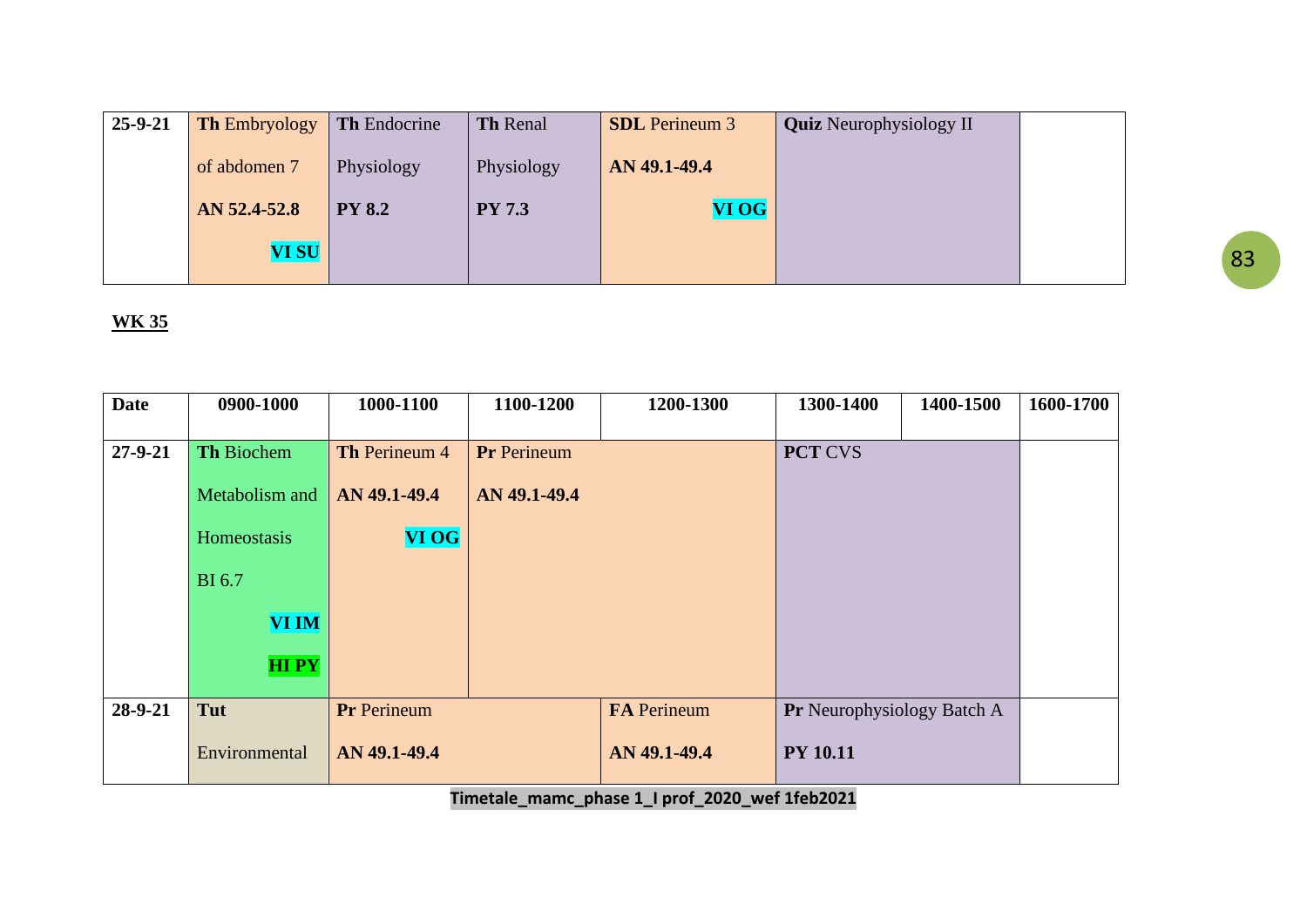|         | Health                      |  |                      | <b>HIAN</b>                |            |
|---------|-----------------------------|--|----------------------|----------------------------|------------|
|         | Problems 6                  |  |                      | Pr Biochem batch B         |            |
|         | CM 3.3, 8.1                 |  |                      | Analysis of Abnormal       |            |
|         | VI MI, IM &                 |  |                      | constituents of Urine      |            |
|         | <b>PE</b>                   |  |                      | BI 11.4, 11.20             |            |
|         |                             |  |                      | <b>VI IM</b>               |            |
|         |                             |  |                      | <b>HIPY</b>                |            |
| 29-9-21 | $ECE-8b$                    |  | <b>SDL</b> Sectional | Pr Neurophysiology Batch B | <b>SEA</b> |
|         | <b>Batch A- Physiology</b>  |  | Anatomy              | <b>PY 10.11</b>            |            |
|         | <b>Batch B- Anatomy</b>     |  | AN 51.1-51.2         | <b>HIAN</b>                |            |
|         | <b>Batch C-Biochemistry</b> |  | <b>VI RD</b>         | Pr Biochem batch A         |            |
|         |                             |  |                      | Analysis of Abnormal       |            |
|         |                             |  |                      | constituents of Urine      |            |
|         |                             |  |                      | <b>BI</b> 11.4, 1120       |            |
|         |                             |  |                      | <b>VI IM</b>               |            |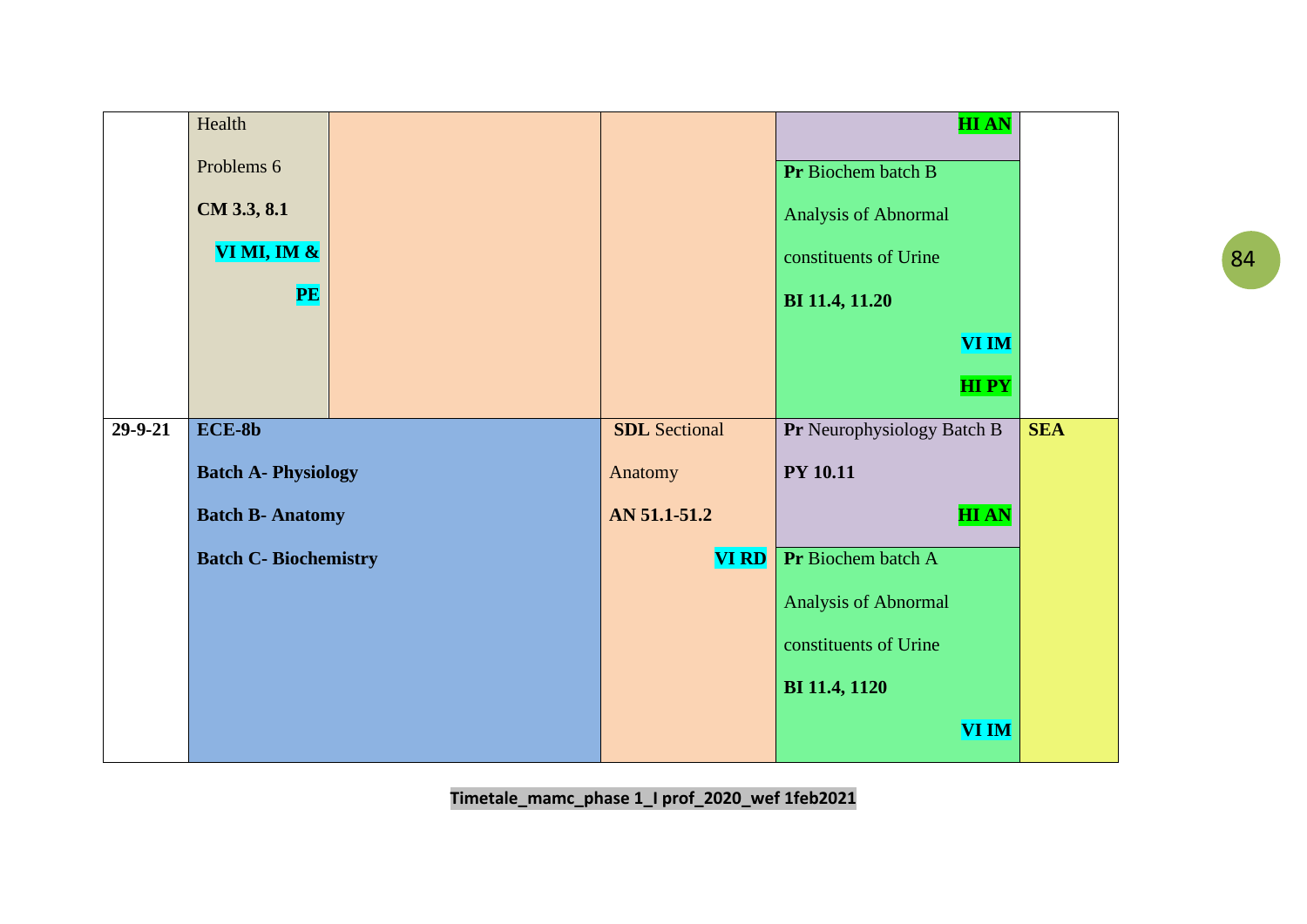|               |                        |                        |              |                | <b>HIPY</b>                        |            |  |  |  |  |
|---------------|------------------------|------------------------|--------------|----------------|------------------------------------|------------|--|--|--|--|
| $30 - 9 - 21$ | <b>Th Histology of</b> | Th Endocrine           | <b>Demo</b>  | <b>Seminar</b> | <b>Pr Batch B Vertebral column</b> | <b>SEA</b> |  |  |  |  |
|               | Abdomen 6              | Physiology PY          | Vertebral    | Biochemistry   | & Sectional Anatomy                |            |  |  |  |  |
|               | AN32.1-52.3            | 8.2                    | column       |                | AN 50.1-50.3& 51.1-51.2            |            |  |  |  |  |
|               |                        |                        | AN 50.1-50.3 |                | <b>Histo Batch A Histology of</b>  |            |  |  |  |  |
|               |                        |                        | <b>VI IM</b> |                | GI system                          |            |  |  |  |  |
|               |                        |                        |              |                | AN32.1-52.3                        |            |  |  |  |  |
| $1 - 10 - 21$ |                        | <b>Summer Vacation</b> |              |                |                                    |            |  |  |  |  |
| $2 - 10 - 21$ |                        |                        |              |                |                                    |            |  |  |  |  |
|               |                        |                        |              |                |                                    |            |  |  |  |  |

| <b>Date</b>   | 0900-1000 | 1000-1100 | 100-1200 | 1200-1300              | 1300-1400 | 1400-1500 | 1600-1700 |
|---------------|-----------|-----------|----------|------------------------|-----------|-----------|-----------|
| $4 - 10 - 21$ |           |           |          | <b>Summer Vacation</b> |           |           |           |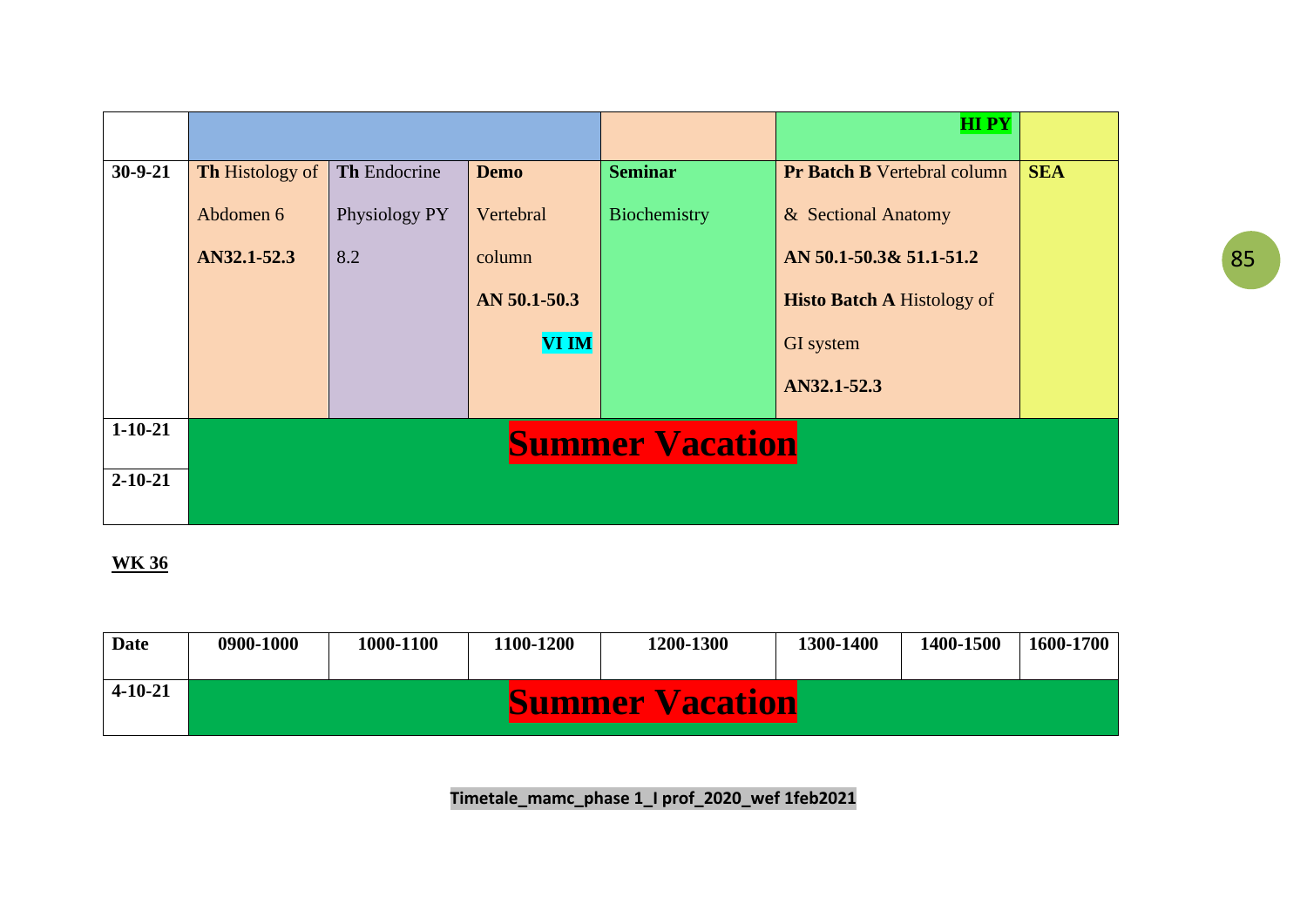| $5 - 10 - 21$ |                 |                   |                 |                         |                                    |            |
|---------------|-----------------|-------------------|-----------------|-------------------------|------------------------------------|------------|
| $6 - 10 - 21$ |                 |                   |                 |                         |                                    |            |
| $7 - 10 - 21$ |                 |                   |                 |                         |                                    |            |
| $8-10-21$     | <b>Th Renal</b> | <b>Th Biochem</b> | <b>FA</b> Renal | <b>Tut/SDL</b> Biochem  | <b>Pr Batch B Vertebral column</b> | <b>SEA</b> |
|               | Physiology      | Metabolism and    | Physiology      | <b>BI</b> 6.15          | & Sectional Anatomy                |            |
|               | <b>PY 7.3</b>   | Homeostasis of    | $PY 7.1 - 7.3$  |                         | AN 50.1-50.3& 51.1-51.2            |            |
|               |                 | Biochemistry      |                 |                         | <b>Histo Batch A Histology of</b>  |            |
|               |                 | lab tests         |                 |                         | GI system                          |            |
|               |                 | <b>BI</b>         |                 |                         | AN32.1-52.3                        |            |
|               |                 | 6.8, 11.6, 11.20  |                 |                         |                                    |            |
|               |                 | <b>VI IM</b>      |                 |                         |                                    |            |
| $9 - 10 - 21$ | Th Embryology   | Th Endocrine      | <b>Th Renal</b> | <b>Demo</b> Osteology 1 |                                    | <b>SEA</b> |
|               | of abdomen 8    | Physiology        | Physiology      | AN53.1-53.3             |                                    |            |
|               | AN 52.4-52.8    | <b>PY 8.2</b>     | <b>PY 7.4</b>   | VI OG                   |                                    |            |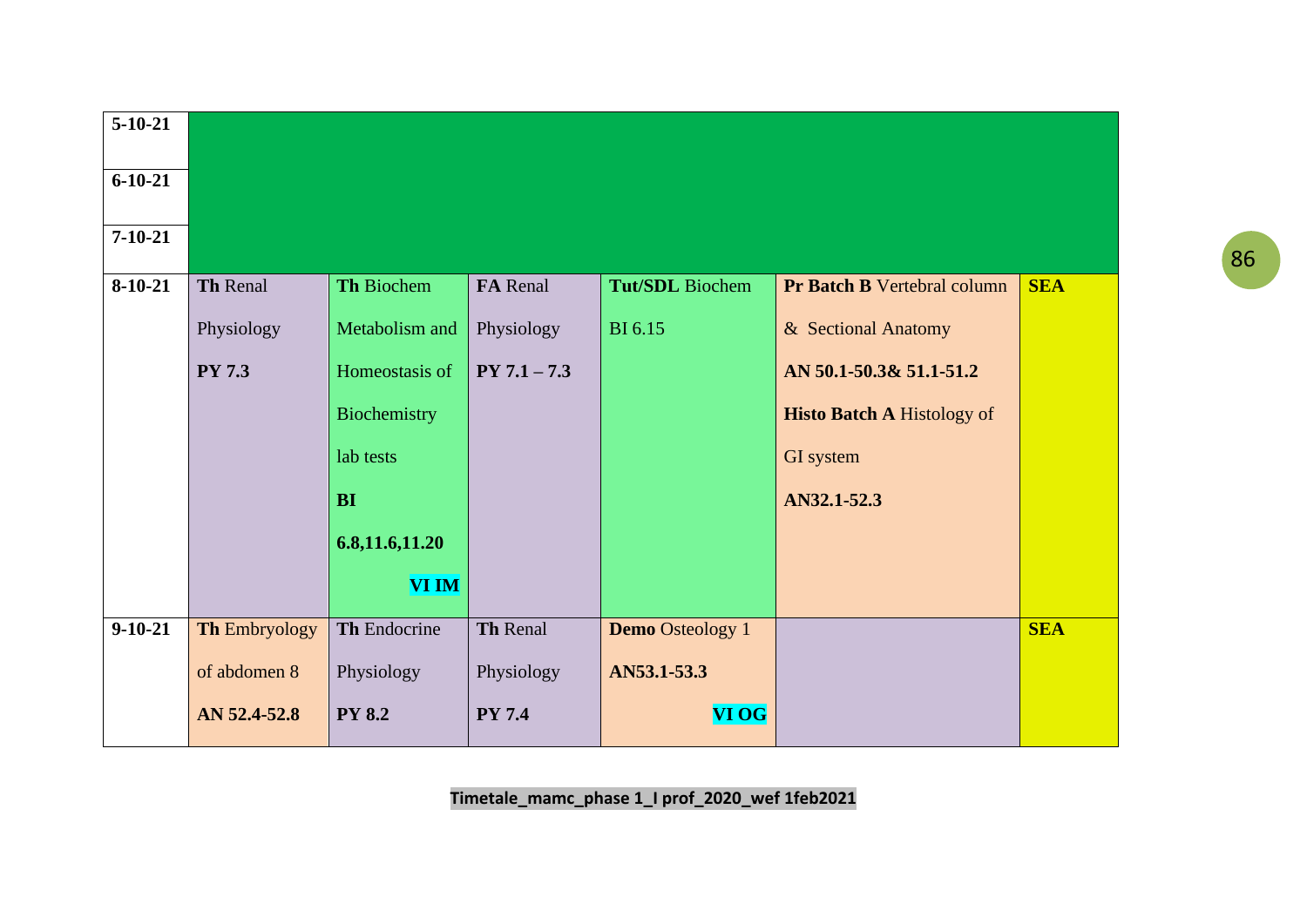| المستحر المسا |  |  |  |
|---------------|--|--|--|
|               |  |  |  |

| <b>Date</b>    | 0900-1000             | 1000-1100                      | 1100-1200                     | 1200-1300    | 1300-1400                         | 1400-1500   | 1600-1700 |
|----------------|-----------------------|--------------------------------|-------------------------------|--------------|-----------------------------------|-------------|-----------|
|                |                       |                                |                               |              |                                   |             |           |
| $11 - 10 - 21$ | <b>Th Biochem</b>     | <b>Demo</b>                    | <b>Demo-Pr Radiodiagnosis</b> |              | Pr NMP                            |             |           |
|                | Metabolism and        | <b>Osteology 2</b>             | AN 54.1-54.3                  |              | <b>PY 3.18</b>                    |             |           |
|                | Homeostasis           | AN53.1-53.3                    |                               | <b>VI RD</b> |                                   |             |           |
|                | <b>BI</b> 6.14        | <b>VI OG</b>                   |                               |              |                                   |             |           |
|                | VI PA, IM             |                                |                               |              |                                   |             |           |
|                | <b>HIPY, AN</b>       |                                |                               |              |                                   |             |           |
| $12 - 10 - 21$ | <b>SDL</b>            | <b>Demo-Pr</b> Surface marking |                               |              | <b>Pr</b> Neurophysiology Batch A |             |           |
|                | Environmental         | AN 55.1-55.2                   |                               |              | <b>PY 10.11</b>                   |             |           |
|                | Health                |                                |                               | <b>VI SU</b> |                                   | <b>HIAN</b> |           |
|                | Problems <sub>7</sub> |                                |                               |              | <b>Pr</b> Biochem batch B         |             |           |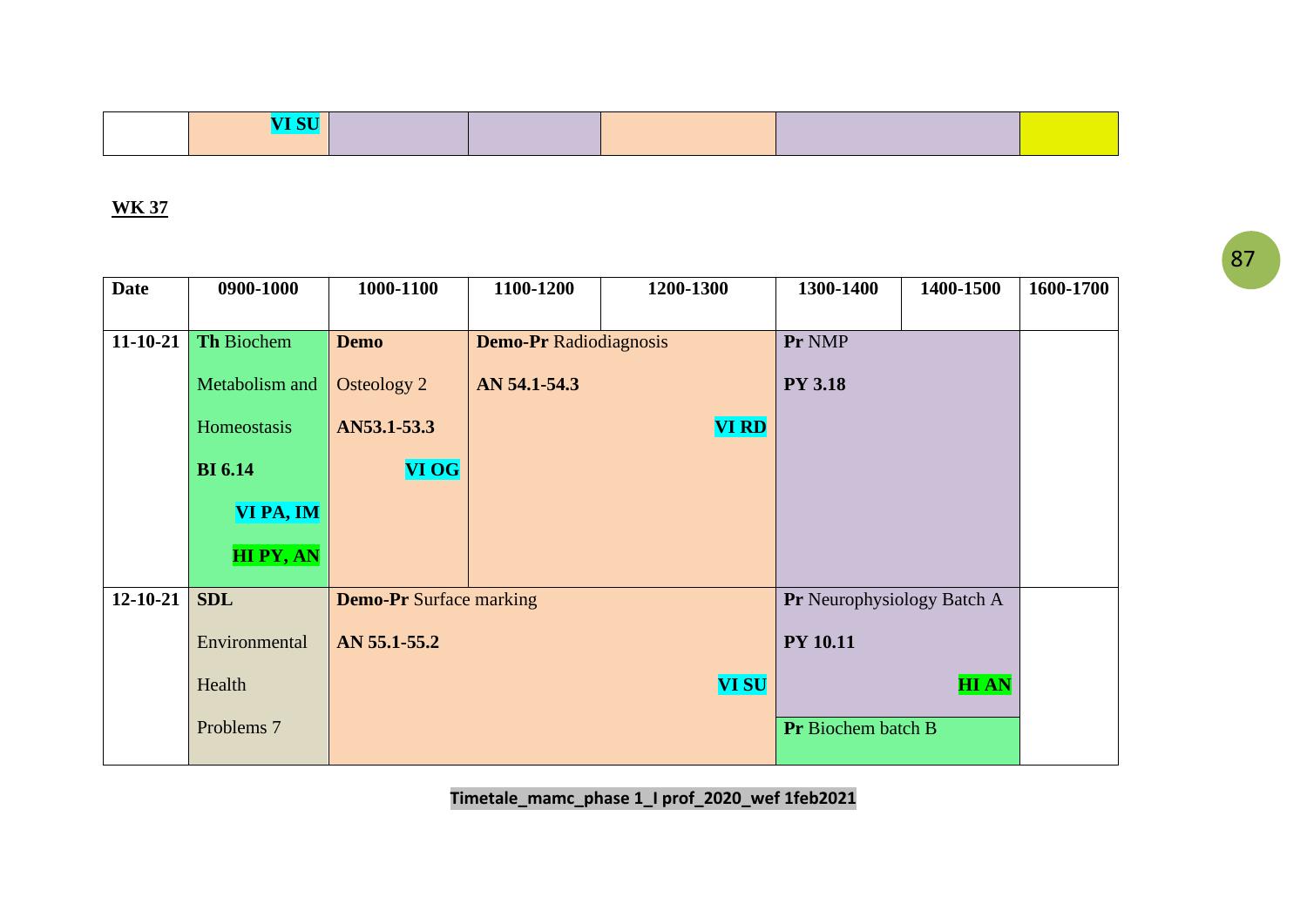|          | CM3.3, 8.1                   |  |                         | Analysis of Abnormal       |            |
|----------|------------------------------|--|-------------------------|----------------------------|------------|
|          | VI MI, IM $\&$               |  | constituents of Urine   |                            |            |
|          | PE                           |  |                         | BI 11.4, 11.20             |            |
|          |                              |  |                         | <b>VI IM</b>               |            |
|          |                              |  |                         | <b>HIPY</b>                |            |
| 13-10-21 | ECE-8c                       |  | <b>Revision Anatomy</b> | Pr Neurophysiology Batch B | <b>SEA</b> |
|          | <b>Batch A- Biochemistry</b> |  |                         | <b>PY 10.11</b>            |            |
|          | <b>Batch B- Physiology</b>   |  |                         | <b>HIAN</b>                |            |
|          | <b>Batch C- Anatomy</b>      |  |                         | Pr Biochem batch A         |            |
|          |                              |  |                         | Analysis of Abnormal       |            |
|          |                              |  |                         | constituents of Urine      |            |
|          |                              |  |                         | BI 11.4, 11.20             |            |
|          |                              |  |                         | VI IM                      |            |
|          |                              |  |                         | <b>HIPY</b>                |            |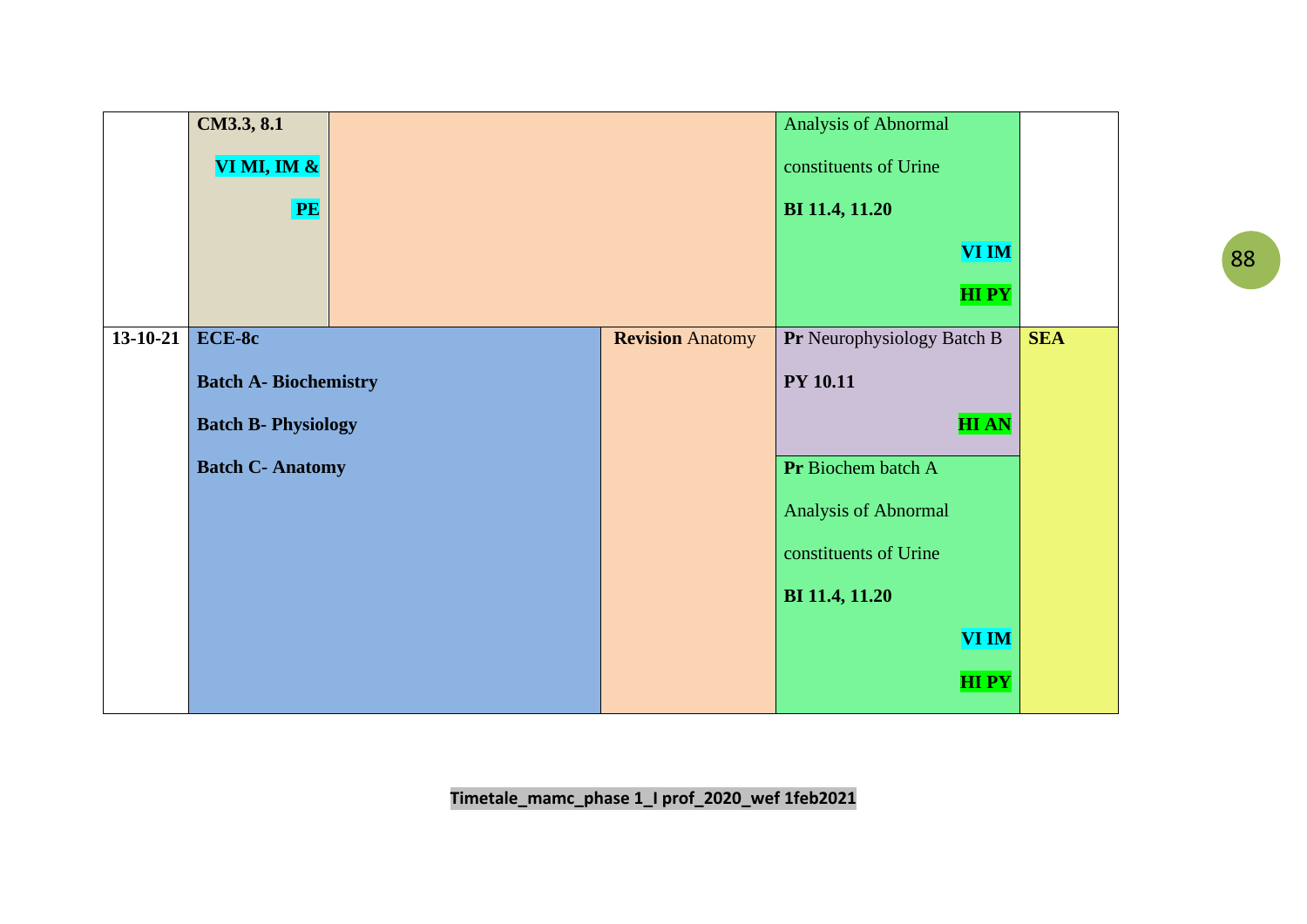| $14 - 10 - 21$ | <b>Revision</b>      | Th Endocrine   | <b>Revision Anatomy</b> |                         |                         | <b>SEA</b> |
|----------------|----------------------|----------------|-------------------------|-------------------------|-------------------------|------------|
|                | Anatomy              | Physiology     |                         |                         |                         |            |
|                |                      | <b>PY 8.2</b>  |                         |                         |                         |            |
| 15-10-21       | Th Renal             | Th Biochem     | FA Endocrine            | Tut/SDL Biochem         | <b>Revision Anatomy</b> |            |
|                | Physiology           | Molecular      | Physiology              | Metabolism and          |                         |            |
|                | <b>PY 7.5</b>        | <b>Biology</b> | <b>PY 8.2</b>           | Homeostasis             |                         |            |
|                |                      | <b>BI</b> 7.1  |                         | <b>BI</b> 6.8           |                         |            |
|                |                      |                |                         |                         |                         |            |
| $16 - 10 - 21$ | <b>Th Embryology</b> | Th Endocrine   | Th Renal                | <b>Demo</b> Osteology 1 | <b>Quiz CVS</b>         |            |
|                | of abdomen 8         | Physiology     | Physiology              | AN53.1-53.3             |                         |            |
|                | AN 52.4-52.8         | <b>PY 8.2</b>  | <b>PY 7.4</b>           | <b>VI OG</b>            |                         |            |
|                | <b>VI SU</b>         |                |                         |                         |                         |            |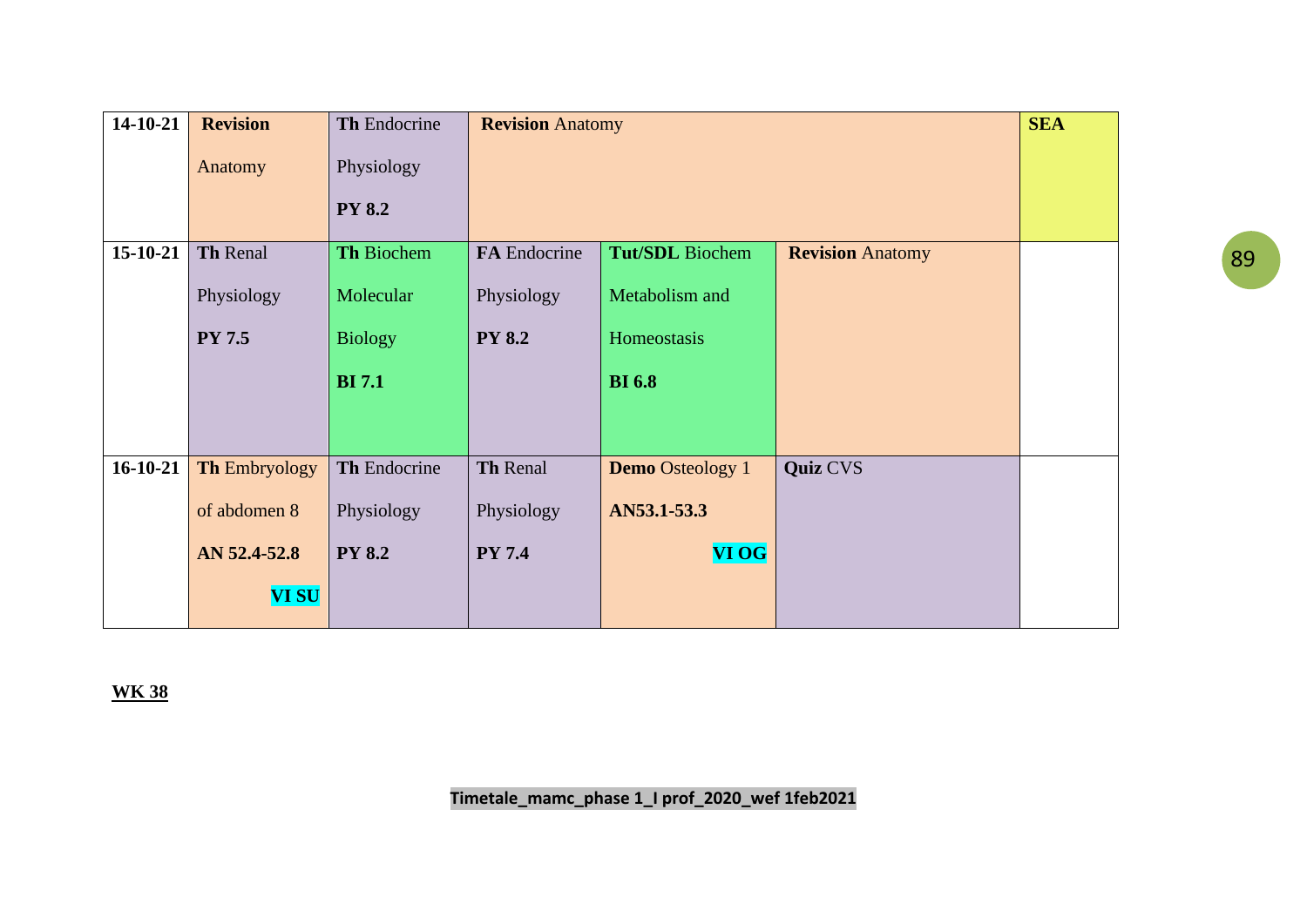| <b>Date</b>    | 0900-1000               | 1000-1100            | 1100-1200                             | 1200-1300              | 1300-1400                  | 1400-1500   | 1600-1700  |
|----------------|-------------------------|----------------------|---------------------------------------|------------------------|----------------------------|-------------|------------|
| 18-10-21       | Th Biochem              | <b>Demo</b> Features | <b>Demo-Pr</b> Features of individual |                        | Pr NMP                     |             |            |
|                |                         |                      |                                       |                        |                            |             |            |
|                | Molecular               | of individual        | bones (Lower limb) 2                  |                        | <b>PY 3.18</b>             |             |            |
|                | <b>Biology</b>          | bones (Lower         | AN 14.1-14.4                          |                        |                            |             |            |
|                | <b>BI</b> 7.2           | limb) 1              |                                       | <b>VI FM</b>           |                            |             |            |
|                |                         | AN 14.1-14.4         |                                       |                        |                            |             |            |
|                |                         | <b>VI FM</b>         |                                       |                        |                            |             |            |
| 19-10-21       | <b>Th</b>               | Th Front&            | <b>Demo-Pr</b> Features of individual |                        | Pr Neurophysiology Batch A |             |            |
|                | Mental Health 1         | Medial side of       | bones (Lower limb) 3                  |                        | PY 10.11                   |             |            |
|                | <b>CM 15.1</b>          | thigh 1              | AN 14.1-14.4                          |                        |                            | <b>HIAN</b> |            |
|                | <b>VIPS</b>             | AN 15.1-15.5         |                                       | <b>VI FM</b>           | Pr Biochem batch B         |             |            |
|                |                         | <b>VI SU</b>         |                                       |                        | <b>ABG</b> Analyzer        |             |            |
|                |                         |                      |                                       |                        | <b>BI</b> 11.16            |             |            |
| $20 - 10 - 21$ | ECE-9a                  |                      |                                       | <b>SDL</b> Features of | Pr Neurophysiology Batch B |             | <b>SEA</b> |
|                | <b>Batch A- Anatomy</b> |                      |                                       | individual bones       | <b>PY 10.11</b>            |             |            |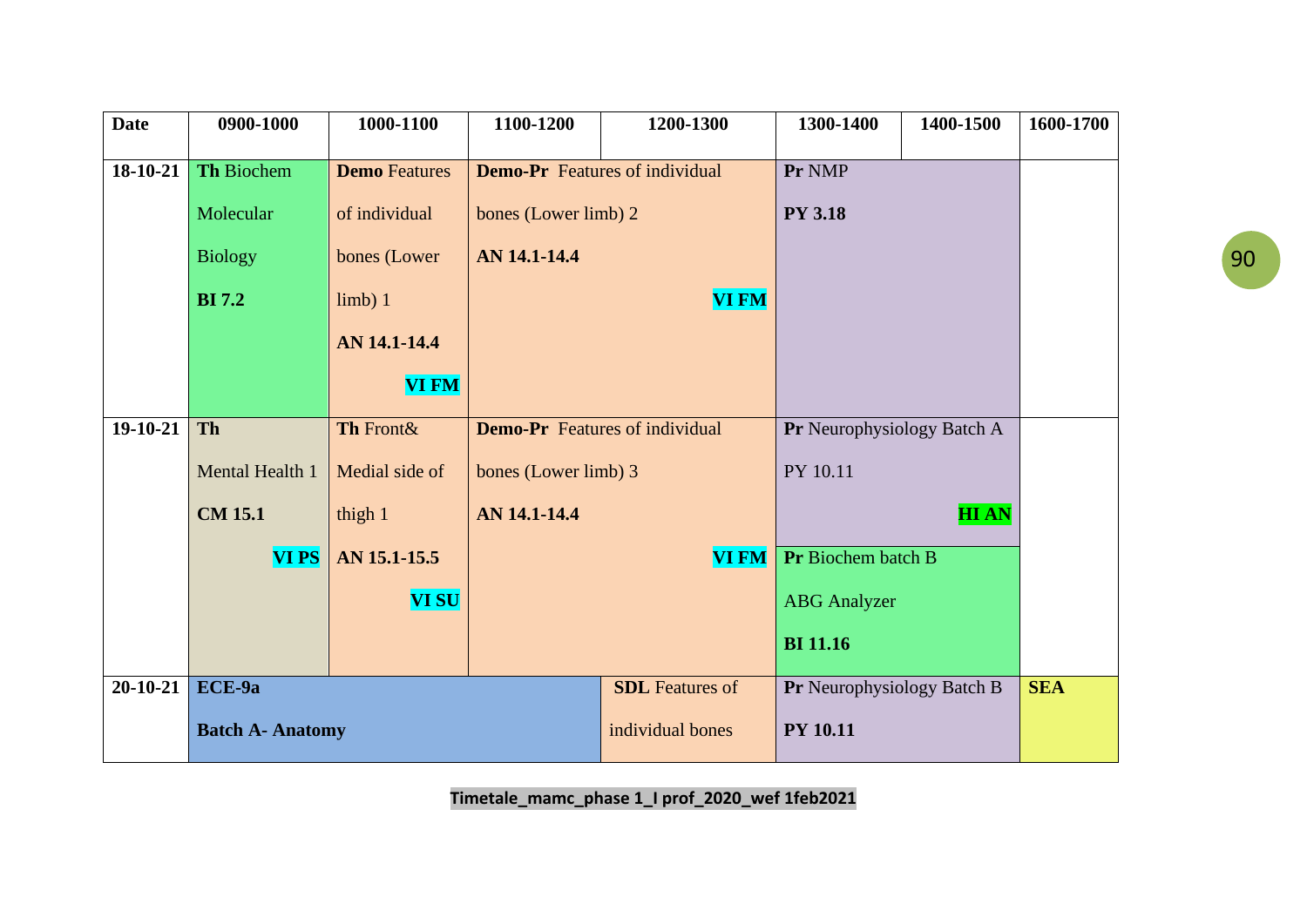|                | <b>Batch B- Biochemistry</b> |                |                      | (Lower limb) 4           | <b>HIAN</b>              |            |
|----------------|------------------------------|----------------|----------------------|--------------------------|--------------------------|------------|
|                | <b>Batch C- Physiology</b>   |                |                      | AN 14.1-14.4             | Pr Biochem batch A       |            |
|                |                              |                |                      | <b>VI FM</b>             | <b>ABG</b> Analyzer      |            |
|                |                              |                |                      |                          | <b>BI</b> 11.16          |            |
| $21 - 10 - 21$ | Th Front&                    | Th Endocrine   | <b>Demo</b> Features | <b>Seminar</b>           | Pr Front& Medial side of | <b>SEA</b> |
|                | Medial side of               | Physiology     | of individual        | Biochemistry             | thigh                    |            |
|                | thigh $2$                    | <b>PY 8.2</b>  | bones (Lower         |                          | AN 15.1-15.5             |            |
|                | AN 15.1-15.5                 |                | limb) 5              |                          |                          |            |
|                | <b>VI SU</b>                 |                | AN 14.1-14.4         |                          |                          |            |
|                |                              |                | <b>VI FM</b>         |                          |                          |            |
| 22-10-21       | Th Renal                     | Th Biochem     | FA Renal             | Tut/SDL Biochem          | Pr Front& Medial side of |            |
|                | Physiology                   | Molecular      | Physiology           | <b>Molecular Biology</b> | thigh                    |            |
|                | <b>PY 7.6</b>                | <b>Biology</b> | $PY 7.3 - 7.6$       | <b>BI</b> 7.2            | AN 15.1-15.5             |            |
|                |                              | <b>BI</b> 7.3  |                      |                          |                          |            |
|                |                              | <b>VIPE</b>    |                      |                          |                          |            |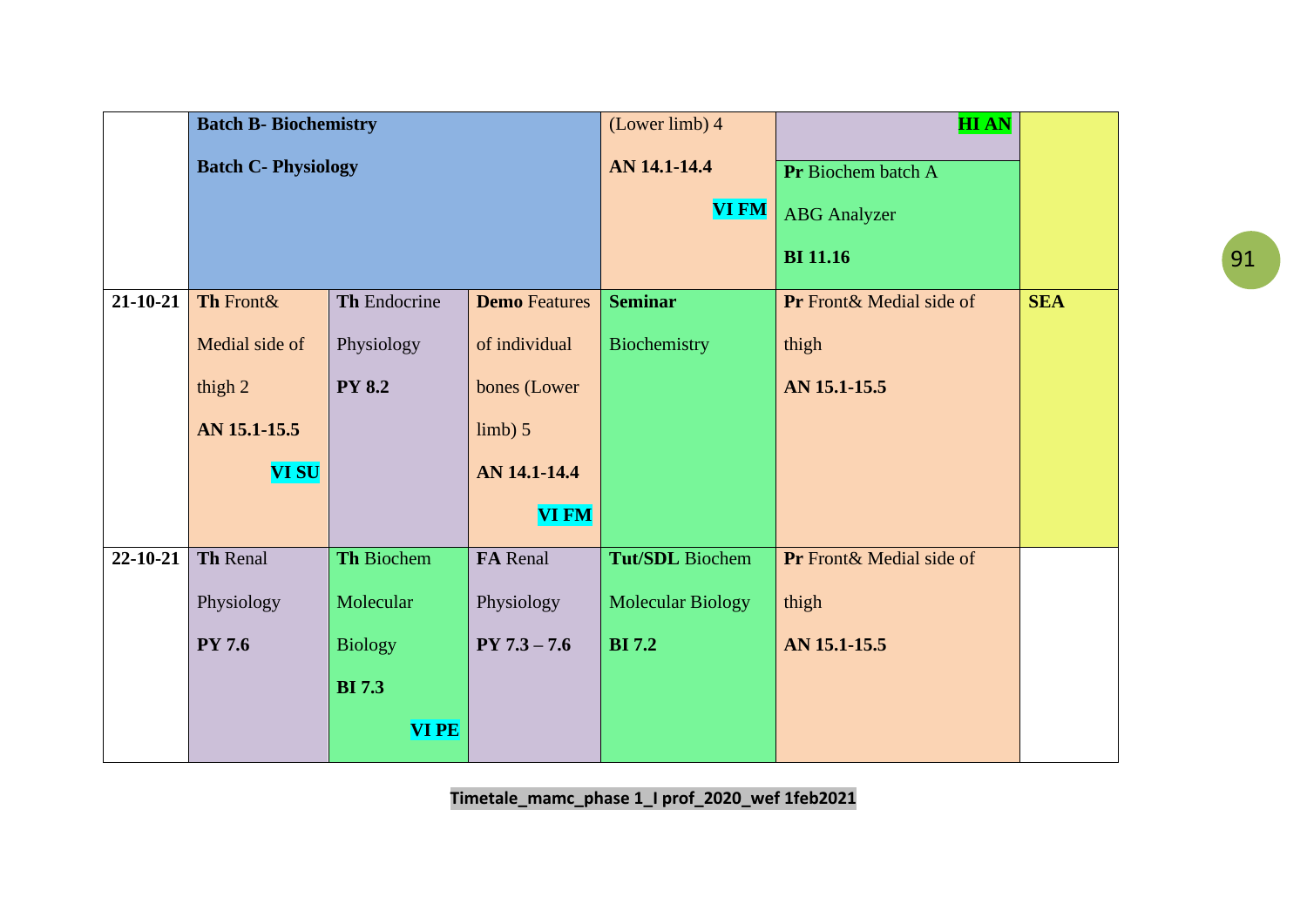| $23-10-21$ Th |                    | <b>Th</b> Endocrine | <b>Th Renal</b> | <b>Th Front &amp; Medial</b> | <b>SDL</b> Integrated Physiology |  |
|---------------|--------------------|---------------------|-----------------|------------------------------|----------------------------------|--|
|               | <b>Chromosomes</b> | Physiology          | Physiology      | side of thigh 3              | $PY 11.5 - 11.7$                 |  |
|               | AN 73.1-73.3       | <b>PY 8.2</b>       | <b>PY 7.7</b>   | AN 15.1-15.5                 | <b>VIPE</b>                      |  |
|               |                    |                     | <b>VI IM</b>    | <b>VI SU</b>                 |                                  |  |

| Date       | 0900-1000       | 1000-1100                     | 1100-1200 | 1200-1300                                                      | 1300-1400                         | 1400-1500   | 1600-1700 |
|------------|-----------------|-------------------------------|-----------|----------------------------------------------------------------|-----------------------------------|-------------|-----------|
|            |                 |                               |           |                                                                |                                   |             |           |
| $25-10-21$ | Th Biochem      |                               |           | <b>Pr-Revisio</b> Front & Medial side of thigh & Features of   | Pr NMP                            |             |           |
|            | Molecular       | individual bones (Lower limb) |           |                                                                | <b>PY 3.18</b>                    |             |           |
|            | <b>Biology</b>  | AN 15.1-15.5& AN 14.1-14.4    |           |                                                                |                                   |             |           |
|            | <b>BI</b> 7.1   |                               |           |                                                                |                                   |             |           |
| $26-10-21$ | <b>Th</b>       |                               |           | <b>FA</b> Front& Medial side of thigh & Features of individual | <b>Pr</b> Neurophysiology Batch A |             |           |
|            | Mental health 2 | bones (Lower limb)            |           |                                                                | <b>PY 10.11</b>                   |             |           |
|            | <b>CM 15.2</b>  | AN 15.1-15.5& AN 14.1-14.4    |           |                                                                |                                   | <b>HIAN</b> |           |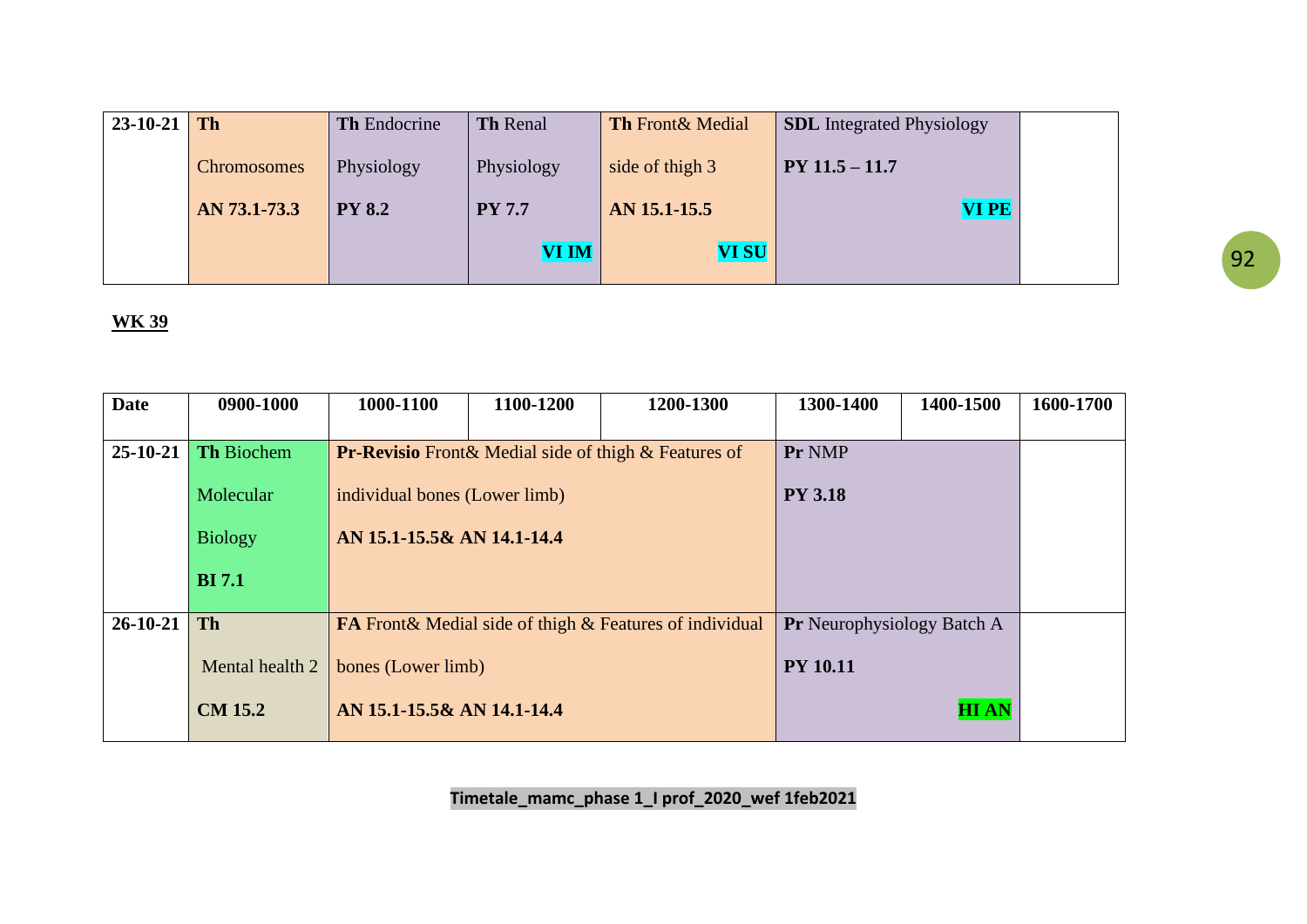|          | <b>VIPS</b>                  |                   |                 |                        | Pr Biochem batch B         |            |
|----------|------------------------------|-------------------|-----------------|------------------------|----------------------------|------------|
|          |                              |                   |                 |                        | <b>ABG</b> Analyzer        |            |
|          |                              |                   |                 |                        | <b>BI</b> 11.16            |            |
| 27-10-21 | ECE-9b                       |                   |                 | <b>SDL</b> Anatomy     | Pr Neurophysiology Batch B | <b>SEA</b> |
|          | <b>Batch A- Physiology</b>   |                   |                 |                        | <b>PY 10.11</b>            |            |
|          | <b>Batch B- Anatomy</b>      |                   |                 |                        | <b>HIAN</b>                |            |
|          | <b>Batch C- Biochemistry</b> |                   |                 |                        | Pr Biochem batch A         |            |
|          |                              |                   |                 |                        | <b>ABG</b> Analyzer        |            |
|          |                              |                   |                 |                        | <b>BI</b> 11.16            |            |
| 28-10-21 | <b>Th Gluteal</b>            | Th Endocrine      | <b>Tut/Demo</b> | <b>Seminar</b>         | <b>Pr Batch A Revision</b> | <b>SEA</b> |
|          | region& back of              | Physiology        | Anatomy         | Biochemistry           | <b>General Histology</b>   |            |
|          | thigh 1                      | <b>PY 8.2</b>     |                 |                        | <b>Pr Batch B Revision</b> |            |
|          | AN 16.1-16.6                 |                   |                 |                        | <b>Systemic Histology</b>  |            |
|          | <b>VI SU</b>                 |                   |                 |                        |                            |            |
| 29-10-21 | Th Renal                     | <b>Th Biochem</b> | FA Renal        | <b>Tut/SDL</b> Biochem | <b>Pr Batch B Revision</b> |            |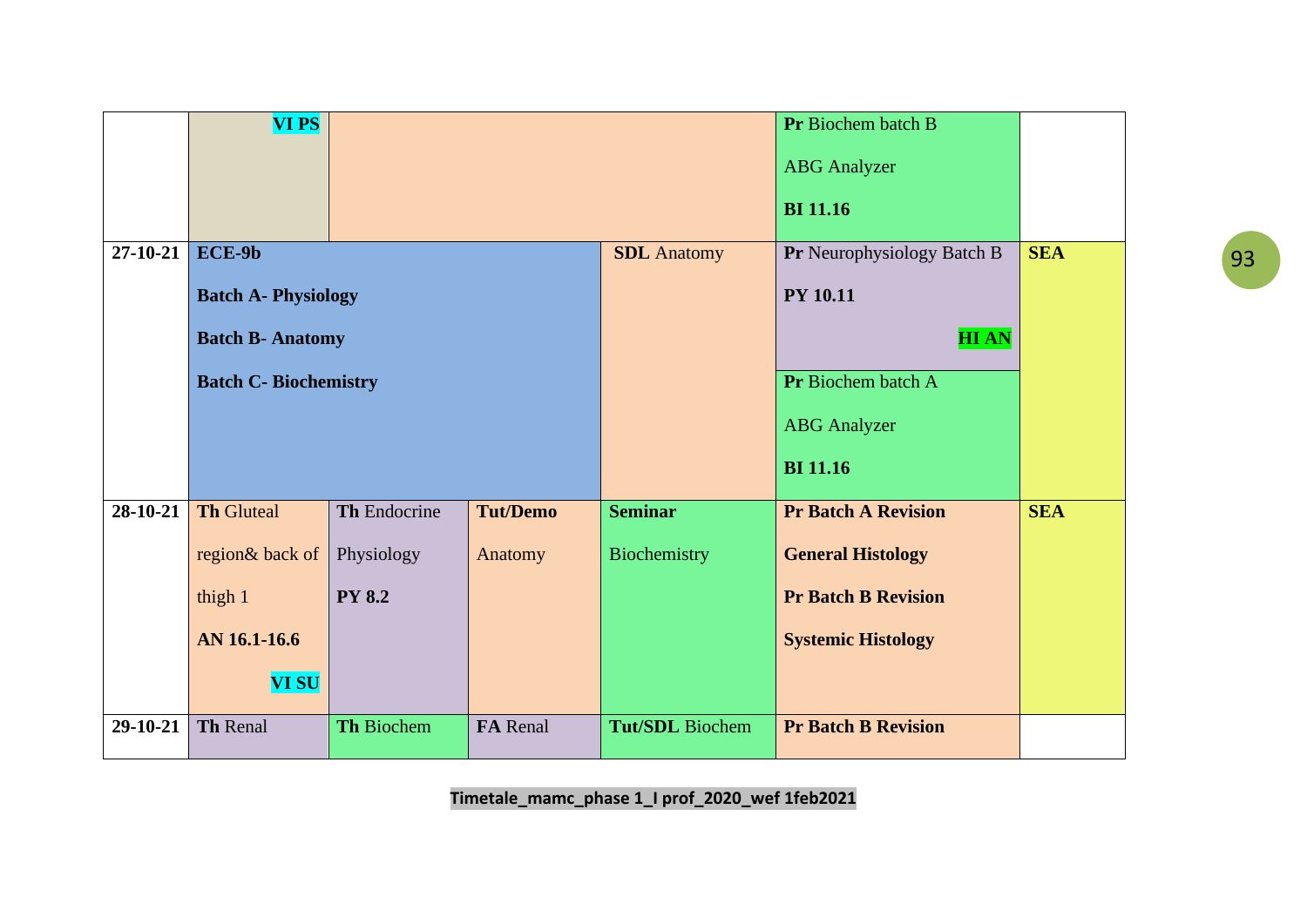|            | Physiology           | Molecular                       | Physiology    | <b>Molecular Biology</b> | <b>General Histology</b>    |  |
|------------|----------------------|---------------------------------|---------------|--------------------------|-----------------------------|--|
|            | <b>PY 7.8</b>        | <b>Biology</b><br><b>BI</b> 7.1 | PY 7.7 & 7.8  | <b>BI</b> 7.3            | <b>Pr Batch A Revision</b>  |  |
|            | <b>HI BI</b>         |                                 |               |                          | <b>Systemic Histology</b>   |  |
| $30-10-21$ | <b>Th Pattern of</b> | Th Endocrine                    | Th GI         | Th Gluteal region &      | <b>SDL</b> Renal Physiology |  |
|            | Inheritance          | Physiology                      | Physiology    | back of thigh 2          | <b>PY 7.9</b>               |  |
|            | AN 74.1-74.3         | <b>PY 8.3</b>                   | <b>PY 4.1</b> | AN 16.1-16.6             |                             |  |
|            | <b>VI IM</b>         |                                 | <b>HIAN</b>   | <b>VI SU</b>             |                             |  |
|            |                      |                                 |               |                          |                             |  |

| <b>Date</b>   | 0900-1000         | 1000-1100                            | 1100-1200                                | 1200-1300 | 1300-1400                   | 1400-1500 | 1600-1700 |
|---------------|-------------------|--------------------------------------|------------------------------------------|-----------|-----------------------------|-----------|-----------|
| $1 - 11 - 21$ | <b>Th Biochem</b> | <b>Th Gluteal</b>                    | <b>Pr</b> Gluteal region & back of thigh |           | <b>PCT</b> Renal Physiology |           |           |
|               | Molecular         | region& back of $\vert$ AN 16.1-16.6 |                                          |           |                             |           |           |
|               | <b>Biology</b>    | thigh 3                              | <b>Batch A1 Museum Visit</b>             |           |                             |           |           |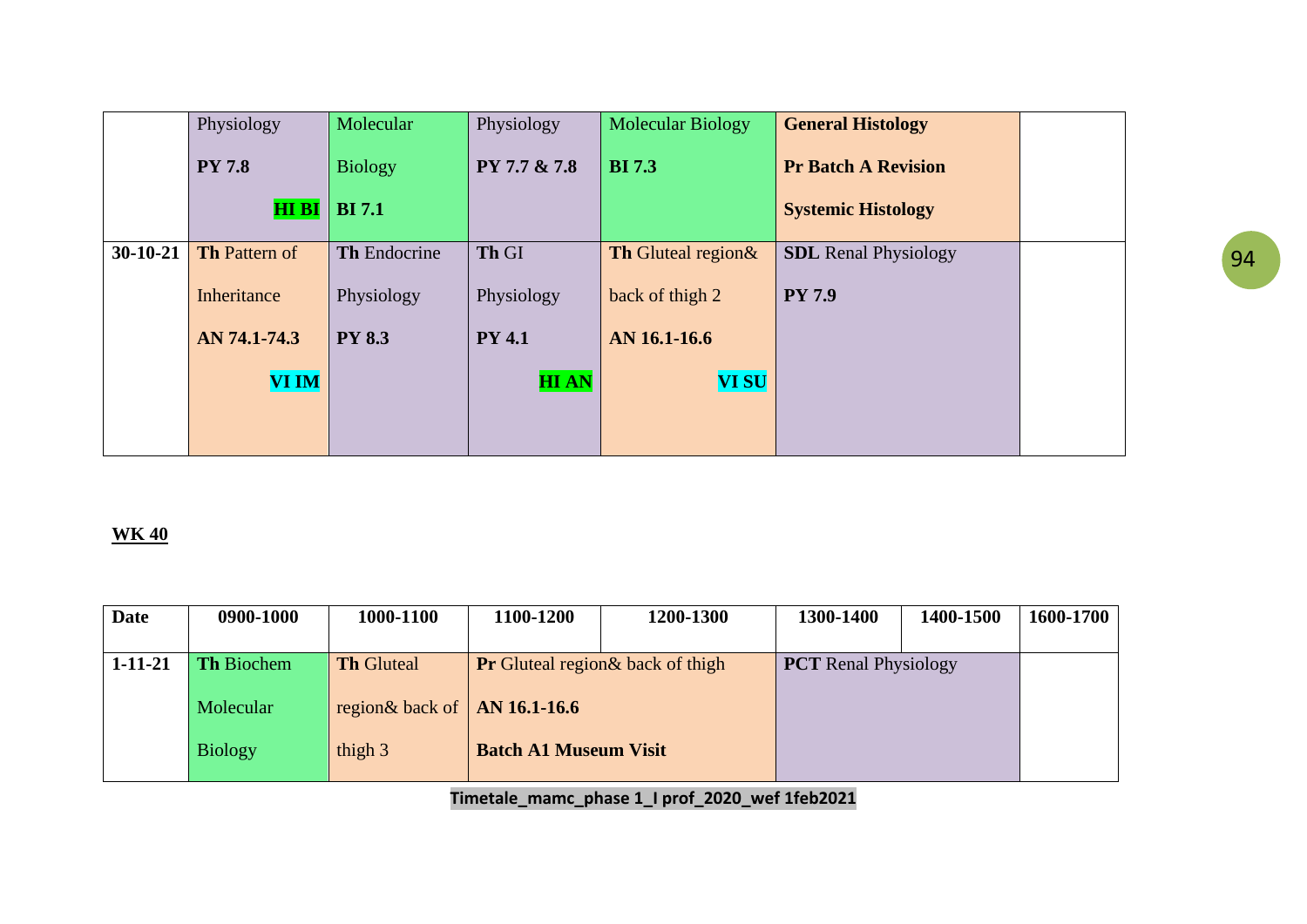|               | <b>BI</b> 7.2                | AN 16.1-16.6       |                                  |                    |                                   |            |
|---------------|------------------------------|--------------------|----------------------------------|--------------------|-----------------------------------|------------|
|               |                              | <b>VI SU</b>       |                                  |                    |                                   |            |
| $2 - 11 - 21$ | <b>Tut Mental</b>            | <b>SDL</b> Gluteal | Pr Gluteal region& back of thigh |                    | <b>Pr</b> Neurophysiology Batch A |            |
|               | Health 3                     | region& back of    | AN 16.1-16.6                     |                    | <b>PY 10.11</b>                   |            |
|               | <b>CM 15.3</b>               | thigh 4            | <b>Batch A2 Museum Visit</b>     |                    | <b>HIAN</b>                       |            |
|               | <b>VIPS</b>                  | AN 16.1-16.6       |                                  |                    | Pr Biochem batch B                |            |
|               |                              | <b>VI SU</b>       |                                  |                    | <b>CSF/Body Fluids</b>            |            |
|               |                              |                    |                                  |                    | <b>BI</b> 11.15                   |            |
| $3-11-21$     | ECE-9c                       |                    |                                  | FA Gluteal region& | Pr Neurophysiology Batch B        | <b>SEA</b> |
|               | <b>Batch A- Biochemistry</b> |                    |                                  | back of thigh      | <b>PY 10.11</b>                   |            |
|               | <b>Batch B- Physiology</b>   |                    |                                  | AN 16.1-16.6       | <b>HIAN</b>                       |            |
|               | <b>Batch C- Anatomy</b>      |                    |                                  | Pr Biochem batch A |                                   |            |
|               |                              |                    |                                  |                    | <b>CSF/Body Fluids</b>            |            |
|               |                              |                    |                                  |                    | <b>BI</b> 11.15                   |            |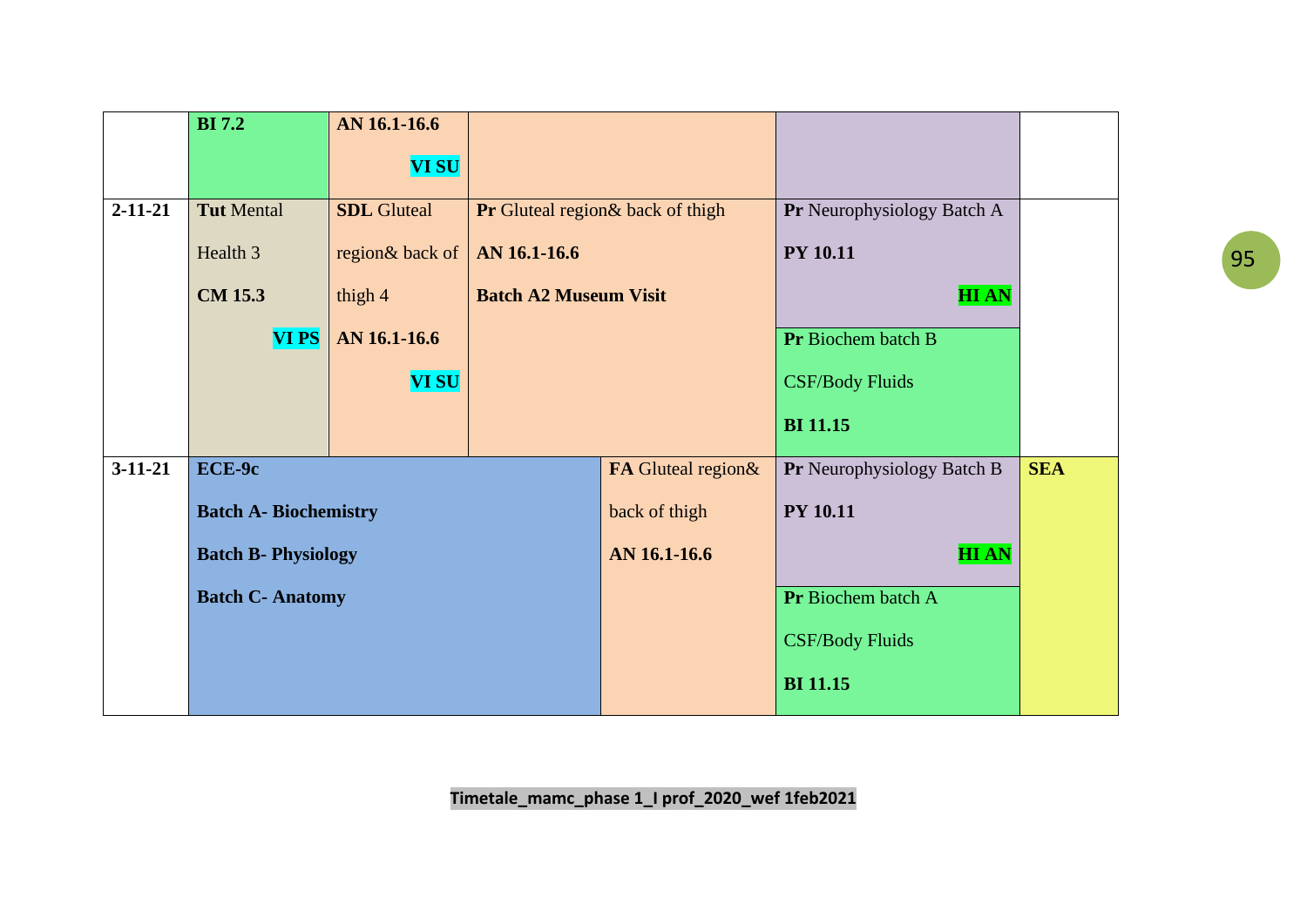| $4 - 11 - 21$ | Th Hip joint 1       | Th Endocrine   | <b>SDL</b> Hip joint | <b>Seminar Anatomy</b>   | <b>Pr</b> Gluteal region& back of | <b>SEA</b> |
|---------------|----------------------|----------------|----------------------|--------------------------|-----------------------------------|------------|
|               | AN 17.1-17.3         | Physiology     | $\overline{2}$       |                          | thigh                             |            |
|               | $VI$ OR $ $          | <b>PY 8.4</b>  | AN 17.1-17.3         |                          | AN 16.1-16.6                      |            |
|               |                      | <b>HIBI</b>    | <b>VI OR</b>         |                          | <b>Batch B1 Museum Visit</b>      |            |
| $5-11-21$     | Th GI                | Th Biochem     | FA Endocrine         | <b>Tut/SDL</b> Biochem   | Pr Gluteal region& back of        |            |
|               | Physiology           | Molecular      | Physiology           | <b>Molecular Biology</b> | thigh                             |            |
|               | <b>PY 4.2</b>        | <b>Biology</b> | PY 8.3 & 8.4         | <b>BI</b> 7.1            | AN 16.1-16.6                      |            |
|               | <b>HIBI</b>          | <b>BI</b> 7.2  |                      |                          | <b>Batch B2 Museum Visit</b>      |            |
| $6 - 11 - 21$ | Th Genetics 1        | Th Endocrine   | Th GI                | Th Knee joint,           | <b>Seminar Endocrine</b>          |            |
|               | AN 75.1&             | Physiology     | Physiology           | Aterolateral             | Physiology                        |            |
|               | 75.4-75.5            | <b>PY 8.4</b>  | <b>PY 4.2</b>        | compartment of           | <b>PY 8.2</b>                     |            |
|               | <b>VI PE&amp; SU</b> | <b>HIBI</b>    | <b>HI BI</b>         | leg& dorsum of foot      |                                   |            |
|               |                      |                |                      |                          |                                   |            |
|               |                      |                |                      | AN 18.1-18.6             |                                   |            |
|               |                      |                |                      | <b>VI OR&amp; SU</b>     |                                   |            |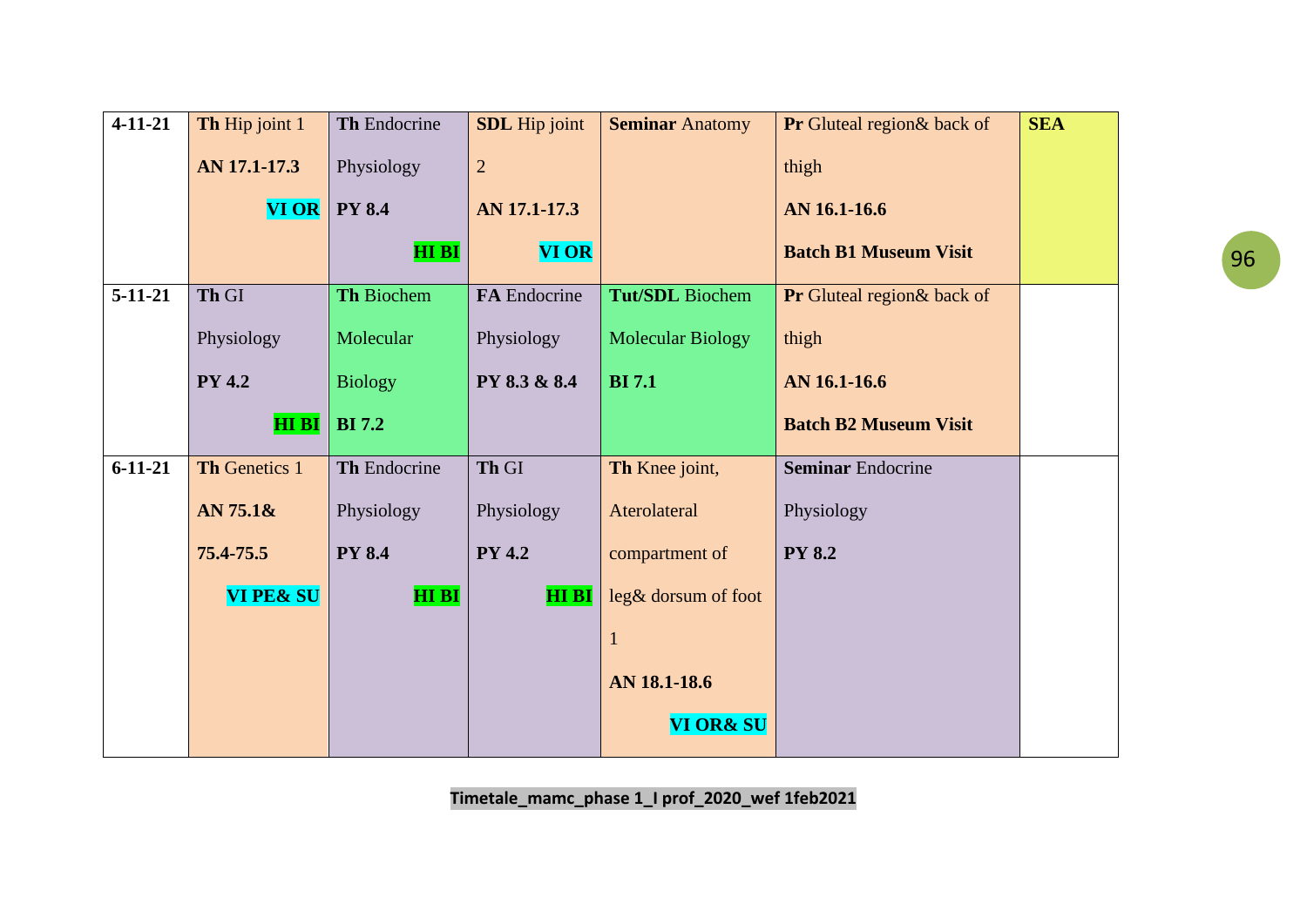| <b>Date</b> | 0900-1000      | 1000-1100            | 1100-1200                          | 1200-1300    | 1300-1400                    | 1400-1500 | 1600-1700 |
|-------------|----------------|----------------------|------------------------------------|--------------|------------------------------|-----------|-----------|
| $8-11-21$   | Th Biochem     | Pr Hip joint         |                                    | FA Hip joint | <b>Quiz Renal Physiology</b> |           |           |
|             | Molecular      | AN 17.1-17.3         |                                    | AN 17.1-17.3 |                              |           |           |
|             | <b>Biology</b> |                      |                                    |              |                              |           |           |
|             | <b>BI</b> 7.2  |                      |                                    |              |                              |           |           |
| $9-11-21$   | Tut            | Th Knee joint,       | Pr Knee joint, Aterolateral        |              | Pr Neurophysiology Batch A   |           |           |
|             | Epidemiology   | Aterolateral         | compartment of leg& dorsum of foot |              | <b>PY 10.20</b>              |           |           |
|             | of             | compartment of       | AN 18.1-18.6                       |              |                              | VI EN, OP |           |
|             | Communicable   | leg& dorsum of       |                                    |              | Pr Biochem batch B           |           |           |
|             | and Non-       | foot 2               |                                    |              | Serum Uric Acid estimation   |           |           |
|             | Communicable   | AN 18.1-18.6         |                                    |              | <b>BI</b> 11.21              |           |           |
|             | Diseases 5     | <b>VI OR&amp; SU</b> |                                    |              |                              |           |           |
|             | <b>CM 8.2</b>  |                      |                                    |              |                              |           |           |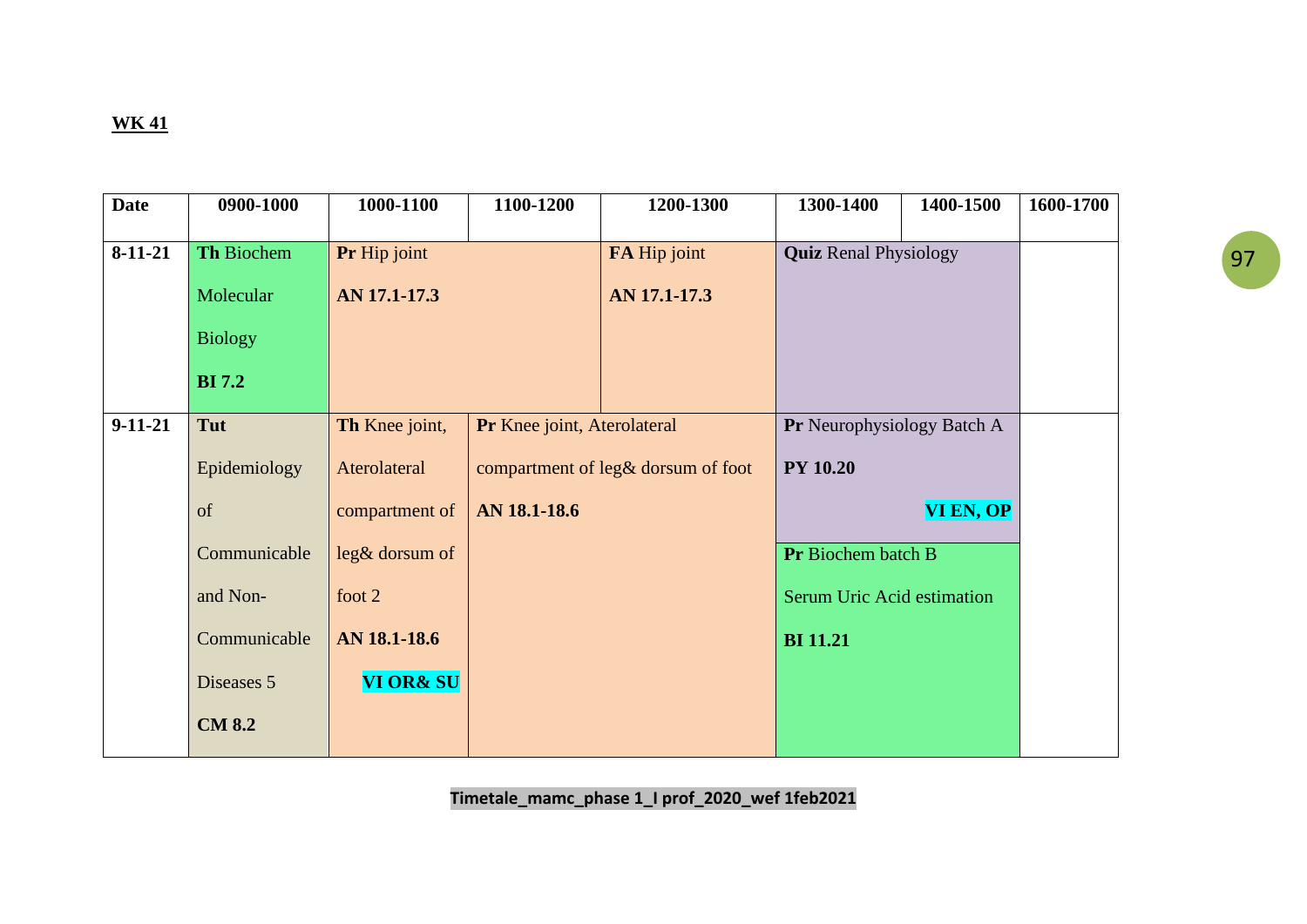|                | <b>VI IM</b>                 |                   |                             |                                    |                             |            |
|----------------|------------------------------|-------------------|-----------------------------|------------------------------------|-----------------------------|------------|
| $10-11-21$     | $ECE-10a$                    |                   |                             | SDL Knee joint,                    | Pr Neurophysiology Batch B  | <b>SEA</b> |
|                | <b>Batch A- Anatomy</b>      |                   |                             | Aterolateral                       | <b>PY 10.20</b>             |            |
|                | <b>Batch B- Biochemistry</b> |                   |                             | compartment of                     | VI EN, OP                   |            |
|                | <b>Batch C- Physiology</b>   |                   |                             | leg& dorsum of foot                | Pr Biochem batch A          |            |
|                |                              |                   |                             | $\overline{3}$                     | Serum Uric Acid estimation  |            |
|                |                              |                   |                             | AN 18.1-18.6                       | <b>BI</b> 11.21             |            |
|                |                              |                   |                             | <b>VI OR&amp; SU</b>               |                             |            |
| $11 - 11 - 21$ | <b>Th Anatomy</b>            | Th Endocrine      | Pr Knee joint, Aterolateral |                                    | <b>Pr Batch A Revision</b>  | <b>SEA</b> |
|                |                              | Physiology        |                             | compartment of leg& dorsum of foot | <b>Systemic Histology</b>   |            |
|                |                              | <b>PY 8.5</b>     | AN 18.1-18.6                |                                    | <b>Batch B Museum visit</b> |            |
| $12 - 11 - 21$ | Th GI                        | <b>Th Biochem</b> | FA GI                       | <b>Tut/SDL</b> Biochem             | <b>Pr Batch B Revision</b>  |            |
|                | Physiology                   | Molecular         | Physiology                  | <b>Molecular Biology</b>           | <b>Systemic Histology</b>   |            |
|                | <b>PY 4.2</b>                | <b>Biology</b>    | PY 4.1 & 4.2                | <b>BI</b> 7.2                      | <b>Batch A Museum visit</b> |            |
|                | <b>HIBI</b>                  | <b>BI</b> 7.3     |                             |                                    |                             |            |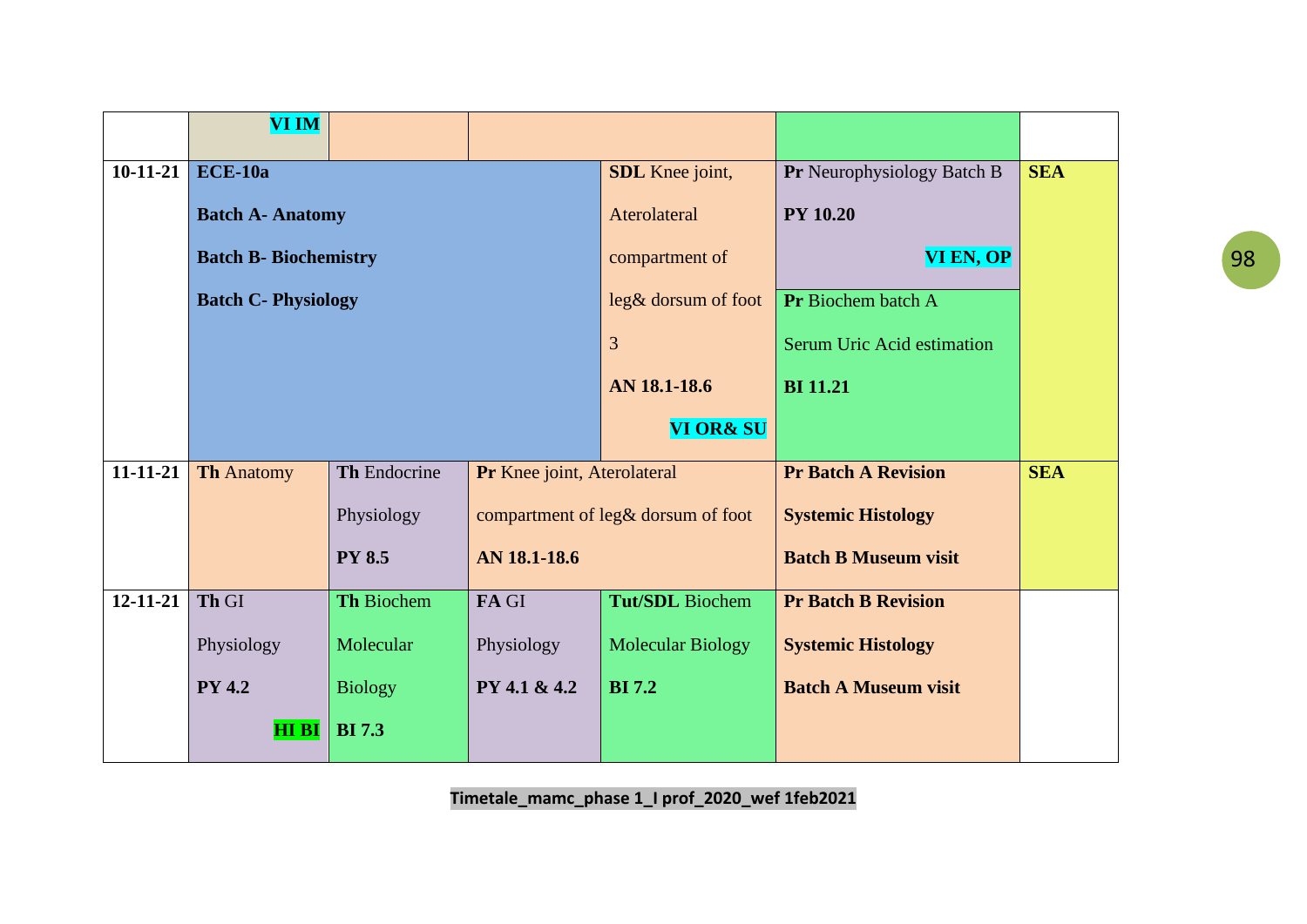|                |                      | <b>VIPE</b>   |               |                       |                                 |  |
|----------------|----------------------|---------------|---------------|-----------------------|---------------------------------|--|
|                |                      |               |               |                       |                                 |  |
|                |                      |               |               |                       |                                 |  |
| $13 - 11 - 21$ | Th Genetics 2        | Th Endocrine  | Th GI         | FA Knee joint,        | <b>SDL</b> Endocrine Physiology |  |
|                | AN $75.1\text{\&}$   | Physiology    | Physiology    | Aterolateral          | <b>PY 8.5-8.6</b>               |  |
|                |                      |               |               |                       |                                 |  |
|                | 75.4-75.5            | <b>PY 8.5</b> | <b>PY 4.2</b> | compartment of        |                                 |  |
|                | <b>VI PE&amp; SU</b> |               | <b>HI BI</b>  | $leg&$ dorsum of foot |                                 |  |
|                |                      |               |               | AN 18.1-18.6          |                                 |  |

| <b>Date</b> | 0900-1000         | 1000-1100             | 1100-1200                    | 1200-1300 | 1300-1400 | 1400-1500                       | 1600-1700 |
|-------------|-------------------|-----------------------|------------------------------|-----------|-----------|---------------------------------|-----------|
|             |                   |                       |                              |           |           |                                 |           |
| 15-11-21    | <b>Th Biochem</b> | <b>Th Back of leg</b> | Th Back of leg & sole        |           |           | <b>PCT</b> Endocrine Physiology |           |
|             | Molecular         | $&$ sole 1            | AN 19.1-19.3& 19.5           |           |           |                                 |           |
|             | <b>Biology</b>    | AN 19.1-19.3&         | <b>Museum visit Batch A1</b> |           |           |                                 |           |
|             | <b>BI</b> 7.3     | 19.5                  |                              |           |           |                                 |           |
|             | <b>VI PE</b>      |                       |                              |           |           |                                 |           |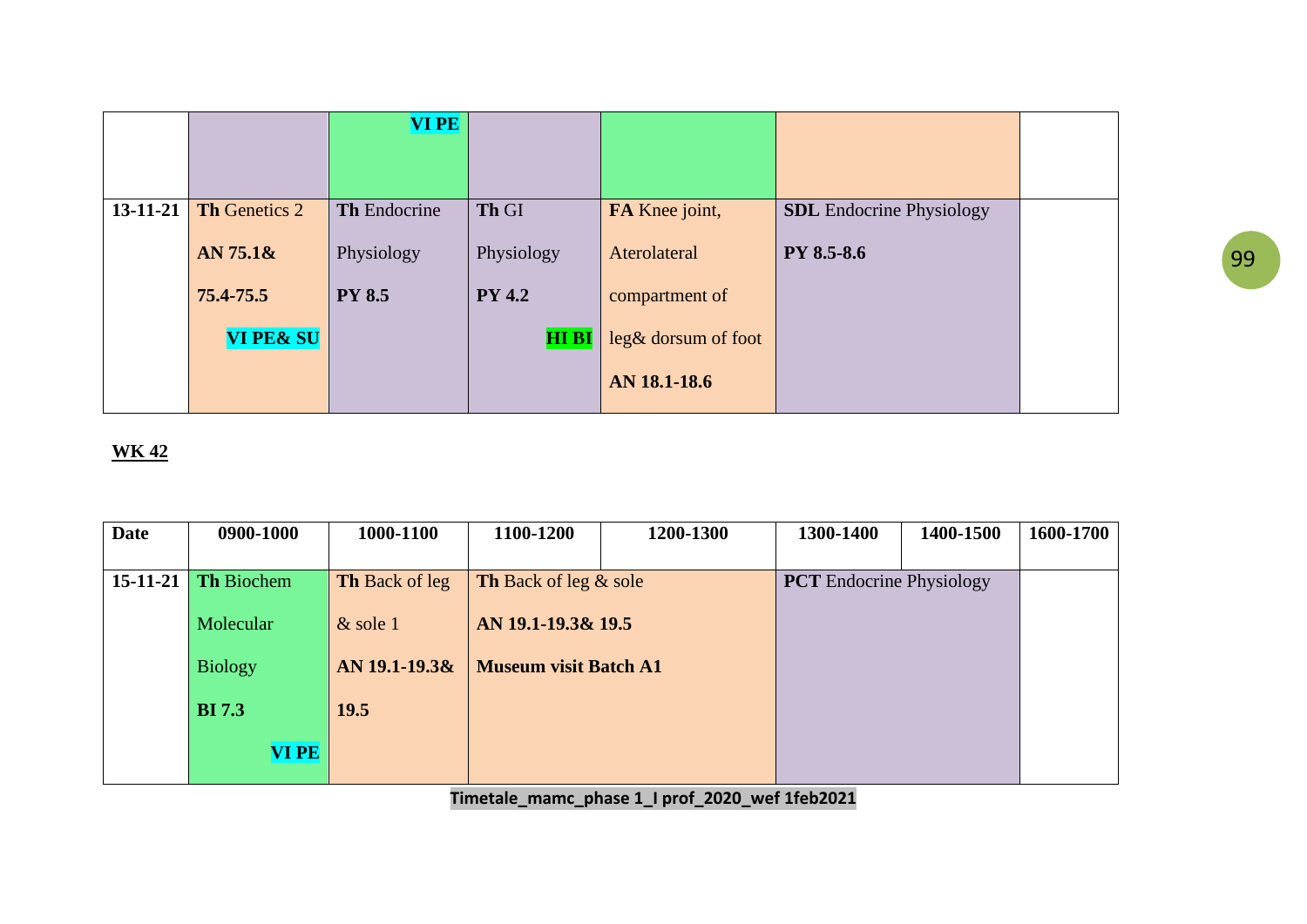| $16 - 11 - 21$ | <b>Tut Geriatric</b>         | Th Back of leg | Th Back of leg & sole        |                          | Pr Neurophysiology Batch A         |            |
|----------------|------------------------------|----------------|------------------------------|--------------------------|------------------------------------|------------|
|                | Services 1                   | $&$ sole 2     | AN 19.1-19.3& 19.5           |                          | <b>PY 10.20</b>                    |            |
|                | CM 12.1-12.4                 | AN 19.1-19.3&  | <b>Museum visit Batch A2</b> |                          | VI EN, OP                          |            |
|                | $\bf VIIM$                   | 19.5           |                              |                          | Pr Biochem batch B                 |            |
|                |                              |                |                              |                          | Revision                           |            |
| 17-11-21       | <b>ECE-10b</b>               |                |                              | <b>SDL</b> Back of leg & | <b>Pr</b> Neurophysiology Batch B  | <b>SEA</b> |
|                | <b>Batch A- Physiology</b>   |                |                              | sole 3                   | <b>PY 10.20</b>                    |            |
|                | <b>Batch B- Anatomy</b>      |                |                              | AN 19.1-19.3& 19.5       | VI EN, OP                          |            |
|                | <b>Batch C- Biochemistry</b> |                |                              |                          | Pr Biochem batch A                 |            |
|                |                              |                |                              |                          | Revision                           |            |
| 18-11-21       | Th Joints of                 | <b>Th</b>      | FA Back of leg               | <b>Seminar</b>           | <b>Pr</b> Joints of lower limb     | <b>SEA</b> |
|                | lower limb                   | Reproductive   | & sole                       | Biochemistry             | <b>AN 20.1</b>                     |            |
|                | <b>AN 20.1</b>               | Physiology     | AN 19.1-                     |                          | <b>Museum visit Batch B1</b>       |            |
|                |                              | <b>PY 9.1</b>  | 19.3& 19.5                   |                          |                                    |            |
| 19-11-21       | Th GI                        | Th Biochem     | FA GI                        | <b>Tut/SDL</b> Biochem   | <b>Pr</b> Surface marking of lower |            |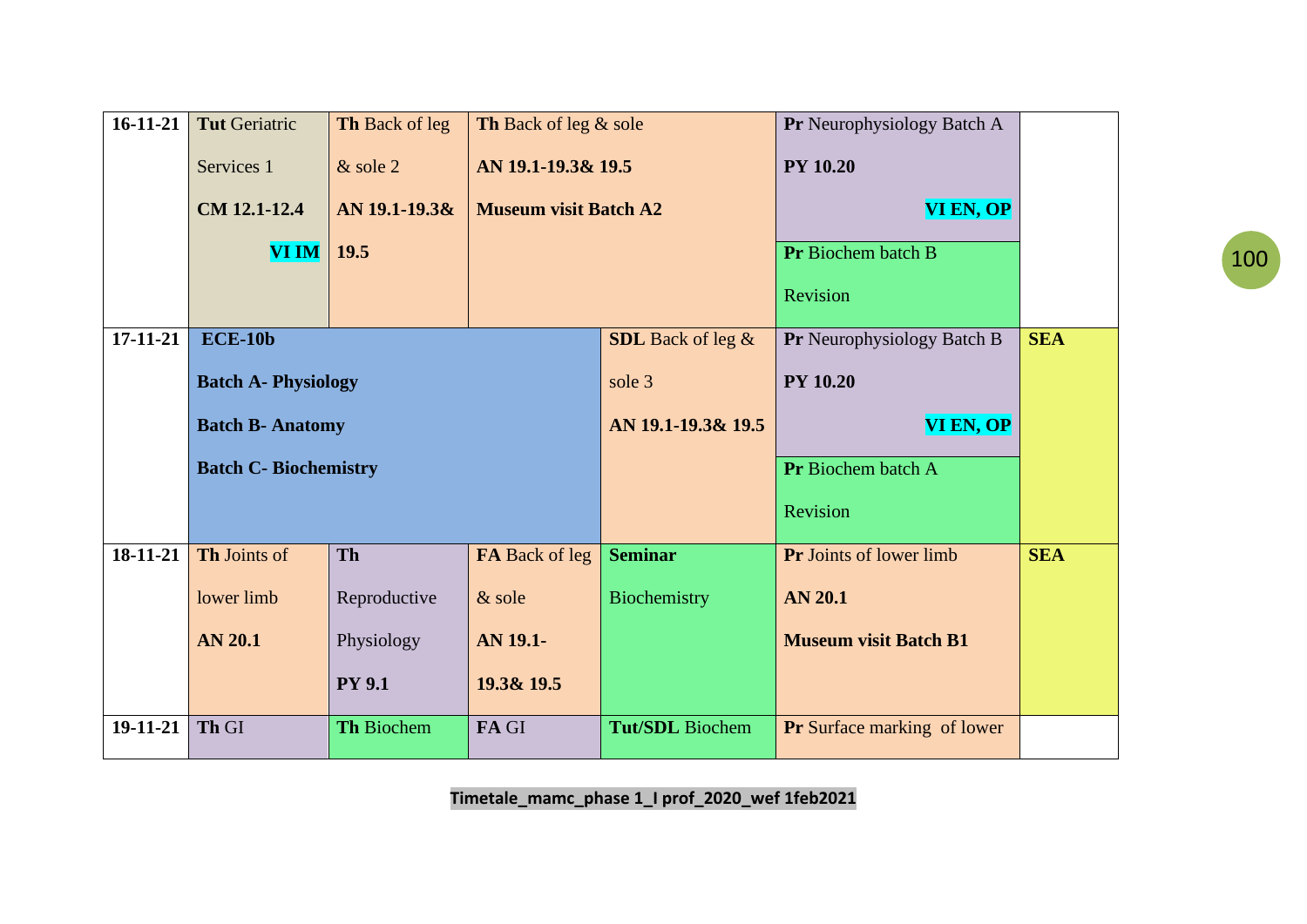|                | Physiology        | Molecular      | Physiology    | <b>Molecular Biology</b>  | limb                             |  |
|----------------|-------------------|----------------|---------------|---------------------------|----------------------------------|--|
|                | <b>PY 4.3</b>     | <b>Biology</b> | PY 4.2 & 4.3  | <b>BI</b> 7.3             | AN 20.7-20.9                     |  |
|                |                   | <b>BI</b> 7.4  |               |                           | VI IM& SU                        |  |
|                |                   | VI PE, IM      |               |                           | <b>Museum visit Batch B2</b>     |  |
| $20 - 11 - 21$ | <b>Th General</b> | Th             | Th GI         | <b>Pr</b> Surface marking | <b>Quiz</b> Endocrine Physiology |  |
|                | features of       | Reproductive   | Physiology    | of lower limb             |                                  |  |
|                | lower limb        | Physiology     | <b>PY 4.3</b> | AN 20.7-20.9              |                                  |  |
|                | AN 20.3& 20.5     | <b>PY 9.2</b>  |               | VI IM& SU                 |                                  |  |
|                | <b>VI SU</b>      |                |               |                           |                                  |  |

| <b>Date</b>    | 0900-1000         | 1000-1100             | 1100-1200                   | 1200-1300 | 1300-1400      | 1400-1500 | 1600-1700 |
|----------------|-------------------|-----------------------|-----------------------------|-----------|----------------|-----------|-----------|
| $22 - 11 - 21$ | <b>Th Biochem</b> | <b>Pr</b> Radiographs | <b>Pr Revision: Anatomy</b> |           | Pr NMP         |           |           |
|                | Molecular         | of lower limb         |                             |           | <b>PY 3.18</b> |           |           |
|                | <b>Biology</b>    | AN 20.5               |                             |           |                |           |           |
|                |                   |                       |                             |           |                |           |           |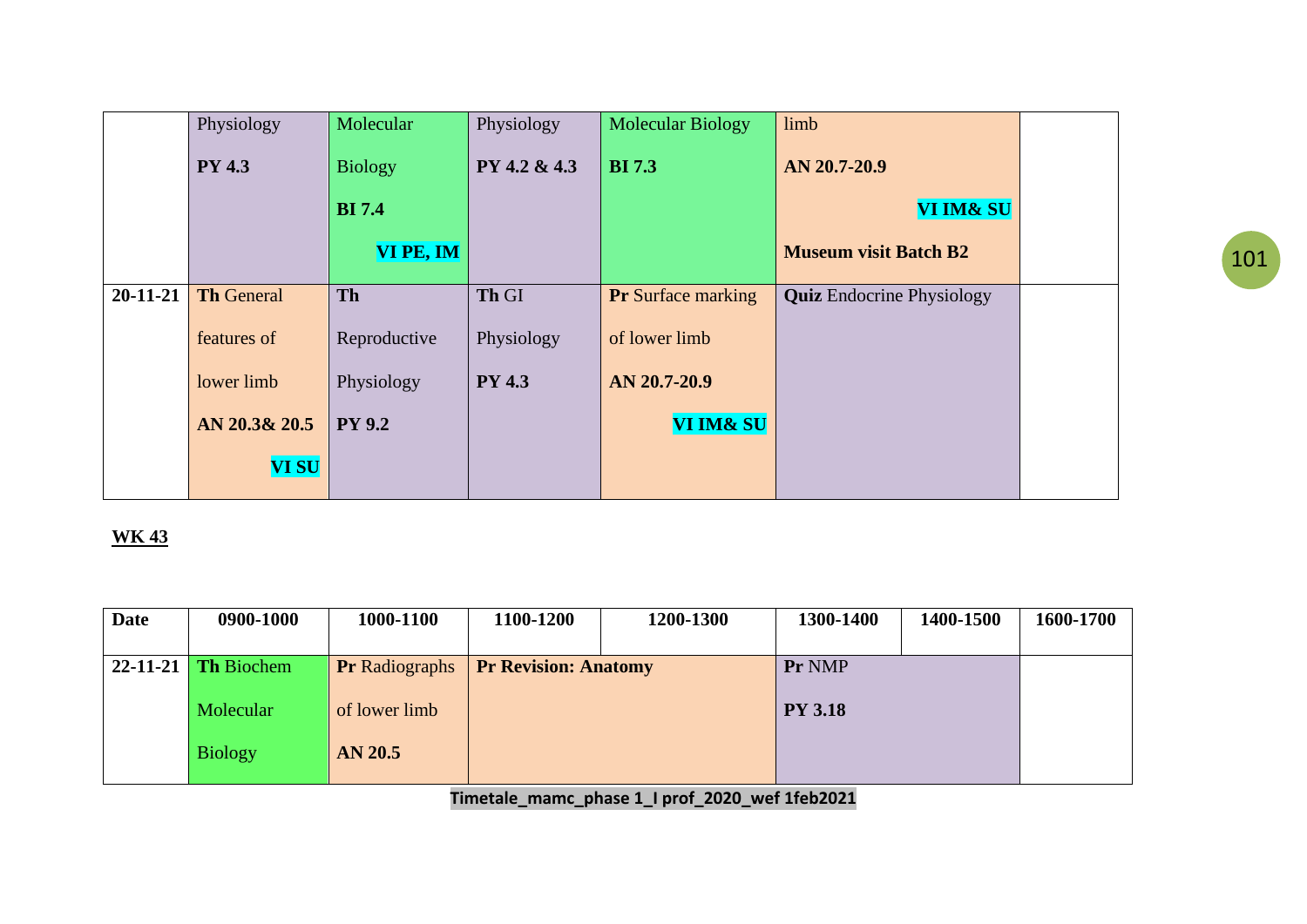|                | <b>BI</b> 7.4                | <b>VI RD</b>               |                         |                           |                            |            |
|----------------|------------------------------|----------------------------|-------------------------|---------------------------|----------------------------|------------|
|                | VI PE, IM                    |                            |                         |                           |                            |            |
|                |                              |                            |                         |                           |                            |            |
| $23 - 11 - 21$ | <b>SDL</b>                   | <b>Seminar: Anatomy</b>    |                         |                           | Pr Neurophysiology Batch A |            |
|                | Environmental                |                            |                         |                           | <b>PY 10.20</b>            |            |
|                | Health                       |                            |                         |                           | VI EN, OP                  |            |
|                | Problems 8                   |                            |                         |                           | Pr Biochem batch B         |            |
|                | <b>CM 3.5</b>                |                            |                         |                           | Revision                   |            |
| $24 - 11 - 21$ | $ECE-10c$                    |                            |                         | <b>Reflection writing</b> | Pr Neurophysiology Batch B |            |
|                | <b>Batch A- Biochemistry</b> |                            |                         | <b>Anatomy</b>            | <b>PY 10.20</b>            |            |
|                |                              | <b>Batch B- Physiology</b> |                         |                           | VI EN, OP                  |            |
|                | <b>Batch C- Anatomy</b>      |                            |                         |                           | Pr Biochem batch A         |            |
|                |                              |                            |                         |                           | Revision                   |            |
| $25 - 11 - 21$ | <b>Th Revision:</b>          | Th                         | <b>Seminar: Anatomy</b> |                           |                            | <b>SEA</b> |
|                | <b>Anatomy</b>               | Reproductive               |                         |                           |                            |            |
|                |                              | Physiology                 |                         |                           |                            |            |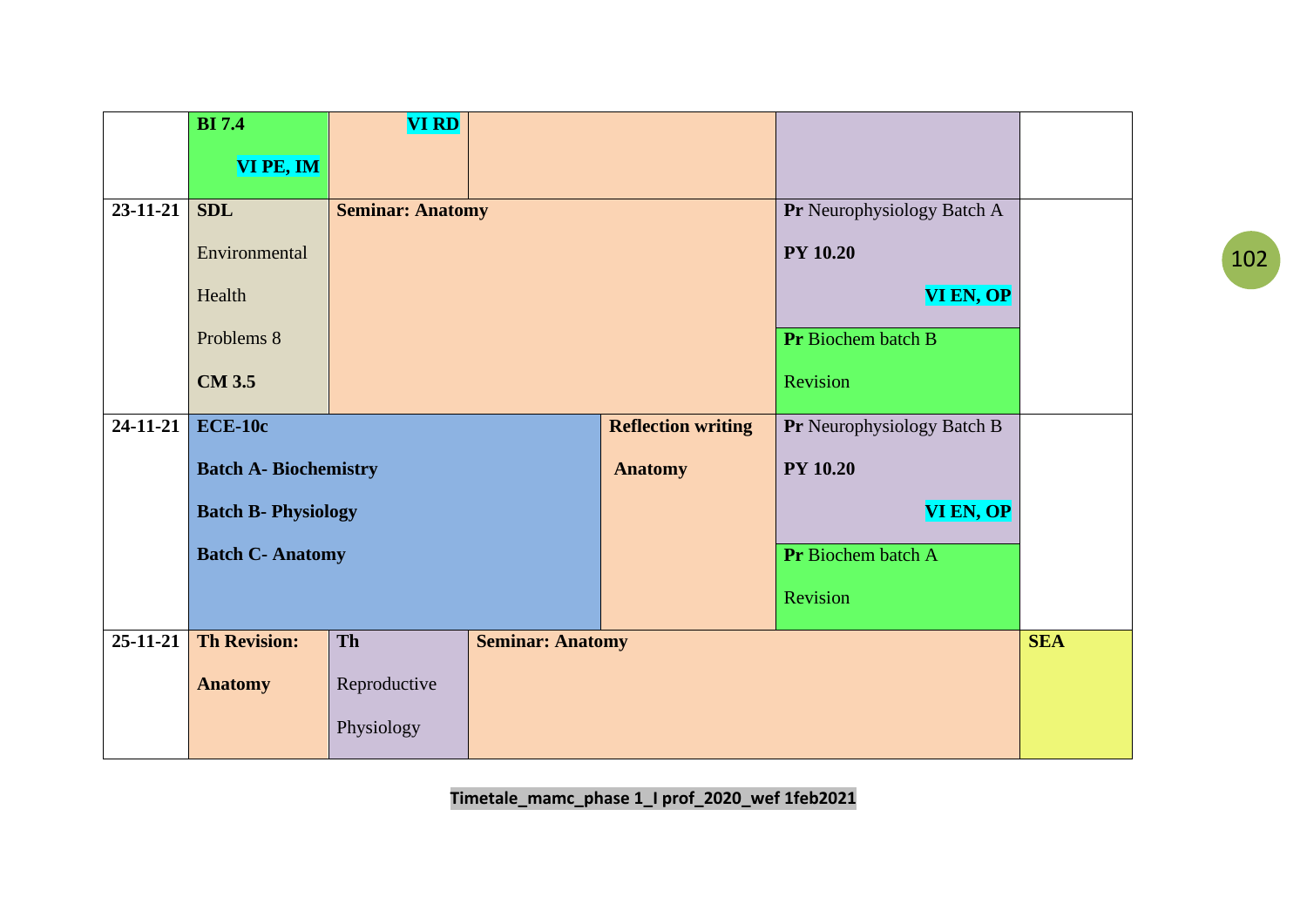|                |                     | <b>PY 9.2</b>  |               |                          |                             |            |
|----------------|---------------------|----------------|---------------|--------------------------|-----------------------------|------------|
|                |                     |                |               |                          |                             |            |
|                |                     |                |               |                          |                             |            |
| $26 - 11 - 21$ | Th GI               | Th Biochem     | Th GI         | Tut/SDL Biochem          | <b>Pr Revision: Anatomy</b> | <b>SEA</b> |
|                | Physiology          | Molecular      | Physiology    | <b>Molecular Biology</b> |                             |            |
|                | <b>PY 4.3</b>       | <b>Biology</b> | <b>PY 4.4</b> | <b>BI</b> 7.4            |                             |            |
|                |                     | <b>BI</b> 7.4  | <b>HI BI</b>  |                          |                             |            |
|                |                     | VI PE, IM      |               |                          |                             |            |
| 27-11-21       | <b>Th Revision:</b> | Th             | Th GI         | <b>SDL Revision:</b>     | <b>SDL</b> GI Physiology    |            |
|                | <b>Anatomy</b>      | Reproductive   | Physiology    | <b>Anatomy</b>           | <b>PY 4.7</b>               |            |
|                |                     | Physiology     | <b>PY 4.5</b> |                          | <b>HI BI</b>                |            |
|                |                     | <b>PY 9.3</b>  |               |                          |                             |            |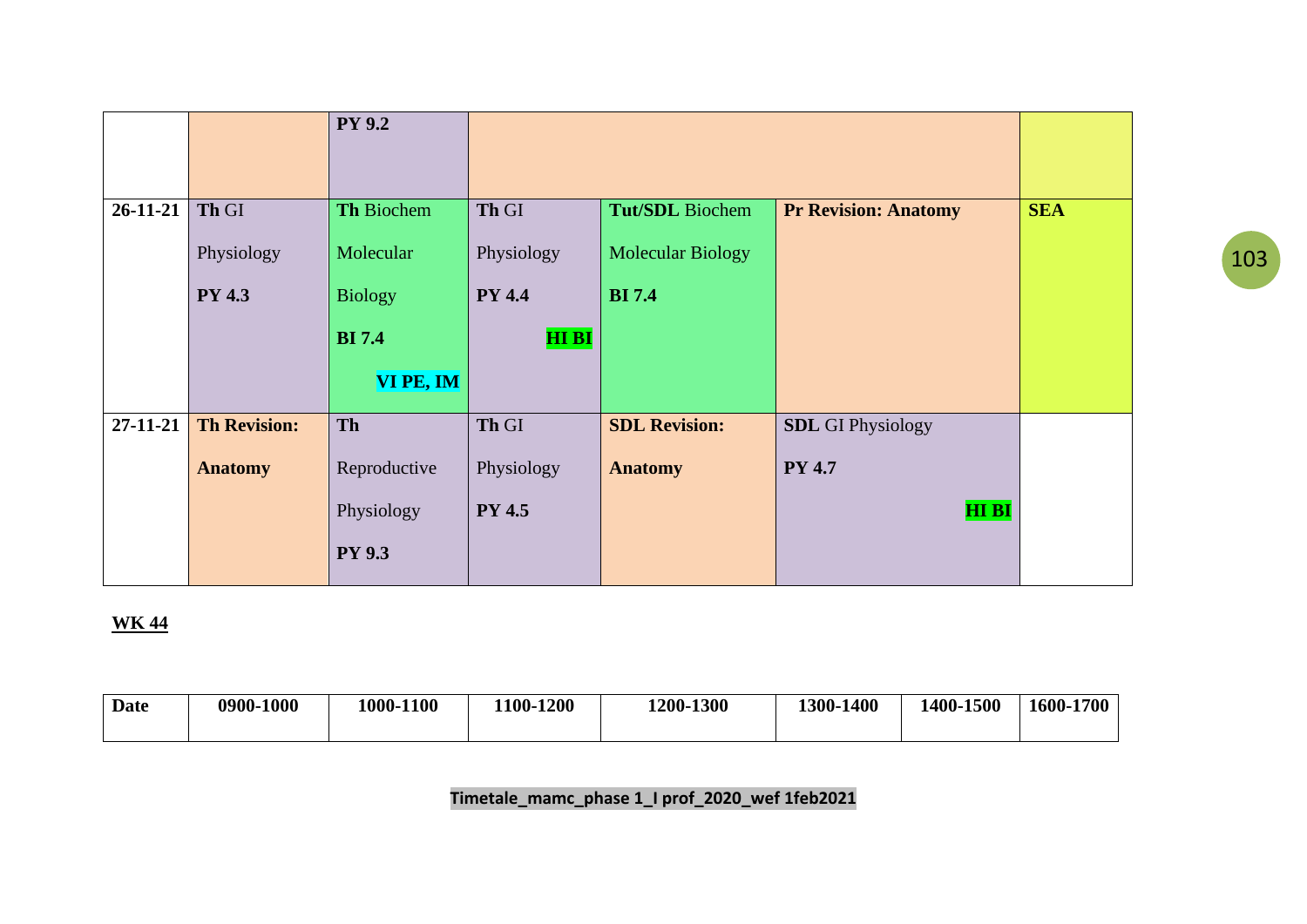| $29-11-21$    | Th Biochem                | <b>Seminar: Anatomy</b> |                 | <b>Seminar Reproductive</b> |            |
|---------------|---------------------------|-------------------------|-----------------|-----------------------------|------------|
|               | Extracellular             |                         |                 | Physiology                  |            |
|               | Matrix                    |                         |                 | PY 9.5,9.6 & 9.9            |            |
|               | <b>BI</b> 10.3            |                         |                 | VI OG, CM                   |            |
|               | VI OG, SU, PA             |                         |                 |                             |            |
| $30-11-21$    | <b>Th Basic</b>           | <b>Seminar: Anatomy</b> |                 | Pr Neurophysiology Batch A  |            |
|               | Statistics and its        |                         |                 | <b>PY 10.20</b>             |            |
|               | <b>Applications 1</b>     |                         | VI EN, OP       |                             |            |
|               | <b>CM 6.1</b>             |                         |                 | Pr Biochem batch B          |            |
|               |                           |                         |                 | Revision                    |            |
| $1 - 12 - 21$ | <b>Th Anatomy</b>         |                         | Th Biochem      | Pr Neurophysiology Batch B  | <b>SEA</b> |
|               | <b>Compensatory class</b> |                         | Oncogenesis and | <b>PY 10.20</b>             |            |
|               |                           |                         | Immunity        | <b>VI EN, OP</b>            |            |
|               |                           |                         | <b>BI</b> 10.1  | Pr Biochem batch A          |            |
|               |                           |                         | VI OG, SU, PA   | Revision                    |            |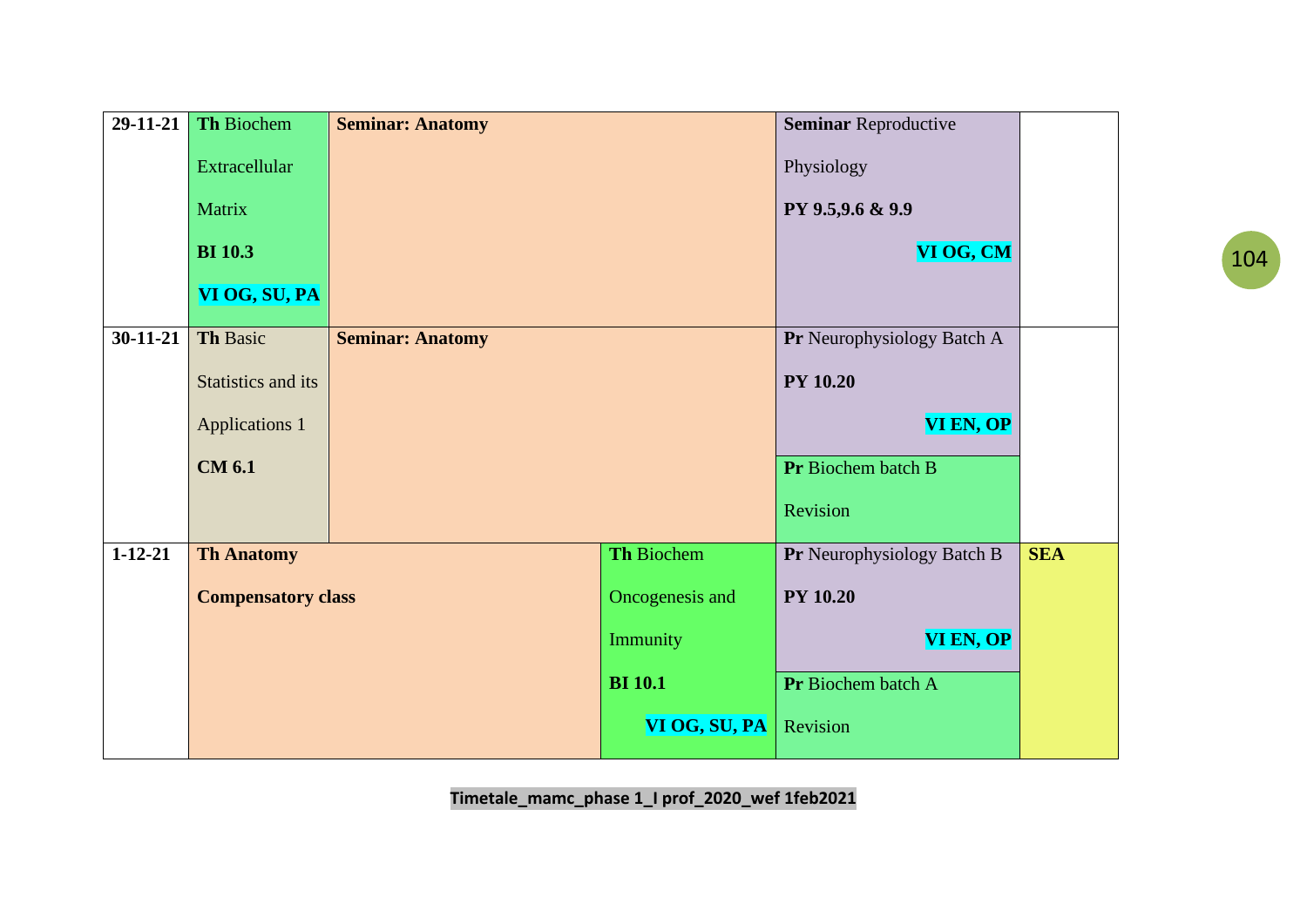| $2 - 12 - 21$ | <b>Th Biochem</b> | Th             | <b>Seminar: Anatomy</b> |                          |                            |               | <b>SEA</b> |
|---------------|-------------------|----------------|-------------------------|--------------------------|----------------------------|---------------|------------|
|               | Oncogenesis $\&$  | Reproductive   |                         |                          |                            |               |            |
|               | Immunity          | Physiology     |                         |                          |                            |               |            |
|               | <b>BI</b> 10.2    | <b>PY 9.3</b>  |                         |                          |                            |               |            |
|               | VI OG, SU, PA     |                |                         |                          |                            |               |            |
| $3-12-21$     | Th GI             | Th Biochem     | <b>FA</b>               | Tut/SDL Biochem          | <b>Th</b>                  | <b>SDL</b>    |            |
|               | Physiology        | Extracellular  | Reproductive            | <b>Molecular Biology</b> | Reproductive               | Reproductive  |            |
|               | <b>PY 4.6</b>     | Matrix         | Physiology              | <b>BI</b> 7.4            | Physiology                 | Physiology    |            |
|               |                   | <b>BI</b> 10.4 | $PY$ 9.1 - 9.3          |                          | <b>PY 9.8</b>              | <b>PY 9.8</b> |            |
|               |                   | VI IM, PA      |                         |                          |                            |               |            |
|               |                   | <b>HIPY</b>    |                         |                          |                            |               |            |
| $4 - 12 - 21$ | <b>Tut/SDL</b>    | Th             | Th GI                   | <b>Th Revision:</b>      | FA Reproductive Physiology |               |            |
|               | <b>Biochem</b>    | Reproductive   | Physiology              | <b>Anatomy</b>           | $PY$ 9.4 $-$ 9.8           |               |            |
|               | Oncogenesis $\&$  | Physiology     | <b>PY 4.8</b>           |                          |                            |               |            |
|               | Immunity          | <b>PY 9.4</b>  | <b>HI BI</b>            |                          |                            |               |            |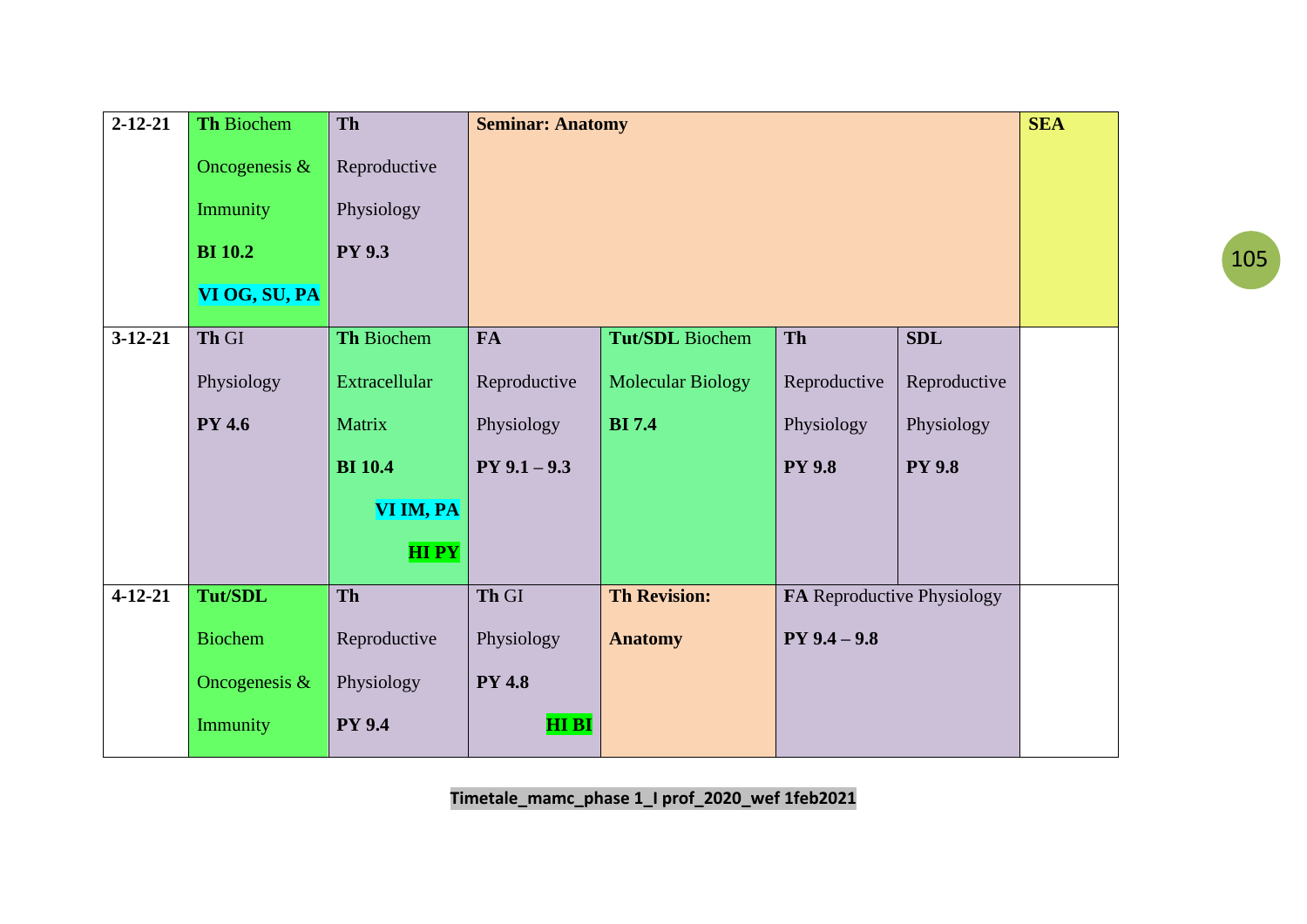| <b>Date</b>   | 0900-1000             | 1000-1100                 | 1100-1200                 | 1200-1300 | 1300-1400                    | 1400-1500                | 1600-1700 |
|---------------|-----------------------|---------------------------|---------------------------|-----------|------------------------------|--------------------------|-----------|
| $6 - 12 - 21$ | Th Biochem            | <b>Th Anatomy</b>         |                           |           | <b>Seminar GI Physiology</b> |                          |           |
|               | Extracellular         | <b>Compensatory class</b> |                           |           | <b>PY 4.9</b>                |                          |           |
|               | Matrix                |                           |                           |           | <b>HI BI</b>                 |                          |           |
|               | <b>BI</b> 10.5        |                           |                           |           |                              |                          |           |
|               | VI PA, PE, MI         |                           |                           |           |                              |                          |           |
| $7 - 12 - 21$ | <b>Tut Basic</b>      | <b>Th Anatomy</b>         |                           |           |                              | Pr GI Physiology Batch A |           |
|               | Statistics and its    |                           | <b>Compensatory class</b> |           |                              | <b>PY4.10</b>            |           |
|               | <b>Applications 2</b> |                           |                           |           |                              |                          |           |
|               | <b>CM 6.2</b>         |                           |                           |           | Pr Biochem batch B           |                          |           |
|               |                       |                           |                           | Revision  |                              |                          |           |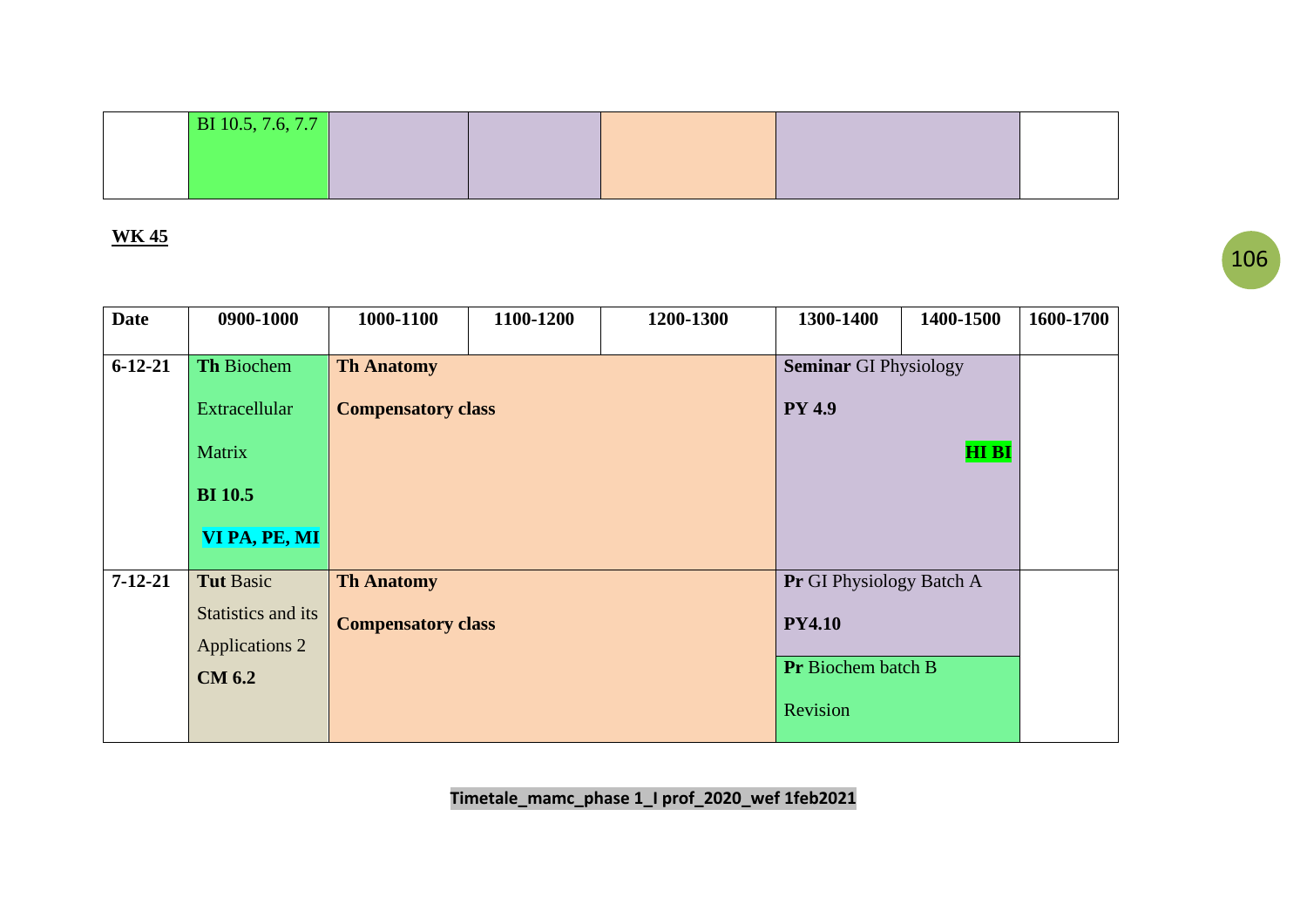| $8-12-21$     | <b>Th Anatomy</b>         |                   |                                 | Th Integrated   | Pr GI Physiology Batch B        | <b>SEA</b> |
|---------------|---------------------------|-------------------|---------------------------------|-----------------|---------------------------------|------------|
|               | <b>Compensatory class</b> |                   |                                 | Physiology      | <b>PY4.10</b>                   |            |
|               |                           |                   |                                 | <b>PY 11.9</b>  | Pr Biochem batch A              |            |
|               |                           |                   |                                 | <b>VIPE</b>     | Revision                        |            |
| $9 - 12 - 21$ | Th Biochem                | Th                | Th Basic                        | <b>Seminar</b>  | <b>Pr</b> Integrated Physiology | <b>SEA</b> |
|               | <b>Extracellular</b>      | Reproductive      | its                             | Biochemistry    | <b>PY 11.9</b>                  |            |
|               | Matrix                    | Physiology        | Applications 3<br><b>CM 6.3</b> |                 | <b>VI PE</b>                    |            |
|               | <b>BI</b> 9.2-9.3         | <b>PY 9.4</b>     |                                 |                 |                                 |            |
|               | <b>VI IM</b>              |                   |                                 |                 |                                 |            |
| $10-12-21$    | Th GI                     | Th Biochem        | Th GI                           | Tut/SDL Biochem | <b>Revision: Anatomy</b>        |            |
|               | Physiology                | Molecular         | Physiology                      | Oncogenesis and |                                 |            |
|               | <b>PY 4.9</b>             | <b>Biology</b>    | $PY 4.4 - 4.9$                  | Immunity        |                                 |            |
|               |                           | <b>BI</b> 7.6,7.7 | HI BI                           | BI 10.3, 10.4   |                                 |            |
|               |                           | VI IM, PA         | <b>VI IM</b>                    |                 |                                 |            |
|               |                           |                   |                                 |                 |                                 |            |
|               |                           |                   | Statistics and                  |                 |                                 |            |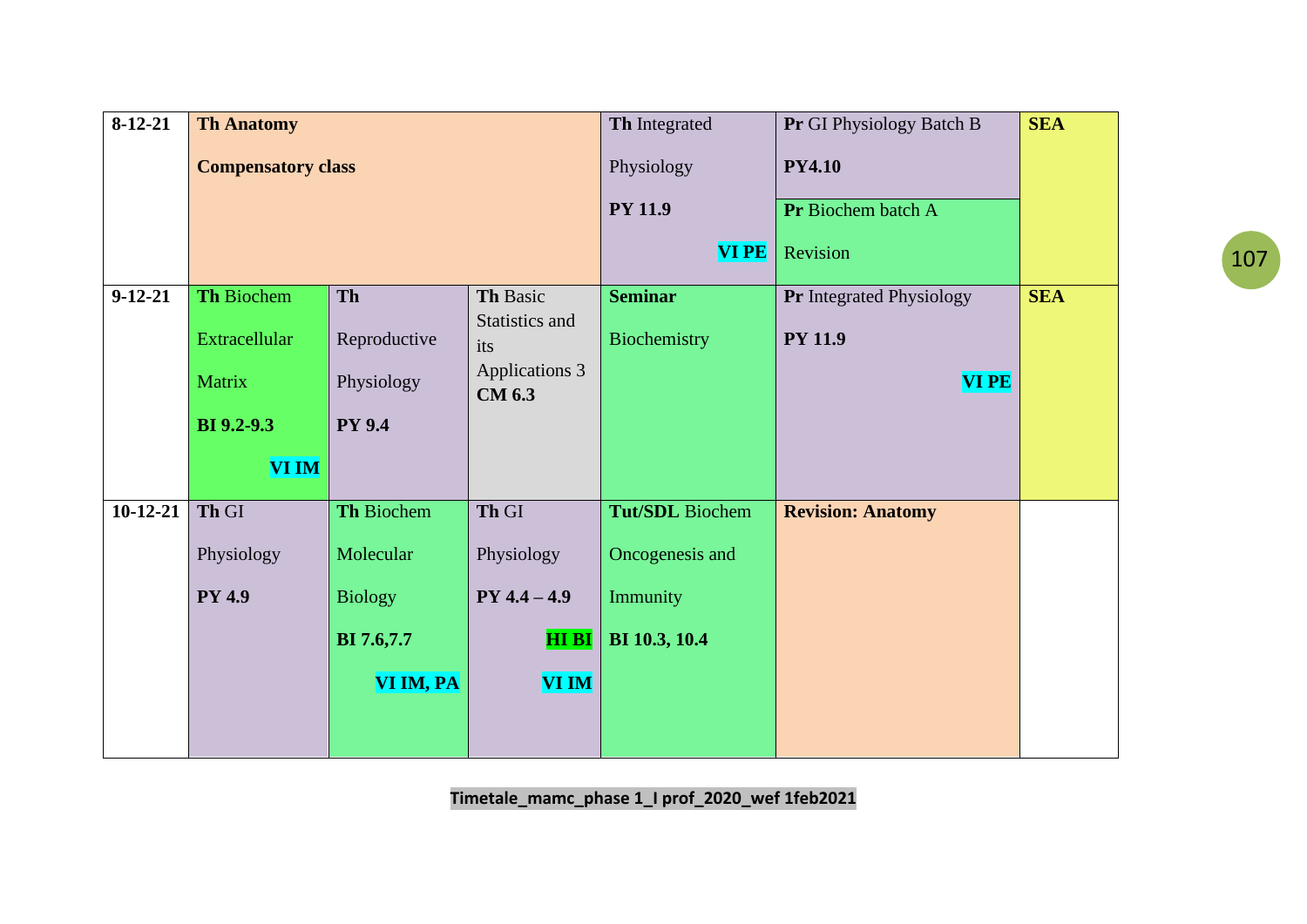| <b>11-12-21</b> Th Revision: | Th            | <b>Th</b> Integrated | <b>Th Revision:</b> | <b>PCT</b> GI Physiology |  |
|------------------------------|---------------|----------------------|---------------------|--------------------------|--|
| <b>Anatomy</b>               | Reproductive  | Physiology           | <b>Anatomy</b>      |                          |  |
|                              |               |                      |                     |                          |  |
|                              | Physiology    | <b>PY 11.1 &amp;</b> |                     |                          |  |
|                              | <b>PY 9.8</b> | 11.2                 |                     |                          |  |
|                              |               | <b>VI OG</b>         |                     |                          |  |

#### **WK 46-48**

| <b>Date</b>    | 0900-1000 | 1000-1100 | 1100-1200 | 1200-1300                             | 1300-1400 | 1400-1500 | 1600-1700 |
|----------------|-----------|-----------|-----------|---------------------------------------|-----------|-----------|-----------|
| 13-12-21       |           |           |           |                                       |           |           |           |
| to             |           |           |           |                                       |           |           |           |
| $22 - 12 - 21$ |           |           |           |                                       |           |           |           |
|                |           |           |           | <b>III Major Periodic Examination</b> |           |           |           |
|                |           |           |           |                                       |           |           |           |
|                |           |           |           |                                       |           |           |           |
|                |           |           |           |                                       |           |           |           |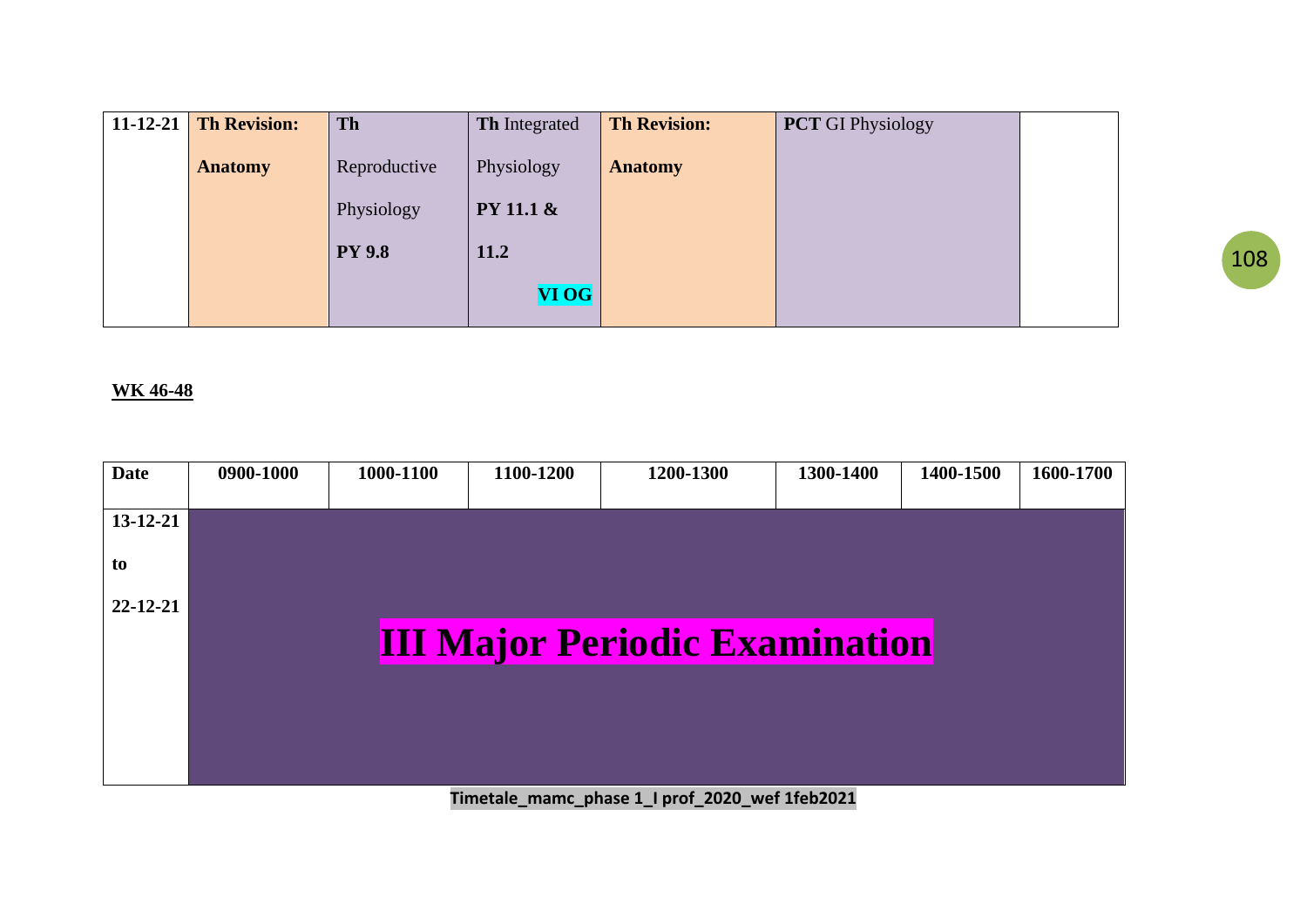

Timetale\_mamc\_phase 1\_I prof\_2020\_wef 1feb2021